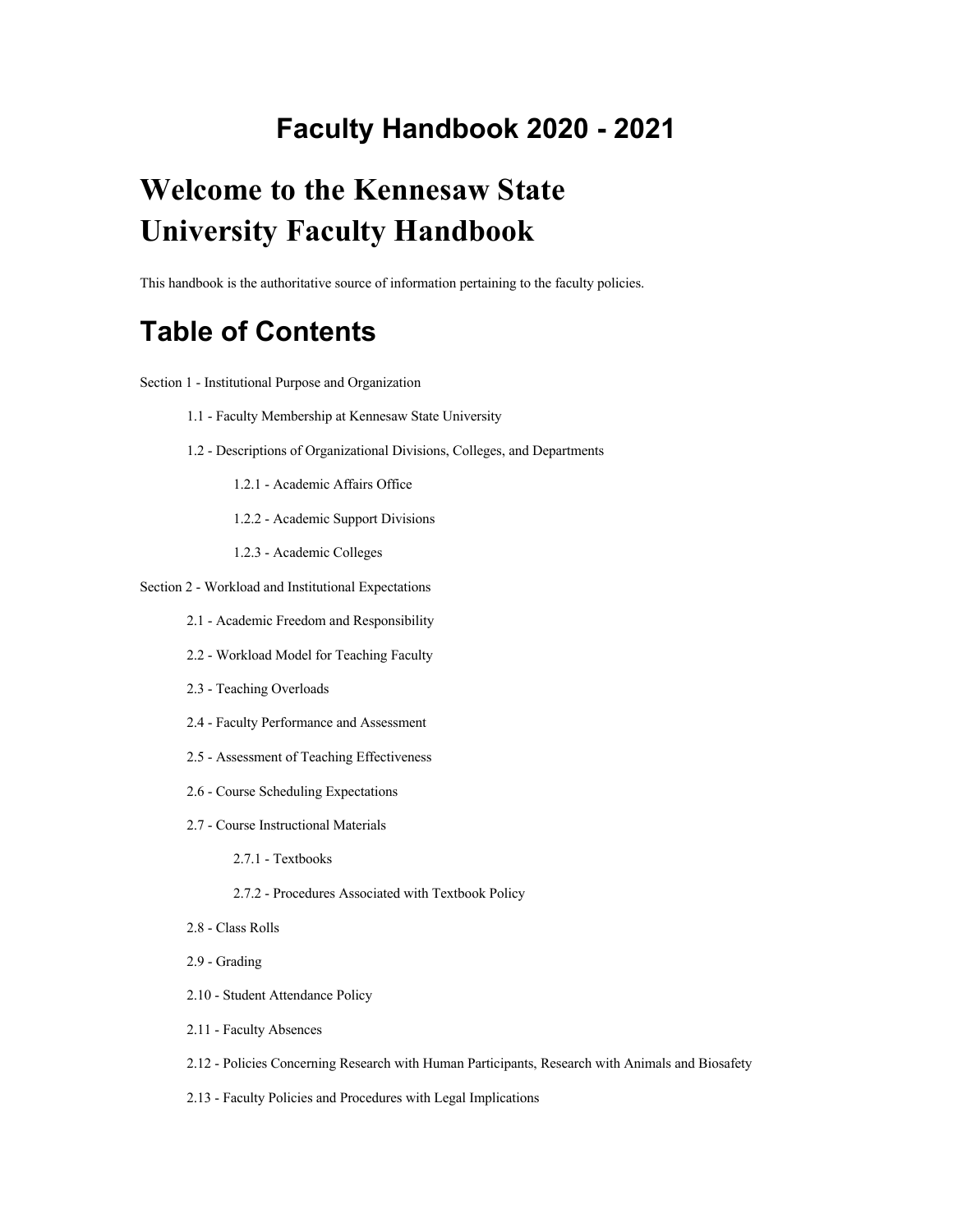Section 3 - Review and Evaluation of Faculty Performance

3.1 - Introduction

3.2 - Overview of Faculty Responsibilities

3.3 - Basic Categories of Faculty Performance

3.4 - Evaluation of the Quality and Significance of Faculty Scholarly Accomplishments

3.5 - General Expectations for Tenure, Promotion, Post-Tenure Review, and Faculty Performance for Tenure Track Faculty in Professorial Ranks

3.6 - General Expectations for Promotion and Faculty Performance for Non-Tenure Track Faculty in Professorial Ranks

3.7 - General Expectations for Promotion and Faculty Performance for Non-Tenure Track Clinical Faculty in Professorial Ranks

3.8 - General Expectations for Promotion and Faculty Performance for Non-Tenure Track Librarian Faculty in Professorial Ranks

3.9 - General Expectations for Promotion and Faculty Performance for Non-Tenure Track Research Faculty in Professorial Ranks

3.10 - General Expectations for Non-Tenure Track Lecturers and Senior Lecturers

3.11 - Administrative Faculty

- 3.12 Faculty Review Process
- 3.13 Multi-Year Review Schedules
- 3.14 References

Section 4 - Personnel, Fiscal, & Institutional Policies

4. 1 - Faculty Appointments and Contracts

4.1.1 - Faculty Appointments

4.1.2 - Graduate Faculty Status

4.1.3 - Joint Appointments

- 4.2 Compensation & Benefits
	- 4.2.1 Academic Year Pay Procedures
	- 4.2.2 Summer Employment and Compensation
	- 4.2.3 KSU Faculty Exchanges

4.2.4 - Stipend and Overload Compensation Guidelines

4.2.5 - KSU Employee Benefits

4.3 - Workplace Policies and Procedures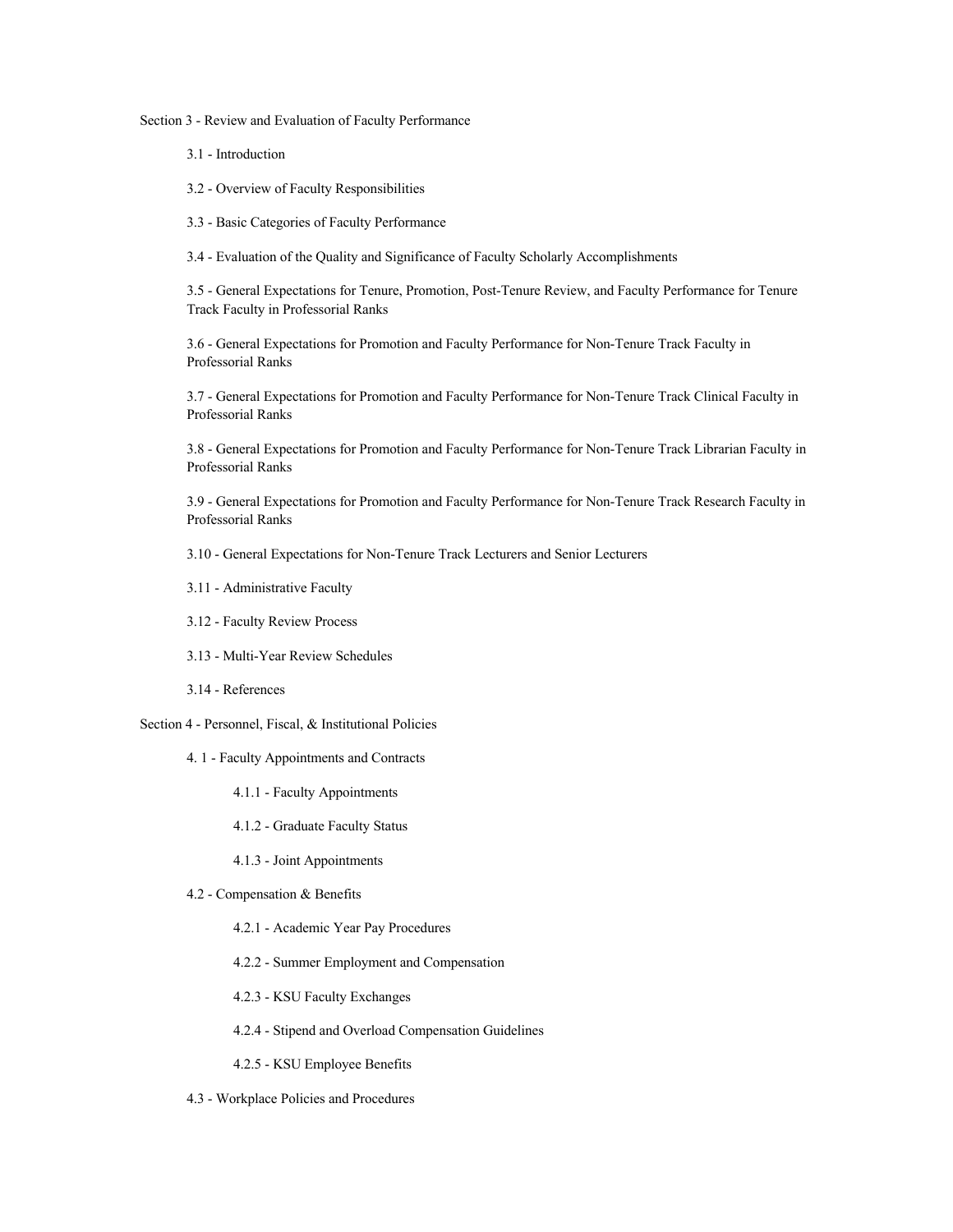- 4.3.1 Outside Work for Pay and Conflict of Interest
- 4.3.2 Policy and Process Concerning Discrimination and Harassment
- 4.3.3 Amorous Relationships
- 4.4 Administrative Procedures
	- 4.4.1 Grants and Contracts
	- 4.4.2 Procedures for Handling Student Complaints Against Faculty Members
	- 4.4.3 KSU Faculty Conflict Resolution Procedures

## **Section 1 - Institutional Purpose and Organization**

- 1.1 Faculty Membership at Kennesaw State University
- 1.2 Descriptions of Organizational Divisions, Colleges, and Departments
	- 1.2.1 Academic Affairs Office
	- 1.2.2 Academic Support Divisions
	- 1.2.3 Academic Colleges

# **1.1 - Faculty Membership at Kennesaw State University**

The faculty consists of the Corps of Instruction and the administrative officers. Full-time professors, associate professors, assistant professors, senior lecturers, lecturers, clinical professors, clinical associate professors, clinical assistant professors, research professors, research associate professors, research assistant professors, and teaching personnel with such other titles as may be approved by the President, shall be the Corps of Instruction. Full-time research and extension personnel and duly certified librarians will be included in the Corps of Instruction on the basis of comparable training. A faculty member who has academic rank and rights of tenure in the Corps of Instruction and who accepts an appointment to an administrative office, other than President, shall retain his/her academic rank and rights of tenure as an exofficio member of the Corps of Instruction but shall have no rights of tenure in the administrative office. An administrative officer having faculty status shall have all the responsibilities and privileges of faculty membership except as noted below (BoR Policy Manual 3.2).

In addition to the Corps of Instruction, the faculty will include the President, administrative and academic deans, registrar, librarian, and chief fiscal officer of the institution and other full-time administrative officers as the institution may designate as having ex officio faculty status (BoR Policy Manual 3.2.1.3).

The term "teaching faculty" is used at KSU in reference to those members of the Corps of Instruction who hold rank, including librarians, lecturers and senior lecturers that are non-tenure-track faculty, with renewable contracts as indicated in the BoR Policy Manual 3.2.1.

Administration refers to activities that are required to support the management of the institution. The role of administrative faculty is characterized by positions whose primary responsibility includes a) the active, continuing involvement in formulating, interpreting and implementing institutional policy; b) the exercise of substantial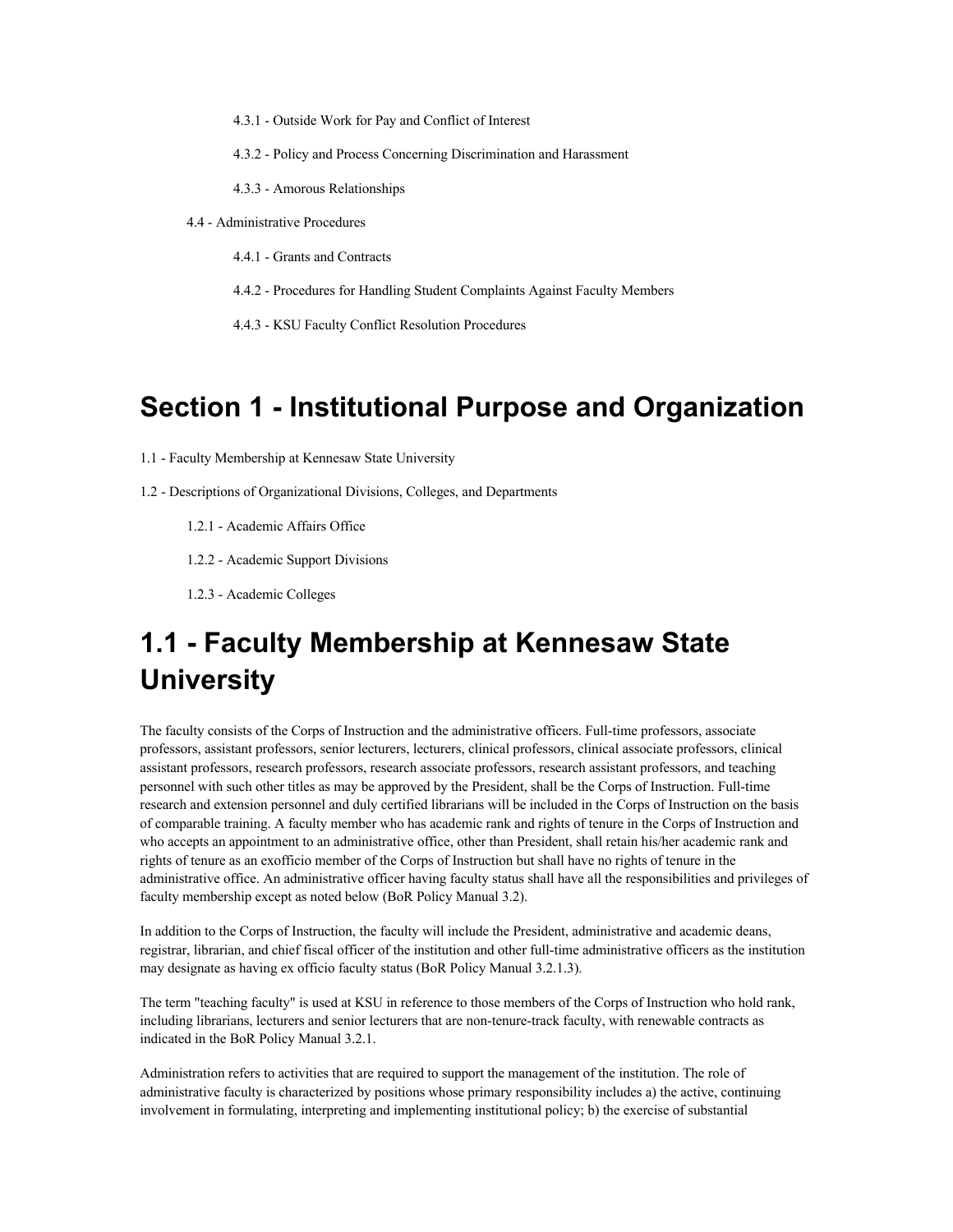independence, authority and discretion in areas such as program planning, budgeting, design and allocation of resources; and c) making personnel decisions such as hiring, annual performance evaluation, and promotion and tenure reviews. Administrative faculty serve in executive leadership roles such as President; Provost; assistant/associate/vice presidents; assistant/associate/vice/senior vice provosts; deans; assistant/associate deans; department chairs/school directors; assistant/associate/directors of academic units (e.g., CETL); special assistant to President/Provost; and others per the President or the Provost. These "administrative faculty" are given faculty ranked administrator contracts.

It would be rare for a faculty member to have an assignment in one of these areas. Departmental administrators should scrutinize any effort assigned to this section for a member of the Corps of Instruction.

Administrative faculty are not eligible to serve as teaching faculty on department, college, or University committees nor on the Faculty Senate. If serving on a committee or the Faculty Senate as a teaching faculty at the time of appointment to an administrative position, the faculty member will be replaced following procedures outlined in department, college, and/or University guidelines. Administrative faculty are not eligible to be considered for any teaching faculty awards.

# **1.2 - Descriptions of Organizational Divisions, Colleges, and Departments**

1.2.1 - Academic Affairs Office

1.2.2 - Academic Support Divisions

1.2.3 - Academic Colleges

# **1.2.1 - Academic Affairs Office**

The Office of Academic Affairs is the administrative unit that oversees the University's entire academic affairs division. This office is centrally involved in university-wide academic administration. As the Chief Academic Officer of the University, the Provost and Senior Vice President for Academic Affairs is the University's principal academic administrator and liaison with the President and the University System's staff in matters involving the University's: a) curriculum and degree program approvals; b) faculty appointments and contracts; c) promotion and tenure recommendations; d) capital improvement proposals for the academic division; e) academic budget allocation and redirection; and f) follow-up on strategic priorities and academic policy directives set at the levels of the University System and/or KSU. Working with the teaching faculty and other academic administrators, the Provost and Senior Vice President for Academic Affairs is expected to provide leadership, direction, and support for the planning, operation, evaluation, and advancement of the University's academic programs, services, and research. The Provost and Senior Vice President for Academic Affairs is a member of the President's administrative team, providing support and assistance to the President and the other vice presidents as necessary.

The website address for the Academic Affairs office is https://academicaffairs.kennesaw.edu/.

# **1.2.2 - Academic Support Divisions**

The Provost and Senior Vice President for Academic Affairs and the Office of Academic Affairs oversees all operations of the academic division, providing administrative oversight, academic leadership, and external representation. The following units are included in the Academic Affairs division.

## **Center for Excellence in Teaching and Learning (CETL)**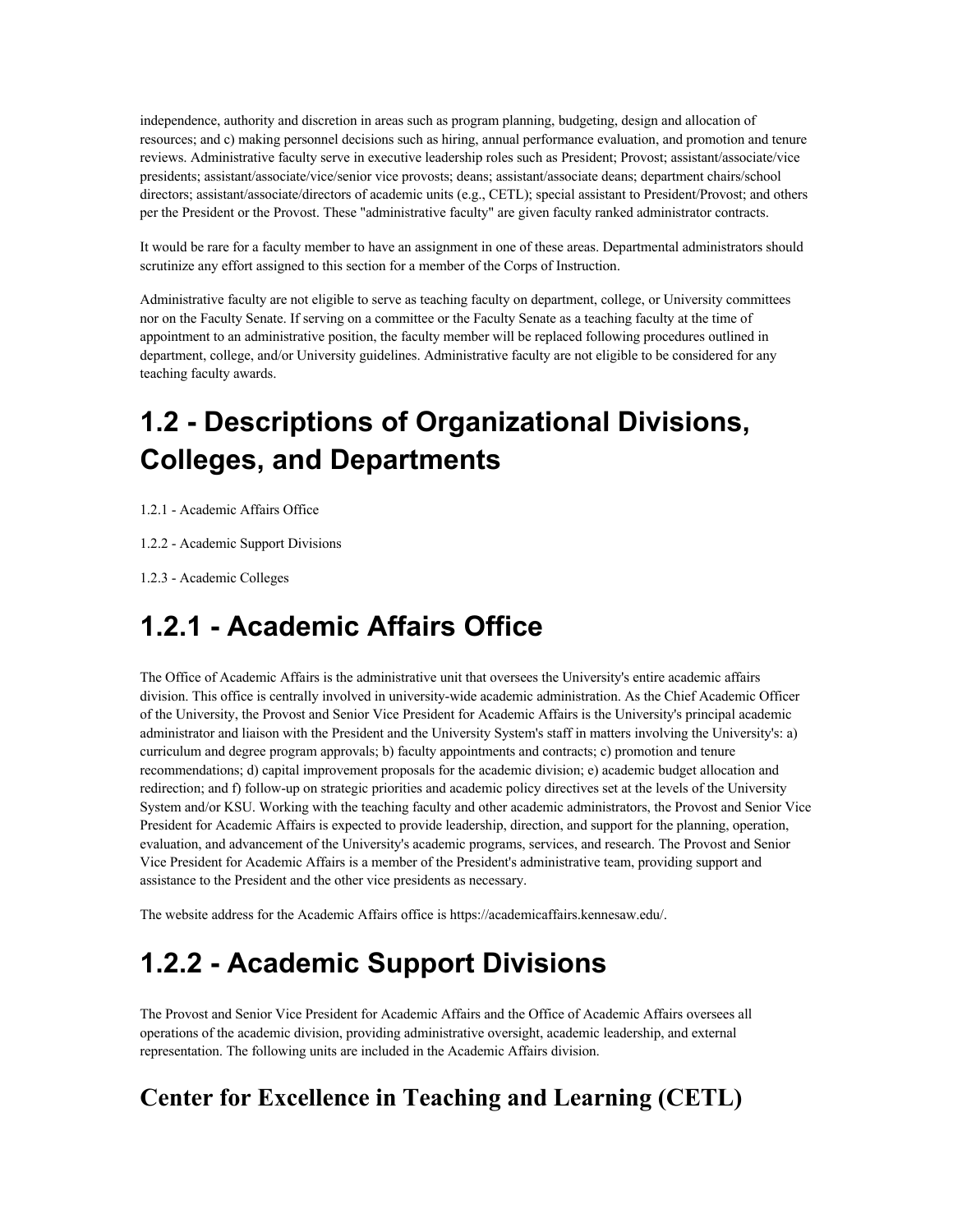The Center for Excellence in Teaching and Learning provides leadership, support, and advocacy for initiatives designed to enhance learning through teaching and scholarship. It cultivates a culture of ongoing professional development for faculty effectiveness. The website address for the Center for Excellence in Teaching and Learning is https://cetl.kennesaw.edu.

The Center for Excellence in Teaching and Learning provides leadership, support, and advocacy for initiatives designed to enhance teaching effectiveness and student learning in all modalities (face to face, online, hybrid, and blended). CETL also cultivates a culture of ongoing professional development for faculty effectiveness. CETL has 3 dedicated arms that provide specialized support. Teaching effectiveness (cetl.kennesaw.edu) provides workshops, webinars, faculty learning communities, GTA training, and special events around research-based pedagogies and the scholarship of teaching and learning. Digital Learning Innovations (dli.kennesaw.edu) provides support for the design of online and hybrid courses, open education resources, web accessibility, professional development badging and technical tools for content delivery and facilitation. Faculty Development and Recognition (fdr.kennesaw.edu) provides professional development beyond teaching, in particular leadership development for chairs and administrators, support for the promotion and tenure process, and administers the KSU Faculty award process and the nomination process for the USG teaching awards.

### **Division of Global Affairs**

The Division of Global Affairs is at the center of Kennesaw State University's vision and mission for a 21st Century University that is infused with international sophistication and high impact practices that engage students, faculty and the community with our increasingly interconnected and globalized world. The Division of Global Affairs supports student success through international education, local to global community engagement. The Division also supports faculty and staff inquiry through cross-cultural scholarship, professional development and service while also engaging our external community in global learning, executive education and leadership training and credentialing. The Division of Global Affairs is composed of ten units and a central administration office. Each year, our award-winning division leads a comprehensive array of scholarly, educational and community engagement programs while offering hundreds of international studies programs, courses and educational events. The website address for the Division of Global Affairs is https://dga.kennesaw.edu/.

## **Library System**

The Kennesaw State University Library System is composed of the Sturgis Library, the Johnson Library, and the Library Repository. The mission of the Kennesaw State University Library System is to provide excellent services and resources that directly support the University's efforts to become a world-class comprehensive university. Essential to achieving this mission is a Library System that selects, organizes, presents, and preserves resources for the KSU community of faculty, students, and scholars. The website address for the KSU Library System is https://library.kennesaw.edu/.

# **1.2.3 - Academic Colleges**

## **Academic Deans**

Each of the academic colleges is headed by an academic dean. The dean provides administrative oversight, academic leadership, and holds decision-making authority at the college level for all aspects in the operation of their area. The deans are centrally involved in the planning, resource acquisition, program operational administration, personnel decisions, and external relations of their college/division/office. The academic deans are members of the Provost and Senior Vice President for Academic Affairs' administrative team. Under the leadership of the dean, a college's administrative team typically includes associate and/or assistant deans and department chairs/school directors.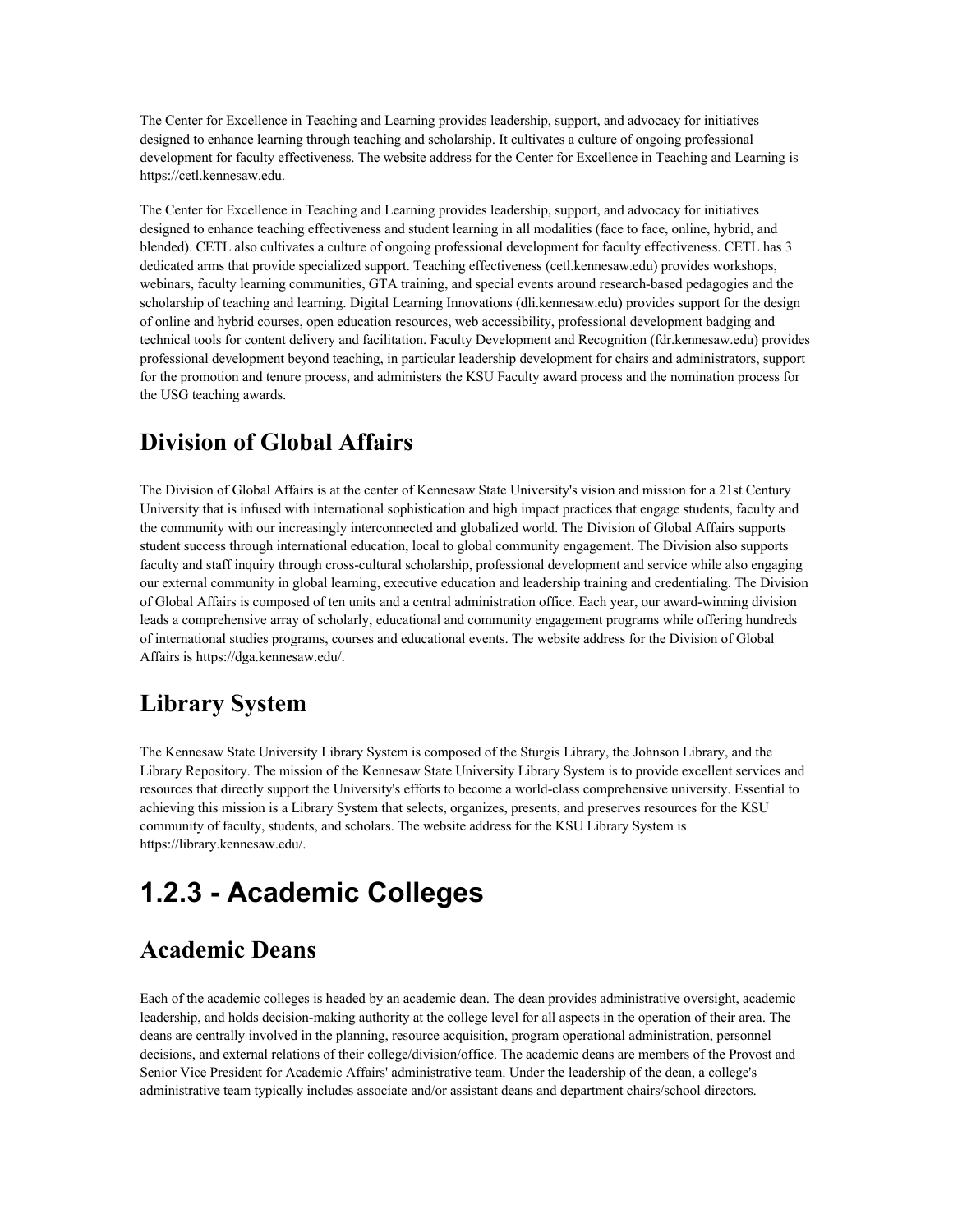## **Department Chairs and School Directors**

The head of a degree-credit instructional department or school carries the title department chair or school director. The department chair/school director provides administrative oversight, academic leadership, and holds decision-making authority at the department/school level for all aspects in the operation of their area. All of these administrative faculty are responsible for managing the personnel and operations of their departments/schools and serving on the administrative team of the dean to whom they report organizationally. Department chairs and school directors are centrally involved in program oversight and development; class scheduling; student advisement and appeals; faculty recruitment and staffing; personnel performance review and salary recommendations; tenure, promotion, and retention recommendations; and departmental budget management. A department chair's or school director's administrative team typically consists of the fulltime teaching faculty in the department, and may include an assistant/associate department chair/school director, who often shares administrative responsibilities as assigned by the chair or director. References in this document to responsibilities, roles, and tasks of department chairs apply to both department chairs and school directors.

## **College of Architecture and Construction Management**

The College of Architecture and Construction Management offers programs that are accredited by the National Architecture Accrediting Board and the American Council of Construction Management with a focus on embracing new technologies, creativity, and innovation for solving real-world construction problems and creating relevant design solutions. Additional information on the College of Architecture and Construction Management can be found at https://cacm.kennesaw.edu/.

### **College of the Arts**

The College of the Arts at Kennesaw State University houses the disciplines of Art and Design, Music, Theatre and Performance Studies, and Dance, in one of the most dynamic communities of artists, scholars and higher education professionals within the Southeastern United States. Students command high professional regard due to their exceptional creative and written scholarship. The College of the Arts provides a professional environment conducive to artistic growth that prepares students for the aesthetic and professional challenges facing scholars, artists, and teachers in the 21st century. The College recognizes and embraces important influences in the arts that cross international borders. Additional information on the College of the Arts can be found at https://arts.kennesaw.edu/.

## **Michael J. Coles College of Business**

The Michael J. Coles College of Business offers academic programs that respond to the needs of our rapidly changing global, business environment. It is a major asset to the growth and economic development of metropolitan Atlanta and the region. The unique, innovative spirit of the Coles College of Business arises from an emphasis on building partnerships with the corporate world, the community, business leaders, other academic institutions, government, and nonprofit enterprises. These alliances enable the College to achieve its goals of continuous improvement and targeted program development. Additional information for the Coles College of Business can be found at https://coles.kennesaw.edu/.

## **College of Computing and Software Engineering**

The College of Computing and Software Engineering is comprised of the Departments of Computer Science, Information Technology, and Software Engineering and Game Development. The college offers degree and certificate programs in all aspects of computing, including computer science, information technology, game design and development and, software engineering. Courses combine hands-on experience with a thorough grounding in the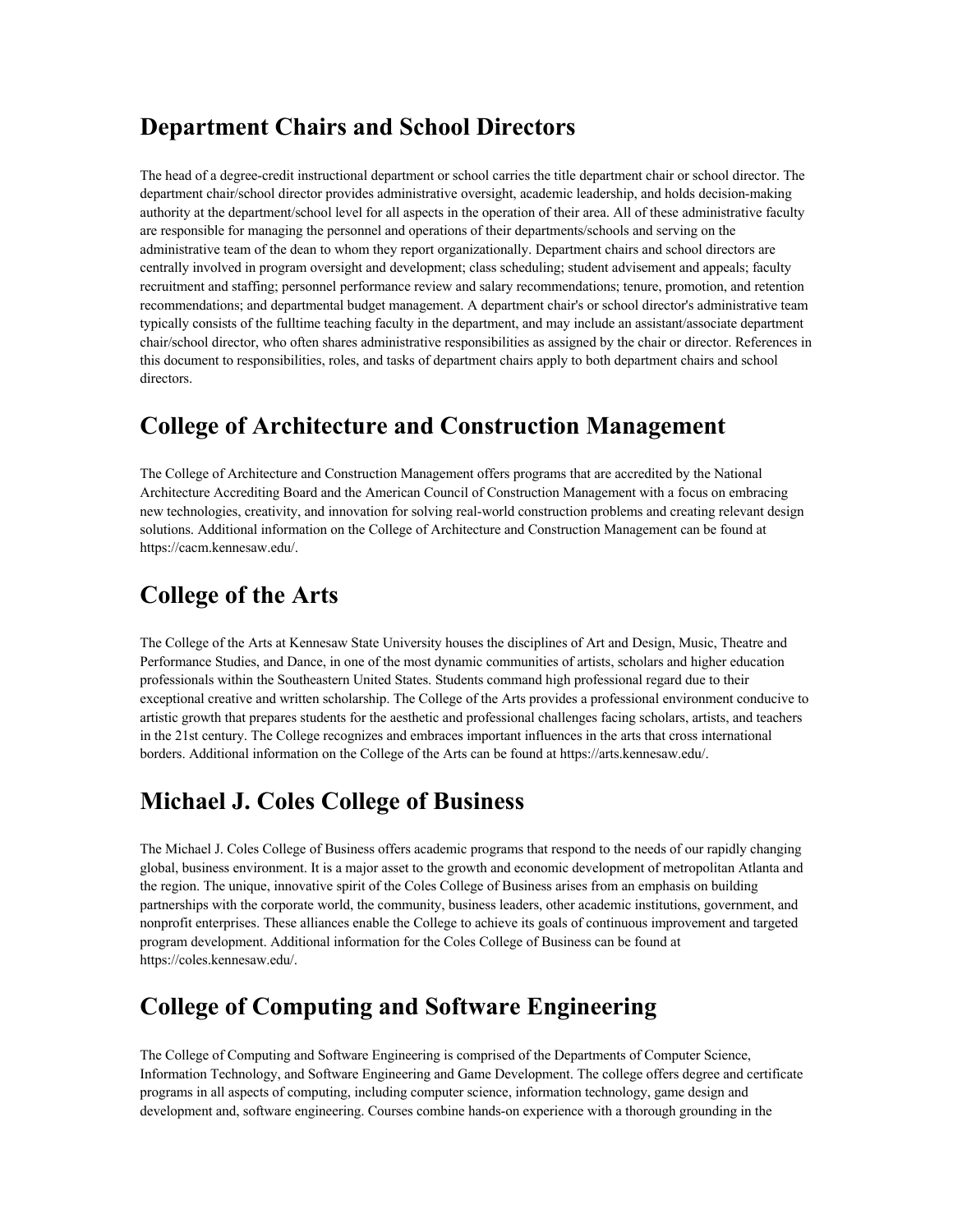underlying theory, and students apply computing, software engineering techniques and information technologies to solve today's real-world problems and face tomorrow's challenges. The majority of the undergraduate degrees offered are accredited by the Accreditation Board for Engineering and Technology (ABET www.abet.org). Additional information on the College of Computing and Software Engineering can be found https://ccse.kennesaw.edu/.

## **The Leland and Clarice Bagwell College of Education**

The Leland and Clarice Bagwell College of Education offers nationally accredited undergraduate and graduate programs. Students preparing to be teachers and leaders through one of Kennesaw State University's educator preparation programs are assured experiences which help them develop a deep understanding of the subject matter they will teach and acquire skills that effectively improve B-12 student learning. Additional information for the Bagwell College of Education can be found at https://bagwell.kennesaw.edu/.

## **College of Graduate and Professional Education**

The College of Graduate and Professional Education (CGPE) administers and advances the University's graduate and professional education enterprises. It is responsible for establishing and maintaining institutional standards for graduate program quality while advancing the University's overall graduate mission. This mission includes providing leadership and overseeing all aspects of the University's post-baccalaureate enterprise, including the University's graduate programs, faculty, and students. In cooperation with the Graduate Faculty, The College of Graduate and Professional Education reviews and approves the institution's graduate curriculum, policies, and institutional graduate strategy. The CGPE establishes standards for graduate instruction, reviewing and approving admission to the University's Graduate Faculty and granting permission to engage in graduate instruction. Additional information on The college's support of KSU's graduate education can be found at https://graduate.kennesaw.edu/. Furthermore, the College of Graduate and Professional Education provides non-credit educational programs that allow individuals to enter new or advance current career trajectories. Non-credit certificate programs offered by the College are in highdemand professional areas, such as healthcare, technology, legal, business and management, and culinary arts. CGPE sponsors a number of faculty-led initiatives, such as the Coles Executive Education programs and online certificates created by the Analytics and Data Science Institute. In addition, KSU's community-based programs reside in CGPE, including the Osher Lifelong Learning Institute and SummerU youth programs. The website for these professional education programs is https://cpe.kennesaw.edu/.

## **Wellstar College of Health and Human Services**

The Wellstar College of Health and Human Services is a dynamic academic unit that consists of the Department of Exercise Science and Sport Management, the Department of Health Promotion and Physical Education, the Department of Social Work and Human Services, and the Wellstar School of Nursing. Additionally, the College includes the Academy of Inclusive Learning and Social Growth. Members of each of the College units are actively engaged in the pursuit of excellence in undergraduate and graduate education, scholarship, and community engagement. Additional information for the Wellstar College of Health and Human Services can be found at https://wellstarcollege.kennesaw.edu/.

# **KSU Journey Honors College**

The KSU Journey Honors College provides a "community-within-a-university" for academically-talented, highly motivated students who enjoy lively discussion, creative expression, and intellectual challenge. The University Honors Program is open to all undergraduate majors on both campuses. The KSU Journey Honors College collaborates with other KSU colleges to offer small honors sections of core courses and interdisciplinary honors seminars. Taught by outstanding faculty recognized for teaching excellence, our small honors sections offer a liberal arts experience in a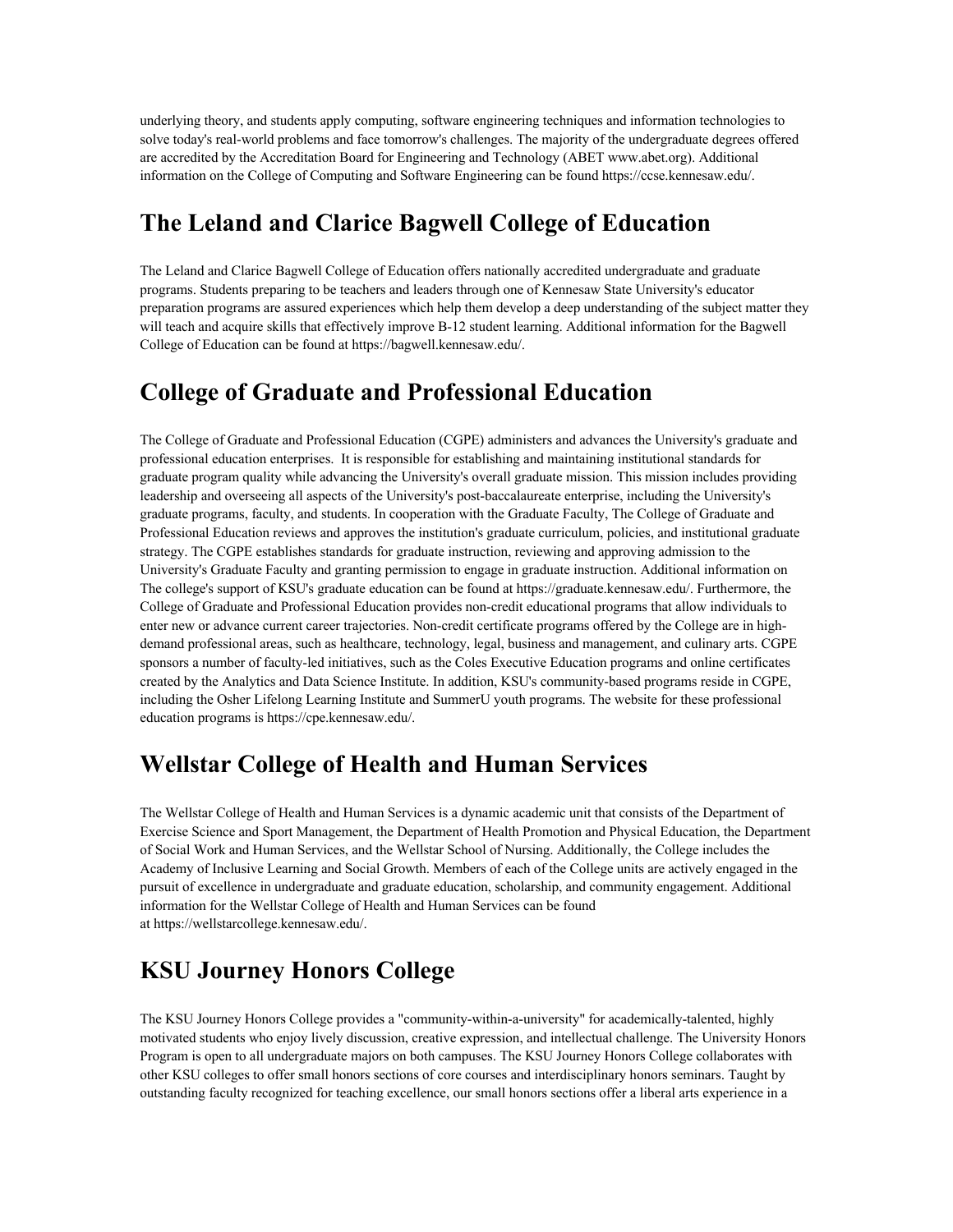large university and an alternative to large lecture sections. For more information about the KSU Journey Honors College, visit https://honors.kennesaw.edu/.

### **Norman J. Radow College of Humanities and Social Sciences**

The Norman J. Radow College of Humanities and Social Sciences has eleven academic schools/departments, two endowed chairs, and five centers. The academic schools/departments offer more than 80 programs of study leading to certificates, minors, baccalaureate degrees, master's degrees, and a doctor of philosophy degree. The College's schools/departments and centers serve Kennesaw State University and the community with research services and outreach programs such as Kennesaw Mountain Writing Project. The College serves the university-at-large by providing many of the courses in the general education curriculum. Additional information for the Radow College of Humanities and Social Science can be found at https://hss.kennesaw.edu/.

### **College of Science and Mathematics**

The College of Science and Mathematics is staffed by approximately 150 dedicated faculty who are exceptional teachers and who have recognized research programs in their area of expertise. The College offers contemporary degree programs that have gained nationwide recognition for the success of their graduates. These programs have curricula that are challenging and focused on modern aspects of their disciplines. Opportunities abound for students to develop a strong identity with their respective departments and disciplines through student organizations, mentoring relationships with the faculty, and engagement in collaborative discovery research activities. Additional information for the College of Science and Mathematics can be located at https://csm.kennesaw.edu/.

## **The Southern Polytechnic College of Engineering and Engineering Technology**

The Southern Polytechnic College of Engineering and Engineering Technology (SPCEET) at Kennesaw State University produces graduates ready to find solutions to today's real-world problems and tomorrow's challenges. The second-largest engineering college in Georgia, SPCEET is the only institution, in the state of Georgia, where students can choose among 14 engineering or engineering technology degree programs which best suit their talents, skills, goals, and aspirations. All of SPCEET's undergraduate degrees are accredited by the Accreditation Board for Engineering and Technology (ABET). Additional information for the Southern Polytechnic College of Engineering and Engineering Technology can be found at https://engineering.kennesaw.edu/.

# **Section 2 - Workload and Institutional Expectations**

- 2.1 Academic Freedom and Responsibility
- 2.2 Workload Model for Teaching Faculty
- 2.3 Teaching Overloads
- 2.4 Faculty Performance and Assessment
- 2.5 Assessment of Teaching Effectiveness
- 2.6 Course Scheduling Expectations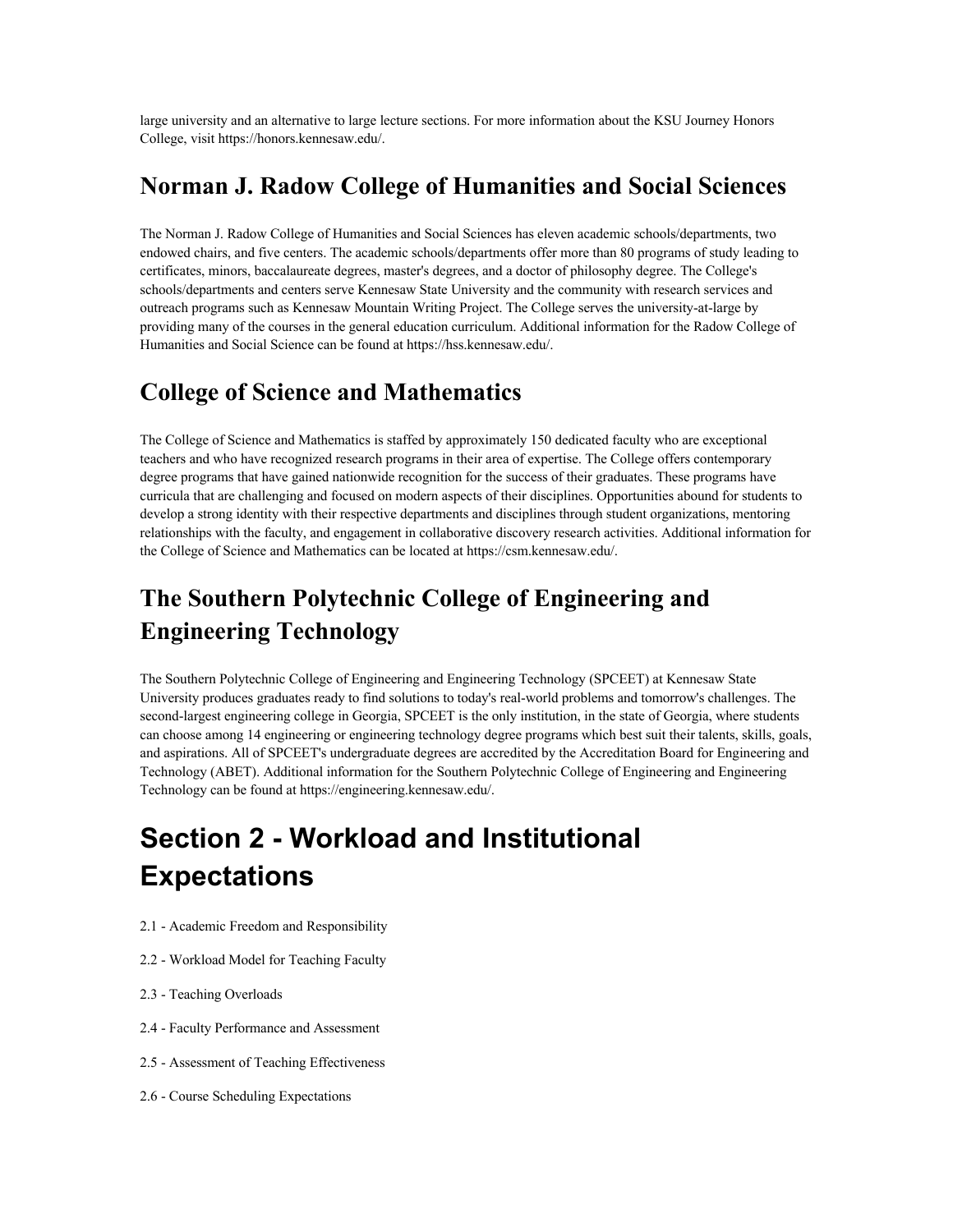2.7 - Course Instructional Materials

2.7.1 - Textbooks

2.7.2 - Procedures Associated with Textbook Policy

2.8 - Class Rolls

2.9 - Grading

2.10 - Student Attendance Policy

2.11 - Faculty Absences

2.12 - Policies Concerning Research with Human Participants, Research with Animals and Biosafety

2.13 - Faculty Policies and Procedures with Legal Implications

## **2.1 - Academic Freedom and Responsibility**

Kennesaw State University endorses the following statements as published by the American Association of University Professors in defining the academic responsibilities of faculty members (Excerpts from the 1990 Edition of the AAUP Policy Documents & Reports, pgs. 3-4, 77-78). Document is on file at the KSU Sturgis Library in the general reserve section.

*Institutions of higher education are conducted for the common good and not to further the interest of either the individual teacher or the institution as a whole. The common good depends upon the free search for truth and its free expression.*

*Academic freedom is essential to these purposes and applies to both teaching and research. Freedom in research is fundamental to the advancement of truth. Academic freedom in its teaching aspect is fundamental for the protection of the rights of the teacher in teaching and of the student to freedom in learning. It carries with it duties correlative with rights.*

- a. *Teachers are entitled to full freedom in research and in the publication of the results, subject to the adequate performance of their other academic duties; but research for pecuniary return should be based upon an understanding with the authorities of the institution.*
- b. *Teachers are entitled to freedom in the classroom in discussing their subject, but they should be careful not to introduce into their teaching controversial matter which has no relation to their subject. Limitations of academic freedom because of religious or other aims of the institution should be clearly stated in writing at the time of appointment.*
- c. *College and university teachers are citizens, members of a learned profession, and officers of an educational institution. When they speak or write as citizens, they should be free from institutional censorship or discipline, but their special position in the community imposes special obligations. As scholars and education officers, they should remember that the public may judge their profession and their institution by their utterances. Hence, they should at all times be accurate, should exercise appropriate restraint, should show respect for the opinions of others, and should make every effort to indicate that they are not speaking for the institution.*

*Membership in the academic community imposes on students, faculty members, administrators, and trustees an obligation to respect the dignity of others, to acknowledge their right to express differing opinions, and to foster and defend intellectual honesty, freedom of inquiry and instruction, and free expression on and off the*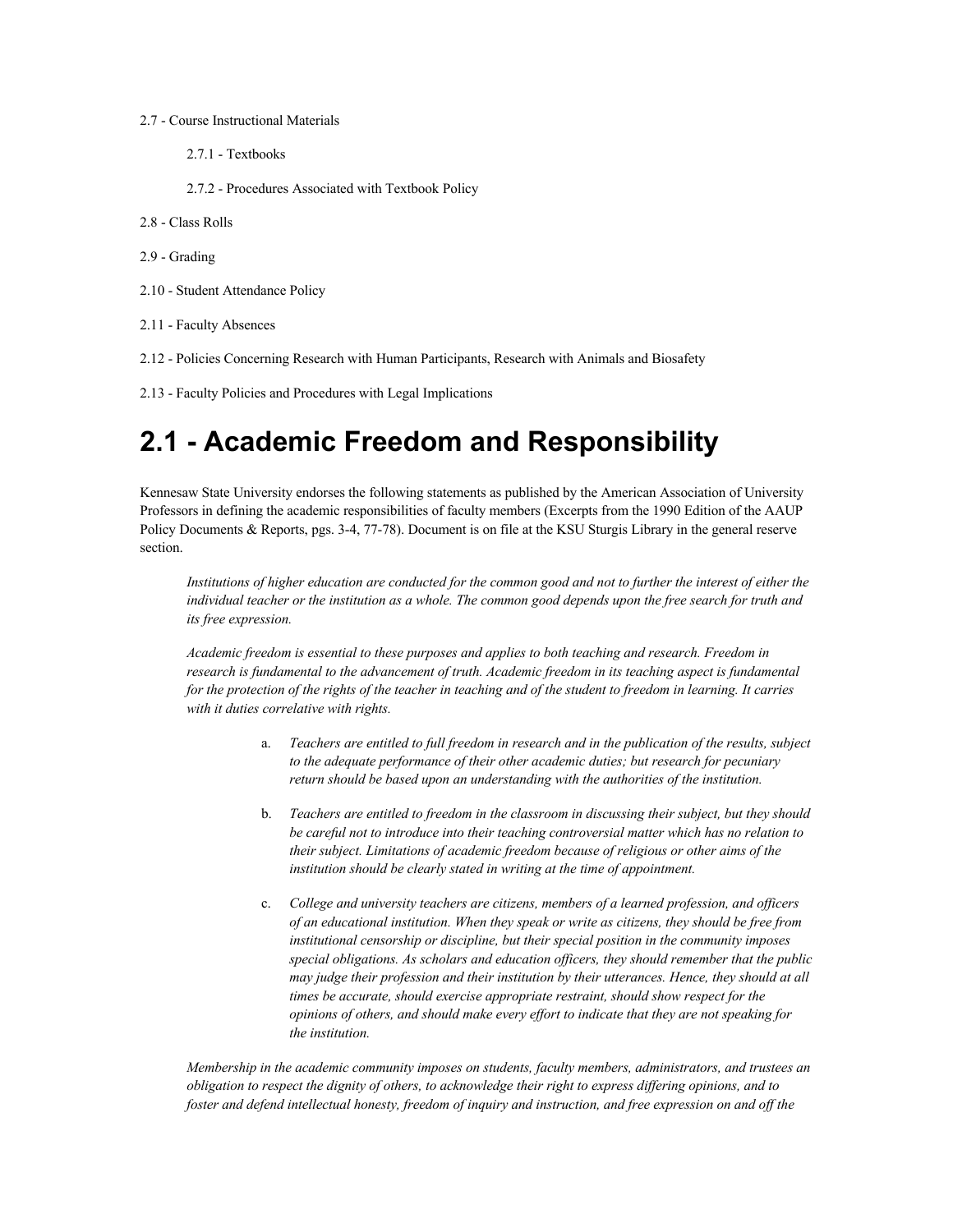*campus. The expression of dissent and the attempt to produce change, therefore, may not be carried out in ways that injure individuals or damage institutional facilities or disrupt the classes of one's teachers or colleagues... Students are entitled to an atmosphere conducive to learning and to evenhanded treatment in all aspects of the teacher student relationship. Faculty members may not refuse to enroll or teach students on the grounds of their beliefs or the possible uses to which they may put the knowledge to be gained in a course. Students should not be forced by the authority inherent in the instructional role to make particular personal choices as to political action or their own part in society. Evaluation of students and the award of credit must be based on academic performance professionally judged and not on matters irrelevant to that performance, whether personality, race, religion, degree of political activism, or personal beliefs. It is the mastery teachers have of their subjects that entitles them to their classrooms and to freedom in the presentation of their subjects. Thus, it is improper for an instructor persistently to interject material that has no relation to the subject, or to fail to present the subject matter of the course as announced to their students and as approved by the faculty in their collective responsibility for the curriculum.*

### **Instructional Responsibilities**

Kennesaw State University also endorses the following statement on professional ethics for college and university faculty as published by the American Association of University Professors (1990 Edition of the AAUP Policy Documents & Reports, pgs. 75-76). Document is on file at KSU Sturgis Library in the general reserve section.

- I. *Professors, guided by a deep conviction of the worth and dignity of the advancement of knowledge, recognize the special responsibilities placed upon them. Their primary responsibility to their subject is to seek and to state the truth as they see it. To this end professors devote their energies to developing and improving their scholarly competence. They accept the obligation to exercise critical self-discipline and judgment in using, extending, and transmitting knowledge. They practice intellectual honesty. Although professors may follow subsidiary interests, these interests must never seriously hamper or compromise their freedom of inquiry.*
- II. *As teachers, professors encourage the free pursuit of learning in their students. They hold before them the best scholarly and ethical standards of their discipline. Professors demonstrate respect for students as individuals and adhere to their proper roles as intellectual guides and counselors. Professors make every reasonable effort to foster honest academic conduct and to ensure that their evaluations of students reflect each student's true merit. They respect the confidential nature of the relationship between professor and student. They avoid any exploitation, harassment, or discriminatory treatment of students. They acknowledge significant academic or scholarly assistance from them. They protect their academic freedom.*
- III. *As colleagues, professors have obligations that derive from common membership in the community of scholars. Professors do not discriminate against or harass colleagues. They respect and defend the free inquiry of associates. In the exchange of criticism and ideas professors show due respect for the opinions of others. Professors acknowledge academic debt and strive to be objective in their professional judgment of colleagues. Professors accept their share of faculty responsibilities for the governance of their institution.*
- IV. *As members of an academic institution, professors seek above all to be effective teachers and scholars. Although professors observe the stated regulations of the institution, provided the regulations do not contravene academic freedom, they maintain their right to criticize and seek revision. Professors give due regard to their paramount responsibilities within their institution in determining the amount and character of work done outside it. When considering the interruption or termination of their service, professors recognize the effect of their decision upon the program of the institution and give due notice of their intentions.*
- V. *As members of their community, professors have the rights and obligations of other citizens. Professors measure the urgency of these obligations in the light of their responsibilities to their subject, to their students,*  to their profession, and to their institution. When they speak or act as private persons they avoid creating the *impression of speaking or acting for their college or university. As citizens engaged in a profession that depends upon freedom for its health and integrity, professors have a particular obligation to promote conditions of free inquiry and to further public understanding of academic freedom.*

The principles of Academic Freedom and Instructional Responsibilities highlighted above require diligent processes in order to create the conditions in which faculty are free to pursue knowledge as they deem appropriate, and to protect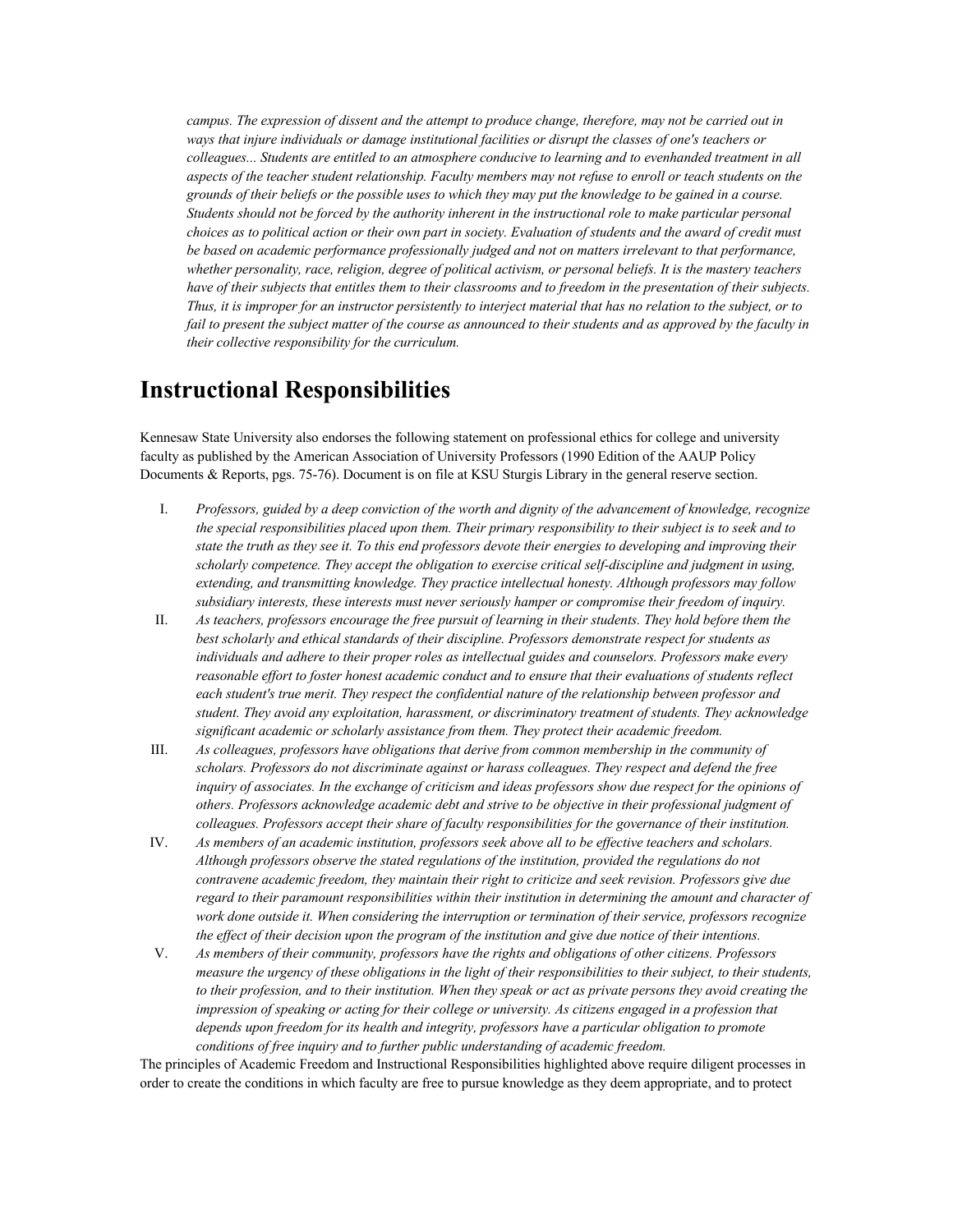the integrity of the faculty/student relationship. The practice of Academic Freedom may include, but is not necessarily limited to, freedom from the following:

- 1. external and internal political pressure
- 2. undue interference in course content
- 3. retaliation or reprisal for expressing unpopular perspectives related to research, curriculum, pedagogy, and organizational procedures
- 4. undue interference in grading and assessment criteria

# **2.2 - Workload Model for Teaching Faculty**

The purpose of this model is to provide a common vocabulary to describe the varied work faculty members do and an agreed framework for discussions of that work. The model establishes some core standards, for instance that a typical semester-long, three-credit course ordinarily represents 10% of faculty effort for the academic year, and that all faculty must allocate at least 10% of their time to professional service activities essential to the life of the institution. The model also requires that each department establish, in writing, appropriate class sizes (equating to the 10% teaching effort) for the various courses taught; and, equivalencies for non-standard faculty activities (e.g., supervision of significant student research), be formally negotiated and incorporated into the faculty assessment process. Likewise, disciplines with writing-intensive courses, laboratory courses, studio and field experiences, etc., or with unusually heavy supervising and mentoring responsibilities shall establish teaching load equivalencies through the shared governance process on the basis of this model. The model does not dictate, or even favor, any particular mix of activities. That mix is for individual faculty members and their chairs to agree upon (with their dean's approval) based on institutional needs and KSU's shared governance process. But the application of the model's core standards and the common vocabulary across campus should enable KSU to distribute faculty work more wisely and fairly, to assess it more accurately, and to reward it more appropriately. In order to ensure this distribution, the norms for workload effort expected in the area of teaching, scholarship/creative activity, and service for the typical tenure-track/tenured teaching faculty are 60%, 30%, and 10%, respectively. Workload adjustments are made from these norms. Faculty for whom a different model would be more appropriate will collaborate with their chair/director in the selection of that model. A faculty member's strengths, interests, and past three years' annual reviews will serve as the primary guide to the selection of the model.

### **The Workload Model and Shared Governance**

Each department and college will establish flexible guidelines as to expectations of faculty members in the following three faculty performance areas:

- **Teaching**
- Scholarship and Creative Activity (S/CA); and
- Professional Service.

These guidelines and the individual Faculty Performance Agreements negotiated under them will be established through KSU's shared governance process by bodies and officers detailed in the University Handbook under "Shared Governance." Given that department review guidelines are most discipline-specific and are approved by deans and the Provost as consistent with college and University standards, department guidelines are understood to be the primary basis for P&T decisions. As with other faculty-focused KSU policy documents, amendments to the University's Workload Model are made by administrators and Faculty Senate working consultatively through the shared governance processes outlined in the University Handbook.

### **The Workload Model and Faculty Performance Agreement**

(See also KSU Faculty Handbook Section 3.2 - Overview of Faculty Responsibilities.)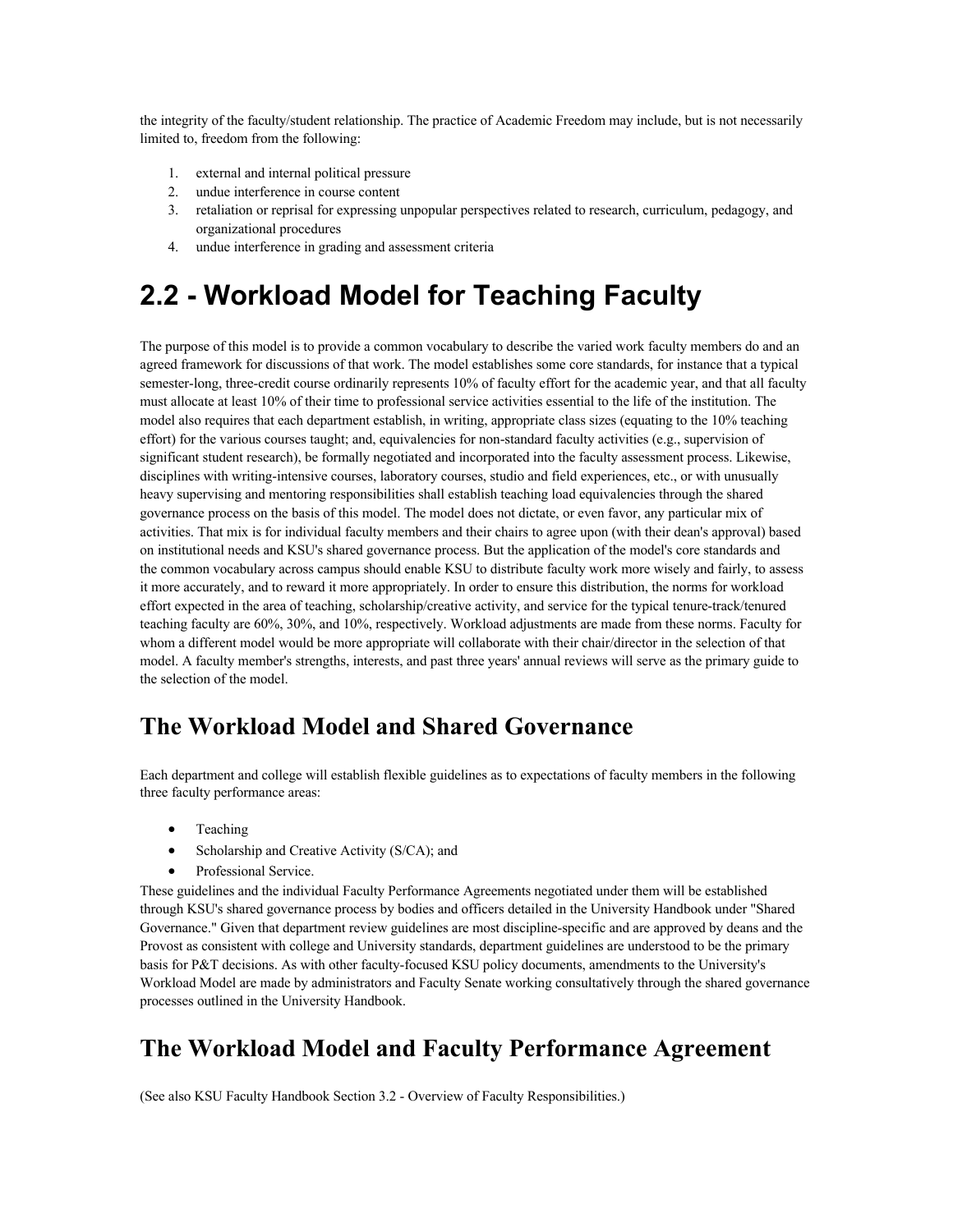Each individual faculty member shall divide professional efforts among the three faculty performance areas noted. That division of effort will be reflected in a Faculty Performance Agreement (FPA) between the individual faculty member and the University (see KSU Faculty Handbook Section 3.12 ). Negotiation of individual FPAs allows for diversity across colleges and departments and, within departments, among individual faculty members. Colleges and departments, in consultation with faculty stakeholders, determine which FPA combinations best suit their college and departmental objectives. FPAs may change from year to year and even from semester to semester as needs and opportunities change. Consistent with the University's culture of shared governance, the details of an individual FPA are worked out in consultation between the chair and the faculty member and are subject to final approval by the dean. Faculty for whom a different model would be more appropriate will collaborate with their chair/director in the selection of that model. A faculty member's strengths, interests, and past three years' annual reviews will serve as the primary guide to the selection of the model.

If the faculty member and the chair cannot reach agreement on the FPA, the dean will make the final determination.

### **Instructional Responsibilities**

#### **Illustrative Example of the Workload Model**

Some examples of possible FPA workload combinations appear below. The norm for workload effort expected in the area of teaching, scholarship/creative activity, and service for the typical tenure-track/tenured teaching faculty is 60%, 30%, and 10%, respectively. The examples reflect various percentages of effort in the three faculty performance areas. The examples given are merely illustrative. Individual FPAs can vary almost infinitely, as agreed by the faculty member and chair and as approved by the dean.

Some Illustrative Workload Examples\*

\*Actual FPA percentages for each faculty member will be negotiated with the department chair as part of annual review.

| <b>Teaching Emphasis</b> | Workload |  |
|--------------------------|----------|--|
|                          |          |  |
|                          |          |  |
|                          |          |  |

Teaching - Scholarship/Creative Activity Balance\*

|--|--|--|--|--|

Total .....................................................................100

\*Baseline Norm expectations for tenure-track/tenured teaching faculty.

Teaching - Service Balance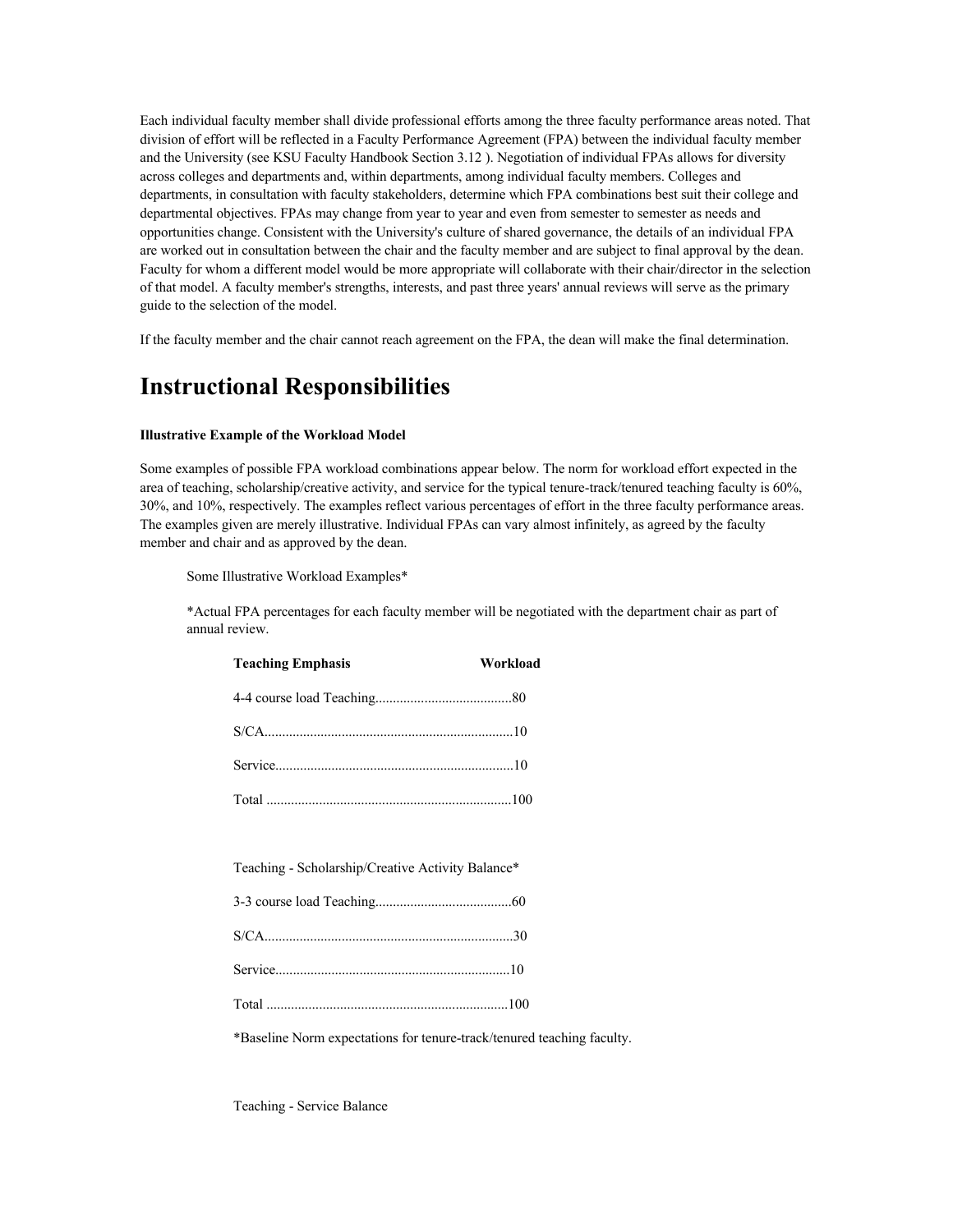#### Teaching - Scholarship - Service Balance

#### Scholarship/Creativity Activity Emphasis

#### Administration Emphasis

Updated 08/09/2019

# **2.3 - Teaching Overloads**

Under certain circumstances, KSU teaching and administrative faculty may be called upon to take on additional teaching, research, or service responsibilities. If it is determined that a workload adjustment cannot be made and a workload exceeding 100% is necessary, the faculty member's contract should be amended to reflect a temporary change in compensation warranted by the additional responsibilities (see KSU Faculty Handbook Section 4.2.4 for complete overload compensation guidelines and policies).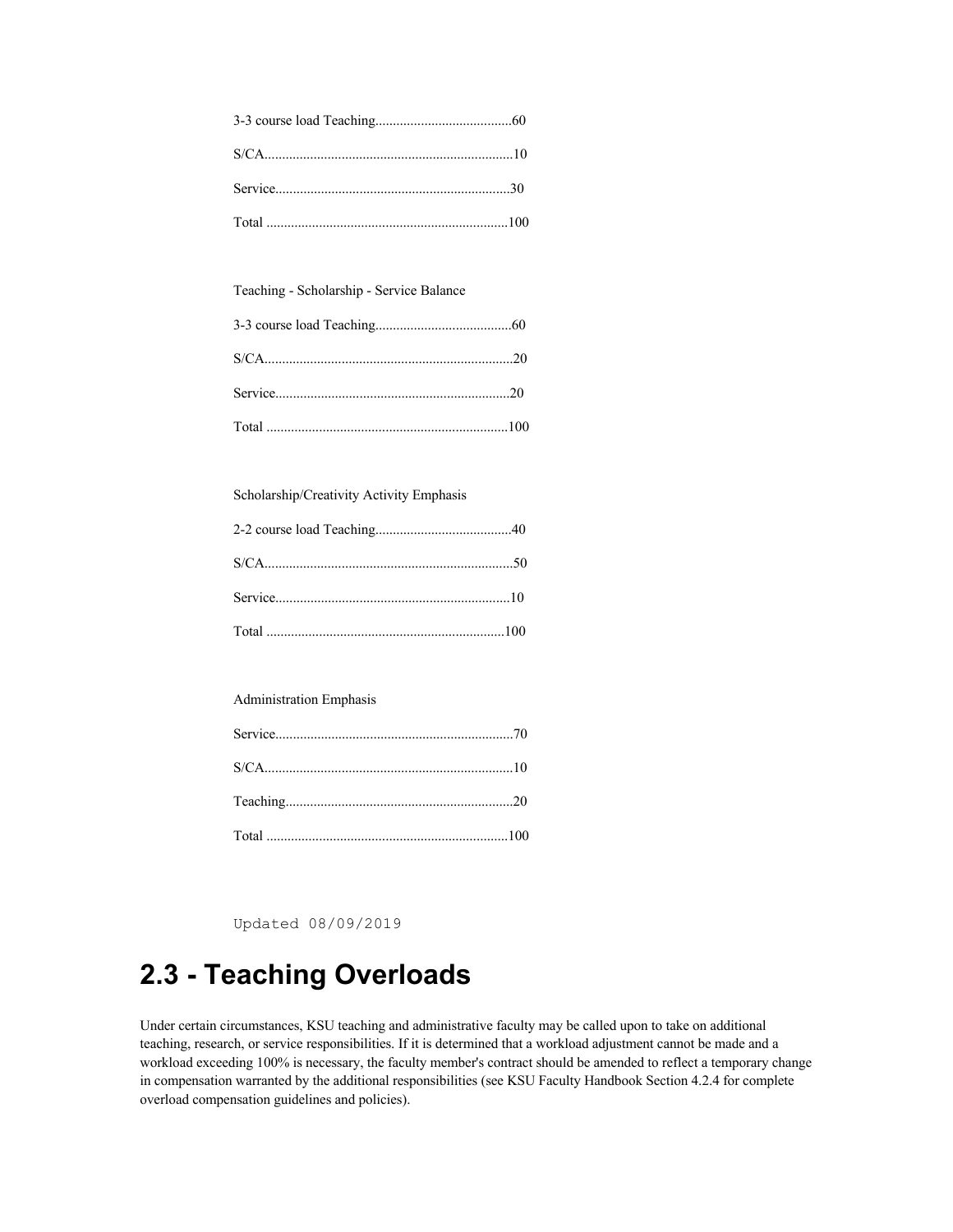# **2.4 - Faculty Performance and Assessment**

### **Teaching, Supervising, and Mentoring Effectiveness**

The faculty and administration of Kennesaw State University are committed to quality instruction. The primary purpose of university faculty is to engage students, colleagues, and others in activities that facilitate learning and contribute to learner development and educational advancement. In order to help faculty capture and document their work, KSU provides the following descriptions of instructional activities and basic expectations of faculty effort.

# **Institutional Objectives for Teaching, Supervising, and Mentoring**

Highly effective teaching and learning are the central institutional priorities of Kennesaw State University. In addition, service and research/creative activity that strengthen teaching and address community interests play important supportive roles. In both undergraduate and graduate programs, faculty, staff, and administrators are committed to providing a challenging and facilitative collegiate environment that fosters high-quality academic preparation, critical thinking, global and multicultural perspectives, interpersonal skills, leadership development, social responsibility, and lifelong learning.

In order for students to achieve these goals, KSU faculty strive for excellence through integrity and flexibility in their teaching. Because the institution serves a wide population of students with diverse backgrounds, needs, goals, and schedules, faculty are committed to developing diverse means and methods of helping these students learn. KSU faculty recognize diverse student learning styles and situations and strive to improve and expand teaching strategies to address student needs.

KSU believes that teaching can take many forms, including, but not limited to lectures, interactive discussions, small group work, laboratory and creative work, supervising of research, original projects, internships and assistantships, private lessons or tutorials, distance education, asynchronous learning opportunities, mentoring, and advising. Within these multiple and flexible forms, KSU holds to a high standard of academic integrity. KSU expects its faculty to be current and well-qualified in their disciplines; to model and maintain the professional standards of their disciplines through research/creative activity; to inspire excitement for learning; to help students make connections among individual courses, their major areas of study, the general-education program, and lifelong learning; and to evaluate regularly the effectiveness of their teaching.

## **Primary Instructional Activities**

Faculty engage in a variety of instructional activities that facilitate learning. The three most common activities are teaching, supervision, and mentoring, which are not mutually exclusive categories.

### **Teaching**

Teaching involves the development of knowledge, understanding, and application in an environment where the instructor must monitor, manage, and facilitate the learning process. An instructor should provide a rich learning environment that allows for a range of individual learning styles. Following a syllabus designed by the instructor, specific topics in a discipline are presented through various forms of teaching and discovery based on a selection of reading materials and other resources. The learning outcomes and expectations should be identified in the syllabus and formally assessed.

### **Supervision**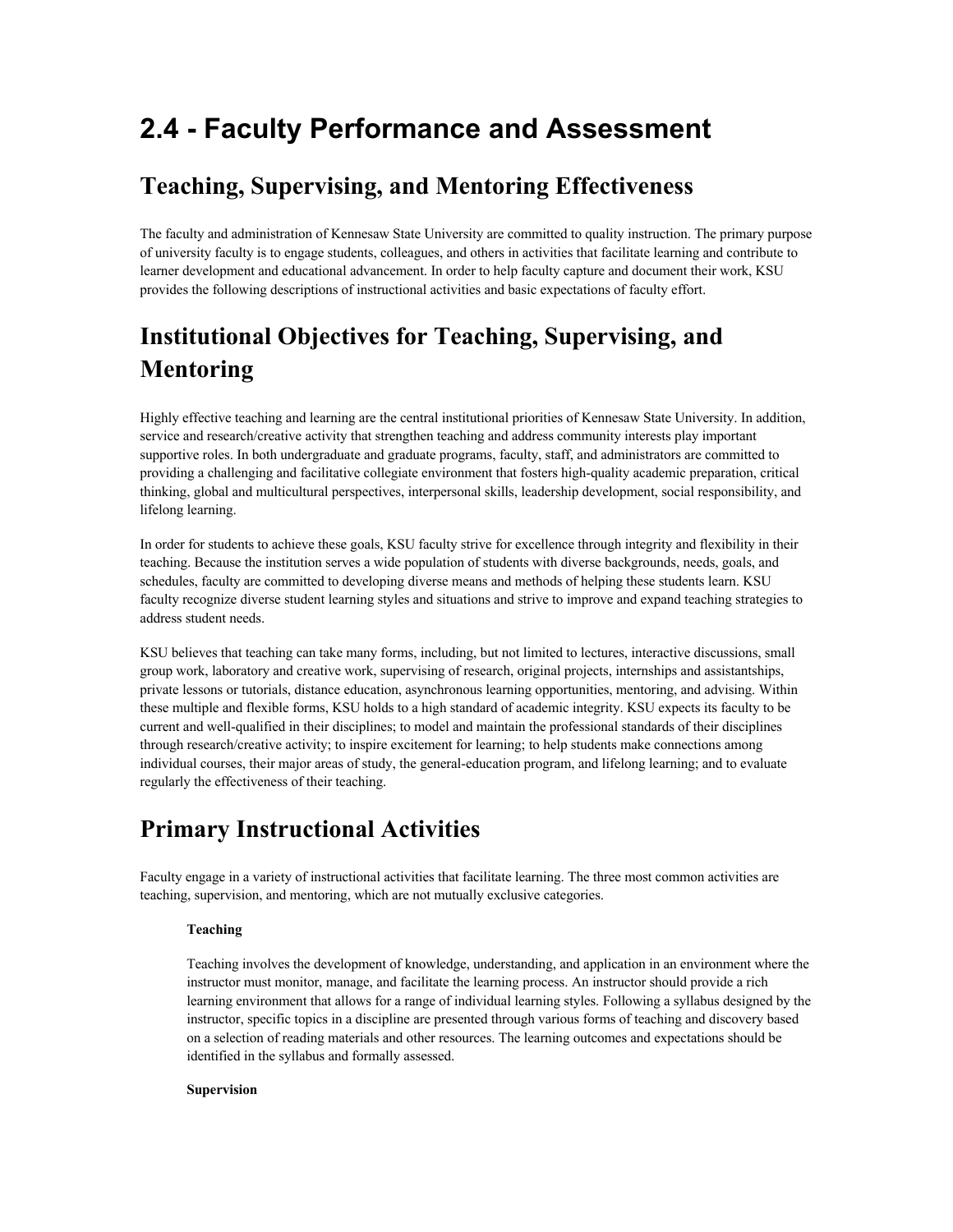Supervision occurs in situations where a learner is engaged for a fixed period of time in a structured academic experience for credit or pay with specified learning outcomes. These experiences often take place outside of the classroom in a job setting. The learner is expected to demonstrate competence in performing the learning outcomes, and the purpose of supervision is to improve the quality of that performance by guiding, monitoring, and providing feedback. The supervisor observes, evaluates and provides feedback about the quality of the performance of tasks and appropriate professional behavior. Although a faculty member may be responsible for supervising a group of students, actual observation and conferences typically occur in a one-to-one relationship between learner and instructor.

#### **Mentoring**

The purpose of mentoring is to facilitate and enhance the academic and professional success of an individual. Mentoring may take many forms, ranging from providing resources for learning and development to forming professional relationships with students and colleagues. Faculty mentor students in order to attract them to a discipline, retain them in degree programs, and enhance their professional success. Faculty mentor colleagues in order to retain them at KSU and help them develop professional expertise. A primary focus of all mentoring is the development of ideas and an understanding of a discipline. Mentoring activities challenge both the mentee and the mentor to consider new ideas and construction of knowledge and encourage both to engage in reflection and scholarly activities. Frequently, in mentoring relationships, faculty challenge the mentees by setting high expectations for the quality of the mentee's work and the development and achievement of their long-term goals. Although the mentee ultimately selects the mentor, faculty invite students and colleagues to engage in a mentoring relationship through their actions during teaching, supervising, and other professional activities. For example, faculty can directly initiate contact and conversations; be available, open, and receptive; nurture potential by providing messages of encouragement and support of scholarly efforts; provide resource information and materials for professional development; and invite students and/or colleagues to engage in collaborative endeavors.

### **Institutional Resources for Faculty**

Because of the primacy of teaching at KSU, all levels of the University should provide resources and support for the development of highly effective teaching and instructional leadership. The University, primarily through departments and colleges, will be responsible for providing and encouraging development opportunities for its faculty.

### **Basic Expectations and Responsibilities**

Individual faculty are hired for specific instructional responsibilities, which may vary with their discipline and as determined by the faculty member's FPA. Typically, these include teaching specific courses and, in some disciplines such as teacher education and nursing, supervising student teaching and clinical experiences. Although mentoring of students and colleagues is an important ancillary activity for most faculty, KSU holds no specific expectation that faculty will engage in explicit mentoring activities unless that expectation is established in the faculty member's FPA.

Regardless of a faculty member's specific instructional responsibilities, there are basic expectations of professional faculty performance:

- Be on time. Faculty should start and end their classes and appointments at the scheduled time.
- Provide feedback to learners in a timely manner (e.g., returning graded papers and evaluated materials or responding to messages). Learners need feedback about the quality of their performance in order to understand what they do well and in what ways they need to improve.
- Provide feedback to students about their progress prior to the last published day to withdraw without academic penalty.
- Relate instructional methods to learning objectives.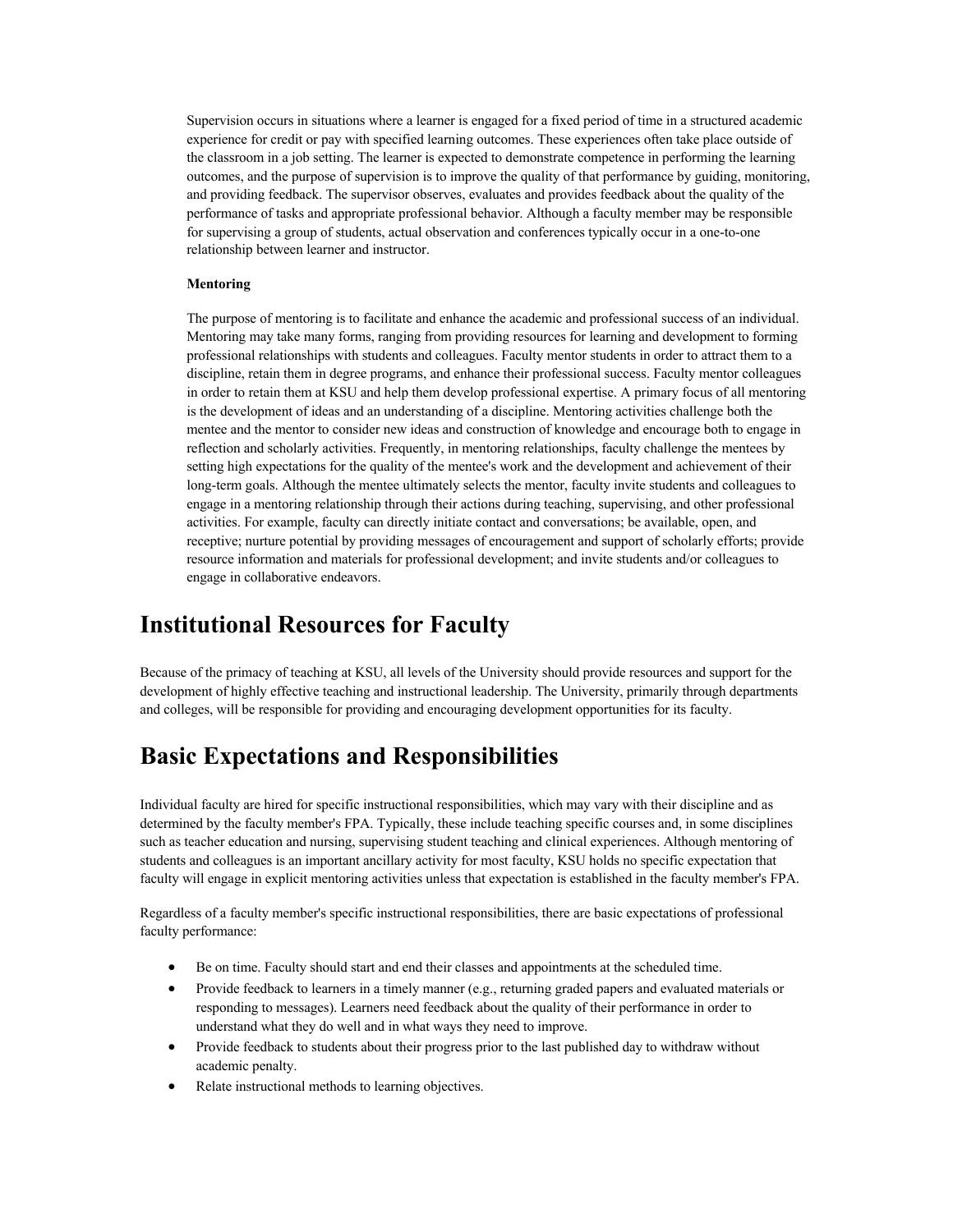- Respect and maintain confidentiality (e.g., grades, personal information, incidences of alleged academic dishonesty, advising or special needs).
- Apply stated standards and expectations of the instructor, department, college, and University consistently, regularly and objectively to all learners.
- Communicate and enforce KSU's policy with respect to academic integrity.
- Provide a syllabus for each course at the beginning of the term.
- Provide written expectations/contracts for individualized learning experiences (e.g. clinical experiences, internships, cooperative learning courses, and directed studies).
- Be accessible to students Faculty should provide and publicize multiple means of contact for students and colleagues.
- Respect religious, cultural, and gender differences.
- Adhere to KSU's policy prohibiting sexual harassment, both in and out of the classroom.
- All courses must be taught in the format (face-to-face, hybrid, online) as defined in Banner and published in the schedule of classes. The format cannot be changed once students have enrolled.

## **Faculty Availability to Students & Colleagues**

KSU is proud of its reputation of faculty being available to students and colleagues outside of class time. To ensure this positive reputation continues, KSU expects its faculty to use a variety of means to be available for student questions or conferences, as well as consultation with colleagues, whether in person or virtually. Departments must establish guidelines that define a minimum number of hours during each week that faculty should be available on campus beyond scheduled classes. Faculty should be flexible, within reason, in making appointments with students and colleagues. As a professional courtesy, faculty should reply to phone calls, e-mails, and bulletin board questions from students in a timely manner.

# **Course Syllabi**

The syllabus helps both faculty and students accomplish the primary mission of teaching and learning.

All regularly scheduled undergraduate and graduate courses for which students receive credit, regardless of method of delivery, must have a syllabus or equivalent documentation, with the following elements: 1) course goals and objectives; 2) course requirements; 3) course content; 4) methods of evaluation; 5) meeting times, modalities, and course schedule; 6) statement on feedback expectations and feedback turn-around time; 7) faculty contact information; 8) KSU Academic Integrity statement; and 9) any other required BoR or KSU course syllabus policies.

In order to be most useful to students, syllabi must be distributed at the beginning of the course. The faculty member should make a reasonable effort to follow the course syllabus yet changes to the course syllabus can be made for extenuating circumstances with due notice of changes given to all students.

A course syllabus is required whenever a new KSU course is proposed and presented for review or vetting by curriculum committees at each level. Faculty teaching general education course(s) should include the "General Education Course Syllabus Common Language" information found on the curriculum website at https://curriculum.kennesaw.edu/ in their syllabi.

Faculty may use KSU's course syllabus template, which includes the required elements above and additional best practices elements. The template can be accessed through KSU's learning management system.

# **2.5 - Assessment of Teaching Effectiveness**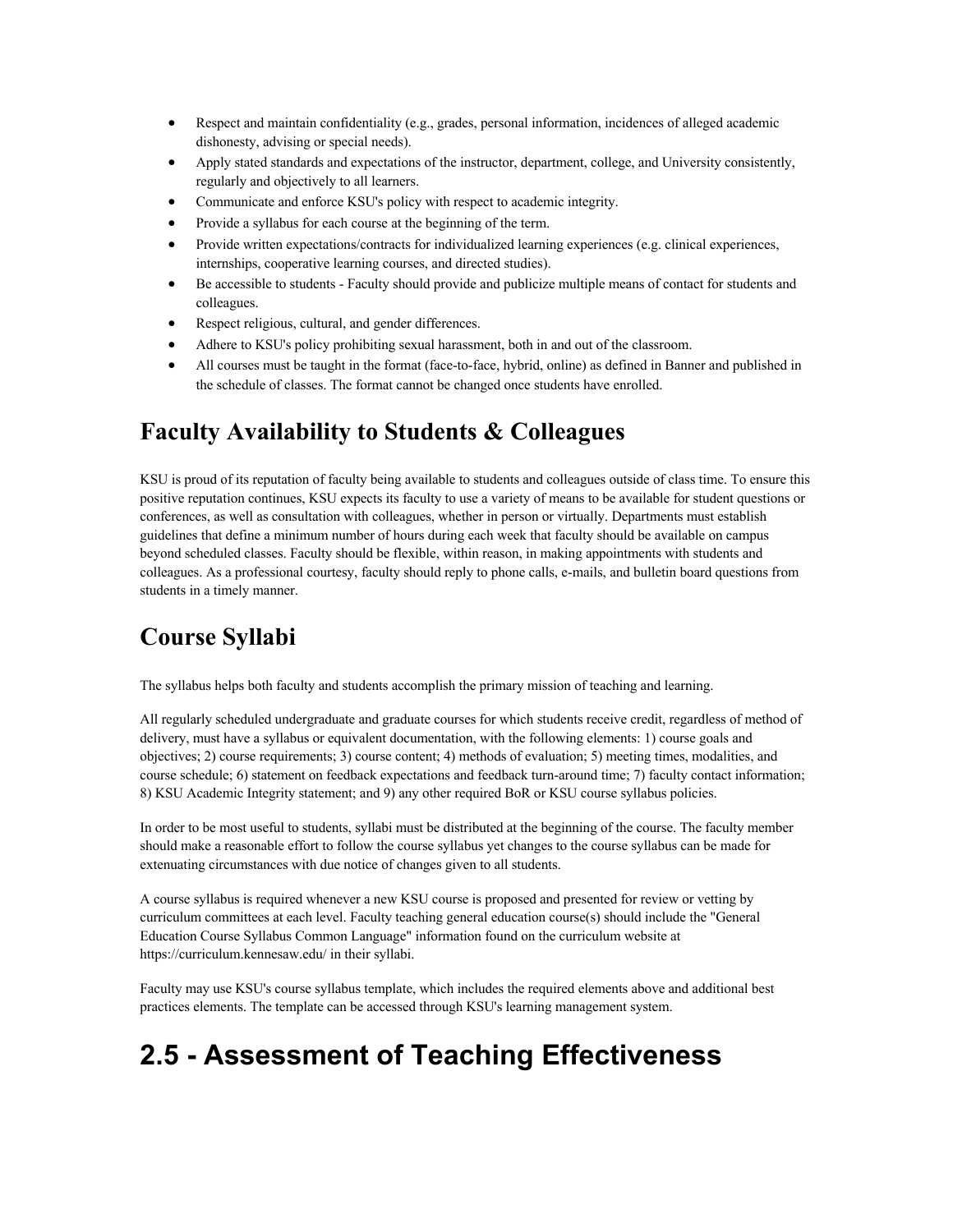## **Student Ratings of Teaching (SRT)**

The Georgia Board of Regents Policy manual (BoR Policy Manual 8.3.5.1) requires that all faculty within the University System of Georgia be evaluated annually. More specifically, students must be provided with the opportunity to provide written feedback on faculty teaching. Kennesaw State University collects student feedback using an electronic, online system that ensures anonymity of the students. The feedback is then provided to faculty for use in improving instruction.

Consistent with BoR policy, five standard SRT items were developed by the ad hoc committee (2008) and approved by the faculty senate for use at the university level. The items currently used by the University are listed below. Individual colleges and departments may include additional items.

Two items rated on a 4-point Likert scale ranging from strongly agree to strongly disagree or not applicable.

- 1. Instructor was effective in helping me learn.
- 2. Overall the content of this course contributed to my knowledge and intellectual skills.

Three open-ended response items.

- 1. Please comment on the strengths of the instructor.
- 2. Please comment on ways the instructor might improve.
- 3. Please comment on the course content.

### **Guidelines for using SRTs**

Individual faculty members may use SRT data to improve their own classes. The data may also be used during the annual review process or for purposes of promotion and tenure. When data are used for evaluating teaching performance, several important guidelines should be followed. First, it is important to note that SRTs constitute only one measure of teaching effectiveness, so SRTs should never be used as the sole criterion for evaluation.

Data from objectively scored items (Likert items) should be compiled in the form of frequency tables that include both counts and percentages for each Likert category (i.e., strongly agree, agree, disagree, strongly disagree, not applicable). Response rates should also be provided for each course section. Data should not be reported as an average (mean) because it is not appropriate to interpret mean values for Likert scale data. It is also not appropriate to compare means between faculty for purposes of evaluation.

Although SRTs offer useful quantitative data that is important in the overall evaluation of teaching effectiveness, the data should not be oversimplified. Qualitative data offer equally useful data about teaching effectiveness that demonstrate trends across semesters. Thus, it is important to provide guidance to faculty and administrators to ensure effective use of the data.

## **Additional Measures of Teaching Effectiveness**

Additional measures of criteria include pedagogical skills, professionalism, assessment of student learning, professional development, and reflective practice. Examples of additional measures of teaching effectiveness were developed across each of the five criteria. Faculty may wish to include an additional measure of teaching effectiveness from among the following examples.

### **Pedagogical Skills**

- Samples of course materials, such as syllabi, daily/weekly schedule outlining content, course readings, resources, materials, standards, learning outcomes, activities, exams, and project guidelines.
- Peer evaluation of classroom performance and/or course materials.
- Explanation of situational context and impact on pedagogy (e.g., special courses such as large lecture courses, lab courses, and/or studio courses).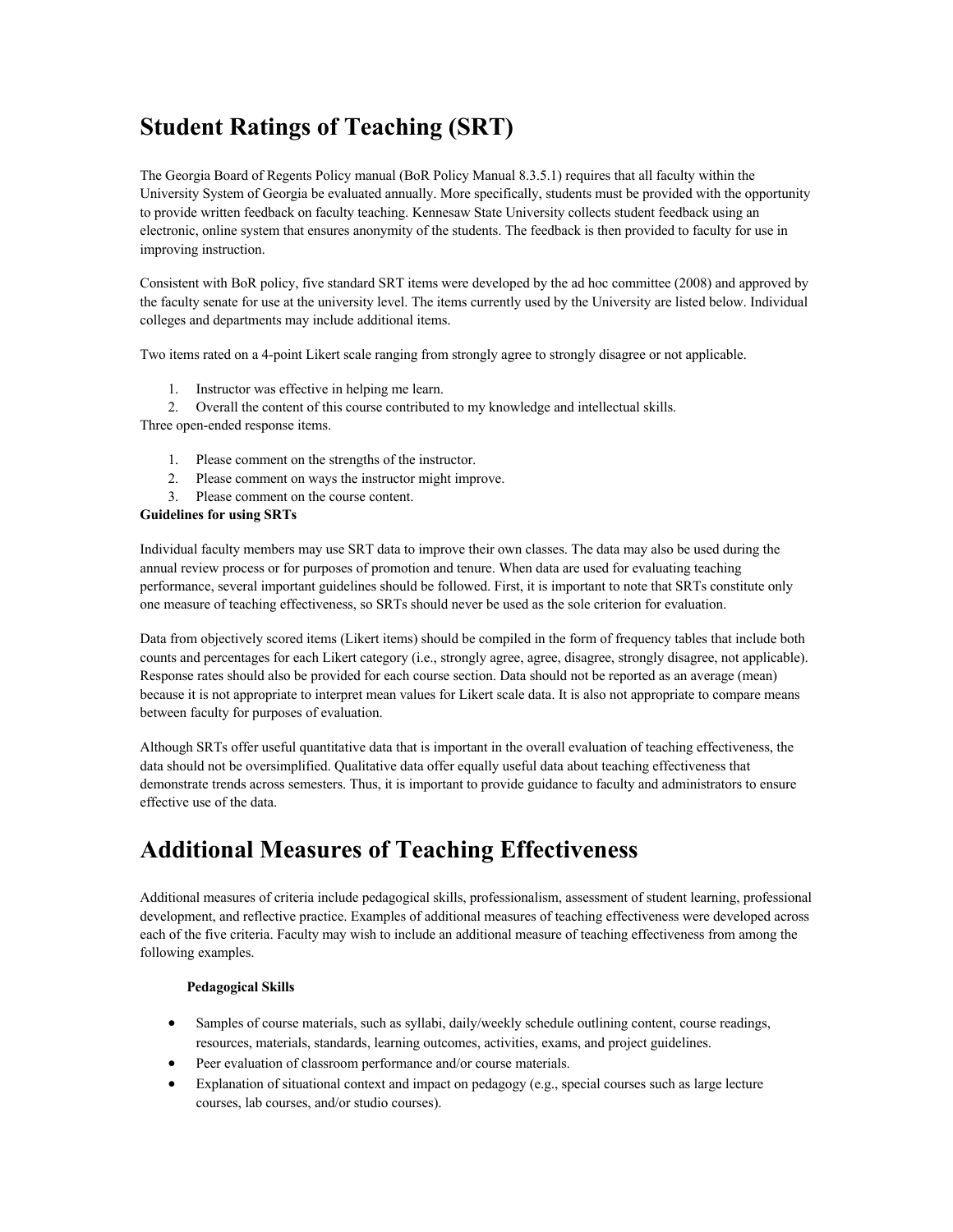- Self-report on pedagogies and technologies used in the classroom, including discussion of diversity of techniques and innovation.
- Explanation of quality and significance of administration and/or coordination activities, along with materials developed and commentary from faculty and/or students involved.
- Reports on students mentored and/or supervised and in what contexts (e.g., undergraduate, graduate, research, studio, lab, teaching, clinical work).
- Written comments on teaching, mentoring, and/or supervising from students, community partners, or clientssolicited or otherwise.
- Examples of student work completed under teacher's supervision, along with descriptions of venues for presentation and any recognition, with student permission granted or with identifying information removed.
- Letters from students commenting on mentoring/supervising that indicate how the mentoring has influenced student learning.
- Letters attesting to impact of guest presentations in classes at KSU and/or elsewhere.
- Excerpts of books, websites, or other teaching materials generated, and any letters attesting to quality/impact of those materials.

### **Professionalism**

- Peer evaluation of classroom performance.
- Examples of work with other KSU entities (e.g., Writing Center, Library, Learning Community Program, Career Center/Experiential Learning) to support teaching and student learning.
- Written comments/letters on the professionalism of teaching, mentoring, and/or supervising from students, community partners, or clients-solicited or otherwise.
- Responses to student feedback (e.g., from student ratings of teaching, consultations with peers or chairs about student concerns).

### **Assessment of Student Learning**

- Samples of assessments (exams, project guidelines, rubrics, etc.).
- Samples of feedback provided to students to promote learning. Trend data showing the impact of the teacher on student learning (e.g., comparing pretests and posttests).
- Samples of student work demonstrating student learning.
- Examples of work with other KSU entities (e.g., Writing Center, Library, Learning. Community Program, Career Center, Experiential Learning) to support teaching and student learning.
- Examples of any local, regional, and/or critical review and recognition of student work. **Professional Development**
- Seminars attended or conducted on teaching, including description of new approaches learned from workshops or descriptions of how ideas have been incorporated into teaching.
- Examples of collaboration with faculty at KSU or elsewhere to support teaching.
- Examples/explanations of faculty colleagues mentored on teaching, including comments from colleagues about shared work.
- Evidence/explanation of participation in learning communities, book clubs, and listservs.
- Conference programs/descriptions for presentations, letters, or other evaluations of quality of presentations; samples of presentations or published proceedings.
- Explanation of quality and significance of department, school, college, and/or University teaching committees or presentations at KSU.
- Educational contributions to professional organizations. **Reflective Practice**
- Narrative that articulates how supporting evidence demonstrates the faculty member's level of achievement in one or more of the specific criteria for effective teaching.
- Narrative that addresses plans for future adjustments and course development.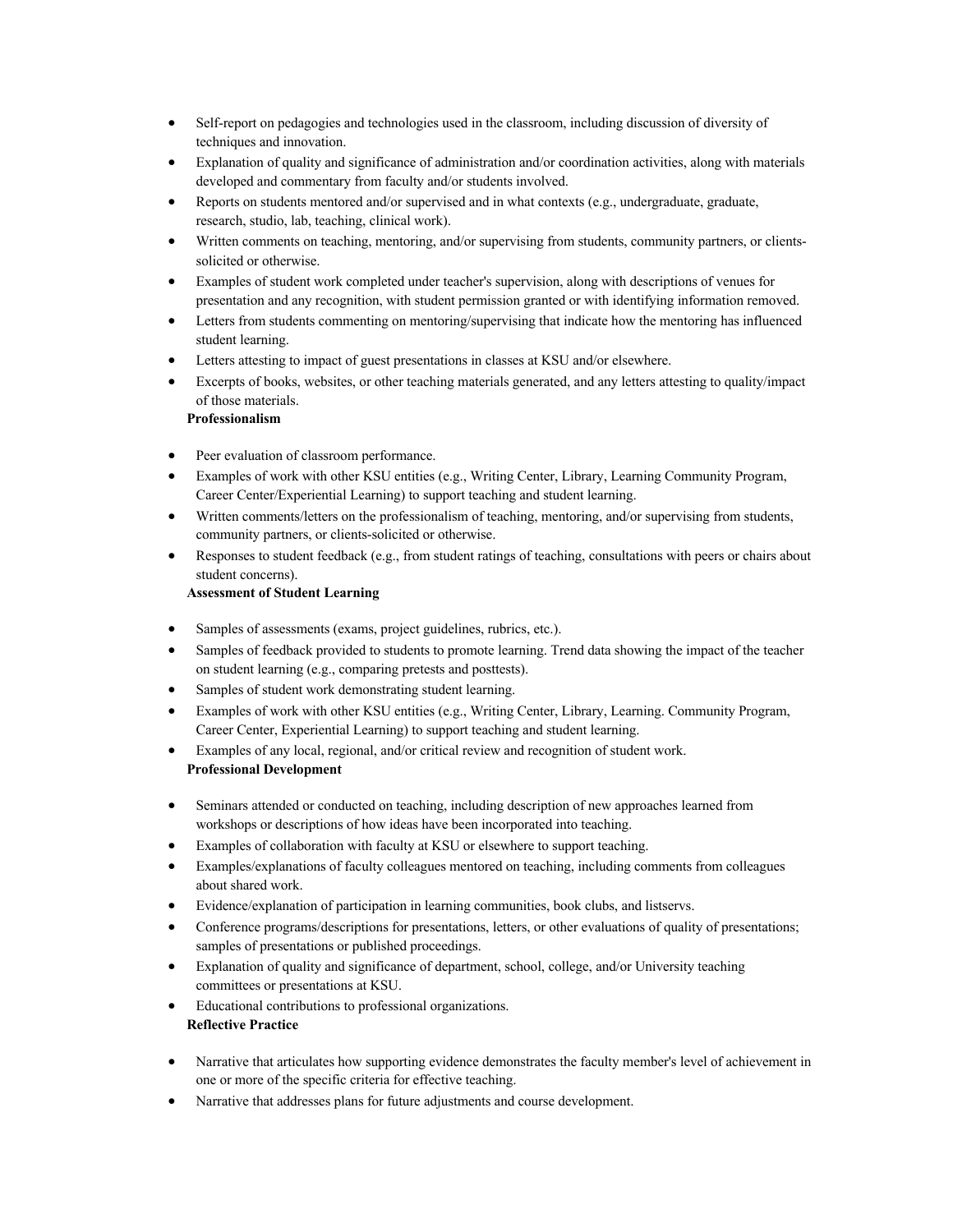- Describes how evidence or artifacts demonstrate adjustments of teaching.
- Adjustments to teaching practices based on relevant evaluations (e.g., students, peers, chair).
- Evidence of change in student, peer, or supervisor evaluations.
- Evidence of engagement in the scholarship of teaching and learning.
- Uses the results of assessments to improve the quality of instruction.

# **2.6 - Course Scheduling Expectations**

The primary objective of course scheduling is to deliver the required curriculum. It is expected that faculty will be involved in determining course schedules in consultation with the department chairs to meet institutional needs. Kennesaw State University faculty will be involved in all aspects of the course schedule. The faculty is expected to participate in day, evening, and weekend courses as determined in discussions with the department chair and dean.

# **2.7 - Course Instructional Materials**

Whereas most classes taught on the freshman and sophomore levels are foundations for more advanced ones, it is important that multiple section classes should reflect general instructional goals defined by the department. In addition, to model course syllabi that guide instructors, instructional materials (textbooks, lab manuals, music scores, software, CD-ROM, instruments and other equipment, etc.) will be selected by the individual faculty member or a departmental committee so that all students will have an instructional experience that reflects the general instructional goals defined by the department for that course. In junior-senior level classes where only one instructor teaches a particular class, that instructor will select the instructional materials. If another instructor teaches the same course during a different semester, it would be advisable to discuss and share instructional materials that are effective in achieving the general instructional goals for the course.

2.7.1 - Textbooks

2.7.2 - Procedures Associated with Textbook Policy

# **2.7.1 - Textbooks**

KSU follows BoR policy (BoR Policy Manual 3.10; USG Academic & Student Affairs Handbook 2.19) concerning the sale and use of academic textbooks or other instructional course materials in the classroom. Faculty involvement in the writing and editing of instructional materials published and marketed through national and regional publishing houses, such as academic textbooks, is regarded by KSU as legitimate and recognized forms of scholarship. As outlined in BoR policy, there are conditions on the adoption of textbooks and other instructional materials written by faculty members. Prior to adoption of such materials in a faculty member's own course, approval must be obtained from a department selection committee. The existence of such a committee is necessary to prevent any possible conflict of interest.

As outlined in BoR policy, faculty cannot resell sample texts provided by publishers or to take advantage of any financial incentives offered by publishers in the assignment of specific texts.

At times, faculty members may wish to develop instructional materials that are compilations for local use in their own classrooms. Consistent with BoR policy, royalties may not be paid to individual faculty for compilations the faculty member produces for copy and resale through any bookstore (internal or external to the institution). Copyright clearance must be obtained by the issuing department or faculty, where necessary, for compilations to be sold through any bookstore (internal or external to the institution).

Conflicts of interest concerns arising as a result of sales of textbooks or other instructional materials should be directed to the Provost.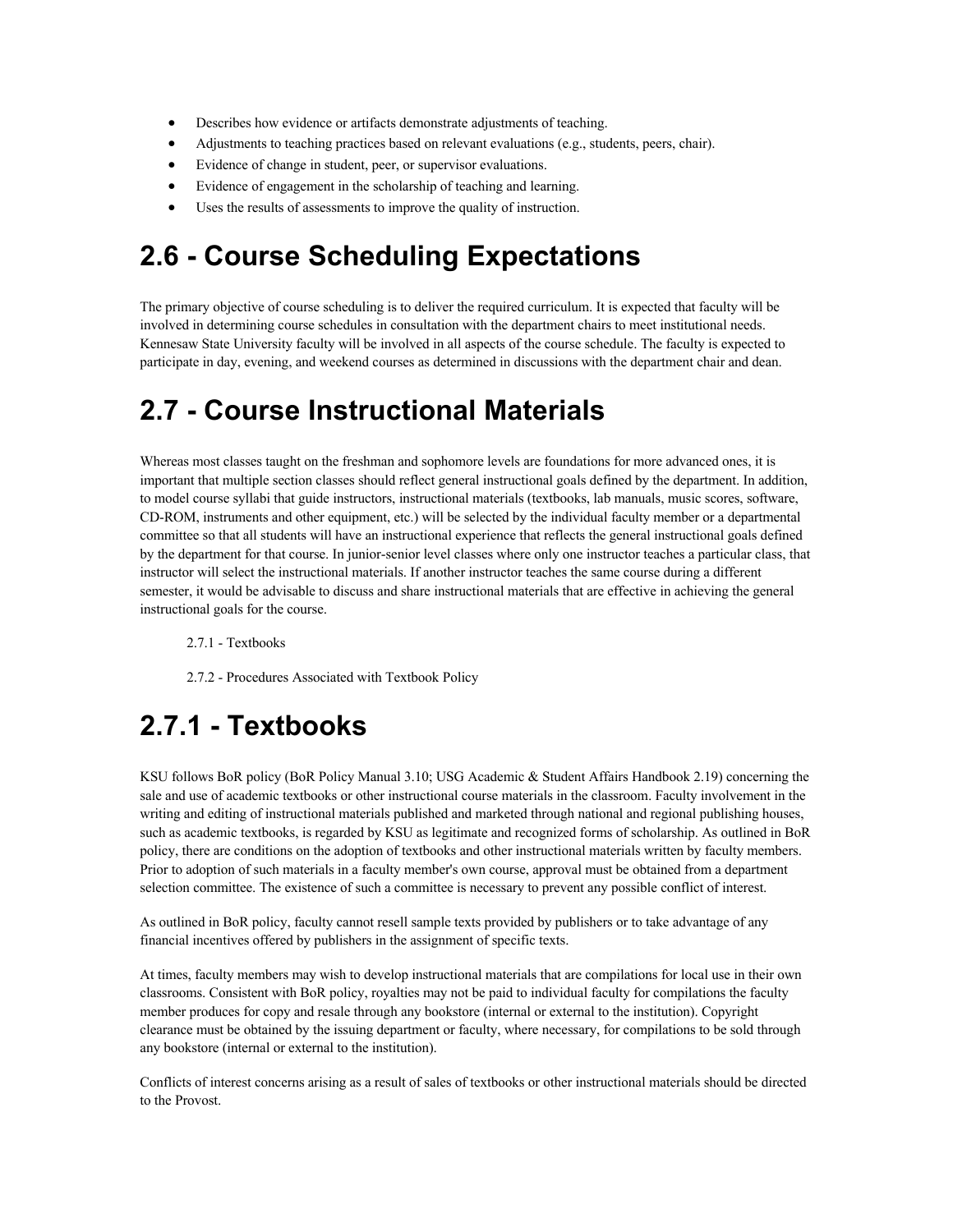# **2.7.2 - Procedures Associated with Textbook Policy**

Each KSU academic department will internally determine the makeup and process of the department selection committee according to their own customs and shared governance documents. If multiple departments share a course, those departments will determine whether a single or multiple department or college selection committee is used. It is recommended that department selection committees use the following guiding principle when determining whether a faculty member can use that faculty member's textbook and/or instructional materials in a course: Faculty are encouraged to author their own course materials at KSU as part of an acceptable form of scholarship and creative activity. The review of faculty-authored material by a department committee is for the sole purpose of clearing any potential conflict of interest by the University. Accordingly, the following questions are relevant to a department review of a faculty authored book or material: a) Are the textbook and/or instructional materials relevant to the goals and objectives of the course? b) Does the course syllabus indicate whether the text and/or instructional materials are required versus recommended for the course? c) Are the textbook and/or instructional materials sold to the students directly by the instructor (not allowable) or through retailers such as the KSU Bookstore (allowable)? d) Is there any evidence that the use of the textbook and/or instructional materials would create an apparent or actual conflict of interest for the University?

The selection committee will give faculty seeking to adopt their own published materials in their own course(s) a decision and rationale for that decision in writing within 30 days after a request for approval is made.

Appeals of selection committee decisions, if any, will proceed to the dean, and appeals of the dean's decision, if any, will proceed to the Provost. The appealing party at each level will state anew the basis for the appeal in writing within seven days after notice of a decision by a selection committee or dean. Denial or acceptance of an appeal by the dean or Provost will be in writing, issued within 30 days, and communicated to the requesting faculty, the selection committee, and the dean.

# **2.8 - Class Rolls**

Class rolls are available through the KSU Owl Express and Banner systems. Instructors are to check class rolls using procedures provided by the Office of the Registrar. Instructors should be reminded that they are not to allow any unauthorized students in their classes. A student is authorized to attend a class when that student's name appears on the printed class roll available on the Internet. If a student claims to be in an instructor's class and their name is not on the roll, ask the student to report to the Office of the Registrar and get the situation clarified. As soon as a student has been registered for a class, their name will be on the Internet class roll. Ask your students if any of them are registered for AUDIT CREDIT. If so, be sure the grade V shows on the class roll. If not, have the student contact the Office of the Registrar immediately.

# **2.9 - Grading**

## **General Policies**

Issuance of grades and formulation of individual attendance policies are the prerogative of the instructor. The course instructor must make feedback available to each student about that student's academic progress prior to the last published day to withdraw without academic penalty. Grades are expected to conform to those listed in the applicable KSU catalog. For more information on the grading system at KSU, please consult the applicable catalog (http://catalog.kennesaw.edu/).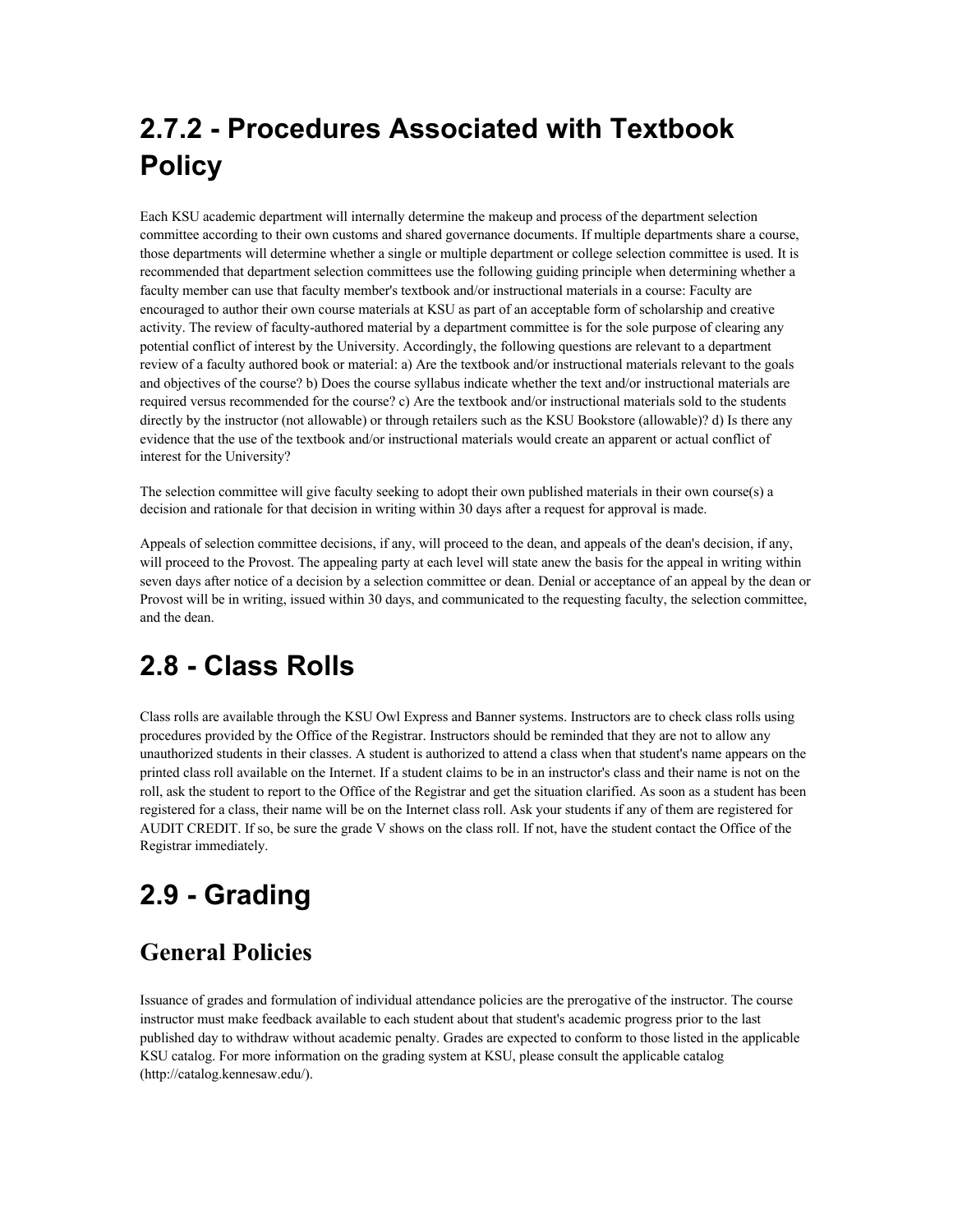## **Withdrawal from Classes**

A student may withdraw from one or more courses up to one week prior to the last day of class. The student should consult the applicable academic calendar posted on the Office of Registrar website because the last day of class varies according to the part of the semester in which the student is enrolled. For more information about course withdrawals, please consult the applicable catalog (http://catalog.kennesaw.edu/).

# **Compliance with Federal Regulations Governing the Disbursement of Financial Aid Attendance Verification Procedures**

Federal regulations governing the disbursement of financial aid require institutions to verify student attendance in class. Institutions disbursing Federal funds are also required to record the last date of attendance for students who stop attending class and return the appropriate funds to the U.S. Department of Education, based on institution refund percentages. Federal Regulation is part of the "Pell Recalculations" - 34 CFR 690.80. To view more information on the final grades and attendance verification process, please visit the Registrar's website at https://registrar.kennesaw.edu/faculty-resources.php.

# **Reporting Final Grades**

The instructor submits the grades, via Owl Express, to the Office of the Registrar. For more information on final grades and grade submissions, please visit the Registrar's website at https://registrar.kennesaw.edu/facultyresources.php.

# **Errors in Grades**

Errors in grades must be reported to the Office of the Registrar immediately. In general, no grade changes will be made after the end of the next semester after the grade was assigned, except with the approval of the Academic Standing Committee. In general, the Academic Standing Committee will not consider requests for grade changes beyond one year from the end of the semester in which the grade was assigned. A petition for a grade change will not be accepted after the date of graduation.

# **Changing Grades**

Changes in grades may be made only on the form designated for this purpose. All changes must be approved by the appropriate dean or department chair and submitted to the Office of the Registrar.

The Official Grade Change Form is used to correct entries and to record grades for courses in which the grade of "I" had been previously assigned. The Official Grade Change Form is the only form that can be used to change a student's grade once it has been recorded on that student's official transcript. The form can be obtained in each departmental office or in the Office of the Registrar. In general, the Academic Standing Committee will not consider requests for grade changes beyond one year from the end of the semester in which the grade was assigned. For additional information about grade changes, including changing an incomplete grade ("I"), consult the applicable catalog (http://catalog.kennesaw.edu/)

## **Grade Appeals**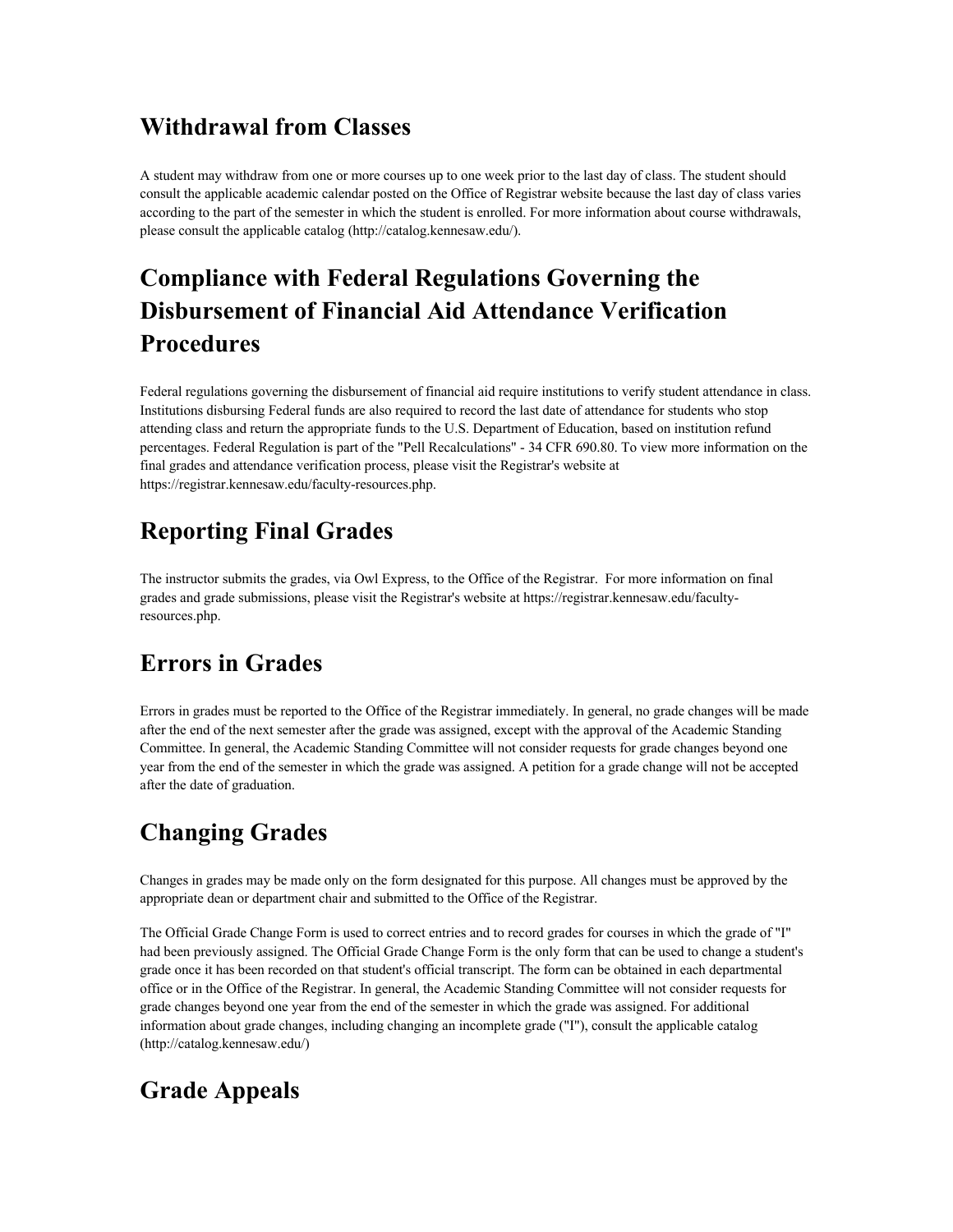A student's rights to grade appeals are defined in the University catalogs. A key element in the grade appeal procedure is the faculty member's responsibility to publish a specific grading policy for each of the faculty member's classes. Specifically, the grade appeal procedure states: "Each faculty member must specify the grading policy in the at the beginning of the course. The faculty member may change the grading policy for cause after that time but must do so uniformly with ample notification to students." To view the complete policy and procedure for grade appeals, please consult the applicable catalog (http://catalog.kennesaw.edu/).

## **Final Examination Policy**

To help maintain the integrity of the academic program and to facilitate uniform procedures across colleges and departments/schools, faculty members are to adhere to the following polices regarding final examinations:

- The final exam policy applies to all courses regardless of course format (face-to-face, hybrid, online).
- A final examination is defined as an exam covering course material from mid-term (or earlier in the semester) to the end of the semester. A final examination schedule is published each semester by the Office of the Registrar.
- Final examinations should not be given during the last week of classes.
- For courses where a final examination may not be appropriate, the decision not to give a final examination shall be made by the instructor of record.
- For 1 or 2 credit hour courses that are not taught in the traditional 15-week time frame or laboratory courses, the examination date and time will be determined by the instructor.
- The Undergraduate Catalog and Graduate Catalog can be found at: https://handbooks.kennesaw.edu/

# **2.10 - Student Attendance Policy**

Attendance in classes, laboratories, and lectures is important. Each student is expected to attend the activities corresponding with the student's schedule of courses. The instructor determines the attendance policy for the course and at the beginning of each semester, provides the students a clear statement regarding the absence policies for the courses. Instructors will be responsible for advising the students regarding the academic consequences of absences. To view the complete student attendance policy, please consult the applicable catalog (https://catalog.kennesaw.edu/).

# **2.11 - Faculty Absences**

## **Planned Brief Absences from Teaching Responsibilities**

If a faculty member plans to be absent for professional (e.g., conference participation) or health (e.g., minor surgery) reasons, it is the faculty member's responsibility to make arrangements for the faculty member's classes. (For other health issues, refer to sick leave policy in KSU Faculty Handbook Section 4.2.5 - KSU Employee Benefits ).

## **Extended Absences from Teaching Responsibilities**

In planning for the instructional coverage of a teaching faculty member on extended sick leave (e.g., disability, longterm illness and/or hospitalization, maternity) every effort will be made to minimize the potential disruption of the instructional experiences of the students involved. For a complete description of policies refer to KSU Faculty Handbook Section 4 .

Faculty members may not be absent from their teaching responsibilities except for illness, extraordinary personal circumstances, or performing professional obligations even if coverage has been arranged. The faculty member should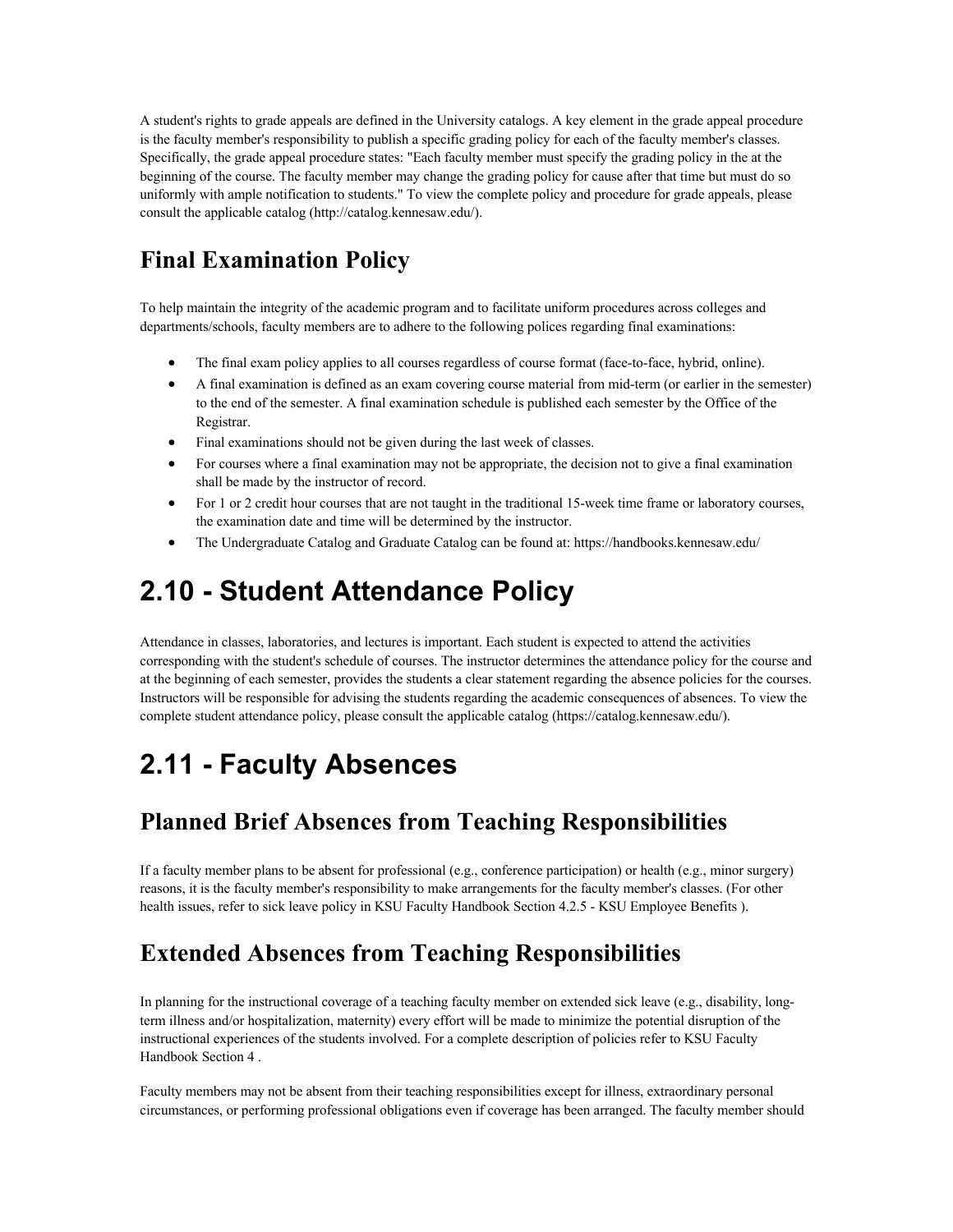notify the chair prior to any cancelations or substitutions. In addition, faculty should not cancel scheduled classes or meetings to take personal time.

# **2.12 - Policies Concerning Research with Human Participants, Research with Animals and Biosafety**

Kennesaw State University has established committees to regulate research with human participants, research with animals and biosafety. For additional information, see the KSU University Handbook Sections 5.2.16, 5.2.17, and 5.2.18.

# **2.13 - Faculty Policies and Procedures with Legal Implications**

## **Syllabus Requirements**

**University Policies or Statements to be Included in Syllabi**

### **Academic Integrity Statement (Required)**

Every KSU student is responsible for upholding the provisions of the Student Code of Conduct, as published in the Undergraduate and Graduate Catalogs. Section 5c of the Student Code of Conduct addresses the University's policy on academic honesty, including provisions regarding plagiarism and cheating; unauthorized access to university materials; misrepresentation/falsification of university records or academic work; malicious removal, retention, or destruction of library materials; malicious/intentional misuse of computer facilities and/or services; and misuse of student identification cards. Incidents of alleged academic misconduct will be handled through the established procedures of the Department of Student Conduct and Academic Integrity (SCAI), which includes either an "informal" resolution by a faculty member, resulting in a grade adjustment, or a formal hearing procedure, which may subject a student to the Code of Conduct's minimum one semester suspension requirement. See also https://scai.kennesaw.edu/codes.php.

### **Additional Legal Considerations**

#### **Protecting Students' Privacy**

Students have certain rights to privacy. These rights are mandated by federal policy. Leaving their work in an unsecured area such as outside your office door (unless agreed upon with each student) means that the students' names, grades, and possibly, social security numbers are accessible to everyone. Additionally, research papers can be taken and used by other individuals. It is recommended that you permit students to retrieve their work from your office, if you don't return it to them in class. Information should not be made public in any way in which a student's grades, social security number, or other personal information may be identified.

#### **Field Trips**

Field trips offer students many educational opportunities and can be used by faculty to enhance courses. It is necessary to have advance clearance before scheduling and taking a class on a field trip. A letter giving pertinent information about the Kennesaw State sponsored field trip must be sent to the department chair and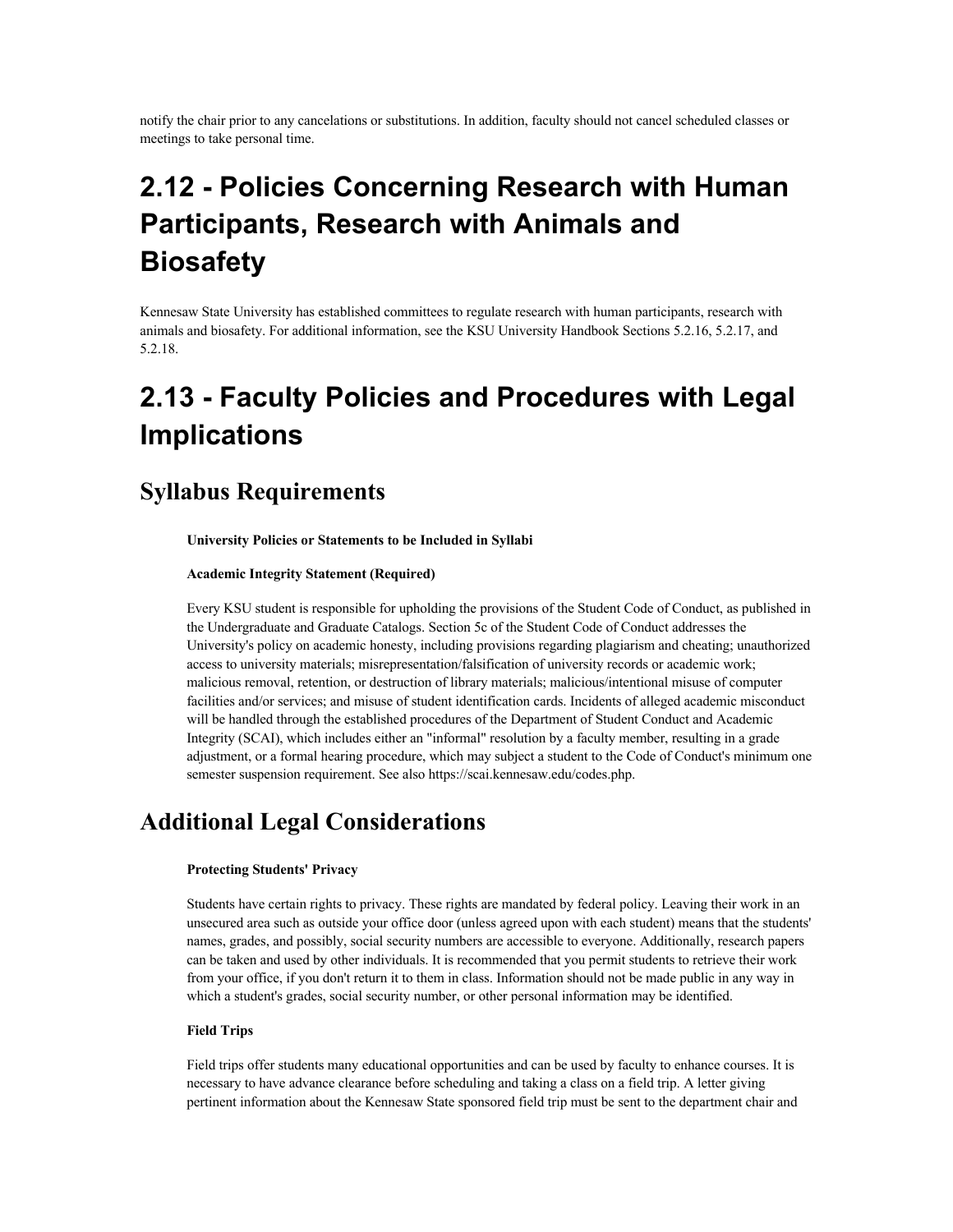dean for insurance purposes. The purpose and an accurate listing of names of all who participated in the field trip must be submitted to the student success office. It is important that each student understand that it is the student's responsibility to inform and clear a missed class with the student's other instructors. The Office of the Registrar will not inform instructors of students who missed classes due to field trips.

#### **Faculty Liability**

From time to time questions arise concerning the liability of faculty members for injuries to students engaged in laboratory work, physical education activities, on field trips, etc. Faculty members should inquire in advance about liability insurance and trip insurance with their professional societies or the appropriate official in the Office of Student Success.

#### **Copyright Law**

The Copyright Law of the United States (codified as Title 17 U.S.C.) governs the making of photocopies or other reproductions of copyright material. Teachers have latitude to copy materials, but within the "fair use" intent and should consider the effect of the copying on the sales of books and other materials. The Board of Regents provides comprehensive information on university policies and procedures with regard to copyright laws at https://www.usg.edu/copyright/.

# **Section 3 - Review and Evaluation of Faculty Performance**

- 3.1 Introduction
- 3.2 Overview of Faculty Responsibilities
- 3.3 Basic Categories of Faculty Performance
- 3.4 Evaluation of the Quality and Significance of Faculty Scholarly Accomplishments

3.5 - General Expectations for Tenure, Promotion, Post-Tenure Review, and Faculty Performance for Tenure Track Faculty in Professorial Ranks

3.6 - General Expectations for Promotion and Faculty Performance for Non-Tenure Track Faculty in Professorial Ranks

3.7 - General Expectations for Promotion and Faculty Performance for Non-Tenure Track Clinical Faculty in Professorial Ranks

3.8 - General Expectations for Promotion and Faculty Performance for Non-Tenure Track Librarian Faculty in Professorial Ranks

3.9 - General Expectations for Promotion and Faculty Performance for Non-Tenure Track Research Faculty in Professorial Ranks

3.10 - General Expectations for Non-Tenure Track Lecturers and Senior Lecturers

3.11 - Administrative Faculty

3.12 - Faculty Review Process

3.13 - Multi-Year Review Schedules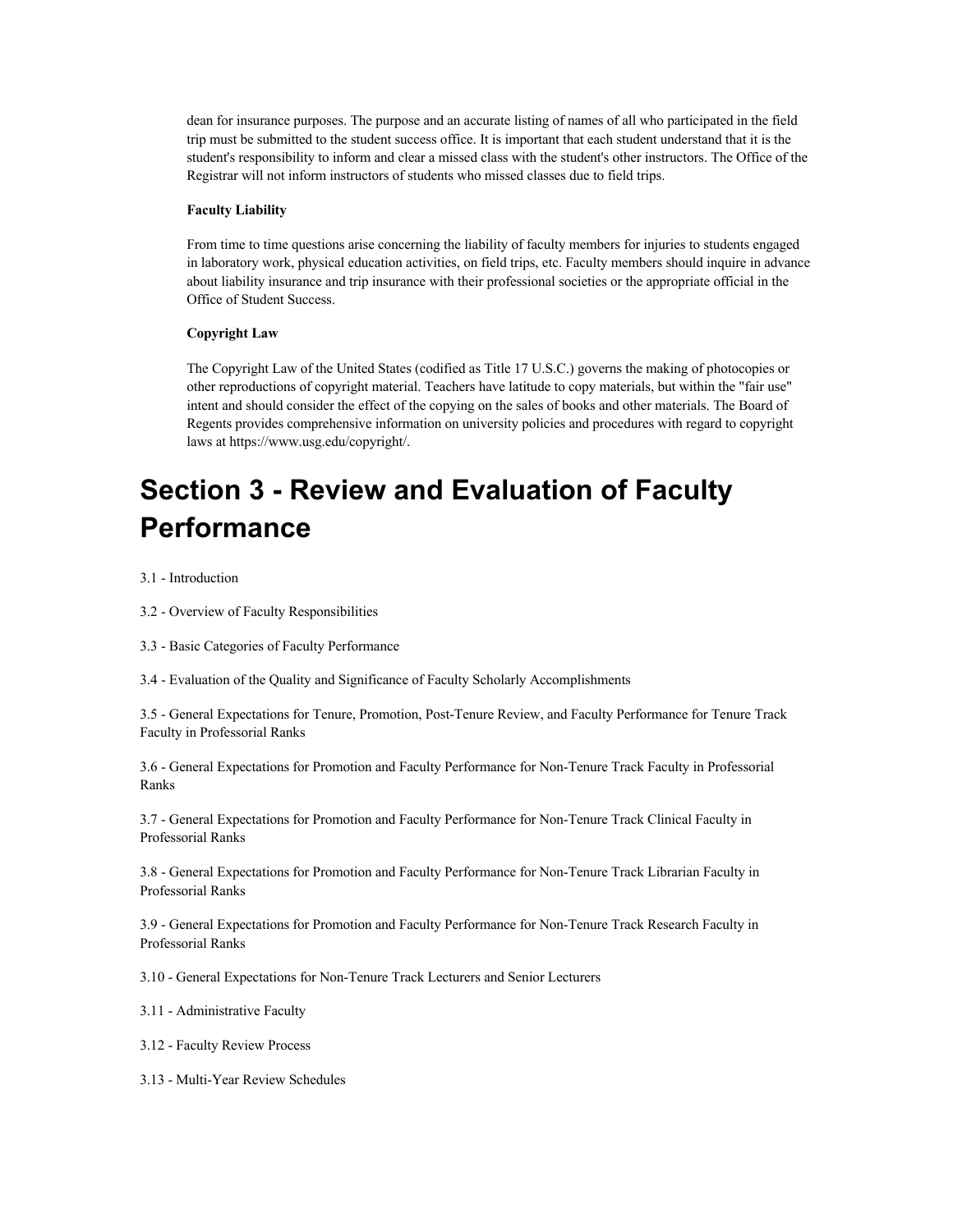# **3.1 - Introduction**

Kennesaw State University's mission statement fully captures the character and priorities of KSU as a major public, comprehensive, Carnegie-R2 university within the University System of Georgia. It is highly valued as a resource for educational, economic, social, and cultural advancement. KSU attracts a diverse student body with a wide range of educational goals and maintains strong connections to the communities it serves.

In order to advance the mission of the institution, faculty performance at KSU must be aligned with the University's mission. While all faculty members in the academic colleges and departments work collectively to advance this mission, the roles and responsibilities of individual faculty can vary widely across the University. Each college and its respective departments may focus on particular aspects of the mission in ways that distinguish their contributions from other colleges and departments. However, the missions of all academic units must be aligned and consistent with the overall mission of the University. Because department promotion and tenure ( $P < T$ ) guidelines are discipline-specific and are approved by deans and the Provost as consistent with college and University standards, those guidelines are understood to be the primary basis for promotion and tenure recommendations and decisions. Therefore, at all levels of review the rationale for P & T decisions will be stated in a letter to the candidate with specific and detailed reference to the department review guidelines used to justify the recommendations and decisions that have been made. Any revisions made to departmental guidelines must include the date of approval/adoption. Revisions to departmental guidelines become effective 12 months following their adoption. However, individual faculty may choose to be reviewed under revised guidelines immediately upon their adoption. A copy of the "Approval Form for Department Promotion and Tenure Guidelines" must be attached as a cover sheet to the department guidelines included in portfolios for Pre-Tenure, Promotion and/or Tenure and Post-Tenure Review.

Performance evaluation of a faculty member is required at KSU. Reviews and evaluations occur regularly in the following ways in accordance with the governing policies of the Board of Regents (BoR) of the University System of Georgia and the policies and procedures established by Kennesaw State University and its colleges and departments:

- Detailed annual review of faculty performance;
- Pre-tenure review for tenure-track faculty;
- Review for tenure by the sixth year for tenure-track faculty with professorial rank;
- Post-tenure reviews for tenured faculty with professorial rank after every five years submitted in the beginning of the sixth year;
- Reviews for elective promotion for tenured faculty in the professorial rank (optional);
- Review for elective promotion for non-tenure track faculty with professorial rank, including clinical and research faculty (optional);
- Review for elective promotion for non-tenure track lecturers (optional).

This faculty performance model requires effective and collaborative strategic planning at all levels. When a college focuses on particular aspects of the University's mission, departments within that college must align the work of their faculty to advance the college mission. The relative emphasis of faculty professional activity in the areas of performance and evaluation at KSU must match the particular focus of their academic unit and be consistent with the mission of the University. The faculty performance model in the KSU Faculty Handbook Section 2 encourages flexible faculty roles across the University, recognizes the rich diversity of faculty talent, and advances the University's mission by maximizing the strengths and talents of individual academic units and their faculty (Brand, 2000).

These university guidelines set forth policies, criteria, and procedures by which individual faculty member's contributions to the University will be documented and equitably evaluated. They define terms and levels of review and set the basic structure for all performance review. This section of the KSU Faculty Handbook does not cover the entire breadth of evaluative measures available to colleges and departments. However, in this section, the words "must," and "will" (and equivalent terms) signify a binding, mandatory requirement that must be followed by colleges and departments, as to substance and procedure, as appropriate. Conversely, the words "may," "can," "might," or "should"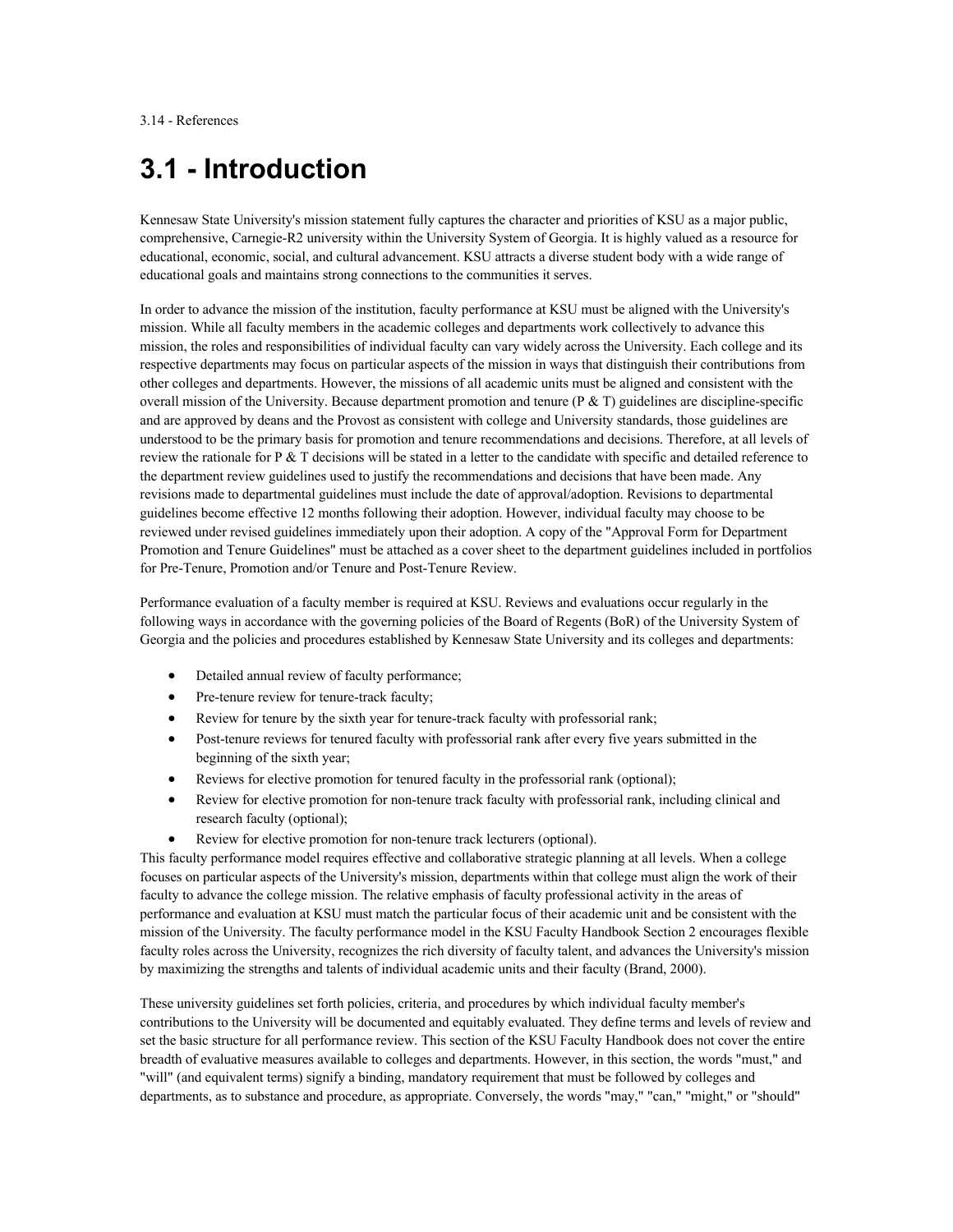(and equivalents) signify a permissive suggestion not binding on colleges or departments. Colleges and departments will establish written guidelines, consistent with the KSU Faculty Handbook, that specify evaluative criteria appropriate to their disciplines. These guidelines will describe the focus of their units within the larger mission and the core values of KSU and delineate which activities will receive emphasis in annual performance reviews, in promotion and tenure recommendations and decisions, and in post-tenure performance evaluation of faculty in their units. The process, guidelines, and revisions to the guidelines must also be approved by the full-time permanent faculty in the department or college, as appropriate, the department chair (for department guidelines), the College P&T Committee, the dean, and the Provost.

# **3.2 - Overview of Faculty Responsibilities**

For the purpose of clarification, administrative faculty are those members of the corps of instruction who receive a contract for faculty ranked administrators. Teaching faculty are all others with faculty rank and status.

As described in the KSU Faculty Handbook Section 3.3 , the three basic performance areas in which faculty must be evaluated at KSU are teaching, scholarship and creative activity, and professional service. Depending upon college and departmental guidelines, faculty members need not demonstrate noteworthy achievements in all three areas but must be noteworthy in two and satisfactory in the third. All teaching faculty are expected to emphasize excellence in teaching and demonstrate noteworthy achievement in at least one other (BoR Policy Manual 8.3.5, 8.3.6, and 8.3.7). Appropriate activities and noteworthy achievement in all three areas are defined by the specific departmental guidelines. These standards must be honored by all levels of review in the tenure and promotion process. Regardless of the individual's relative emphasis in the performance areas, all faculty members are expected to devote at least 10% of their time to professional service activities, which are essential to the life of the institution.

In addition, it is important to note that effectiveness in any performance area requires a basic foundation of prerequisite degrees and credentials, as well as currency in one's field. At KSU, such credentials and currency are known as professional development and all members of the faculty are encouraged to participate in professional development opportunities both on and off campus. Faculty should address in their portfolio narrative how their continuing development activities influence, support, and/or shape their activities in their performance area(s) of emphasis.

The differing proportions of emphasis given to each performance area for a given faculty member will depend upon written agreements between the faculty member, department chair, and dean, in alignment with the college and departmental guidelines. The role(s) upon which each faculty member will be evaluated will be outlined in the faculty member's Faculty Performance Agreement (FPA) (see KSU Faculty Handbook Section 3.12). This agreement will be developed in consultation with the faculty member's supervisor(s), who will have the responsibility to negotiate, assign, and coordinate the distribution of the various activities of individual faculty to assure that the collective work of the department, college, and University is accomplished. The overriding factor in determining the activities of each faculty member must be the needs of that faculty member's college, department, and academic programs. The FPA lists the faculty member's goals and priorities for a period agreed upon by the faculty member and supervisor(s) to fit current and anticipated circumstances. The FPA must:

- clarify the general responsibilities and relative emphasis of the individual in teaching, scholarship and creative activity, and professional service,
- articulate the manner in which the faculty member's activities relate to the departmental and college mission and goals,
- identify the expectations for scholarly activity in all of the faculty member's performance areas, and

• identify the performance area(s) that will include scholarship expectations and describe those expectations. Consistent with the University's culture of shared governance, the details of an individual FPA are worked out in consultation between the chair and the faculty member and are subject to final approval by the dean. If the faculty member and the chair cannot reach agreement on the FPA, the dean will make the final determination.

As a faculty member matures and develops and as the focus of colleges and departments evolve, an FPA may change. New agreements may reflect changes in the workload percentages assigned. It may, in fact, be necessary to change an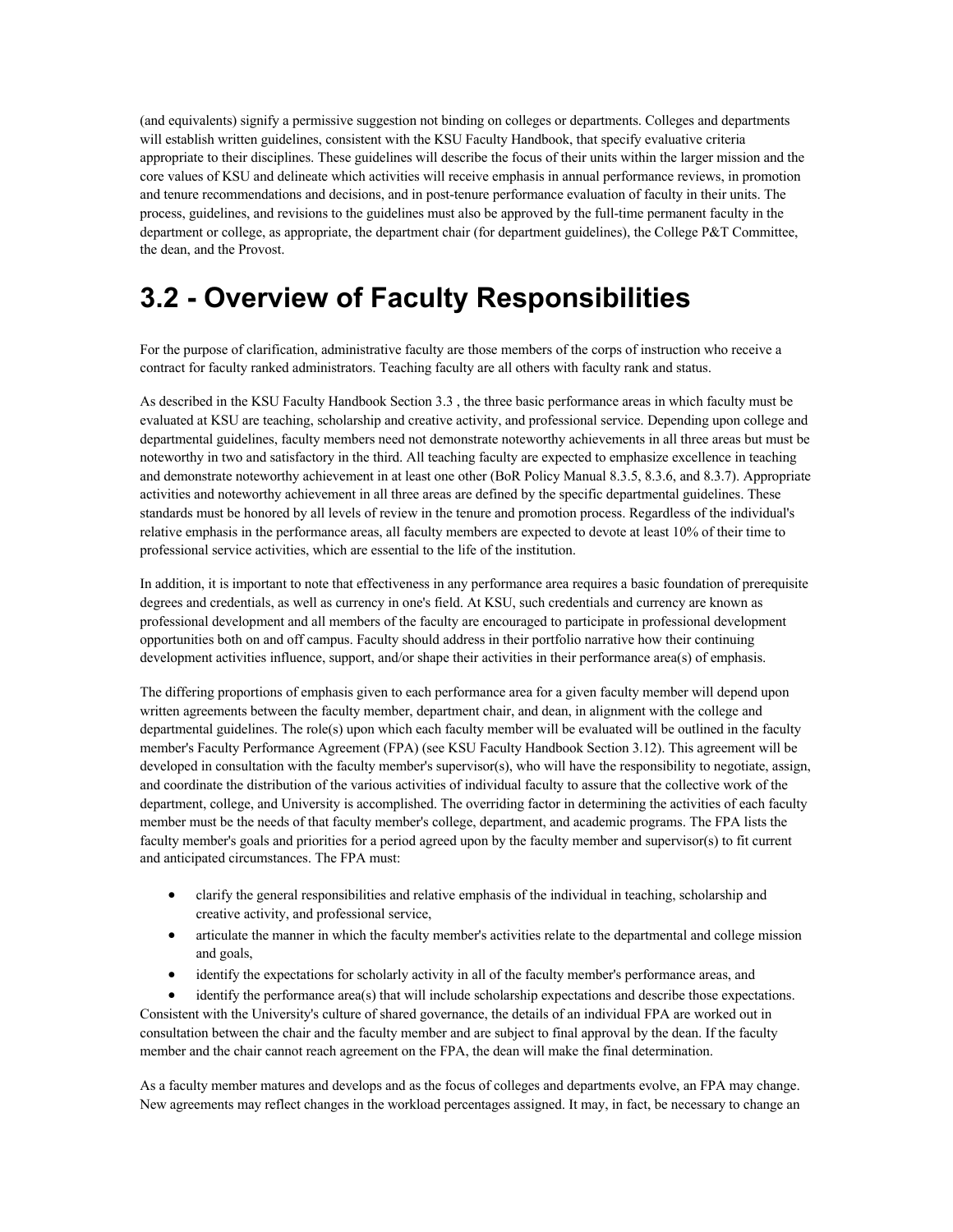FPA during the course of a given year due to unexpected circumstances, such as changes in departmental staffing and/or other opportunities. If this occurs, the faculty member, in consultation with supervisors, will draw up a new FPA that will be signed by all parties. Both this new and the old FPA will be used in the evaluation of the faculty member at the conclusion of the year and in subsequent promotion and tenure recommendations and decisions.

# **3.3 - Basic Categories of Faculty Performance**

The basic categories of faculty performance at KSU are teaching, scholarship and creative activity, and professional service. The Faculty Performance Agreement delineates the relative emphasis of an individual faculty member's activities in these three areas. The typical faculty member will focus work in the specific areas that reflect their knowledge and expertise in advancing the University's mission. In all cases, evaluation of faculty performance will be based on evidence of the quality and significance (see KSU Faculty Handbook Section 3.4 ) of the individual faculty member's scholarly accomplishments in respective areas of emphasis. Faculty for whom a different model would be more appropriate will collaborate with their chair/director in the selection of that model. A faculty member's strengths, interests, and past three years' annual reviews will serve as the primary guide to the selection of the model.

## **A. Teaching**

This category of faculty performance refers to a wide variety of instructional activities that engage faculty peers and others to facilitate student learning. Teaching also includes activities such as mentoring, advising, and supervision. The norm for workload effort expected in the area of teaching for the typical tenure-track/tenured teaching faculty is 60%. By definition, scholarly teachers (see KSU Faculty Handbook Section 3.4 ) demonstrate mastery of the current knowledge and methodology of their discipline(s). Teaching effectiveness at KSU will be assessed and evaluated not only from the perspective of the teacher's pedagogical intentions but also from the perspective of student learning. Such assessment may employ multiple methods, including a variety of classroom techniques. Instruments to assess student perceptions of their own learning should not be the sole means but may be used in conjunction with other instruments. Depending on the faculty member's situational context, evaluation of teaching and curricular contributions will not be limited to classroom activities but will also focus on the quality and significance of a faculty member's contributions to larger communities. Examples include curricular development, community-engaged teaching practices, program assessment, student mentoring and supervision, public lectures and workshops, teaching abroad and international exchange, and academic advising.

In addition to documenting teaching effectiveness in terms of student learning, faculty should provide other measures of teaching effectiveness, such as some, but not necessarily all, of the following: teaching awards, evidence of handling diverse and challenging teaching assignments, securing grants for curriculum development or teaching techniques, accomplishments involving community-engaged pedagogy, peer observations, and contributions to the achievement of departmental teaching-related goals.

## **B. Scholarship and Creative Activity**

Scholarship and creative activity at KSU are broadly defined in the institution's mission statement as a wide array of activities that contribute to the advancement of knowledge, understanding, application, problem solving, aesthetics, and pedagogy in the communities served by the University. The norm for workload effort expected in the area of scholarship/creative activity for the typical tenure-track/tenured teaching faculty is 30%. The minimum workload effort in this area expected for a tenure-track or tenured teaching faculty expecting to be tenured and/or promoted is 20%. Scholarship and Creative Activity will include a broad array of scholarship with the expectation that in order for something to be considered scholarship it must meet the expectations of scholarship as established by the department, school, or college. These professional activities become recognized accomplishments when the work exhibits the use of appropriate and rigorous methods, is formally shared with others, and is subject to informed critique and review (peerreview). Documentation and evaluation of accomplishments in scholarship and creative activity will focus on the quality and significance of the work. Merely listing individual tasks and projects does not address quality and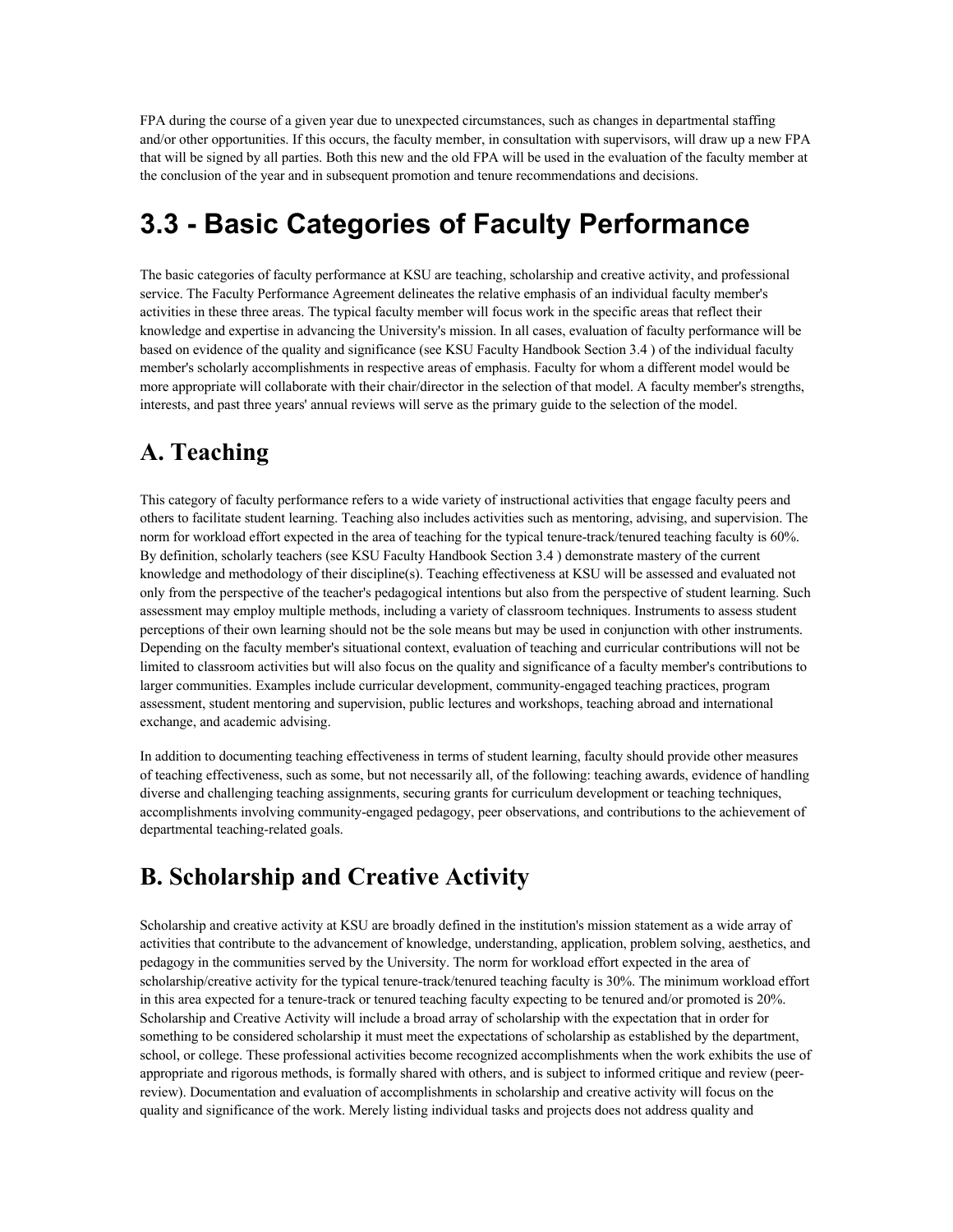significance. Faculty members are encouraged to disseminate their best teaching practices to appropriate audiences and to subject their work to critical review.

College and departmental guidelines must identify the specific criteria for determining quality and significance of scholarship and creative activity appropriate to that college's and department's disciplines and scholarly contexts.

Accomplishments will be judged in the context of their use of current knowledge, their impact on peers and communities who are stakeholders in the processes, and the products of the scholarship and creative activities. In evaluating scholarship, faculty members are expected to demonstrate the quality and significance of the faculty member's accomplishments.

In certain fields such as writing, literature, performing arts, fine arts, architecture, graphic design, cinema, and broadcast media or related fields, distinguished creation should receive consideration equivalent to that accorded to distinction attained in more traditional areas of research. In evaluating artistic creativity, an attempt should be made to determine the quality and significance of the faculty member's accomplishments. Criteria such as originality, scope, richness, depth of creative expression, and recognition by peers may be used to evaluate quality and significance. In disciplines such as music or drama performance, conducting, directing, design, choreography, etc. are evidence of a candidate's creativity.

Contributions to the development of collaborative, interdisciplinary, cross-institutional, international, or communityengaged research programs are highly valued. Documenting collaborative research might involve evidence of individual contributions (e.g., quality of work, completion of assigned responsibilities), work facilitating the successful participation of others (e.g., skills in teamwork, group problem-solving), and/or the development of sustained partnerships that involve the mutually beneficial exchange of knowledge and resources. KSU recognizes publishing in pedagogical journals or making educationally focused presentations at disciplinary and inter-disciplinary gatherings that advance the scholarship of teaching and curricular innovation or practice.

### **C. Professional Service**

Professional service involves the application of a faculty member's academic and professional skills and knowledge to the completion of tasks that benefit the University, the community, or the profession. Professional service includes service to the department, school, college, University, profession, and community. The service activity must be related to a person's status as a faculty member. For example, faculty members might draw on their professional expertise to engage in a wide array of scholarly service to the governance and professionally related service activities of the department, college, or University. Service is a vital part of faculty governance and to the operation of the University. Evidence of the quality and significance of institutional service can support promotion and tenure. Governance and professionally related service create an environment that supports scholarly excellence and the achievement of the University's mission. Administrative faculty are encouraged to engage in service activities such as faculty development, fundraising, fiscal management, personnel management, and public relations. Whatever the individual's relative emphasis in the performance areas, all faculty members are expected to devote at least 10% of their time to professional service activities that are essential to the life of the institution (see KSU Faculty Handbook Section 2.2 ). That is, the norm for workload effort expected in the area of service for the typical tenure-track/tenured teaching faculty is 10% (120 hours/year).

Scholarly service to communities external to the University is highly valued and frequently enhances teaching, scholarship, and creative activity. Service to the community should be related to the faculty member's discipline or role at the University. For example, a faculty member might engage in professionally related service to a community agency, support or enhance economic development for the region, provide technical assistance, or facilitate organizational development. Likewise, some scholarly service activities might rely on a faculty member's academic or professional expertise to serve their discipline or an interdisciplinary field. This type of service might also include developing linkages with partner institutions both locally and globally.

In all types of professional service, documentation and evaluation of scholarly service will focus on quality and significance rather than on a plain recitation of tasks and projects. Documentation of the products or outcomes of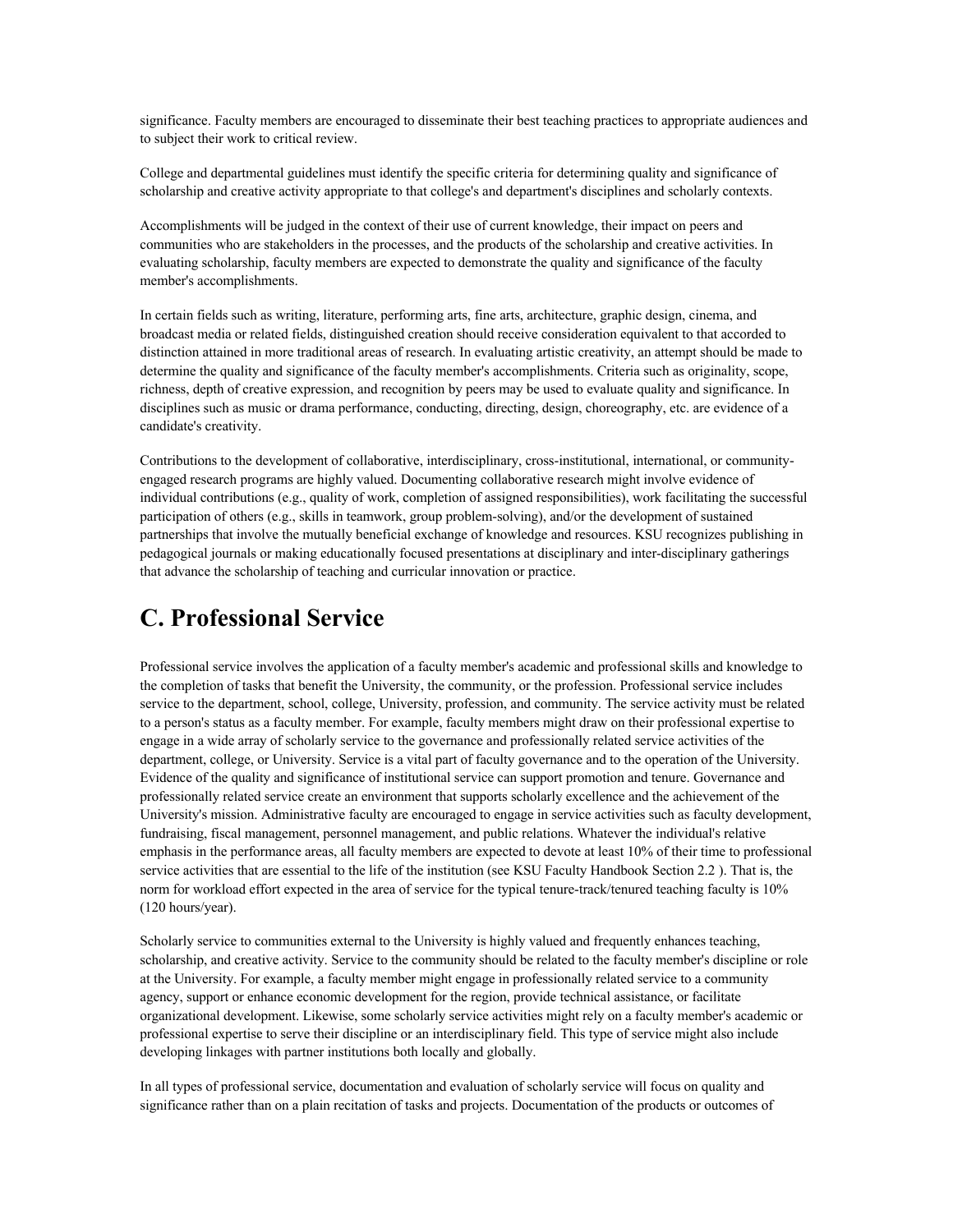professional service should be provided by the faculty member and considered as evidence for the evaluation of accomplishments. Documentation should be sufficient to outline a faculty member's agreed-upon responsibilities and to support an evaluation of effectiveness.

Faculty will be expected to explain and document the quality and significance of their service roles. The faculty member should provide measures of roles such as:

- an explanation of the scholarly work involved in the service role,
- copies of minutes,
- number of hours met,
- copies of products developed,
- measures of the impact or outcome of the service role, and/or

an explanation of the unique contribution of leadership roles or recognition by others of contributions. Those in administrative roles should demonstrate the quality and significance of their leadership and administration, especially how effectively they foster the requisite fiscal, physical, interpersonal, intercultural, international, and intellectual environment (e.g., improving the quality and significance of scholarship or service in their unit). In sum, administrative faculty act as leaders by assisting colleagues in their unit to achieve and surpass University, college, and departmental goals in teaching, scholarship and creative activity, and professional service.

# **3.4 - Evaluation of the Quality and Significance of Faculty Scholarly Accomplishments**

### **A. Definitions of Scholarly Activity and Scholarship**

"Scholarly" is an umbrella term used to apply to faculty work in all performance areas. Scholarly is an adjective used to describe the processes that faculty should use within each area. In this context, scholarly refers to a cyclical process that is deliberate and intentional, systematic and planned, measured and evaluated, and revised and rethought. Scholarship is also a noun used to describe tangible outcomes of the scholarly processes. This tangible product is disseminated in appropriate professional venues relating to the performance area. In the process of dissemination, the product becomes open to critique and evaluation. What follows is a description of how faculty work in each performance area might be scholarly and could result in scholarship.

While the professional activities of faculty vary, every faculty member is expected to demonstrate scholarly activity in all performance areas, as described below. Furthermore, tenure-track faculty members must produce scholarship in at least one of their performance area(s) of emphasis. The norm for workload effort expected in the area of scholarship for the typical tenure-track/tenured teaching faculty is 30%. The minimum acceptable for tenure and/or promotion is 20%. The performance area(s) with scholarship expectations must be agreed upon by the faculty member and the faculty member's supervisor. In other words, although faculty members are expected to engage in scholarly activity in all the performance areas identified in their FPA, they are not expected to produce scholarship in all areas. Evaluation of all scholarly accomplishments and scholarship will be based on evidence of the quality and significance of the work. KSU's scholarly and scholarship expectations support the Board of Regents policy (BoR Policy Manual 8.3.14), Enhancing Teaching and Learning in K-12 Schools and USG Institutions.

#### **Examples of Scholarly Accomplishments in Teaching**

Scholarly teachers plan their class activities in order to ascertain outcome data regarding student learning. Faculty members typically revise their courses from semester to semester; the scholarly faculty member makes these revisions deliberately and systematically assesses the effect of the revisions on students' learning. The following semester, the scholarly faculty member makes more revisions based on the previous semester's outcomes, if such revisions are warranted. Professional development activities, such as attending workshops and conferences related to teaching, are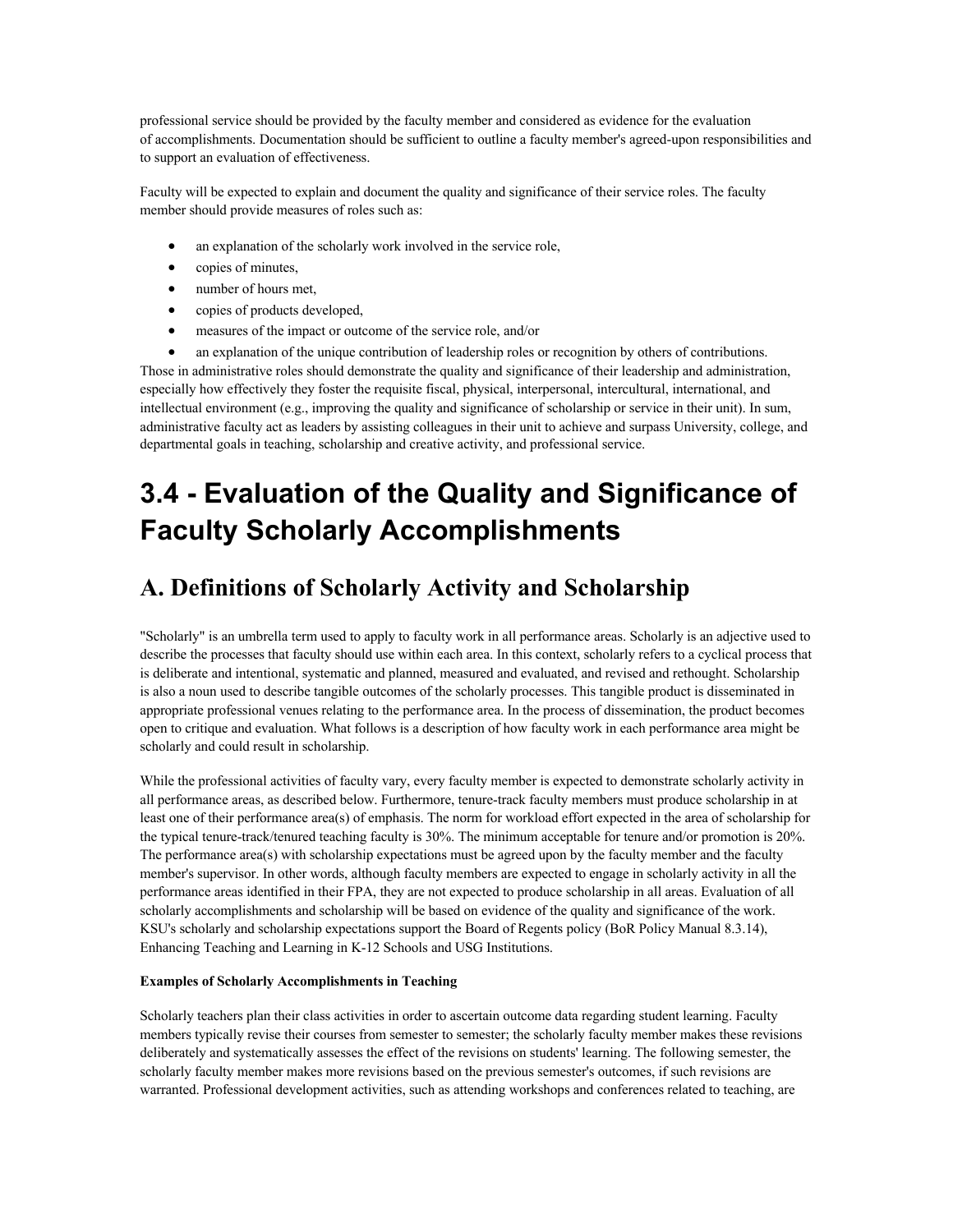examples of scholarly accomplishments in teaching. This process can result in scholarship when the faculty member makes these processes and outcomes public and subject to appropriate review.

#### **Examples of Scholarly Accomplishments in Scholarship and Creative Activity**

Scholarly researchers and artists approach their scholarship and creative activity in a systematic and intentional manner. They have clear goals and plans for their work.

Such faculty engage in programmatic scholarship and creativity, as opposed to random, haphazard scholarship and creative activities that have less chance of building a substantial body of work. Researchers and creative artists transform their work into scholarship when the work is formally shared with others, exhibits the use of appropriate and rigorous methods, and is subject to informed critique and review, including the usual process of peer review and publication, showcasing, or presentations. Professional development activities such as attending workshops and conferences related to scholarship and creative activity would be an example of scholarly accomplishments, but not necessarily scholarship, in this area.

#### **Examples of Scholarly Accomplishments in Professional Service**

Faculty members who perform scholarly professional service use their knowledge and expertise in a service opportunity to the University, the community, or their profession. Appropriate documentation of scholarly service describes the role of the faculty member in each service activity, how the faculty member uses their expertise in the role, and clearly demonstrates the outcome or impact of the service activity. Reports of service lack a scholarly dimension when they merely list committee assignments, provide no evidence of the nature of activities or results, provide evidence of outcomes but no evidence of the individual's role, have no review by others, or provide no evidence of how the service work is consistent with professional development or goals. Although all professional service may not be scholarly, faculty should document the quality and significance of all service activities. Scholarly service can move toward scholarship as it meets some or all of the following criteria:

- 1. The service is documented as intellectual work.
- 2. There is evidence of significance and impact from multiple sources.
- 3. There is evidence of individual contributions.
- 4. There is evidence of leadership.
- 5. There is dissemination through peer-reviewed publications or presentations.
- 6. There is dissemination to peers, clients, the public, patients, etc.
- 7. There is peer review of the professional service.

Faculty members who are in administrative positions often provide oversight to initiatives that strengthen and enhance the mission of their unit. Building innovative programs, policies, and procedures can require scholarly investigations (e.g., research or literature reviews) and can lead to outcomes and products that are shared at professional meetings or in professional publications. For example, a department chair might develop a mentoring program in the department that is shared in professional meetings or publications and becomes nationally recognized.

## **B. Quality and Significance**

Quality and significance are the primary criteria for evaluating faculty performance. Quality and significance of scholarly work are over-arching, integrative concepts that apply equally to all areas of faculty performance. A consistently high quality of scholarly work and the promise for future exemplary scholarly work are more important than the quantity of the work done. The criteria for evaluating the quality and significance of scholarly accomplishments include the following:

### **Clarity and Relevance of Goals**

Faculty members should clearly define the goals of scholarly work in their respective areas of emphasis and the relevance of their scholarly work to their Faculty Performance Agreement. Clarity of purpose and relevance of goals provide a critical context for documenting and evaluating scholarly work.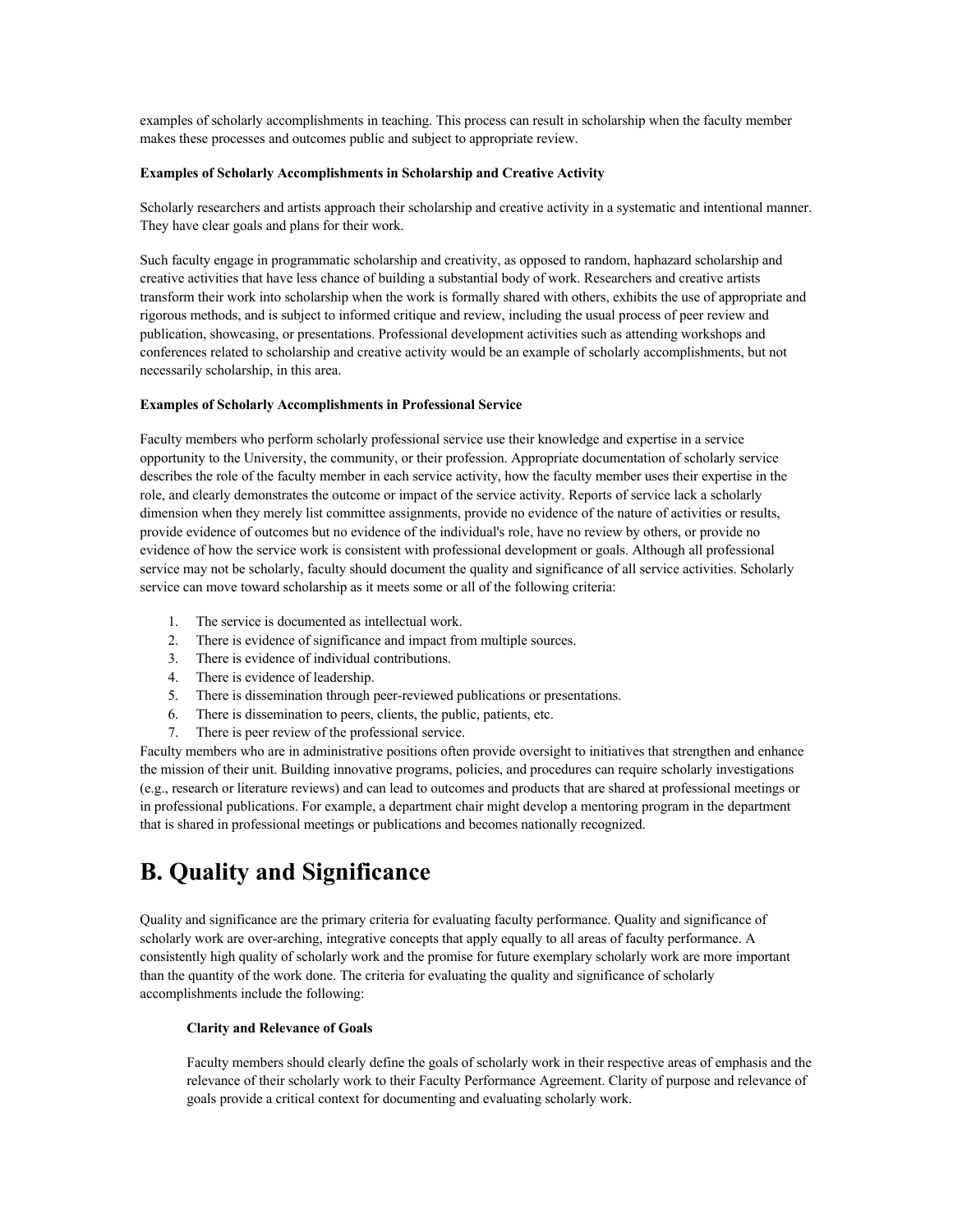#### **Mastery of Existing Knowledge**

Faculty members must be well-prepared and knowledgeable about developments in the relevant context of their scholarly activity. The ability to educate others, conduct meaningful scholarship, produce creative works, and provide high quality assistance through professional service depends upon mastering existing knowledge and background information. Faculty members should use appropriate techniques, methods, and resources in their scholarly work.

#### **Effectiveness of Communication**

Faculty members should communicate effectively with their audiences and subject their ideas to critical inquiry and independent review.

#### **Significance of Results**

Faculty members should demonstrate the extent to which they achieve their expressed goals and to which their scholarly accomplishment(s) may have had significant professional impact. Customarily in the academy, such significance might be confirmed by various credible sources (e.g., academic peers, community participants, or other experts), and by published documents such as reviews, citations, acknowledgments, or professional correspondence regarding one's work.

#### **Consistently Ethical Behavior**

Faculty members shall conduct their work with honesty, integrity, and objectivity. They shall foster a respectful relationship with students, community participants, colleagues, and others who participate in or benefit from their work. Faculty members shall uphold recognized standards for academic integrity (see also KSU Faculty Handbook Section 2.13).

# **3.5 - General Expectations for Tenure, Promotion, Post-Tenure Review, and Faculty Performance for Tenure Track Faculty in Professorial Ranks**

### **A. Tenure**

Academic tenure is an employment status at the University that assures a tenured faculty member of continuous appointment from contract year to contract year, except under conditions of dismissal for cause (see KSU Faculty Handbook Section 4.1.9), termination or layoff of tenured personnel due to program modification (see BoR Policy Manual 8.3.7.9), or financial exigencies. The awarding of tenure is a highly important decision through which the University incurs a major commitment to the individual faculty member well into the future. Years of service or successful annual reviews alone are not sufficient to qualify for tenure. It should only be granted to those faculty members whose achievements demonstrate the quality and significance expected of an Associate Professor and who demonstrate potential for long-term effectiveness at the University. Tenure requires prior or simultaneous promotion to the rank of Associate Professor. New tenure track faculty may be initially appointed to the rank of Associate Professor or Professor without the award of tenure. All tenure track faculty are expected to produce scholarship in at least one performance area. This scholarship must be consistent with departmental, college, and University guidelines. Only under exceptional circumstances will a candidate be recommended for tenure without at least one form of scholarship as articulated in approved promotion and tenure guidelines. In awarding tenure, the University recognizes the longrange value of the faculty member to the institution and ensures them the academic freedom that is essential to an atmosphere conducive to the proper operation of the University.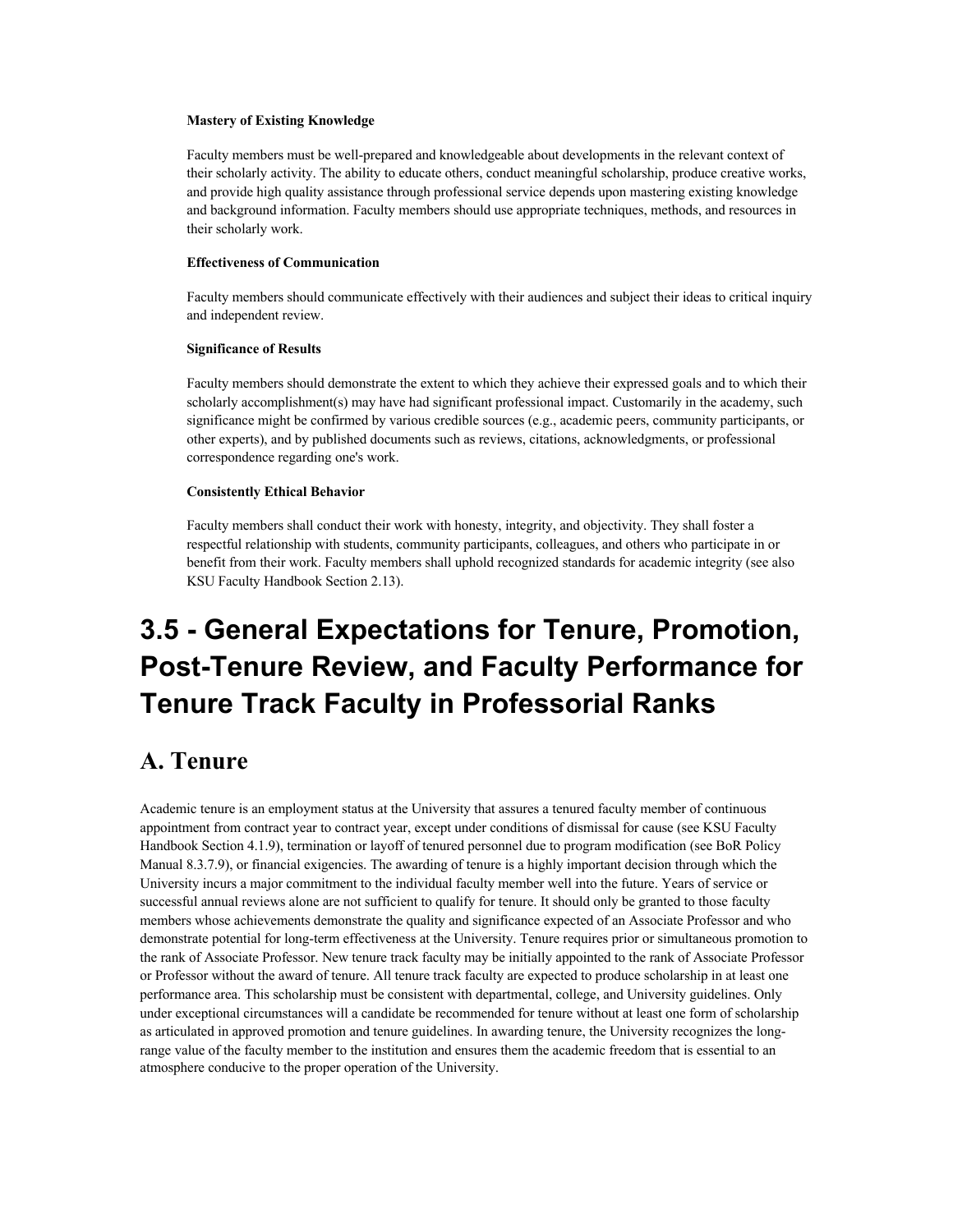The review for tenure involves a retrospective analysis of how well the individual has met the needs and expectations of the University during the probationary period. Perhaps the greatest value of that retrospective analysis is in how well it informs the judgment of colleagues about the individual's prospects for future contributions and achievements as a KSU faculty colleague. The fundamental issue underlying the tenure decision is whether, in the judgment of teaching and administrative faculty colleagues, the faculty member will continue to meet institutional needs and expectations in the future. Based on BoR policy (BoR Policy Manual 8.3.7.3), in addition to the minimum criteria above, tenure at the rank of associate or full professor requires the terminal degree in the appropriate discipline or its equivalent in training, ability, and/or experience. Neither the possession of a doctorate nor longevity of service is a guarantee of tenure.

Due to its long-term implications, the granting of tenure constitutes a significant decision and therefore requires a thorough review process that includes the judgments and recommendations of the faculty member's teaching and administrative faculty colleagues. The entire process has two major parts: the pre-tenure review and the tenure review. The timing of these two parts depends upon several factors that are determined at the initial employment in the professorial ranks, explained below. It is important to note that the number used to designate the year of review for tenure (and used similarly for promotion) indicates the year that the review process takes place. Because this review process starts at the beginning of the academic year, only the documentation of the fully completed years of service up until that point will be reviewed. Thus, a pre-tenure review in the third year considers only two years of service and a tenure review in the sixth year considers only five years of service.

Based on BoR policy (BoR Policy Manual 8.3.7.4), in exceptional cases, the President may approve an outstanding distinguished senior faculty member for the award of tenure upon the faculty member's initial appointment under the following circumstances: appointed as associate or full professor, was tenured at a prior institution, and brings a demonstrably national reputation to KSU. In most cases, the President will consult the Promotion & Tenure Committee and chair of the department hosting the faculty member before awarding tenure. If the person is being appointed to an administrative position and has not previously held tenure, the award of tenure must be approved by the Chancellor.

#### **Pre-Tenure Review**

The first of the two parts of the tenure review process is a pre-tenure review that takes place in the third year of a tenure track faculty member's appointment. All tenure track faculty eligible for tenure must receive a pre-tenure review during their third year of appointment to that tenure track position. For these faculty, the purpose of this pre-tenure review is to assist faculty members in determining whether they are making appropriate progress toward tenure and to assess the individual's current readiness toward tenure. The pre-tenure review does not constitute a tenure decision, but rather, provides feedback to the faculty member as to strengths and weaknesses. At each level of the review, a summary letter will be produced that describes in detail how the faculty member is progressing toward meeting or not meeting the expectations for tenure. The letter will also include specific suggestions for maintaining and enhancing further preparations for a successful tenure decision in the future. These pre-tenure review letters and the descriptive assessments they contain become part of the individual's portfolio for the later review.

#### **Tenure Review**

The second major part of the process is the review at the end of the probationary period that leads to a tenure decision. All tenure track faculty must be reviewed for tenure. The length of the probationary period over which this review is to occur depends upon several factors. For faculty who enter KSU at the assistant professor rank or above, the probationary period is five years, with a mandatory review for tenure being conducted in the sixth year if tenure has not already been awarded. However, faculty may be granted years of credit toward tenure for work experience prior to coming to KSU (BoR Policy Manual 8.3.7.4; USG Academic & Student Affairs Handbook 4.4.1). This credit will be noted in writing by the President before the faculty member is employed and can range from one to three years, with the latter figure being reserved for rare cases of exceptional service elsewhere, such as administrative work. Any, all, or none of the granted credit can be applied toward tenure, at the discretion of the individual faculty member. If applied toward tenure, this credit plus the number of years of service at KSU must match the minimum probationary period of five years and the tenure portfolio will include evidence from this credited time and must include evidence of relevant work experience prior to employment at KSU. A faculty member may use their probationary credit towards tenure and apply for tenure earlier than the completion of the minimum probationary period only once. Faculty who have used probationary credit towards tenure and who were denied tenure will have one additional attempt to obtain tenure which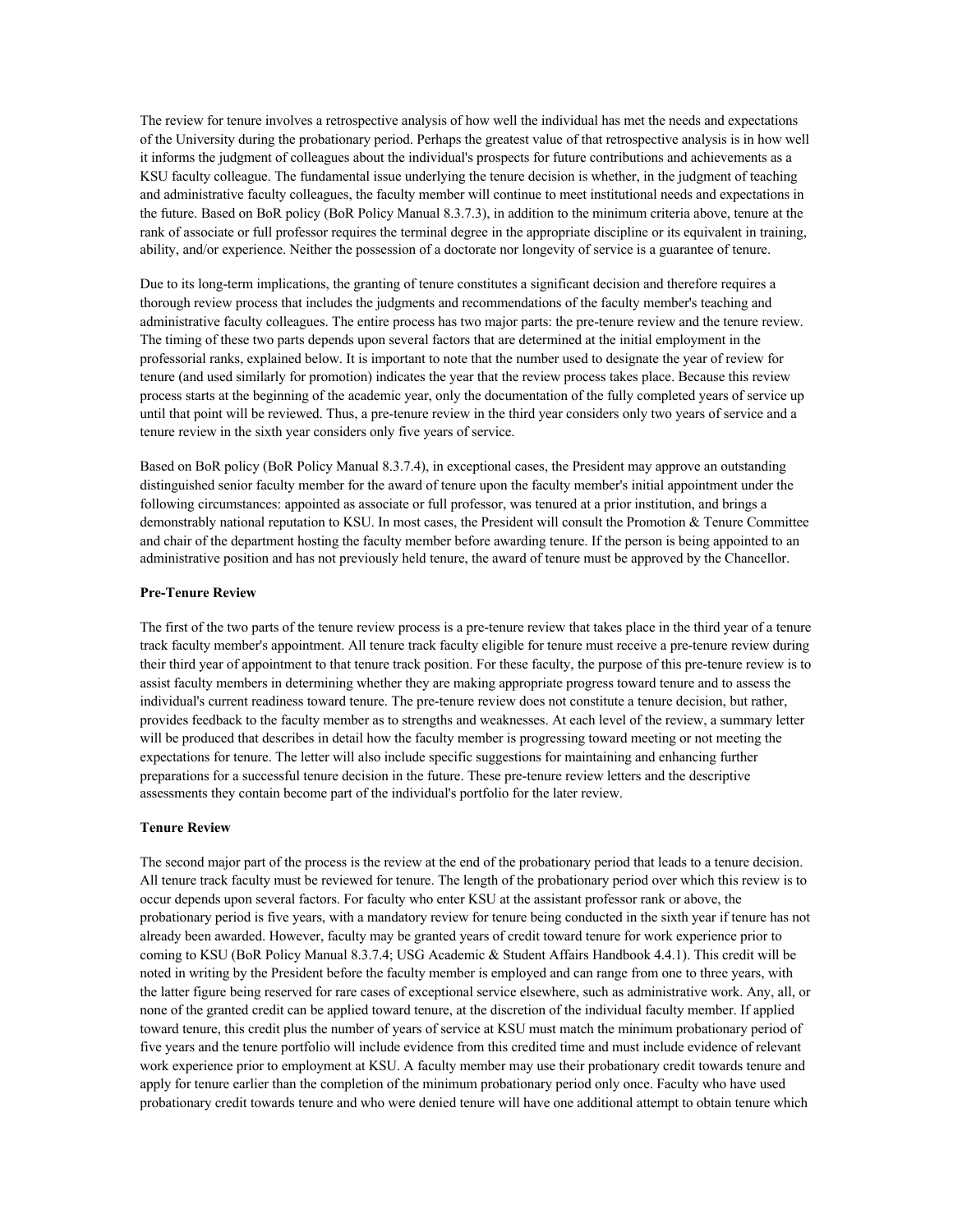will occur in their sixth year of eligibility (i.e., their required year for tenure as outlined on their faculty tenure and promotion status sheet). The amount of the probationary period spent at KSU must be continuous unless the interruption is for a leave of absence or for part-time service that must not, in either case, exceed two years. A faculty member who is granted two or three years of credit toward tenure may replace the pre-tenure review with a tenure review in the second year in the position (if taking three years of credit toward tenure) or in the third year of the position (if taking two years of credit toward tenure).

At KSU, if a tenure track assistant professor or associate professor is granted probationary credit upon initial hire, the same amount of credit will be granted for both tenure and promotion and can only be used once. For example, if a faculty member is using probationary credit and chooses to apply for tenure only or promotion only during their first portfolio submission at KSU, the probationary credit initially granted for both tenure and promotion will be considered used at that time.

A faculty member who was hired without credit toward tenure may apply for tenure during the fifth year of service (after serving a minimum of four years in their current tenure track position at KSU). Tenure track faculty can be reviewed concurrently for both promotion (from assistant professor to associate professor or from associate professor to full professor) and tenure; however, the awarding of tenure for assistant professors can only be approved after a positive decision on promotion to associate professor has been made by the KSU President.

Tenure track eligibility for a faculty member will be stated in a letter offering employment from the Provost. An administrative faculty member who is appointed without academic rank or with a part-time rank is not on track for tenure. Part-time, limited term, adjunct faculty, and temporary or visiting faculty, are not eligible for and do not accrue any credit toward tenure. Service as a non-tenure track faculty with professorial rank, part-time, limited term, temporary or visiting faculty member at KSU does not earn credit toward the probationary period if the individual is hired later into a regular permanent faculty status. However, BoR policy (BoR Policy Manual 8.3.8) does allow for credit toward tenure for service as a lecturer/senior lecturer.

Academic deans and department chairs are normally appointed with tenure. Tenure does not reside in an administrative position. Deans and chairs who are not hired with tenure are subject to a similar tenure-track review process as all other tenure-track faculty. Once tenured as a faculty member, an individual does not lose tenured status as a function of changing positions, responsibilities, or departments at the University.

Tenure track faculty who are not recommended for tenure during their required sixth or ninth (e.g., due to leave of absence) year reviews automatically receive a terminal one-year contract and formal notice that they will not receive another employment contract after their seventh or tenth years, respectively.

According to Board of Regents Policy Manual 8.3.4.2, all non-tenured faculty who have been awarded academic rank (instructor, assistant professor, associate professor, professor) are employed under written contract and who served fulltime for the entire previous year have the presumption of renewal of the next academic year unless notified in writing by the President of an institution or authorized representative of the intent not to renew. Such individuals are employed from contract to contract and only for the term specified in the contract. Subsequent or future appointment results solely from a separate offer and execution of a new and distinct contract. The offer of a new contract under these circumstances is the prerogative of Kennesaw State University, provided that sufficient advance notice is given informing the individual of the institution's intent to exercise its option of not renewing the current employment contract.

In addition to the minimum criteria above, tenure at the rank of associate or full professor requires the terminal degree in the appropriate discipline or its equivalent in training, ability, and/or experience. Kennesaw State University takes the view that the qualities of knowledge, experience, and ability that would qualify as equivalent to the earned doctorate or terminal degree must be demonstrated at a high level of achievement. Equivalency should be awarded only in cases when the demonstrated evidence is clear and convincing. In addition, the judgment of equivalency depends on many variables specific to the particular discipline in question and to the individual achievements of the person making the case for equivalency.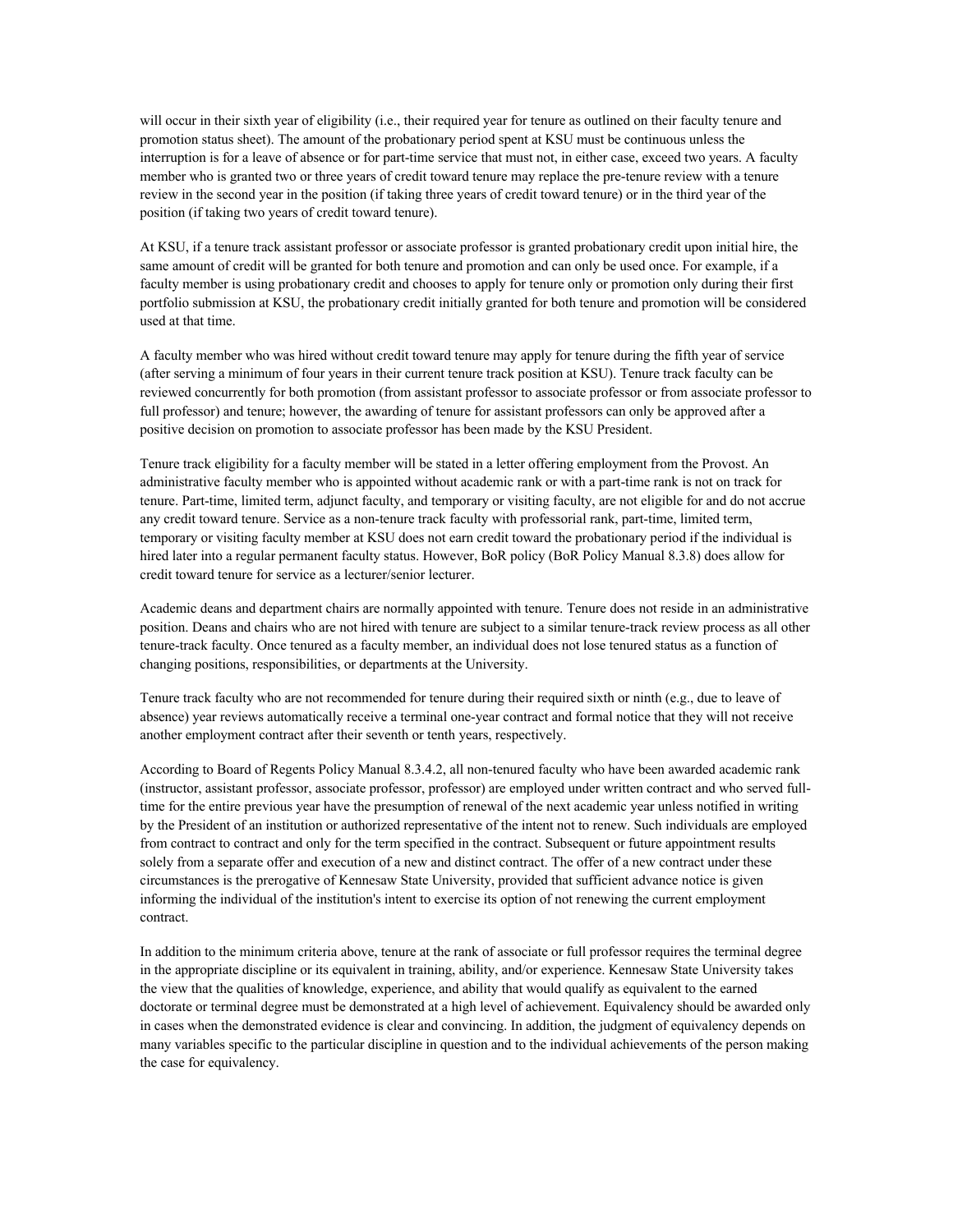The following criteria are established as a guideline for faculty committees and administrators who will use their professional judgment to recommend doctoral or terminal degree equivalency for hiring and promotion and tenure.

Required criteria for terminal degree equivalency include:

- a. Demonstrating broad and in-depth knowledge and understanding of the body of information in the discipline beyond a masters' degree
- b. Demonstrating the ability to implement one's own scholarship and creative activity agenda, to apply research and creative methodologies, and to produce scholarship that meets the criteria for quality and significance outlined in departmental guidelines

A variety of other factors may be considered in determining doctoral equivalency. Additional supporting evidence might include the following:

- a. Holding a master's degree in the appropriate discipline
- b. Completing graduate coursework in the discipline beyond what would be expected for a masters' degree
- c. Holding appropriate professional licensure or certifications in the discipline
- d. Achieving a leadership position in and/or honors and awards from a professional society or societies which indicates regional, national, and/or international peer recognition of professional accomplishments
- e. Having professional work experience relevant to the faculty member's teaching assignments that are significant in level of responsibility and duration
- f. Having already been promoted to the rank of Associate Professor

In addition to the criteria mentioned, there may be other discipline-specific achievements that constitute doctoral or terminal degree equivalency that colleges and/or departments have outlined in their promotion and tenure guidelines.

Faculty members submitting portfolios for tenure who do not hold the doctorate or terminal degree must address the criteria for equivalency in their portfolios. The review committee or administrator will consider equivalency at the time the tenure recommendation is considered. Candidates without a doctorate or terminal degree can be tenured if, in addition to the criteria for tenure, they meet the requirements for equivalency as stated in departmental, college, and University guidelines. Each level of review will make a recommendation for tenure and a decision on doctoral or terminal degree equivalency.

### **B. Promotion for the Tenure Track Professorial Ranks**

The professorial ranks are typically linked to the different stages of career development and accomplishment for university faculty. Faculty members at the different stages of an academic career tend to have different levels of experience, expertise, accomplishment, effectiveness, and productivity. They also tend to have different opportunities for contribution, leadership, and mentorship. Consequently, KSU's general expectations for faculty performance and for promotion in rank will be dependent on experience levels and the faculty member's career path.

Experience is correlated with professorial rank, but years of service or successful annual reviews alone are not sufficient to qualify for a promotion in rank. When a faculty member's experience, accomplishments, and career development evolve to the point where expectations applicable to the beginning level of the next highest rank are being met, the faculty member can make a strong case for promotion. A decision of promotion will result from a thorough review of a faculty member's accomplishments and contributions to the University by KSU teaching and administrative faculty colleagues. This review is accomplished in consideration of the faculty member's situation and context and in relation to their stage of academic career development.

Only faculty who were hired in professorial rank with credit toward promotion (USG Academic & Student Affairs Handbook 4.5) can undergo a promotion review before the fifth full academic year of service at KSU. This credit will be noted in writing by the President before the faculty member is employed and can range from one to three years, with the latter figure being reserved for rare cases of exceptional service elsewhere, such as administrative work. Any, all, or none of the granted credit can be applied toward promotion, at the discretion of the individual faculty member. If applied toward promotion, this credit plus the number of years of service at KSU must match the minimum probationary period of five years. The promotion portfolio will include evidence from credited time and must include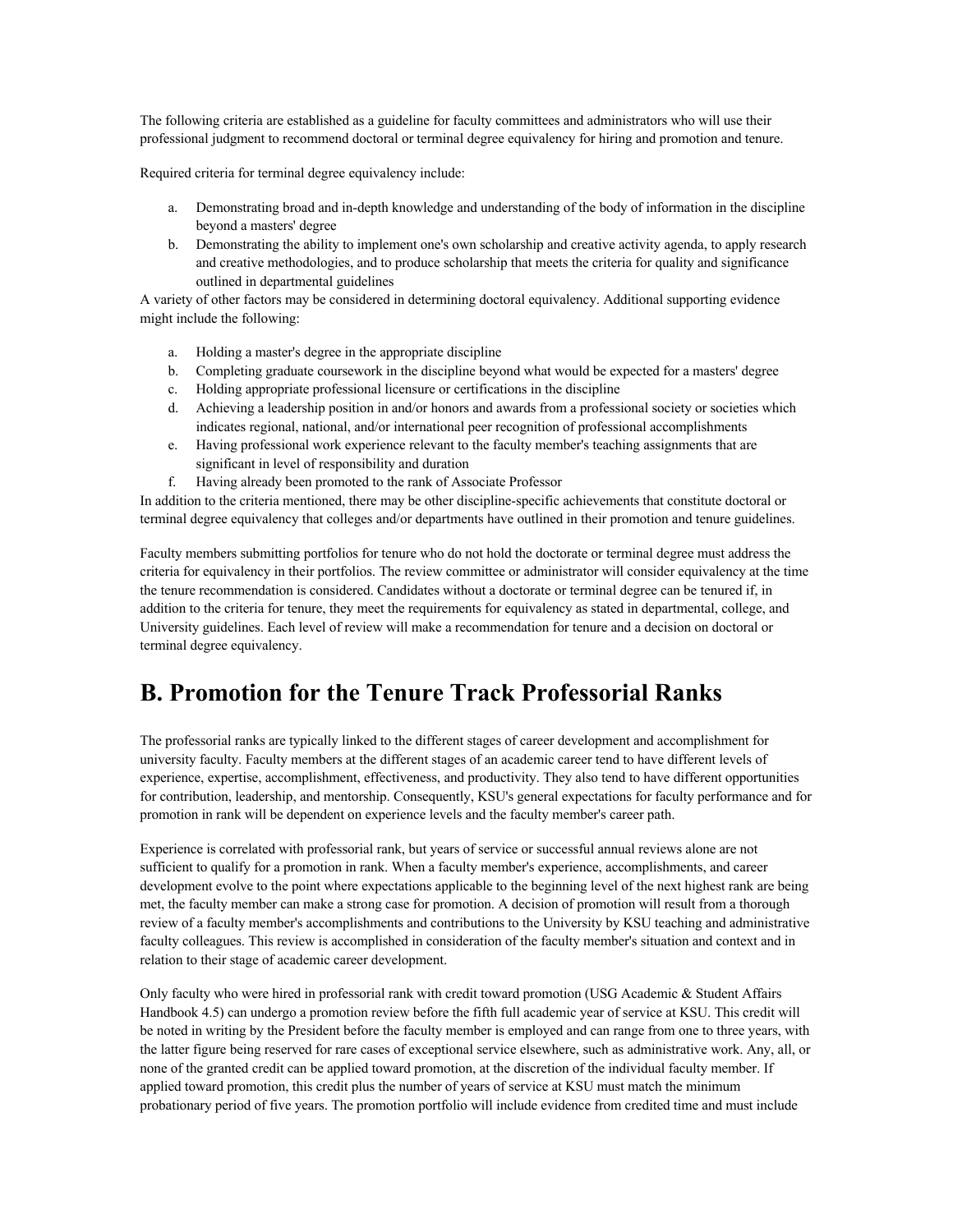evidence of relevant work experience prior to employment at KSU. A faculty member may use their probationary credit towards promotion and apply for promotion earlier than the completion of the minimum probationary period only once. Faculty who have used probationary credit towards promotion and who were denied promotion will have to receive approval to submit for "early" promotion prior to serving the minimum of five years in rank at the current institution. The amount of the probationary period spent at KSU must be continuous unless the interruption is for a leave of absence or for part-time service that must not, in either case, exceed two years.

At KSU, if a tenure track assistant professor or associate professor is granted probationary credit upon initial hire, the same amount of credit will be granted for both tenure and promotion and can only be used once. For example, if a faculty member is using probationary credit and chooses to apply for tenure only or promotion only during their first portfolio submission at KSU, the probationary credit initially granted for both tenure and promotion will be considered used at that time.

A faculty member who was hired without credit toward promotion may apply for promotion during the fifth year of service (after serving a minimum of four years in rank). Tenure track faculty can be reviewed concurrently for both promotion (from assistant professor to associate professor or from associate professor to full professor) and tenure; however, the awarding of tenure for assistant professors can only be approved after a positive decision on promotion to associate professor has been made by the KSU President.

Board of Regents policy allows for consideration of early promotion. According to USG Academic & Student Affairs Handbook 4.5, strong justification must be provided to support any consideration of "early" promotion wherein the individual has served fewer than the minimum number of five years in rank at the current institution.

At KSU, before a faculty member submits an application for early promotion, the faculty member should seek guidance from the department chair, dean, and Provost. However, in the rare case where a faculty member has served less than four years in rank at the current institution, prior presidential approval to be reviewed for promotion is required.

In addition to the minimum criteria above, promotion to the rank of associate or full professor requires the terminal degree in the appropriate discipline or its equivalent in training, ability, and/or experience (BoR Policy Manual 8.3.6.2). Kennesaw State University takes the view that the qualities of knowledge, experience, and ability that would qualify as equivalent to the earned doctorate or terminal degree must be demonstrated at a high level of achievement. Equivalency should be awarded only in cases when the demonstrated evidence is clear and convincing. In addition, the judgment of equivalency depends on many variables specific to the particular discipline in question and to the individual achievements of the person making the case for equivalency.

The following criteria are established as a guideline for faculty committees and administrators who will use their professional judgment to recommend doctoral or terminal degree equivalency for hiring and promotion and tenure.

Required criteria for terminal degree equivalency include:

- a. Demonstrating broad and in-depth knowledge and understanding of the body of information in the discipline beyond a masters' degree
- b. Demonstrating the ability to implement one's own scholarship and creative activity agenda, to apply research and creative methodologies, and to produce scholarship that meets the criteria for quality and significance outlined in departmental guidelines

A variety of other factors may be considered in determining doctoral equivalency. Additional supporting evidence might include the following:

- a. Holding a master's degree in the appropriate discipline
- b. Completing graduate coursework in the discipline beyond what would be expected for a masters' degree
- c. Holding appropriate professional licensure or certifications in the discipline
- d. Achieving a leadership position in and/or honors and awards from a professional society or societies which indicates regional, national, and/or international peer recognition of professional accomplishments
- e. Having professional work experience relevant to the faculty member's teaching assignments that are significant in level of responsibility and duration
- f. Having already been promoted to the rank of Associate Professor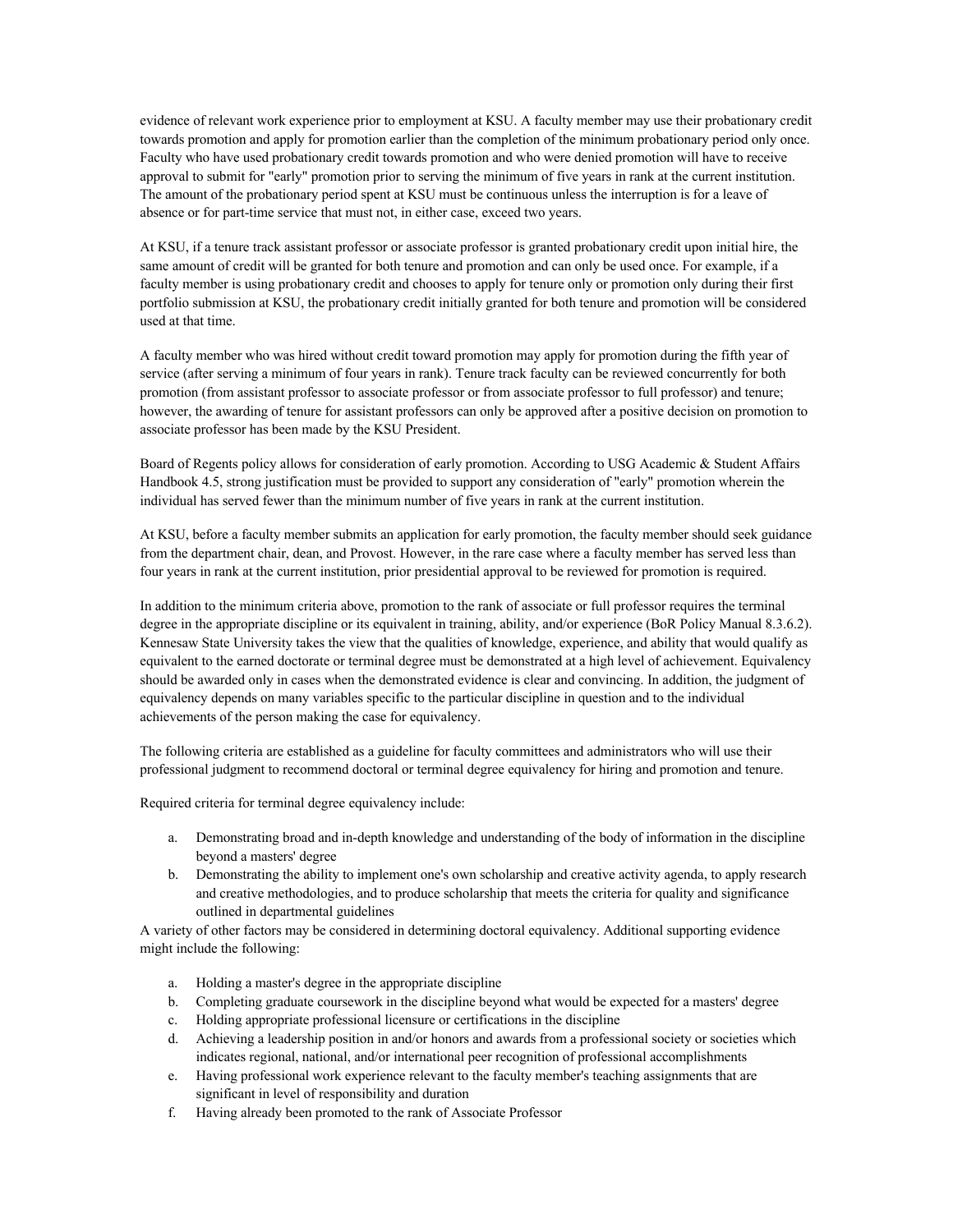In addition to the criteria mentioned, there may be other discipline-specific achievements that constitute doctoral or terminal degree equivalency that colleges and/or departments have outlined in their promotion and tenure guidelines.

Faculty members submitting portfolios for promotion to associate or full professor who do not hold the doctorate or terminal degree must address the criteria for equivalency in their portfolios.

The review committee or administrator will consider equivalency at the time the promotion recommendation is considered. Candidates without a doctorate or terminal degree can be promoted if, in addition to the criteria for promotion, they meet the requirements for equivalency as stated in departmental, college, and University guidelines. Each level of review will make a recommendation for promotion and a decision on doctoral or terminal degree equivalency.

## **C. Post-Tenure Review (PTR)**

In April 1996 the Board of Regents (BoR Policy Manual 8.3.5.4 and USG Academic & Student Affairs Handbook 4.6) developed a policy statement requiring that all institutions conduct post tenure reviews of all tenured faculty members, beginning in the sixth year, five full years after the faculty member's most recent promotion or personnel action (e.g., post-tenure review, conversion from administrative to instructional faculty).

The primary purpose of post-tenure review is to examine, recognize, and enhance the performance of all tenured faculty members, thereby strengthening the quality and significance of faculty work. Post-tenure review serves to highlight constructive and positive opportunities for all tenured faculty to realize their full potential of contributions to Kennesaw State University and the University System of Georgia. It also serves to identify deficiencies in performance and provide a structure for addressing such concerns.

Post-tenure review is not a reconsideration of the faculty member's tenure status. Instead, it is a comprehensive fiveyear performance review that occurs after an individual is tenured. This post-tenure performance review is more comprehensive and concerns a longer time perspective (at least five years) than the annual performance reviews; posttenure review feedback also comes from multiple peer and administrative perspectives, rather than from the perspective of one administrative head as is the case in annual reviews.

Post-tenure review provides both retrospective and prospective examination of performance, taking into account that a faculty member probably will have different emphases and assignments at different points in his or her career. It is directed toward a career development and a multi-year perspective of accomplishments and plans for professional development.

The primary evidence to be considered by review committees/administrators for post-tenure review consists of the five most recent annual evaluations and a current curriculum vitae (see KSU Faculty Handbook Section 3.12 for the review process and portfolio instructions). Three or more positive annual evaluations are necessary but are not sufficient to guarantee a positive decision. Post-tenure review also considers the broader peer and administrator perspectives provided by members of the College Promotion and Tenure Committee and by administrative levels of review. Faculty who have three or more unsatisfactory annual evaluations (not achieving/not meeting expectations) will be considered as candidates for remediation.

Post-tenure review will result in an assessment of the strengths and weaknesses in the quality and significance of a faculty member's performance in the context of individual roles and responsibilities. The overall outcome of the assessment will be categorized as either:

- 1. Achieving Expectations in Post-Tenure Performance or
- 2. Not Achieving Expectations in Post-Tenure Performance.

Basic guidelines for differentiating between achieving expectations and not achieving expectations in post-tenure performance are as follows:

### **Achieving/Meeting Expectations**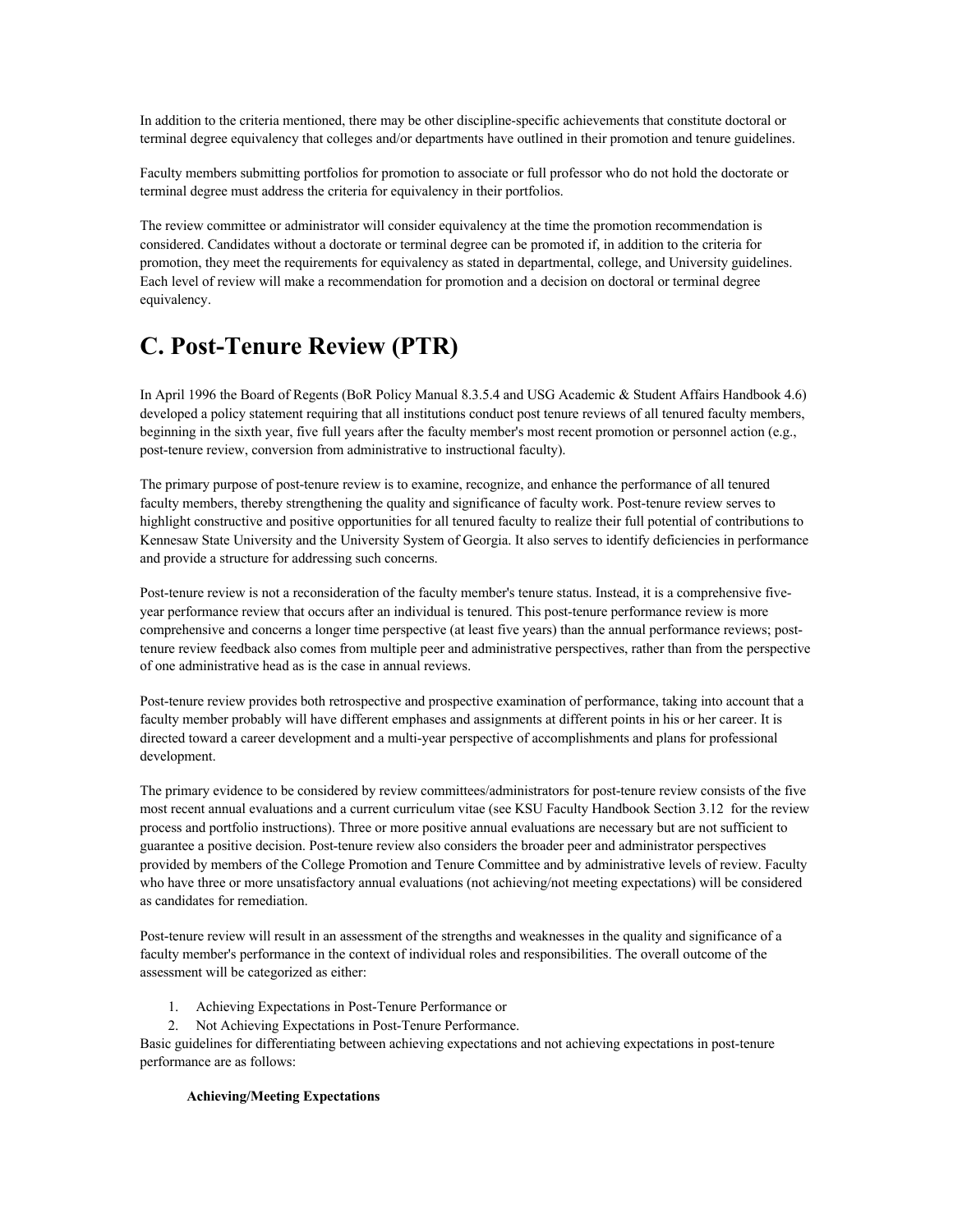Achieving/meeting or exceeding expectations in teaching, scholarship and creative activity, and professional service has been sustained in annual performance reviews with three or more positive annual reviews over the last five years and the candidate has met the performance and quality expectations of the area of emphasis over the period of evaluation.

In cases where the faculty member is found to be "achieving expectations in post-tenure performance," no formal faculty development plan is required. The results of the posttenure review are likely to reveal that the faculty member is performing well and any development activity would focus on further enhancing the faculty member's performance.

#### **Not Achieving/Not Meeting Expectations**

Achieving/meeting expectations in teaching, scholarship and creative activity, and professional service has not been sustained in annual performance reviews over the past five years; specifically, there are three or more unsatisfactory annual reviews.

In cases where a faculty member is identified in the post-tenure review as "not achieving expectations in posttenure performance," a formal faculty development plan must be written. The formal faculty development plan should address how deficiencies cited in the post-tenure review will be corrected. In developing a mutually acceptable plan, administrators may wish to renegotiate and adjust the faculty member's workload assignments. In all cases, face-to-face meetings and discussions among the principals (see below) are required to ensure thorough exploration of all options and clear communication of the understandings reached.

A formal plan for faculty development should: 1) define specific goals or outcomes that are to be achieved; 2) outline the activities that will be undertaken to achieve the goals or outcomes; 3) identify appropriate sources of faculty development, whether they be located on campus, on other campuses of the University System, at the system level, or in other locations; 4) set appropriate times within which the goals or outcomes should be accomplished; and 5) indicate appropriate criteria by which progress will be monitored.

The following parties should be involved in the creation of a formal faculty development plan, in the monitoring of the faculty member's progress towards completion of the plan, and in verifying the plan's completion: 1) the affected faculty member; 2) the academic home department chair/school director; 3) the dean of the faculty member's academic home; and 4) an optional fourth colleague -the affected faculty member may ask one of the members of the College Review Committee to serve as this fourth principal. The affected faculty member will be free to seek mentors, as needed, for the successful completion of the plan. A copy of the formal faculty development plan must be submitted to the Senior Associate Vice President for Academic Affairs in the Office of Academic Affairs.

The academic home department chair/school director and the dean are jointly responsible for arranging appropriate funding for the development plan, if required. However, development plans will typically expect faculty to remedy deficiencies within existing resources and the normal level of support available for faculty development and for achieving faculty expectations. Furthermore, faculty with unsatisfactory performance reviews should not expect to receive paid leaves to pursue further study or research for the purpose of remediating deficiencies. The maximum time allowed to complete a faculty development plan will be three years. The three-year period will normally start in the spring of the academic year in which the post-tenure review was conducted and in which the faculty development plan is formulated. Depending upon the circumstances, remediation could occur in less time. An assessment of progress made on the faculty development plan will be incorporated into the individual's annual performance review each year. A written progress report on the plan will be prepared as a supplement to the annual performance evaluation and be reviewed by the next level administrator. Satisfactory completion of the faculty development plan must be documented in writing, approved by the signatories of the plan, and copied to the Provost. The post-tenure review clock will restart upon satisfactory completion of the development plan.

If the tenured faculty member has not satisfactorily completed the formal faculty development plan within three years, one of several consequences could occur as determined by the parties involved in the creation of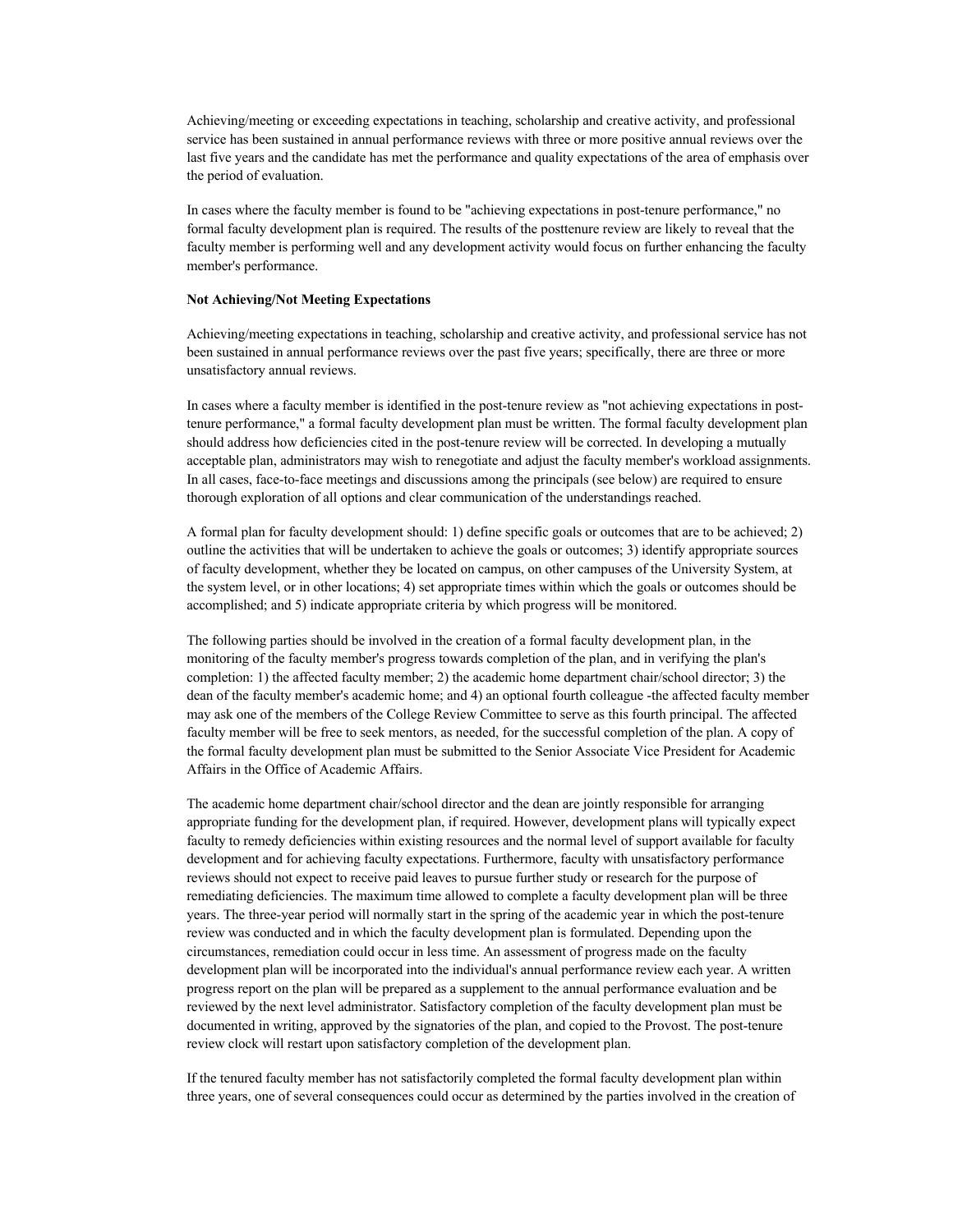the plan: 1) university colleagues will continue to work with the individual toward the completion of the plan but the individual will not be eligible for equity or merit increases until the plan is satisfactorily completed; 2) a reassignment might be considered if it appears that the individual will not successfully complete the original plan; or 3) academic administrators could initiate other personnel actions up to and including revocation of tenure and termination. In any of these cases, an unsatisfactory ruling and its consequences should be fully documented for the faculty member, department chair, dean, and Provost.

### **Failure to Submit All Required Post-Tenure Review Documentation**

Failure by a faculty member to submit all documentation required for post-tenure review according to the University review timeline shall be considered by the review committee as not achieving expectations. In these cases, a faculty development plan will be developed by the candidate and the department chair. The development plan must include a requirement to submit materials for post-tenure review the following year. If, after one year, the tenured faculty member has not completed satisfactorily this faculty development plan, one of several consequences could occur as determined by the parties involved in the creation of the plan: 1) university colleagues will continue to work with the individual toward the completion of the plan but the individual will not be eligible for equity or merit increases until the plan is satisfactorily completed; 2) a reassignment might be considered if it appears that the individual will not successfully complete the original plan; or 3) academic administrators could initiate other personnel actions up to and including revocation of tenure and termination. In any of these cases, an unsatisfactory ruling and its consequences should be fully documented for the faculty member, department chair, dean, and Provost.

KSU's policy on post-tenure review affects all faculty who are tenured who have primarily teaching responsibilities at Kennesaw State University. A tenured faculty member will be expected to have a required post-tenure review, five full years after the award of tenure and at five-year intervals (occurring in the sixth year) thereafter, unless one of several intervening circumstances occurs. Such intervening circumstances may substitute for, defer, or waive the next scheduled post-tenure review as follows:

- A successful review for promotion in professorial rank is considered comprehensive and comparable to posttenure review; the successful promotion will restart the individual's five-year "clock" for the next post-tenure review.
- A successful selection and appointment to a different KSU position as a result of a competitive national search and screening process is considered comprehensive and comparable to post-tenure review; the appointment will restart the individual's five-year clock for the next post-tenure review.
- As is presently the case in eligibility for tenure or promotion consideration, a leave of absence taken during one or more terms of the nine-month academic year may exclude that year from being counted on the fiveyear clock for post-tenure review, deferring the next scheduled review accordingly by a year.
- The Provost may waive a scheduled post-tenure review for a faculty member whose written notification of retirement is formally accepted and is effective within the two-year period immediately following the next scheduled post-tenure review.
- The five-year clock for post-tenure review will be restarted in the year in which an individual has completed successfully a formal faculty development plan.
- Based on BoR policy (BoR Policy Manual 8.3.5.4 and USG Academic & Student Affairs Handbook 4.6), administrators who have tenure and who may also have some teaching responsibilities are not subject to posttenure review as long as their duties are administrative in nature (greater than 50% of their workload is administrative in function). Faculty members serving in administrative positions, including interim administrative positions, will have their post-tenure review clock reset at the end of the administrative appointment.

### **D. Faculty Performance Expectations for Tenure Track Faculty with Professorial Rank**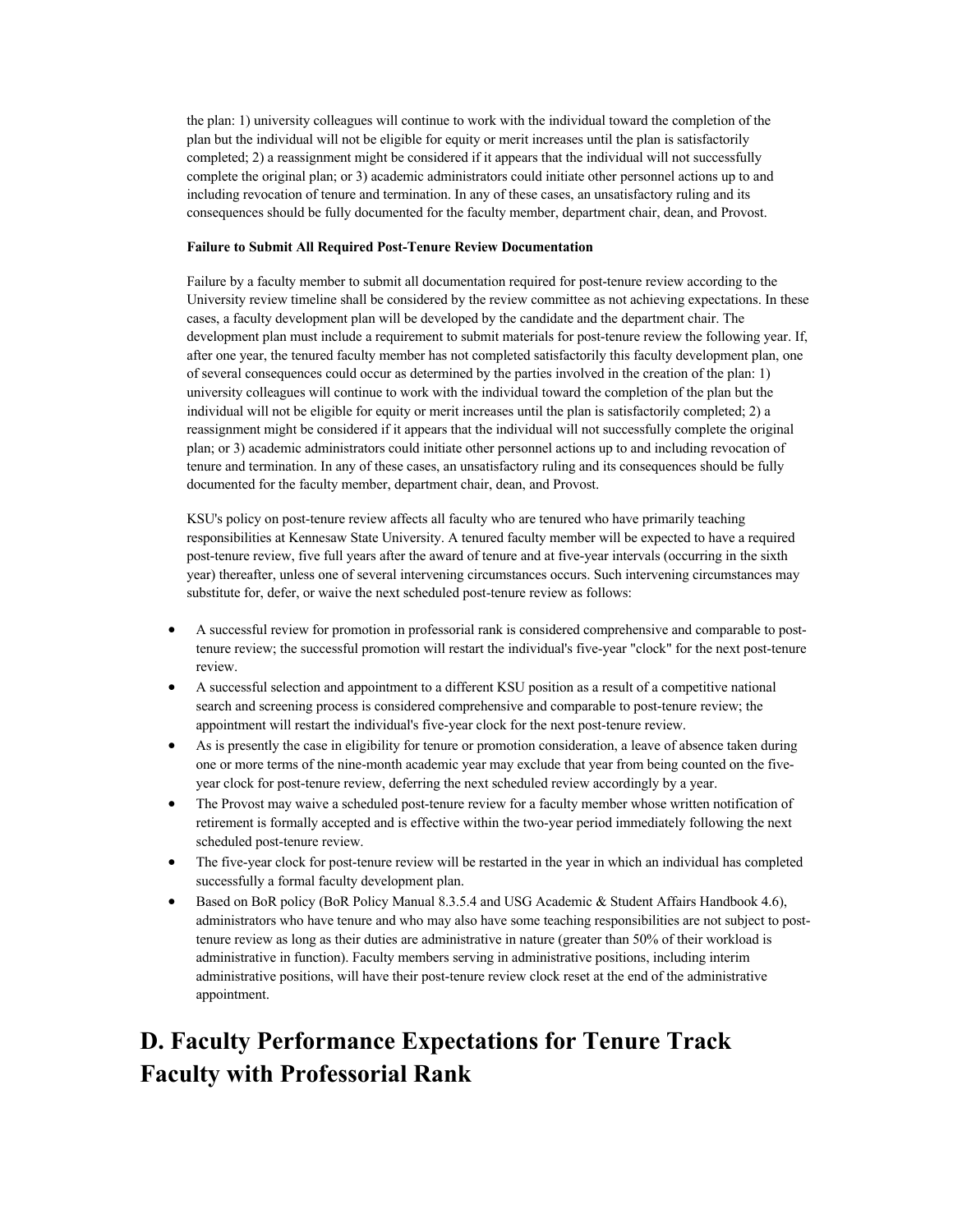### **1. Assistant Professors**

Assistant Professors ordinarily hold the earned doctorate or terminal degree in their fields of specialization. A rare exception to this requirement may be made when there is evidence of outstanding achievements and professional recognition in the candidate's field of expertise. In most fields, the doctorate will be expected.

Adapting to the expectations of the academy and of KSU and getting established in one's scholarly work are typically the primary concerns of an assistant professor. A typical pattern of effective and productive scholarly work for the assistant professor is one that begins modestly in the early years, perhaps with a limited or local significance, and expands in depth, focus, significance, recognition, and productivity in later years.

### **2. Associate Professors**

Associate Professors make contributions to knowledge as a result of their scholarly work. High quality and significance (see KSU Faculty Handbook Section 3.4 ) are the essential criteria for evaluation. The specialty areas, expertise, and professional identities of associate professors should become more advanced, more clearly defined, and more widely recognized as their academic careers progress. Typically, as the faculty member's roles and contributions grow towards significance, leadership, and initiative, the faculty member establishes a strong record of accomplishments with broader impact and recognition within and beyond the University. Based on BoR policy (BoR Policy Manual 8.3.6.2), promotion to the rank of associate professor requires the terminal degree in the appropriate discipline or its equivalent in training, ability, and/or experience. Neither the possession of a doctorate nor longevity of service is a guarantee per se of promotion. Initial appointments to the associate professor rank should have a terminal degree in the appropriate discipline or the equivalent in training, ability, or experience (BoR Policy Manual 8.3.1.3).

### **3. Professors**

Professors are experienced and senior members of the faculty who have become highly accomplished in their scholarly activities. They are faculty whose careers have advanced to mature and high levels of effectiveness and productivity. Professors have strong records of contribution to and leadership in their respective areas of emphasis. A professor is typically characterized as a leader, mentor, scholar, expert, and/or distinguished colleague. Professors make significant contributions to knowledge as a result of their scholarly work, whether demonstrated through the scholarly work of scholarship and creative activity, teaching, or professional service. Professors have a documented record of distinguished accomplishments using the criteria for quality and significance of scholarly work (see KSU Faculty Handbook Section 3.4 ). These accomplishments will merit regional, national, or international attention and recognition. Professors continue to grow and develop in their respective areas of emphasis. Based on BoR policy (BoR Policy Manual 8.3.6.2), promotion to the rank of full professor requires the terminal degree in the appropriate discipline or its equivalent in training, ability, and/or experience. Neither the possession of a doctorate nor longevity of service is a guarantee per se of promotion. Initial appointments to the full professorial rank should have a terminal degree in the appropriate discipline or the equivalent in training, ability, or experience (BoR Policy Manual 8.3.1.3).

### **E. Joint Appointments for Tenure Track Faculty**

If a tenure track faculty member has a joint appointment in two or more academic departments or across two or more divisions, a joint appointment agreement (Memorandum of Understanding; MOU) must be developed. This agreement must delineate how the home unit and the sharing unit(s) will provide input during the promotion and tenure process. The joint appointment agreement must specify who can provide input into the faculty member's annual, promotion, and/or tenure reviews and who will write the review(s). Normally, the chair of the academic home department will be responsible for completing annual reviews. The joint appointment agreement must also specify the composition of the promotion and tenure committee and how members of the committee will be elected.

## **F. Conversion from Tenure Track to Non-Tenure Track Faculty**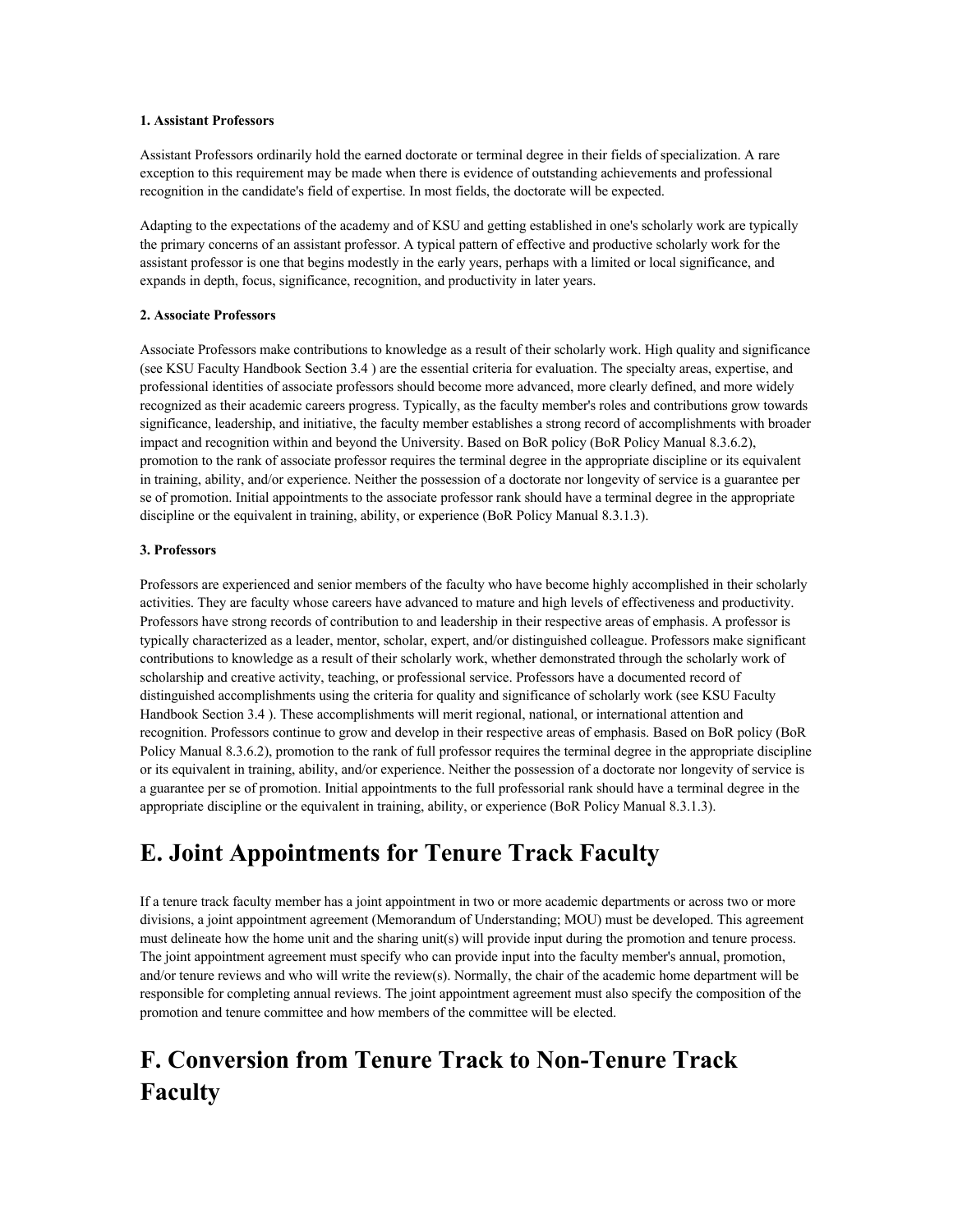In accordance with BoR policy (USG Academic & Student Affairs Handbook 4.1), a tenure-track faculty member may request a conversion from a tenure-track to non-tenure-track faculty status. The request form, which is on the Faculty Affairs Forms and Templates webpage, must be approved by the faculty member's dean, the Provost, and the President. If a tenure-track faculty requests and is granted a conversion to a non-tenure-track faculty position, the individual's clock is reset, because this is a different faculty type with a different set of expectations and guidelines. Thus, the faculty member will begin the first year in the new non-tenure-track faculty position at the beginning of the next academic year after the approval of the conversion and the faculty member will follow all performance evaluations appropriate for that new faculty type and rank.

# **3.6 - General Expectations for Promotion and Faculty Performance for Non-Tenure Track Faculty in Professorial Ranks**

Some KSU faculty are non-tenure track with professorial rank. These non-tenure track individuals will hold the rank of Assistant Professor, Associate Professor, or Professor. The workload for these individuals in the appropriate performance areas (Teaching, Scholarship and Creative Activity, and Professional Service) is outlined in their situational context and set forth in the Faculty Performance Agreement (FPA). In many cases, faculty in these positions may be assigned roles and responsibilities to meet specific needs related to the University, college, and/or departmental missions.

The holder of a non-tenure track faculty position with professorial rank is not eligible for consideration for the award of tenure or probationary credit toward tenure. Non-tenure track faculty members may apply for a declared, open tenure track faculty position and be considered through the normal search and screening process. Consistent with BoR Policy (USG Academic & Student Affairs Handbook 4.1), administrative transfers from a tenure track faculty position with professorial rank to a non-tenure track faculty position with professorial rank require the approval of the department chair, dean, Provost, and President. The BoR request form to convert a tenure track position to a non-tenure track position is on the KSU Faculty Affairs webpage.

Departments and colleges with non-tenure track faculty with professorial ranks must incorporate into their guidelines the criteria for the promotion review for these faculty members. Departments and colleges may also establish an optional third-year review for non-tenure track faculty to provide feedback for an optional promotion review. As indicated in the KSU Faculty Handbook Section 3.1 (Introduction) , establishment and revision to guidelines must be approved by the full-time permanent faculty in the department or college, as appropriate, the department chair (for department guidelines), the College P&T Committee, the dean, and Provost.

## **A. Promotion for the Non-Tenure Track Faculty Professorial Ranks**

Only faculty who were hired in professorial rank with credit toward promotion (USG Academic & Student Affairs Handbook 4.5) can undergo a promotion review before the fifth full academic year of service at KSU. A faculty member who was hired without credit toward promotion may apply for promotion during the fifth year of service (after serving a minimum of four years in rank).

Board of Regents policy allows for consideration of early promotion. According to USG Academic & Student Affairs Handbook 4.5, strong justification must be provided to support any consideration of "early" promotion wherein the individual has served fewer than the minimum number of five years in rank at the current institution.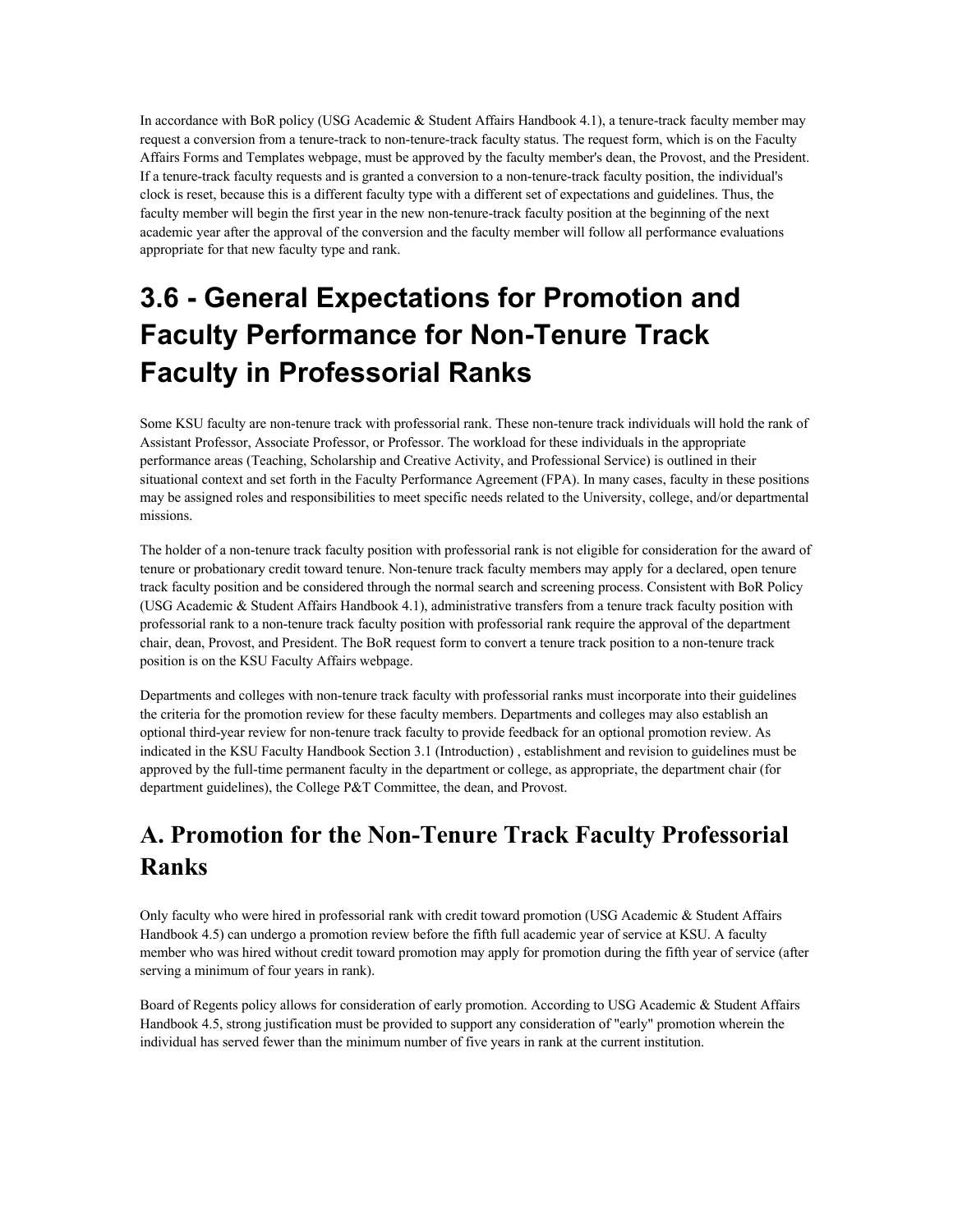At KSU, before a faculty member submits an application for early promotion, the faculty member should seek guidance from the department chair, dean, and Provost. However, in the rare case where a faculty member has served less than four years in rank at the current institution, prior presidential approval to be reviewed for promotion is required.

In addition to the minimum criteria above, promotion to the non-tenure track ranks of associate or full professor requires the terminal degree in the appropriate discipline or its equivalent in training, ability, and/or experience (BoR Policy Manual 8.3.6.2). Kennesaw State University takes the view that the qualities of knowledge, experience, and ability that would qualify as equivalent to the earned doctorate or terminal degree must be demonstrated at a high level of achievement. Equivalency should be awarded only in cases when the demonstrated evidence is clear and convincing. In addition, the judgment of equivalency depends on many variables specific to the particular discipline in question and to the individual achievements of the person making the case for equivalency.

The following criteria are established as a guideline for faculty committees and administrators who will use their professional judgment to recommend doctoral or terminal degree equivalency for hiring and promotion and tenure.

Required criteria for terminal degree equivalency include:

- a. Demonstrating broad and in-depth knowledge and understanding of the body of information in the discipline beyond a masters' degree
- b. Demonstrating the ability to implement one's own scholarship and creative activity agenda, to apply research and creative methodologies, and to produce scholarship that meets the criteria for quality and significance outlined in departmental guidelines

A variety of other factors may be considered in determining doctoral equivalency. Additional supporting evidence might include the following:

- c. Holding a master's degree in the appropriate discipline
- d. Completing graduate coursework in the discipline beyond what would be expected for a masters' degree
- e. Holding appropriate professional licensure or certifications in the discipline
- f. Achieving a leadership position in and/or honors and awards from a professional society or societies which indicates regional, national, and/or international peer recognition of professional accomplishments
- g. Having professional work experience relevant to the faculty member's teaching assignments that are significant in level of responsibility and duration
- h. Having already been promoted to the rank of Associate Professor

In addition to the criteria mentioned, there may be other discipline-specific achievements that constitute doctoral or terminal degree equivalency that colleges and/or departments have outlined in their promotion and tenure guidelines.

Faculty members submitting portfolios for promotion to associate or full professor who do not hold the doctorate or terminal degree must address the criteria for equivalency in their portfolios. The review committee or administrator will consider equivalency at the time the promotion recommendation is considered. Candidates without a doctorate or terminal degree can be promoted if, in addition to the criteria for promotion, they meet the requirements for equivalency as stated in departmental, college, and University guidelines. Each level of review will make a recommendation for promotion and a decision on doctoral or terminal degree equivalency.

The criteria for the optional promotion review are based on criteria established for non-tenure track faculty with professorial rank for the beginning level of the next higher rank as articulated in department, college, and University guidelines. The same committee structure that is used for promotion review of tenured and tenure-track faculty will be used for the promotion review of non-tenure track faculty with professorial rank.

Non-tenure track faculty with professorial rank must prepare a portfolio for the optional promotion consideration. The portfolio contents will follow the guidelines for tenure track faculty who are reviewed for promotion, (see KSU Faculty Handbook Section 3.12 (Faculty Review Process - Portfolio Guidelines and Contents)). There is no limit on the number and size of the binders for promotion reviews.

Annual reviews and/or portfolio feedback indicating poor performance with little or no improvement over time and based on the department and college promotion and tenure guidelines, provide the basis for nonrenewal of non-tenure track faculty with professorial rank. Non-tenure track faculty with professorial rank have the option to respond in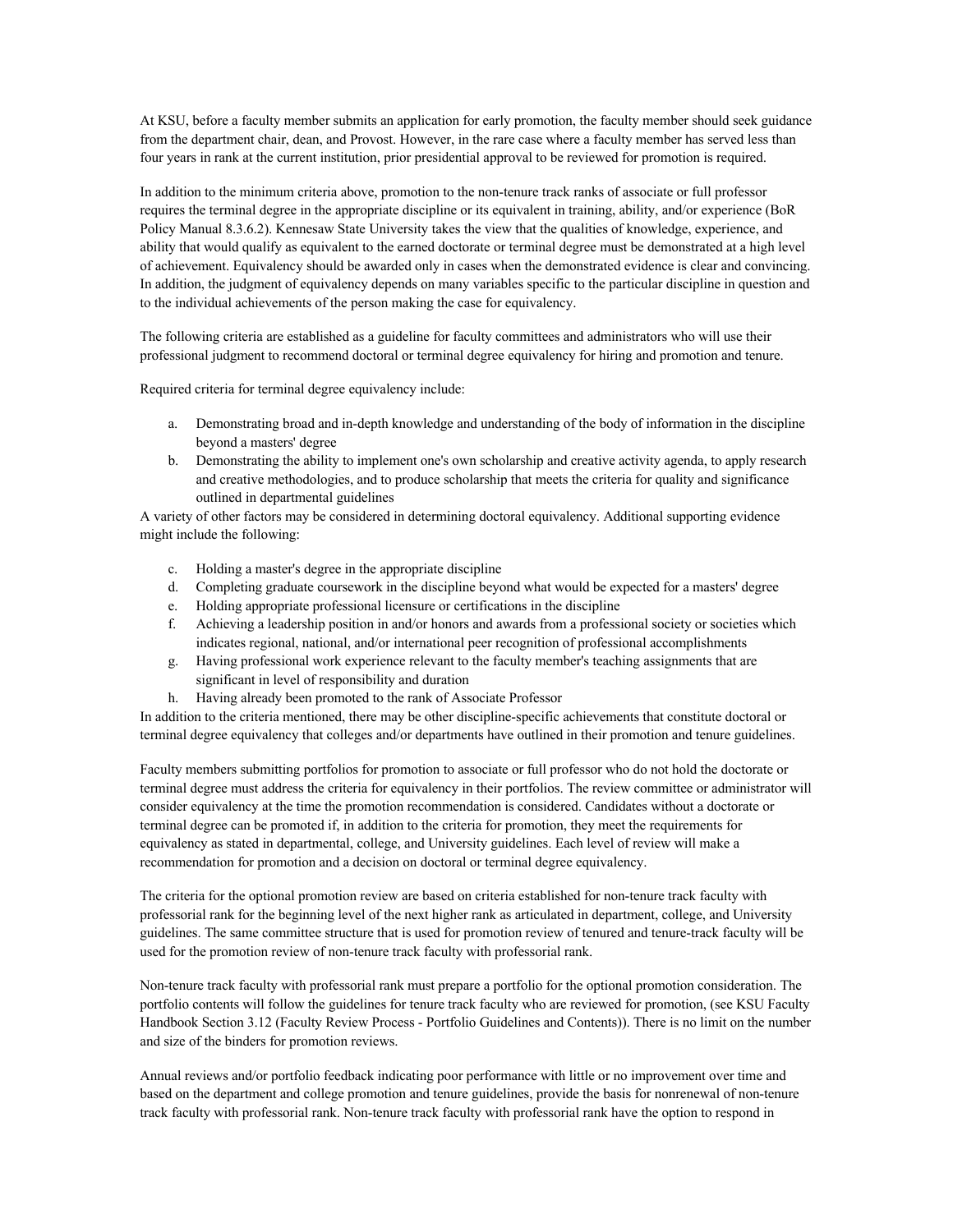writing within 10 calendar days after receiving reviews of their performance, should an appeal be necessary. Response letters are directed to the reviewing committee or administrator and copied to the next level of review. This response will become part of the portfolio that will be forwarded to the subsequent levels of review. The response letter should address the interpretation of the information in the portfolio but it should not include new evidence to be considered in the review process. The reviewer (committee or administrator) does not respond to this letter.

## **B. Faculty Performance Expectations for Non-Tenure Track Faculty with Professorial Rank**

Faculty performance is evaluated for non-tenure track faculty with professorial rank through annual reviews. Nontenure track faculty with professorial rank will follow the annual review processes and timelines outlined for nontenure track faculty in the KSU Faculty Handbook Section 3.13.

Consistent with BoR Policy (BoR Policy Manual 8.3.4.2), all non-tenured faculty members who have been awarded academic rank and who have served full-time for the entire previous year under written contract have the presumption of renewal for the next academic year unless notified in writing by the Provost or the President of the institution of the intent not to renew. Notice of intent to renew or not renew a non-tenure track faculty member with professorial rank should follow the schedule outlined by the Board of Regents in the USG Academic & Student Affairs Handbook 4.7.1. (Renewal and Nonrenewal of Contracts of Non-Tenured Faculty).

Below are the general expectations for non-tenure track faculty with professorial rank:

### **1. Assistant Professors**

Assistant Professors ordinarily hold the earned doctorate or terminal degree in their fields of specialization. A rare exception to this requirement may be made when there is evidence of outstanding achievements and professional recognition in the candidate's field of expertise. In most fields, the doctorate will be expected.

Adapting to the expectations of the academy and of KSU and getting established in one's scholarly work are typically the primary concerns of an assistant professor. A typical pattern of effective and productive scholarly work for the assistant professor is one that begins modestly in the early years, perhaps with a limited or local significance, and expands in depth, focus, significance, recognition, and productivity in later years.

#### **2. Associate Professors**

Associate Professors make contributions to knowledge as a result of their scholarly work. High quality and significance (see KSU Faculty Handbook Section 3.4) are the essential criteria for evaluation. The specialty areas, expertise, and professional identities of associate professors should become more advanced, more clearly defined, and more widely recognized as their academic careers progress. Typically, as the faculty member's roles and contributions grow towards significance, leadership, and initiative, the faculty member establishes a strong record of accomplishments with broader impact and recognition within and beyond the University. Based on BoR policy (BoR Policy Manual 8.3.6.2), promotion to the rank of associate professor requires the terminal degree in the appropriate discipline or its equivalent in training, ability, and/or experience. Neither the possession of a doctorate nor longevity of service is a guarantee per se of promotion. Initial appointments to the associate professor rank should have a terminal degree in the appropriate discipline or the equivalent in training, ability, or experience (BoR Policy Manual 8.3.1.3).

#### **3. Professors**

Professors are experienced and senior members of the faculty who have become highly accomplished in their scholarly activities. They are faculty whose careers have advanced to mature and high levels of effectiveness and productivity. Professors have strong records of contribution to and leadership in their respective areas of emphasis. A professor is typically characterized as a leader, mentor, scholar, expert, and/or distinguished colleague. Professors make significant contributions to knowledge as a result of their scholarly work, whether demonstrated through the scholarly work of scholarship and creative activity, teaching, or professional service. Professors have a documented record of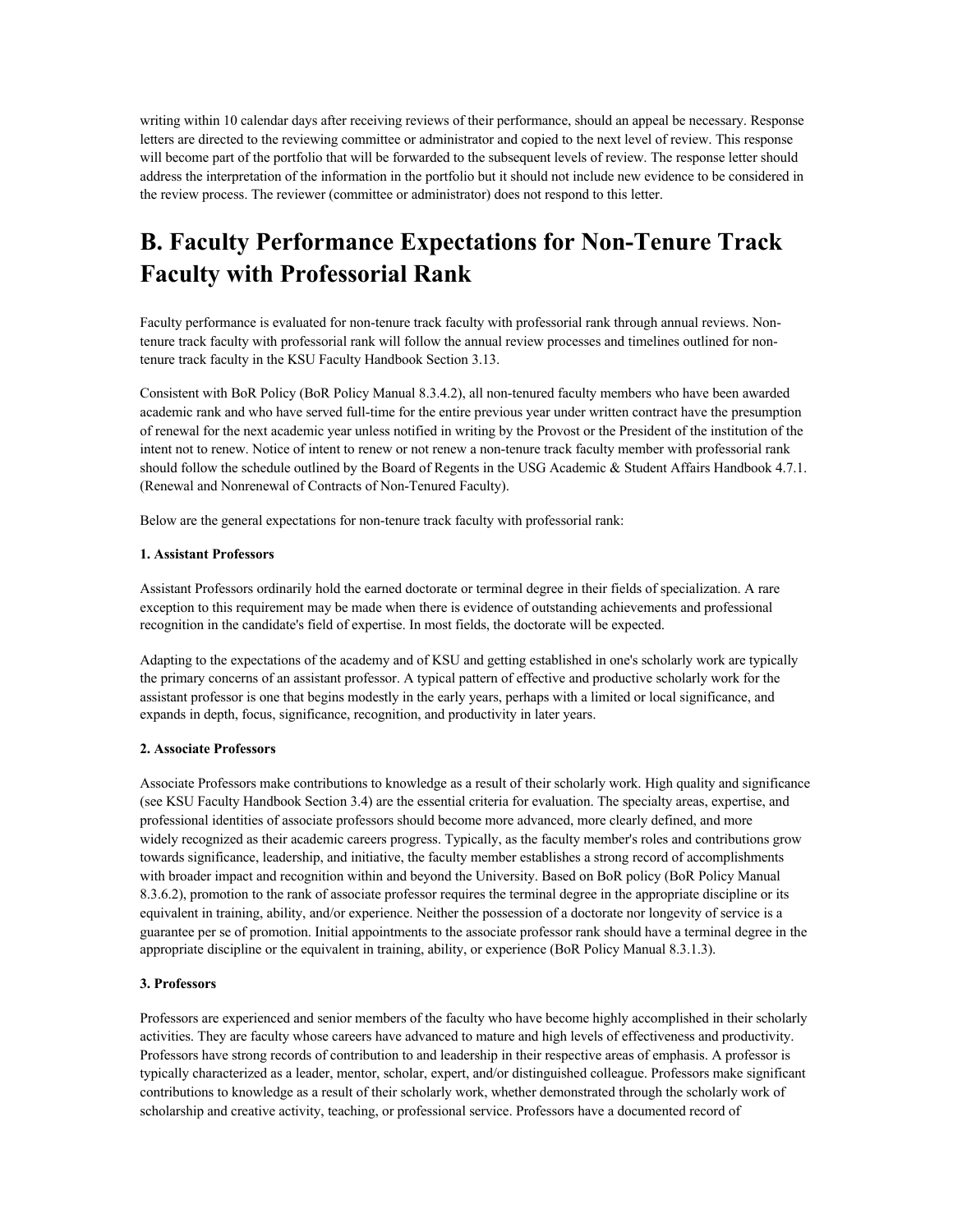distinguished accomplishments using the criteria for quality and significance of scholarly work (see KSU Faculty Handbook Section 3.4). These accomplishments will merit regional, national, or international attention and recognition. Professors continue to grow and develop in their respective areas of emphasis. Based on BoR policy (BoR Policy Manual 8.3.6.2), promotion to the rank of full professor requires the terminal degree in the appropriate discipline or its equivalent in training, ability, and/or experience. Neither the possession of a doctorate nor longevity of service is a guarantee per se of promotion. Initial appointments to the full professorial rank should have a terminal degree in the appropriate discipline or the equivalent in training, ability, or experience (BoR Policy Manual 8.3.1.3).

### **C. Joint Appointments for Non-Tenure Track Faculty**

If a non-tenure track faculty member has a joint appointment in two or more academic departments or across two or more divisions, a joint appointment agreement (Memorandum of Understanding; MOU) must be developed. This agreement must delineate how the home unit and the sharing unit(s) will provide input during the promotion process. The joint appointment agreement must specify who can provide input into the faculty member's annual and promotion reviews and who will write the review(s). Normally, the chair of the academic home department will be responsible for completing annual reviews. The joint appointment agreement must also specify the composition of the promotion committee and how members of the committee will be elected.

### **D. Conversion Between Non-Tenure Track Faculty Positions**

If a non-tenure track faculty requests and is granted a conversion to another type of non-tenure track faculty position, the individual's clock is reset, because this is a different faculty type with a different set of expectations and guidelines. Thus, the faculty member will begin the first year in the new non-tenure track faculty position at the beginning of the next academic year after the approval of the conversion and the faculty member will follow all performance evaluations appropriate for that new faculty type and rank.

# **3.7 - General Expectations for Promotion and Faculty Performance for Non-Tenure Track Clinical Faculty in Professorial Ranks**

Clinical faculty at Kennesaw State University are educator-practitioners in professional departments who have a background in their disciplinary area and who practice the discipline in the work setting. The following clinical ranks are recognized at KSU: Clinical Assistant Professor, Clinical Associate Professor, and Clinical Professor. The goal of these positions is to enhance the academic and professional development of students in the mission of the institution primarily in the performance areas of teaching and professional service. Clinical faculty must meet various discipline specific standards for professional employability that facilitate teaching in a professional setting. Clinical faculty maintain a balance that is different from that of tenure track faculty regarding their workload model and expectations. Unless otherwise set forth in the Faculty Performance Agreement (FPA), clinical faculty generally spend less time engaged in scholarship and creativity activity. Clinical faculty are typically making contributions in clinical, educational, industry, and/or professional settings on University, college, department committees, and local, regional, and national professional organizations that have a professional, applied focus.

The holder of a non-tenure track clinical faculty position with professorial rank is not eligible for consideration for the award of tenure or probationary credit toward tenure. Non-tenure track clinical faculty members may apply for a declared, open tenure track faculty position and be considered through the normal search and screening process. Consistent with BoR Policy (USG Academic & Student Affairs Handbook 4.1), administrative transfers from a tenure track faculty position with professorial rank to a non-tenure track faculty position with professorial rank require the approval of the department chair, dean, Provost, and President. The BoR request form to convert a tenure track position to a non-tenure track position is on the KSU Faculty Affairs webpage.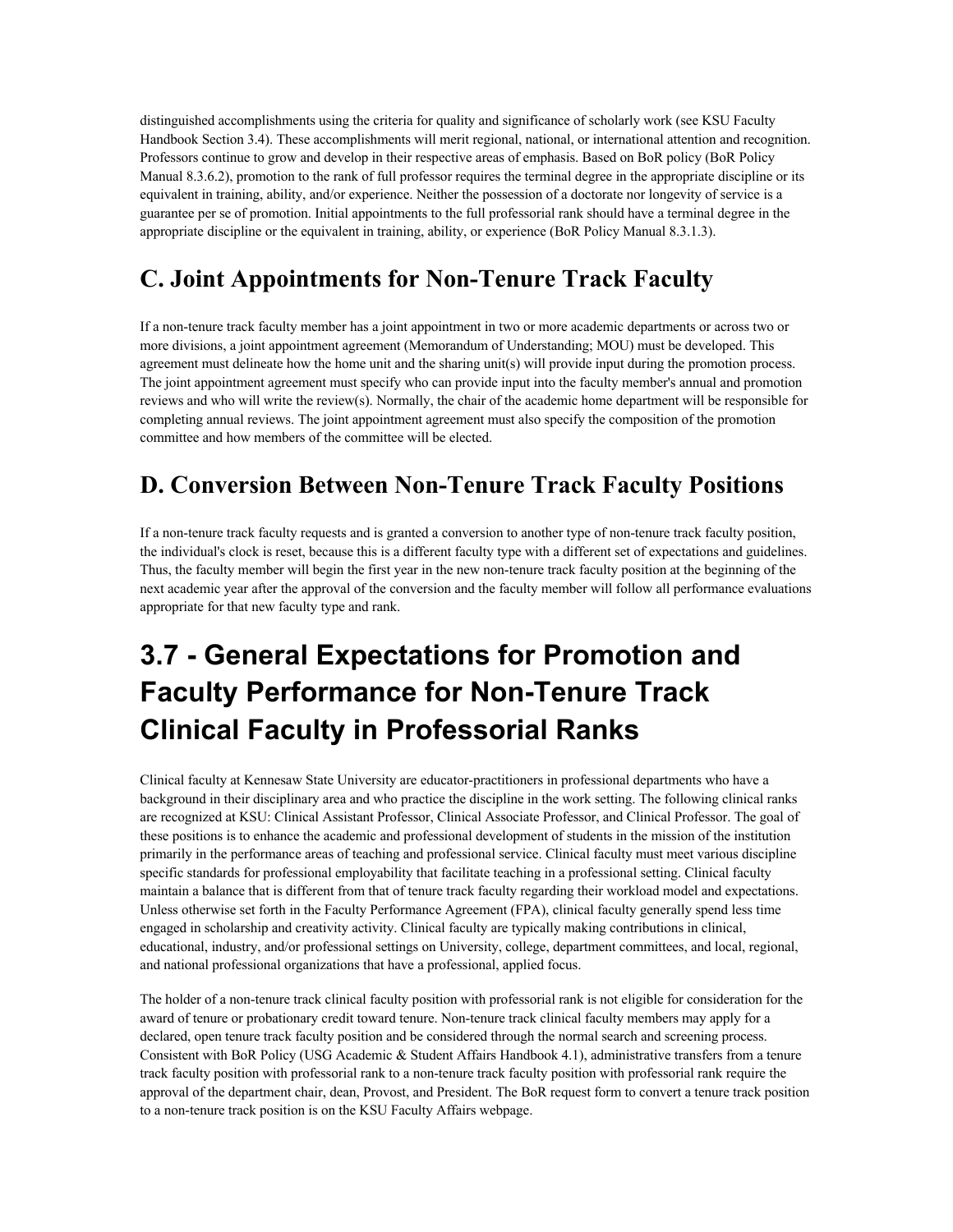Clinical faculty must hold, or be eligible to obtain, as applicable, board or other certification in the profession/discipline in which the individual will provide clinical, educational, industry, and/or professional service. Exceptions must be approved by the department chair, dean, and Provost, prior to appointment.

A department must receive approval from the dean and Provost to become a clinical faculty appointment and promotion department. Departments and colleges with approval for clinical faculty must incorporate into their guidelines the criteria for the promotion review of clinical faculty. Departments and colleges may also establish an optional third-year review for non-tenure track clinical faculty to provide feedback for an optional promotion review. As indicated in the KSU Faculty Handbook Section 3.1 (Introduction) , establishment and revision to guidelines must be approved by the full-time permanent faculty in the department or college, as appropriate, the department chair (for department guidelines), the College P&T Committee, the dean, and Provost.

## **A. Promotion for the Non-Tenure Track Clinical Faculty Professorial Ranks**

Only faculty who were hired in professorial rank with credit toward promotion (USG Academic & Student Affairs Handbook 4.5) can undergo a promotion review before the fifth full academic year of service at KSU. A faculty member who was hired without credit toward promotion may apply for promotion during the fifth year of service (after serving a minimum of four years in rank).

Board of Regents policy allows for consideration of early promotion. According to USG Academic & Student Affairs Handbook 4.5, strong justification must be provided to support any consideration of "early" promotion wherein the individual has served fewer than the minimum number of five years in rank at the current institution.

At KSU, before a faculty member submits an application for early promotion, the faculty member should seek guidance from the department chair, dean, and Provost. However, in the rare case where a faculty member has served less than four years in rank at the current institution, prior presidential approval to be reviewed for promotion is required.

In addition to the minimum criteria above, promotion to the rank of associate or full professor requires the terminal degree in the appropriate discipline or its equivalent in training, ability, and/or experience (BoR Policy Manual 8.3.6.2). Kennesaw State University takes the view that the qualities of knowledge, experience, and ability that would qualify as equivalent to the earned doctorate or terminal degree must be demonstrated at a high level of achievement. Equivalency should be awarded only in cases when the demonstrated evidence is clear and convincing. In addition, the judgment of equivalency depends on many variables specific to the particular discipline in question and to the individual achievements of the person making the case for equivalency.

The following criteria are established as a guideline for faculty committees and administrators who will use their professional judgment to recommend doctoral or terminal degree equivalency for hiring and promotion and tenure.

Required criteria for terminal degree equivalency include:

- a. Demonstrating broad and in-depth knowledge and understanding of the body of information in the discipline beyond a masters' degree
- b. Demonstrating the ability to implement one's own scholarship and creative activity agenda, to apply research and creative methodologies, and to produce scholarship that meets the criteria for quality and significance outlined in departmental guidelines

A variety of other factors may be considered in determining doctoral equivalency. Additional supporting evidence might include the following:

- c. Holding a master's degree in the appropriate discipline
- d. Completing graduate coursework in the discipline beyond what would be expected for a masters' degree
- e. Holding appropriate professional licensure or certifications in the discipline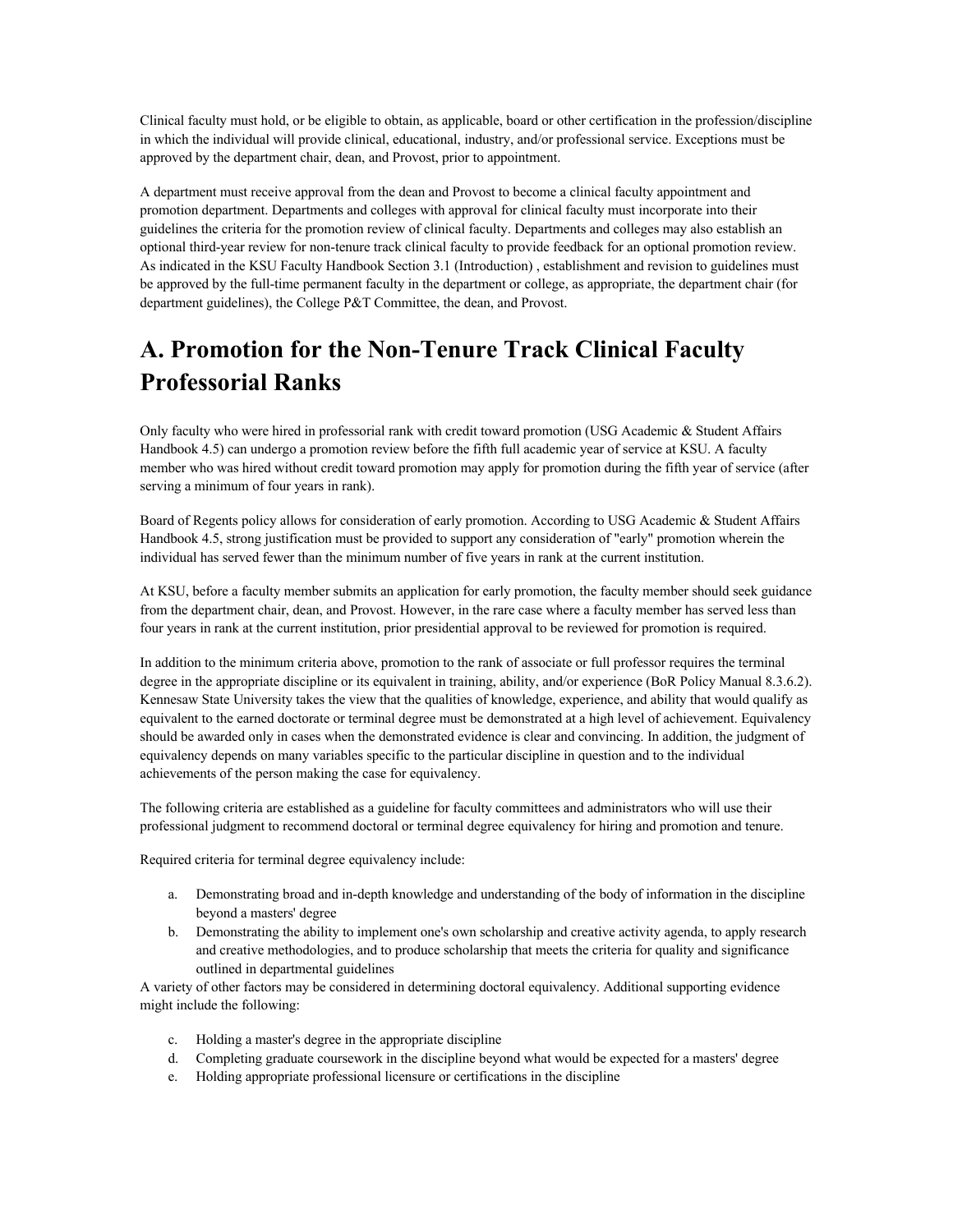- f. Achieving a leadership position in and/or honors and awards from a professional society or societies which indicates regional, national, and/or international peer recognition of professional accomplishments
- g. Having professional work experience relevant to the faculty member's teaching assignments that are significant in level of responsibility and duration
- h. Having already been promoted to the rank of Associate Professor

In addition to the criteria mentioned, there may be other discipline-specific achievements that constitute doctoral or terminal degree equivalency that colleges and/or departments have outlined in their promotion and tenure guidelines.

Faculty members submitting portfolios for promotion to associate or full professor who do not hold the doctorate or terminal degree must address the criteria for equivalency in their portfolios. The review committee or administrator will consider equivalency at the time the promotion recommendation is considered. Candidates without a doctorate or terminal degree can be promoted if, in addition to the criteria for promotion, they meet the requirements for equivalency as stated in departmental, college, and University guidelines. Each level of review will make a recommendation for promotion and a decision on doctoral or terminal degree equivalency.

The criteria for the optional promotion review are based on criteria established for clinical faculty for the beginning level of the next higher rank as articulated in department, college, and University guidelines. The same committee structure that is used for promotion review of tenured and tenure track faculty will be used for the promotion review.

Non-tenure track clinical faculty with professorial rank must prepare a portfolio for the optional promotion consideration. The portfolio contents will follow the guidelines for tenure track faculty who are reviewed for promotion, see KSU Faculty Handbook Section 3.12 (Faculty Review Process - Portfolio Guidelines and Contents) .

Annual reviews and/or portfolio feedback indicating poor performance with little or no improvement over time and based on the department and college promotion and tenure guidelines, provide the basis for nonrenewal of non-tenure track clinical faculty with professorial rank. Non-tenure track clinical faculty with professorial rank have the option to respond in writing within 10 calendar days after receiving reviews of their performance, should an appeal be necessary. Response letters are directed to the reviewing committee or administrator and copied to the next level of review. This response will become part of the portfolio that will be forwarded to the subsequent levels of review. The response letter should address the interpretation of the information in the portfolio but it should not include new evidence to be considered in the review process. The reviewer (committee or administrator) does not respond to this letter.

## **B. Faculty Performance Expectations for Non-Tenure Track Clinical Faculty with Professorial Rank**

Faculty performance is evaluated for non-tenure track clinical faculty with professorial rank through annual reviews. Non-tenure track clinical faculty with professorial rank will follow the annual review processes and timelines outlined for non-tenure track faculty in the KSU Faculty Handbook Section 3.12 and Section 3.13.

Consistent with BoR Policy (BoR Policy Manual 8.3.4.2), all non-tenured faculty members who have been awarded academic rank and who have served full-time for the entire previous year under written contract have the presumption of renewal for the next academic year unless notified in writing by the Provost or the President of the institution of the intent not to renew. Notice of intent to renew or not renew a non-tenure track faculty member with professorial rank should follow the schedule outlined by the Board of Regents in the USG Academic & Student Affairs Handbook 4.7.1. (Renewal and Nonrenewal of Contracts of Non-Tenured Faculty).

Below are the general expectations for non-tenure track clinical faculty with professorial rank:

### **1. Clinical Assistant Professors**

Faculty members at this rank are adapting to the expectations of the academy and KSU and getting established in the clinical specialty area. A pattern of effective and productive on-campus and off-campus contributions in clinical, educational, industry, and/or professional settings in the disciplinary area begins modestly, perhaps with a limited focus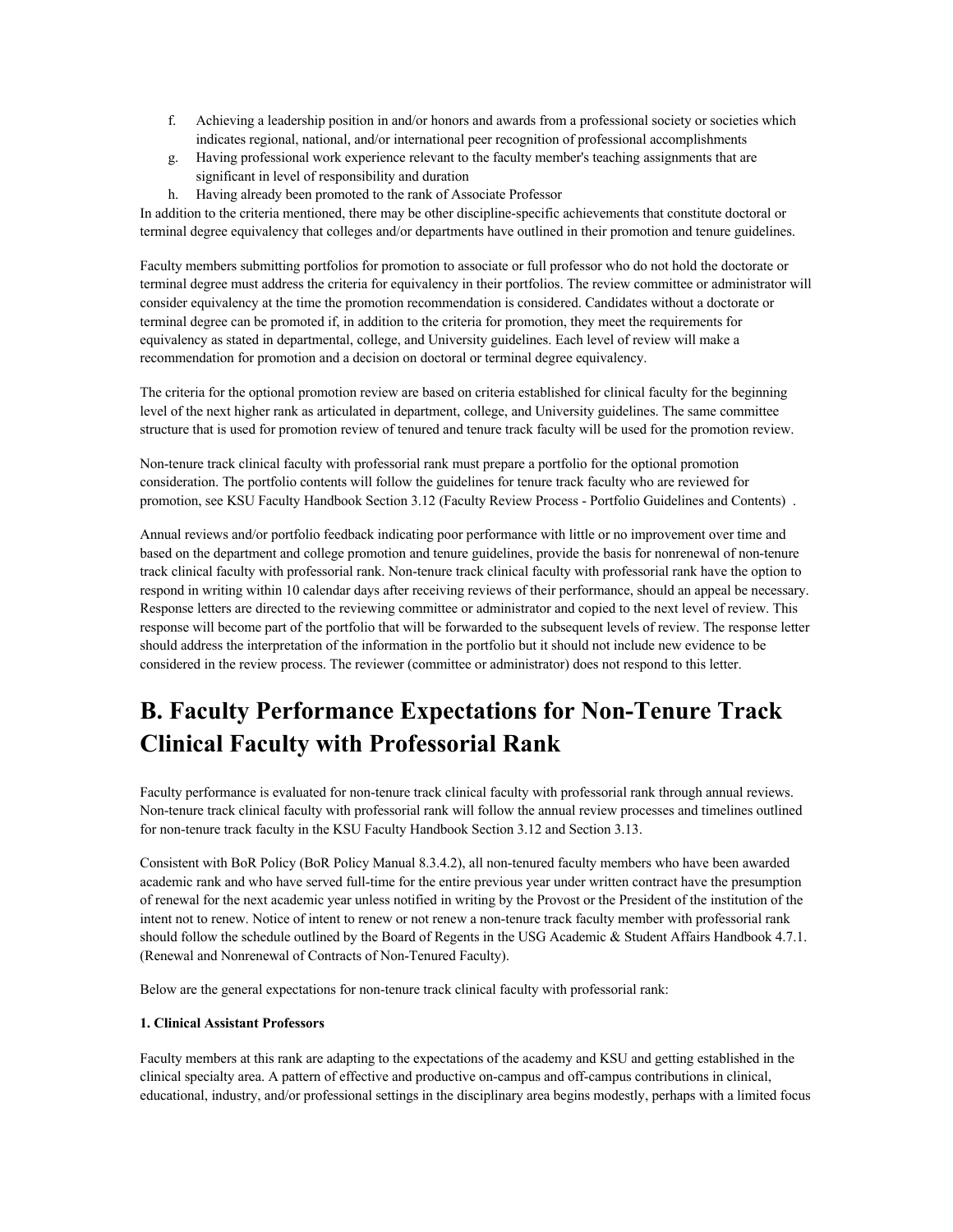or local significance. These contributions expand in depth, focus, significance, and recognition, and productivity in later years.

### **2. Clinical Associate Professors**

Faculty members at this rank make contributions to knowledge as a result of their clinical specialty contributions. These on-campus and off-campus contributions occur in clinical, educational, industry, and/or professional settings. The professional identities of clinical associate professors should become more advanced, more clearly defined, and more widely recognized as their careers progress. The faculty member establishes a strong record of clinical accomplishments with broader impact and recognition within and beyond the University. Based on BoR policy (BoR Policy Manual 8.3.6.2), promotion to the rank of clinical associate professor requires the terminal degree in the appropriate discipline or its equivalent in training, ability, and/or experience. Neither the possession of a doctorate nor longevity of service is a guarantee per se of promotion. Initial appointments to the clinical associate professor rank should have a terminal degree in the appropriate discipline or the equivalent in training, ability, or experience (BoR Policy Manual 8.3.1.3).

### **3. Clinical Professors**

Clinical professors are experienced and senior members of the faculty who have become highly accomplished in their specialty area. They are faculty whose careers have advanced to mature and higher levels of effectiveness and productivity. Clinical professors have strong records of contribution to and leadership in clinical specialty areas. These contributions are in on-campus and off-campus work in clinical, educational, industry, and/or professional settings. Clinical professors are typically characterized as leaders, mentors, and experts, and these accomplishments merit regional, national, or international attention and recognition. Clinical professors continue to grow and develop in their clinical specialty area. Based on BoR policy (BoR Policy Manual 8.3.6.2), promotion to the rank of clinical professor requires the terminal degree in the appropriate discipline or its equivalent in training, ability, and/or experience. Neither the possession of a doctorate nor longevity of service is a guarantee per se of promotion. Initial appointments to the rank of clinical professor should have a terminal degree in the appropriate discipline or the equivalent in training, ability, or experience (BoR Policy Manual 8.3.1.3).

### **C. Joint Appointments for Non-Tenure Track Clinical Faculty**

If a non-tenure track clinical faculty member has a joint appointment in two or more academic departments or across two or more divisions, a joint appointment agreement (Memorandum of Understanding; MOU) must be developed. This agreement must delineate how the home unit and the sharing unit(s) will provide input during the promotion process. The joint appointment agreement must specify who can provide input into the faculty member's annual and promotion reviews, and who will write the review(s). Normally, the chair of the academic home department will be responsible for completing annual reviews. The joint appointment agreement must also specify the composition of the promotion committee and how members of the committee will be elected.

### **D. Conversion Between Non-Tenure Track Faculty Positions**

If a non-tenure track clinical faculty requests and is granted a conversion to another type of nontenure track faculty position, the individual's clock is reset, because this is a different faculty type with a different set of expectations and guidelines. Thus, the faculty member will begin the first year in the new non-tenure track faculty position at the beginning of the next academic year after the approval of the conversion and the faculty member will follow all performance evaluations appropriate for that new faculty type and rank.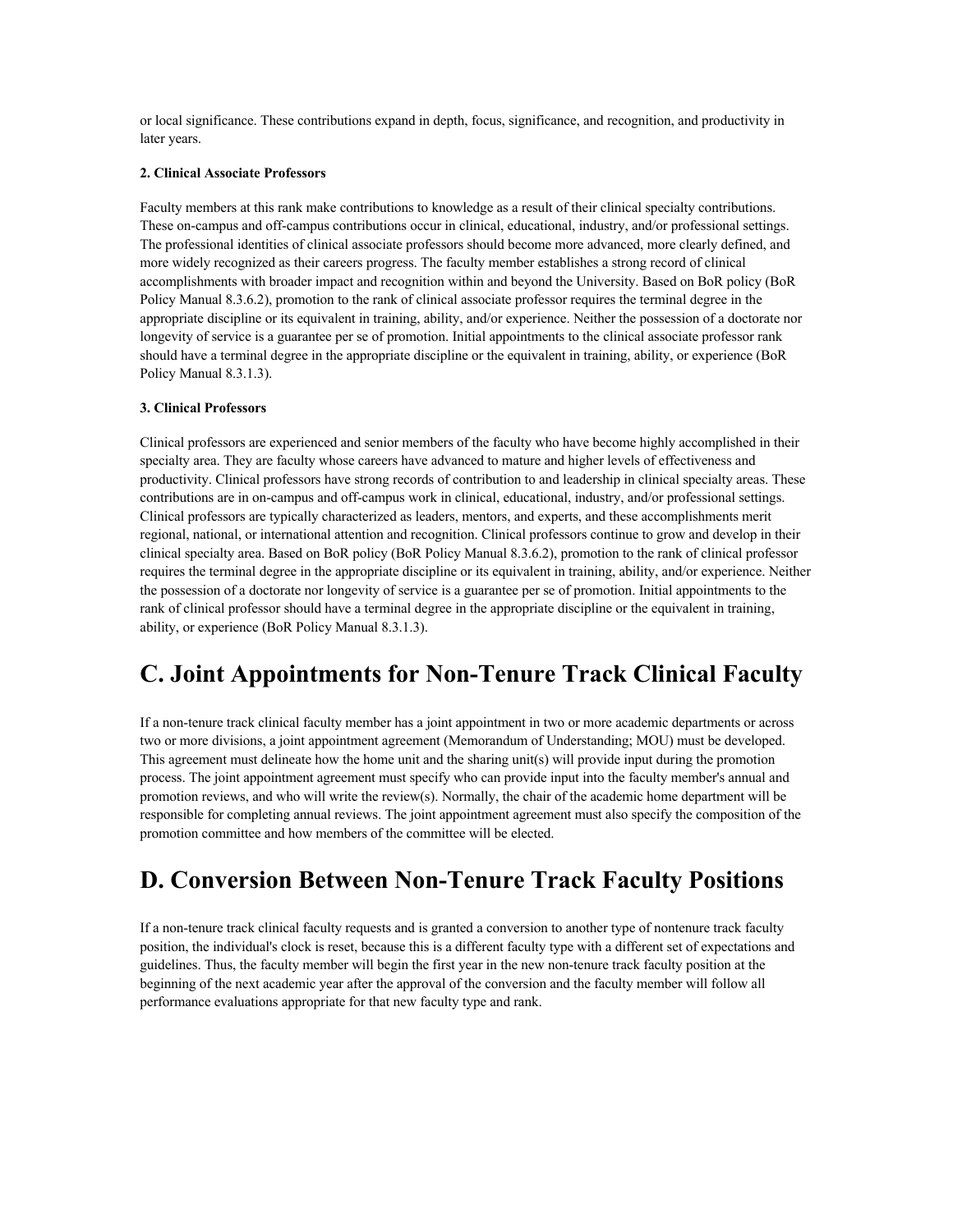# **3.8 - General Expectations for Promotion and Faculty Performance for Non-Tenure Track Librarian Faculty in Professorial Ranks**

Librarian faculty at Kennesaw State University are educator-practitioners engaged in professional librarianship. Professional librarianship is defined within the field as professional library service in support of the educational, scholarship, and service functions of the University.

Professional librarianship includes, but is not limited to, the following activities:

- Ensuring high quality service, consultation, and comprehensive reference services to students, faculty, and other clients
- Providing enhanced access to information and contributing to global, networked information resources
- Acquiring, organizing, managing, and preserving information resources in a broad range of formats
- Creating an environment conducive to learning and scholarship
- Teaching information retrieval and evaluation using current and emerging technologies

The position is non-tenure track, and the holder is not eligible for consideration for the award of tenure or probationary credit toward tenure. There will be no administrative transfers between tenure track and librarian faculty positions. However, faculty holding one type of position may apply for a declared, open position of the other type and be considered through the normal search and screening process.

The terminal degree appropriate for initial appointment to all academic ranks as a library faculty member in the Horace W. Sturgis Library or Lawrence V. Johnson Library is an ALA-accredited master's degree or international equivalent in librarianship/information science. For those library faculty with specialties in other areas, such as archives or automation, an additional master's degree in the appropriate field may be a valid terminal degree.

Departments and colleges may also establish an optional third-year review for non-tenure track librarian faculty to provide feedback for an optional promotion review. As indicated in the KSU Faculty Handbook Section 3.1 (Introduction) , establishment and revision to guidelines must be approved by the full-time permanent faculty in the department or college, as appropriate, the department chair (for department guidelines), the College P&T Committee, the dean, and Provost.

## **A. Promotion for the Non-Tenure Track Librarian Faculty Professorial Ranks**

Only faculty who were hired in professorial rank with credit toward promotion (USG Academic & Student Affairs Handbook 4.5) can undergo a promotion review before the fifth full academic year of service at KSU. A faculty member who was hired without credit toward promotion may apply for promotion during the fifth year of service (after serving a minimum of four years in rank).

Board of Regents policy allows for consideration of early promotion. According to USG Academic & Student Affairs Handbook 4.5, strong justification must be provided to support any consideration of "early" promotion wherein the individual has served fewer than the minimum number of five years in rank at the current institution.

At KSU, before a faculty member submits an application for early promotion, the faculty member should seek guidance from the department chair, dean, and Provost. However, in the rare case where a faculty member has served less than four years in rank at the current institution, prior presidential approval to be reviewed for promotion is required.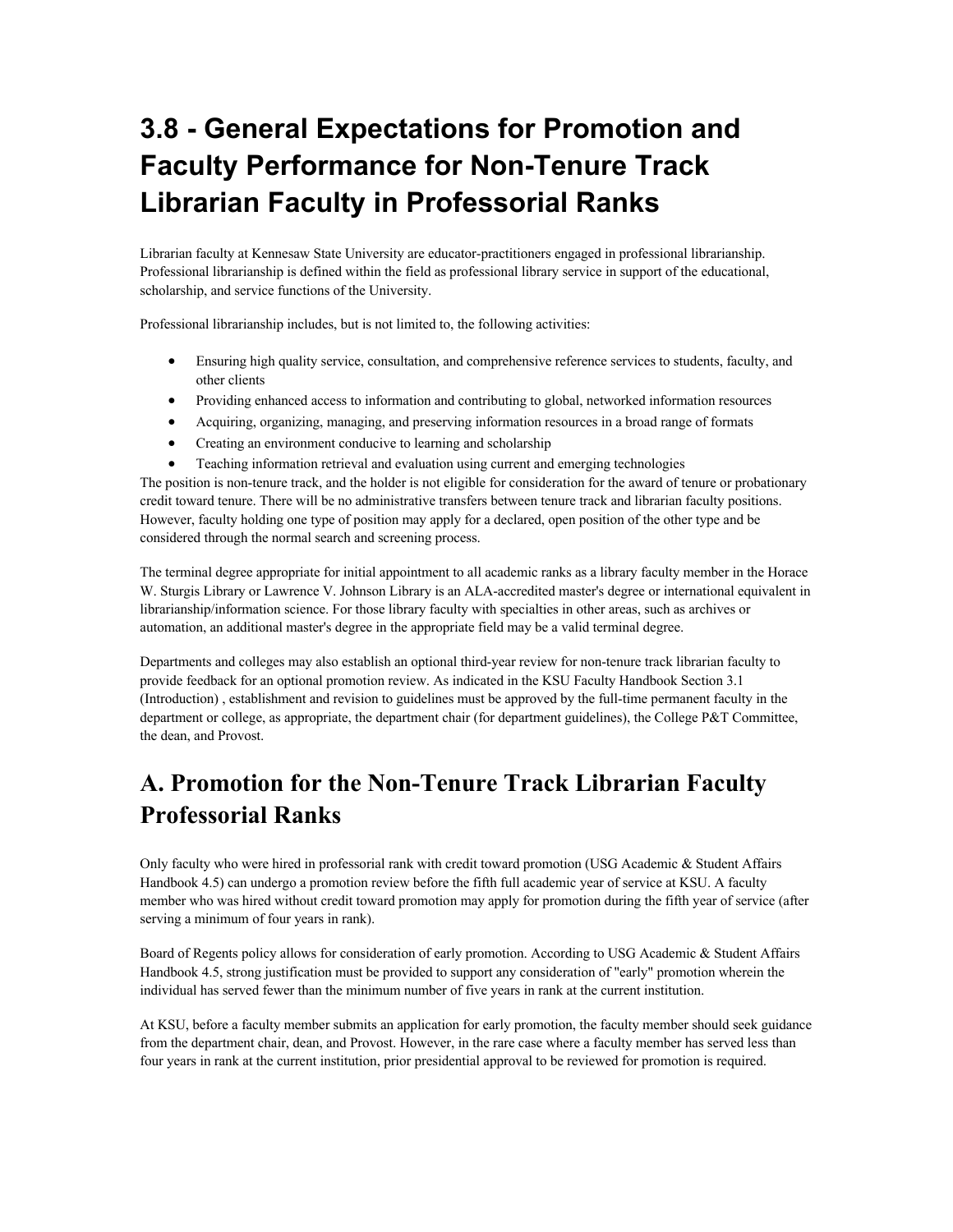In addition to the minimum criteria above, promotion to the rank of associate or full professor requires the terminal degree in the appropriate discipline or its equivalent in training, ability, and/or experience (BoR Policy Manual 8.3.6.2). Kennesaw State University takes the view that the qualities of knowledge, experience, and ability that would qualify as equivalent to the earned doctorate or terminal degree must be demonstrated at a high level of achievement. Equivalency should be awarded only in cases when the demonstrated evidence is clear and convincing. In addition, the judgment of equivalency depends on many variables specific to the particular discipline in question and to the individual achievements of the person making the case for equivalency.

The following criteria are established as a guideline for faculty committees and administrators who will use their professional judgment to recommend doctoral or terminal degree equivalency for hiring and promotion and tenure.

Required criteria for terminal degree equivalency include:

- a. Demonstrating broad and in-depth knowledge and understanding of the body of information in the discipline beyond a masters' degree
- b. Demonstrating the ability to implement one's own scholarship and creative activity agenda, to apply research and creative methodologies, and to produce scholarship that meets the criteria for quality and significance outlined in departmental guidelines

A variety of other factors may be considered in determining doctoral equivalency. Additional supporting evidence might include the following:

- c. Holding a master's degree in the appropriate discipline
- d. Completing graduate coursework in the discipline beyond what would be expected for a masters' degree
- e. Holding appropriate professional licensure or certifications in the discipline
- f. Achieving a leadership position in and/or honors and awards from a professional society or societies which indicates regional, national, and/or international peer recognition of professional accomplishments
- g. Having professional work experience relevant to the faculty member's teaching assignments that are significant in level of responsibility and duration
- h. Having already been promoted to the rank of Associate Professor

In addition to the criteria mentioned, there may be other discipline-specific achievements that constitute doctoral or terminal degree equivalency that colleges and/or departments have outlined in their promotion and tenure guidelines.

Faculty members submitting portfolios for promotion to associate or full professor who do not hold the doctorate or terminal degree must address the criteria for equivalency in their portfolios. The review committee or administrator will consider equivalency at the time the promotion recommendation is considered. Candidates without a doctorate or terminal degree can be promoted if, in addition to the criteria for promotion, they meet the requirements for equivalency as stated in departmental, college, and University guidelines. Each level of review will make a recommendation for promotion and a decision on doctoral or terminal degree equivalency.

The criteria for the optional promotion review are based on criteria established for librarian faculty for the beginning level of the next higher rank as articulated in department, college, and University guidelines. The same committee structure that is used for promotion review of tenured and tenure track faculty will be used for the promotion review of librarian faculty.

Non-tenure track librarian faculty with professorial rank must prepare a portfolio for the optional promotion consideration. The portfolio contents will follow the guidelines for tenure track faculty who are reviewed for promotion, see KSU Faculty Handbook Section 3.12 (Portfolio Guidelines and Contents) .

Annual reviews and/or portfolio feedback indicating poor performance with little or no improvement over time and based on the department and college promotion and tenure guidelines, provide the basis for nonrenewal of non-tenure track librarian faculty with professorial rank. Non-tenure track librarian faculty with professorial rank have the option to respond in writing within 10 calendar days after receiving reviews of their performance, should an appeal be necessary. Response letters are directed to the reviewing committee or administrator and copied to the next level of review. This response will become part of the portfolio that will be forwarded to the subsequent levels of review. The response letter should address the interpretation of the information in the portfolio but it should not include new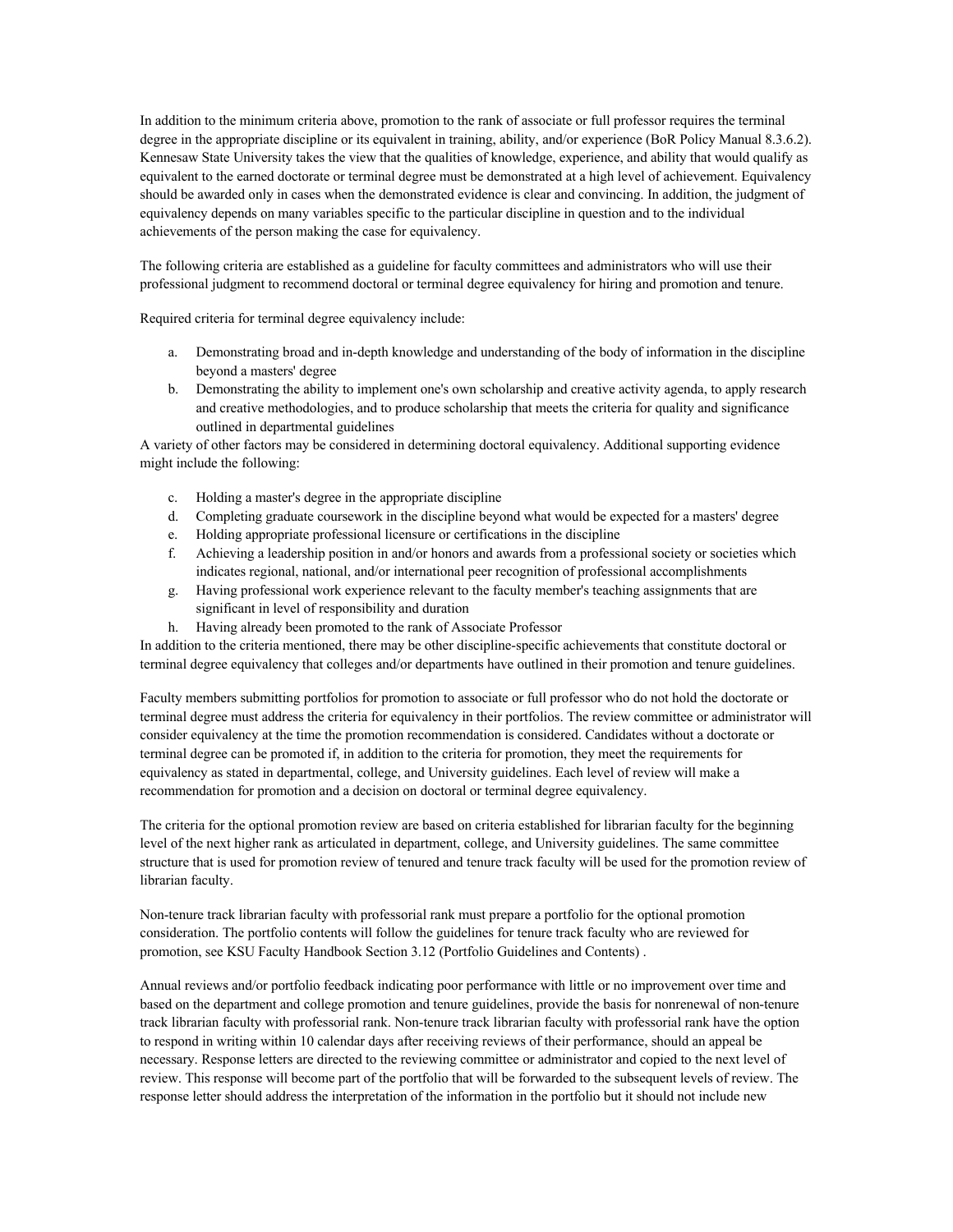evidence to be considered in the review process. The reviewer (committee or administrator) does not respond to this letter.

## **B. Faculty Performance Expectations for Non-Tenure Track Librarian Faculty with Professorial Rank**

Faculty performance is evaluated for non-tenure track librarian faculty with professorial rank through annual reviews. Non-tenure track librarian faculty with professorial rank will follow the annual review processes and timelines outlined for non-tenure track faculty in the KSU Faculty Handbook Section 3.12 and Section 3.13 .

Consistent with BoR Policy (BoR Policy Manual 8.3.4.2), all non-tenured faculty members who have been awarded academic rank and who have served full-time for the entire previous year under written contract have the presumption of renewal for the next academic year unless notified in writing by the Provost or the President of the institution of the intent not to renew. Notice of intent to renew or not renew a non-tenure track faculty member with professorial rank should follow the schedule outlined by the Board of Regents in the USG Academic & Student Affairs Handbook 4.7.1. (Renewal and Nonrenewal of Contracts of Non-Tenured Faculty).

Below are the general expectations for librarian faculty with professorial rank:

### **1. Librarian Assistant Professors**

Faculty members at this rank are adapting to the expectations of the academy and KSU and getting established in the library. This rank provides opportunities to learn job responsibilities and develop expertise in one's area of specialization. As librarian assistant professors gain experience, they are expected to improve their job performance and take progressively more responsibility for their own day-to-day assignments.

#### **2. Librarian Associate Professors**

Librarian Associate Professor is the rank for library faculty with four or more years of experience who have demonstrated an excellent quality of job performance in their area of specialization. Individuals at this rank provide contributions to the library and the institution. Individuals at this rank also demonstrate significant engagement in professional activities. Individuals at this rank also build leadership and administrative skills and begin to demonstrate the ability to anticipate the needs of the organization. Based on BoR policy (BoR Policy Manual 8.3.6.2), promotion to the rank of librarian associate professor requires the terminal degree in the appropriate discipline or its equivalent in training, ability, and/or experience. Neither the possession of a doctorate nor longevity of service is a guarantee per se of promotion. Initial appointments to the librarian associate professor rank should have a terminal degree in the appropriate discipline or the equivalent in training, ability, or experience (BoR Policy Manual 8.3.1.3).

#### **3. Librarian Professors**

Librarian Professor is the rank for librarians with nine or more years of experience who have consistently demonstrated excellent and outstanding job performance. Individuals at this rank are leaders within the library and the institution. In addition, individuals at this rank are recognized as leaders within the profession through contributions in areas of professional activities. Based on BoR policy (BoR Policy Manual 8.3.6.2), promotion to the rank of librarian professor requires the terminal degree in the appropriate discipline or its equivalent in training, ability, and/or experience. Neither the possession of a doctorate nor longevity of service is a guarantee per se of promotion. Initial appointments to the rank of librarian professor should have a terminal degree in the appropriate discipline or the equivalent in training, ability, or experience (BoR Policy Manual 8.3.1.3).

### **C. Joint Appointments for Non-Tenure Track Librarian Faculty**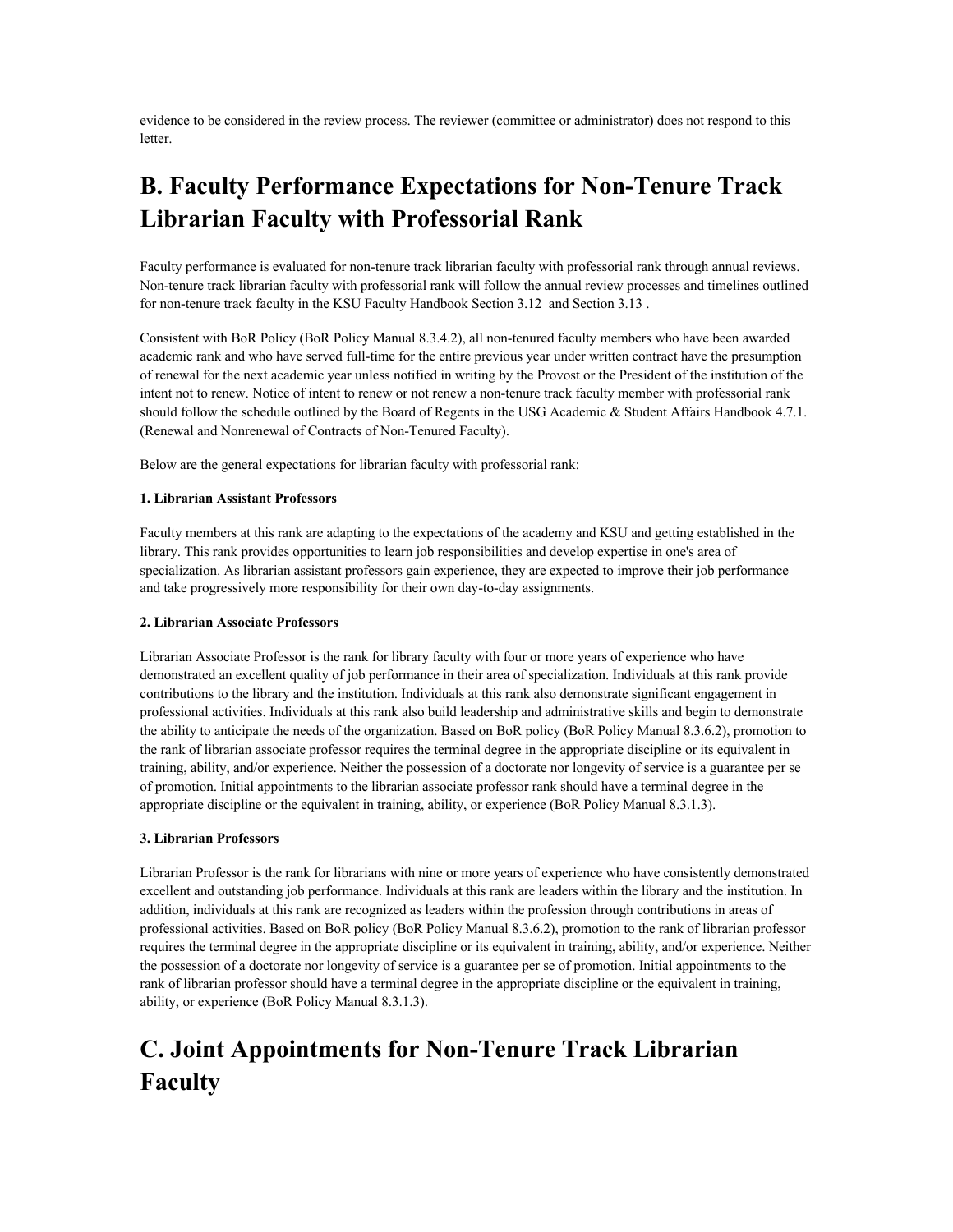If a non-tenure track librarian faculty member has a joint appointment in two or more academic departments or across two or more divisions, a joint appointment agreement (Memorandum of Understanding; MOU) must be developed. This agreement must delineate how the home unit and the sharing unit(s) will provide input during the promotion process. The joint appointment agreement must specify who can provide input into the faculty member's annual and promotion reviews and who will write the review(s). Normally, the chair of the academic home department will be responsible for completing annual reviews. The joint appointment agreement must also specify the composition of the promotion committee and as how members of the committee will be elected.

### **D. Conversion Between Non-Tenure Track Faculty Positions**

If a non-tenure track librarian faculty requests and is granted a conversion to another type of non-tenure track faculty position, the individual's clock is reset, because this is a different faculty type with a different set of expectations and guidelines. Thus, the faculty member will begin the first year in the new non-tenure track faculty position at the beginning of the next academic year after the approval of the conversion and the faculty member will follow all performance evaluations appropriate for that new faculty type and rank.

# **3.9 - General Expectations for Promotion and Faculty Performance for Non-Tenure Track Research Faculty in Professorial Ranks**

Research faculty engage in scholarly activity appropriate to their field of specialization and to the mission(s) of their particular unit. They are expected to investigate new ideas, to reinterpret established ideas, and to disseminate results of their research and scholarly activity through media appropriate to their discipline. These individuals have potential to establish a research program and obtain independent research grants and contracts as principal investigators. They may also be involved with instructional, service, and administrative roles related to research and may apply for Graduate Faculty status to allow them to serve on graduate committees and direct graduate students and postdoctoral scholars. (Note that research faculty who will be instructor of record for an academic course must obtain prior approval through the Office of Academic Affairs.) Research faculty are expected to have obtained the terminal degree, or equivalent, of the discipline and most often have postdoctoral research experience prior to appointment. These guidelines apply equally to limited term, part-time, and full-time research faculty.

The following research faculty ranks are recognized at KSU: Research Assistant Professor, Research Associate Professor, and Research Professor. Research faculty maintain a balance that is different from that of tenure track faculty regarding their workload model and expectations. Unless otherwise set forth in the Faculty Performance Agreement (FPA), research faculty generally spend the large majority of their time engaged in research and scholarly activities.

Research faculty are non-tenure track and not eligible for consideration for the award of tenure or probationary credit toward tenure. There will be no administrative transfers between tenure track and non-tenure track research faculty positions. However, faculty holding one type of position may apply for a declared, open position of the other type and be considered through the normal search and screening process.

A department must receive approval from the dean and Provost to become a research faculty hiring department. Departments and colleges with approval for Research faculty must incorporate into their guidelines the criteria for the promotion review of research faculty. Departments and colleges may also establish an optional third-year review for non-tenure track research faculty to provide feedback for an optional promotion review. As indicated in the KSU Faculty Handbook Section 3.1 (Introduction) , establishment and revision to guidelines must be approved by the fulltime permanent faculty in the department or college, as appropriate, the department chair (for department guidelines), the College P&T Committee, the dean, and Provost.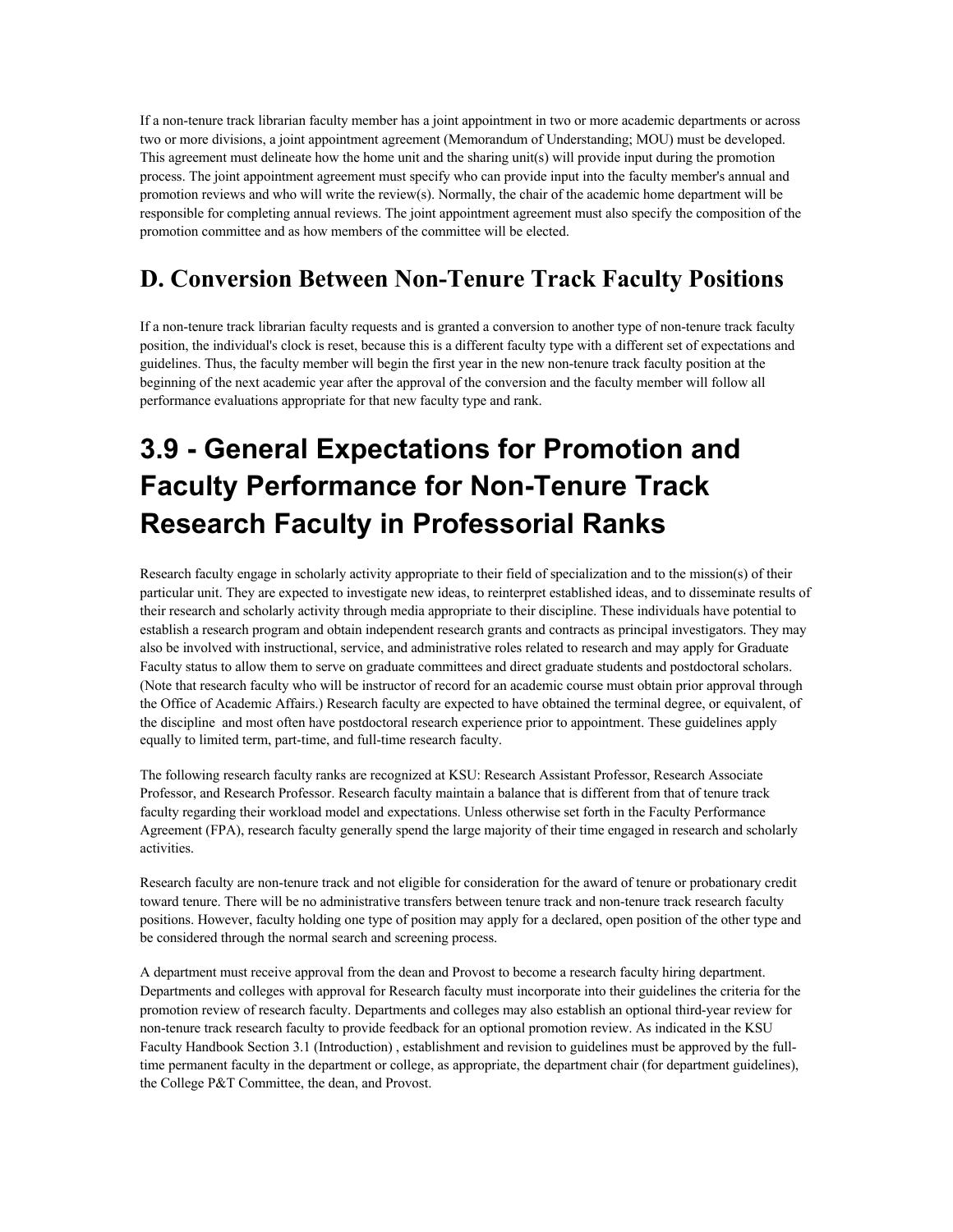## **A. Promotion for the Non-Tenure Track Research Faculty Professorial Ranks**

Only faculty who were hired in professorial rank with credit toward promotion (USG Academic & Student Affairs Handbook 4.5) can undergo a promotion review before the fifth full academic year of service at KSU. A faculty member who was hired without credit toward promotion may apply for promotion during the fifth year of service (after serving a minimum of four years in rank).

Board of Regents policy allows for consideration of early promotion. According to USG Academic & Student Affairs Handbook 4.5, strong justification must be provided to support any consideration of "early" promotion wherein the individual has served fewer than the minimum number of five years in rank at the current institution.

At KSU, before a faculty member submits an application for early promotion, the faculty member should seek guidance from the department chair, dean, and Provost. However, in the rare case where a faculty member has served less than four years in rank at the current institution, prior presidential approval to be reviewed for promotion is required.

In addition to the minimum criteria above, promotion to the rank of associate or full professor requires the terminal degree in the appropriate discipline or its equivalent in training, ability, and/or experience (BoR Policy Manual 8.3.6.2). Kennesaw State University takes the view that the qualities of knowledge, experience, and ability that would qualify as equivalent to the earned doctorate or terminal degree must be demonstrated at a high level of achievement. Equivalency should be awarded only in cases when the demonstrated evidence is clear and convincing. In addition, the judgment of equivalency depends on many variables specific to the particular discipline in question and to the individual achievements of the person making the case for equivalency.

The following criteria are established as a guideline for faculty committees and administrators who will use their professional judgment to recommend doctoral or terminal degree equivalency for hiring and promotion and tenure.

Required criteria for terminal degree equivalency include:

- a. Demonstrating broad and in-depth knowledge and understanding of the body of information in the discipline beyond a masters' degree
- b. Demonstrating the ability to implement one's own scholarship and creative activity agenda, to apply research and creative methodologies, and to produce scholarship that meets the criteria for quality and significance outlined in departmental guidelines

A variety of other factors may be considered in determining doctoral equivalency. Additional supporting evidence might include the following:

- c. Holding a master's degree in the appropriate discipline
- d. Completing graduate coursework in the discipline beyond what would be expected for a masters' degree
- e. Holding appropriate professional licensure or certifications in the discipline
- f. Achieving a leadership position in and/or honors and awards from a professional society or societies which indicates regional, national, and/or international peer recognition of professional accomplishments
- g. Having professional work experience relevant to the faculty member's teaching assignments that are significant in level of responsibility and duration
- h. Having already been promoted to the rank of Associate Professor

In addition to the criteria mentioned, there may be other discipline-specific achievements that constitute doctoral or terminal degree equivalency that colleges and/or departments have outlined in their promotion and tenure guidelines.

Faculty members submitting portfolios for promotion to associate or full professor who do not hold the doctorate or terminal degree must address the criteria for equivalency in their portfolios. The review committee or administrator will consider equivalency at the time the promotion recommendation is considered. Candidates without a doctorate or terminal degree can be promoted if, in addition to the criteria for promotion, they meet the requirements for equivalency as stated in departmental, college, and University guidelines. Each level of review will make a recommendation for promotion and a decision on doctoral or terminal degree equivalency.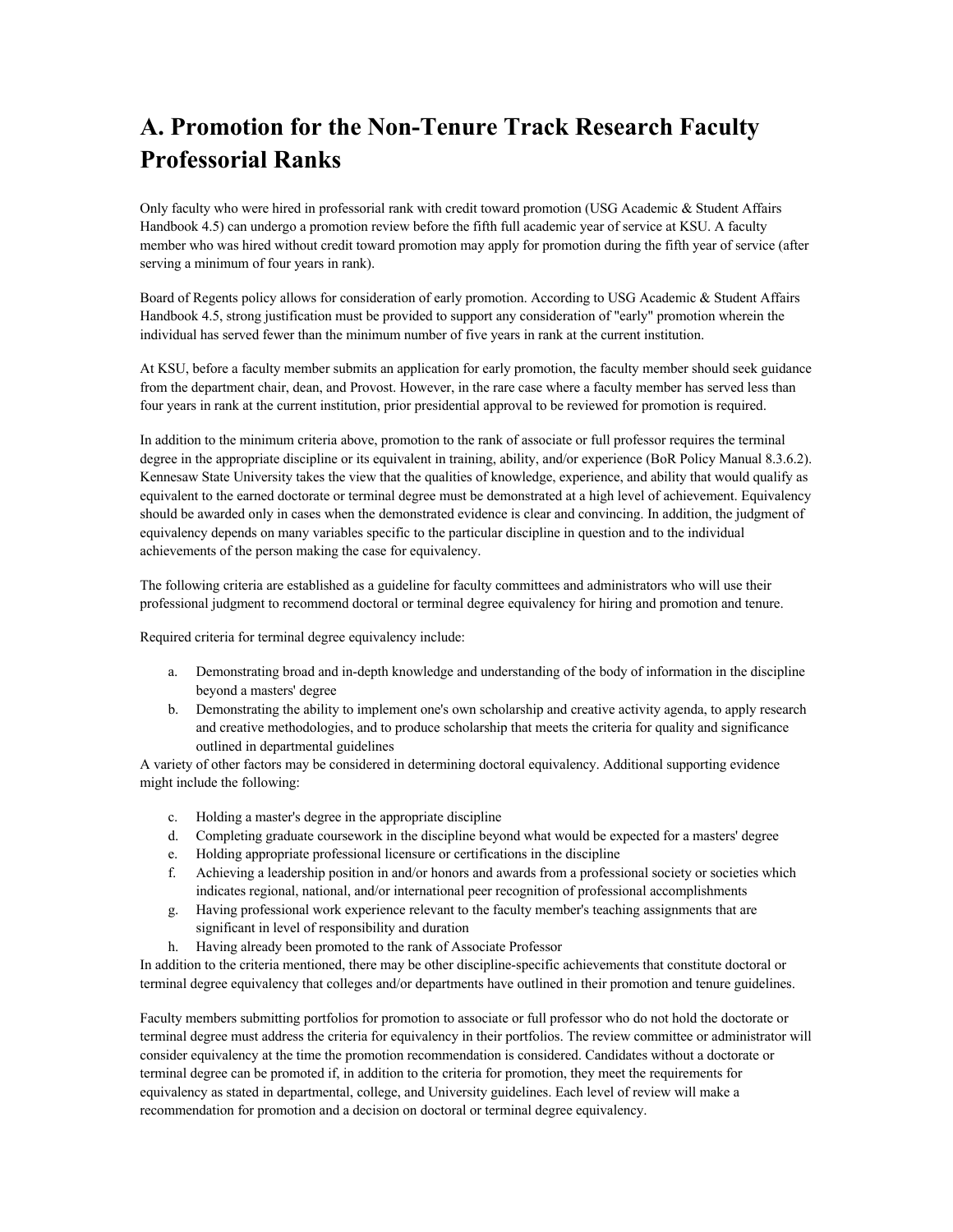The criteria for the optional promotion review are based on criteria established for research faculty for the beginning level of the next higher rank as articulated in department, college, and University guidelines. The same committee structure that is used for and promotion review of tenured and tenure track faculty will be used for the promotion review of research faculty; third and sixth-year reviews stop at the level of the dean.

Non-tenure track research faculty with professorial rank must prepare a portfolio for the optional promotion consideration. The portfolio contents will follow the guidelines for tenure track faculty who are reviewed for promotion, (see KSU Faculty Handbook Section 3.12 (Faculty Review Process - Portfolio Guidelines and Contents) ).

Annual reviews and/or portfolio feedback indicating poor performance with little or no improvement over time and based on the department and college promotion and tenure guidelines, provide the basis for nonrenewal of non-tenure track research faculty with professorial rank. Non-tenure track research faculty with professorial rank have the option to respond in writing within 10 calendar days after receiving reviews of their performance, should an appeal be necessary. Response letters are directed to the reviewing committee or administrator and copied to the next level of review. This response will become part of the portfolio that will be forwarded to the subsequent levels of review. The response letter should address the interpretation of the information in the portfolio but it should not include new evidence to be considered in the review process. The reviewer (committee or administrator) does not respond to this letter.

## **B. Faculty Performance Expectations for Non-Tenure Track Research Faculty with Professorial Rank**

Faculty performance is evaluated for non-tenure track research faculty with professorial rank through annual reviews. Non-tenure track research faculty with professorial rank will follow the annual review processes and timelines outlined for non-tenure track faculty in the KSU Faculty Handbook Section 3.12 and Section 3.13 .

Consistent with BoR Policy (BoR Policy Manual 8.3.4.2), all non-tenured faculty members who have been awarded academic rank and who have served full-time for the entire previous year under written contract have the presumption of renewal for the next academic year unless notified in writing by the Provost or the President of the institution of the intent not to renew. Notice of intent to renew or not renew a non-tenure track faculty member with professorial rank should follow the schedule outlined by the Board of Regents in the USG Academic & Student Affairs Handbook 4.7.1. (Renewal and Nonrenewal of Contracts of Non-Tenured Faculty).

Below are the general expectations for research faculty with professorial rank:

#### **1. Research Assistant Professors**

Individuals eligible for appointment to this rank should possess strong potential for creative and productive research/scholarship. In addition, they should show clear potential for obtaining independent research grants or contracts on which they would serve as principal or co-investigator.

#### **2. Research Associate Professors**

A candidate must have demonstrated consistency and direction in research/scholarship and must have achieved a substantial measure of accomplishment or scholarly contributions in the field of specialization. The faculty member establishes a strong record of research/scholarship accomplishments with broader impact and recognition within and beyond the University. Based on BoR policy (BoR Policy Manual 8.3.6.2), promotion to the rank of research associate professor requires the terminal degree in the appropriate discipline or its equivalent in training, ability, and/or experience. Neither the possession of a doctorate nor longevity of service is a guarantee per se of promotion. Initial appointments to the research associate professor rank should have a terminal degree in the appropriate discipline or the equivalent in training, ability, or experience (BoR Policy Manual 8.3.1.3). They should have demonstrated success in obtaining independent research grants or contracts on which they serve as principal investigator or co-investigator.

#### **3. Research Professors**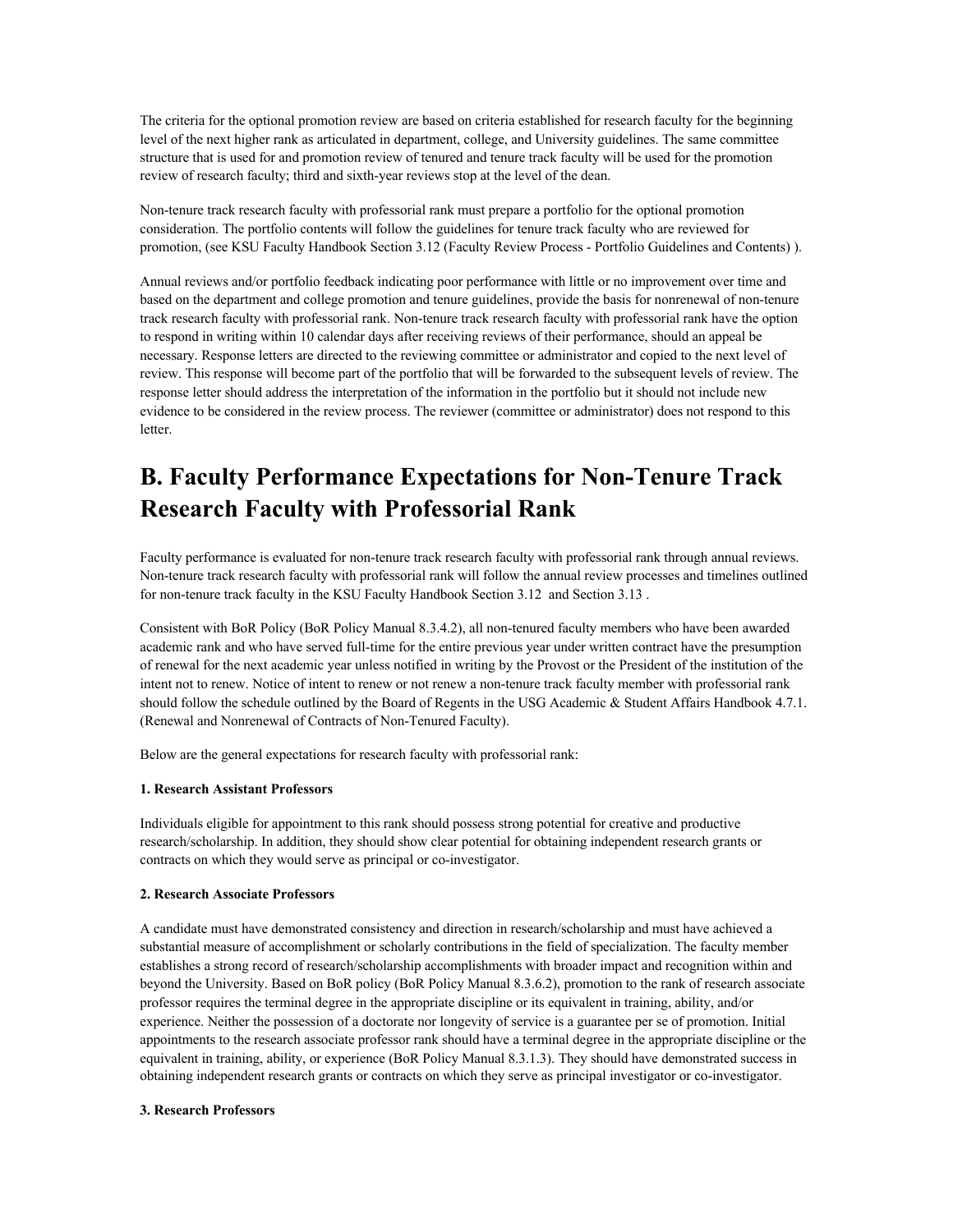Research professors are experienced and senior members of the faculty who have become highly accomplished in their research/scholarship specialty area. They are faculty whose careers have advanced to higher levels of effectiveness and productivity. Research professors have strong records of contribution to and leadership in research/scholarship specialty areas. These contributions are in on-campus and off-campus work. Research professors are typically characterized as leaders, mentors, and experts, and these accomplishments merit national or international attention and recognition. Research professors continue to grow and develop in their research/scholarship specialty area. Based on BoR policy (BoR Policy Manual 8.3.6.2), promotion to the rank of research professor requires the terminal degree in the appropriate discipline or its equivalent in training, ability, and/or experience. Neither the possession of a doctorate nor longevity of service is a guarantee per se of promotion. Initial appointments to the rank of research professor should have a terminal degree in the appropriate discipline or the equivalent in training, ability, or experience (BoR Policy Manual 8.3.1.3). They should have demonstrated success in obtaining independent research grants or contracts on which they serve as principal investigator.

## **C. Joint Appointments for Non-Tenure Track Research Faculty**

If a non-tenure track research faculty member has a joint appointment in two or more academic departments or across two or more divisions, a joint appointment agreement (Memorandum of Understanding; MOU) must be developed. This agreement must delineate how the home unit and the sharing unit(s) will provide input during the promotion process. The joint appointment agreement must specify who can provide input into the faculty member's annual and promotion reviews and who will write the review(s). Normally, the chair of the academic home department will be responsible for completing annual reviews. The joint appointment agreement must also specify the composition of the promotion committee and how members of the committee will be elected. The agreement should further specify the percent of salary funding to be allocated from each department, and the division of indirects from research contracts and grants, if applicable.

### **D. Conversion Between Non-Tenure Track Faculty Positions**

If a non-tenure track research faculty requests and is granted a conversion to another type of non-tenure track faculty position, the individual's clock is reset, because this is a different faculty type with a different set of expectations and guidelines. Thus, the faculty member will begin the first year in the new non-tenure track faculty position at the beginning of the next academic year after the approval of the conversion and the faculty member will follow all performance evaluations appropriate for that new faculty type and rank.

# **3.10 - General Expectations for Non-Tenure Track Lecturers and Senior Lecturers**

### *Revised May 12, 2021.*

According to USG policy, reappointment of a lecturer who has completed six consecutive years of service to an institution will be permitted only if the lecturer has demonstrated exceptional teaching ability and extraordinary value to the institution and if the institution determines that there is a continued need for the lecturer (BoR Policy Manual 8.3.8.2). At Kennesaw State University, a positive annual review will serve as documentation to continue as a lecturer based on exceptional teaching ability and extraordinary value to the institution.

Initial hiring at the level of senior lecturer is reserved for those individuals with extensive experience and accomplishments in higher education or corporate settings.

In most cases, a lecturer's or senior lecturer's primary responsibility is teaching and therefore, is expected to be a highly effective teacher. In most cases, those responsibilities will primarily be devoted to teaching multiple sections of the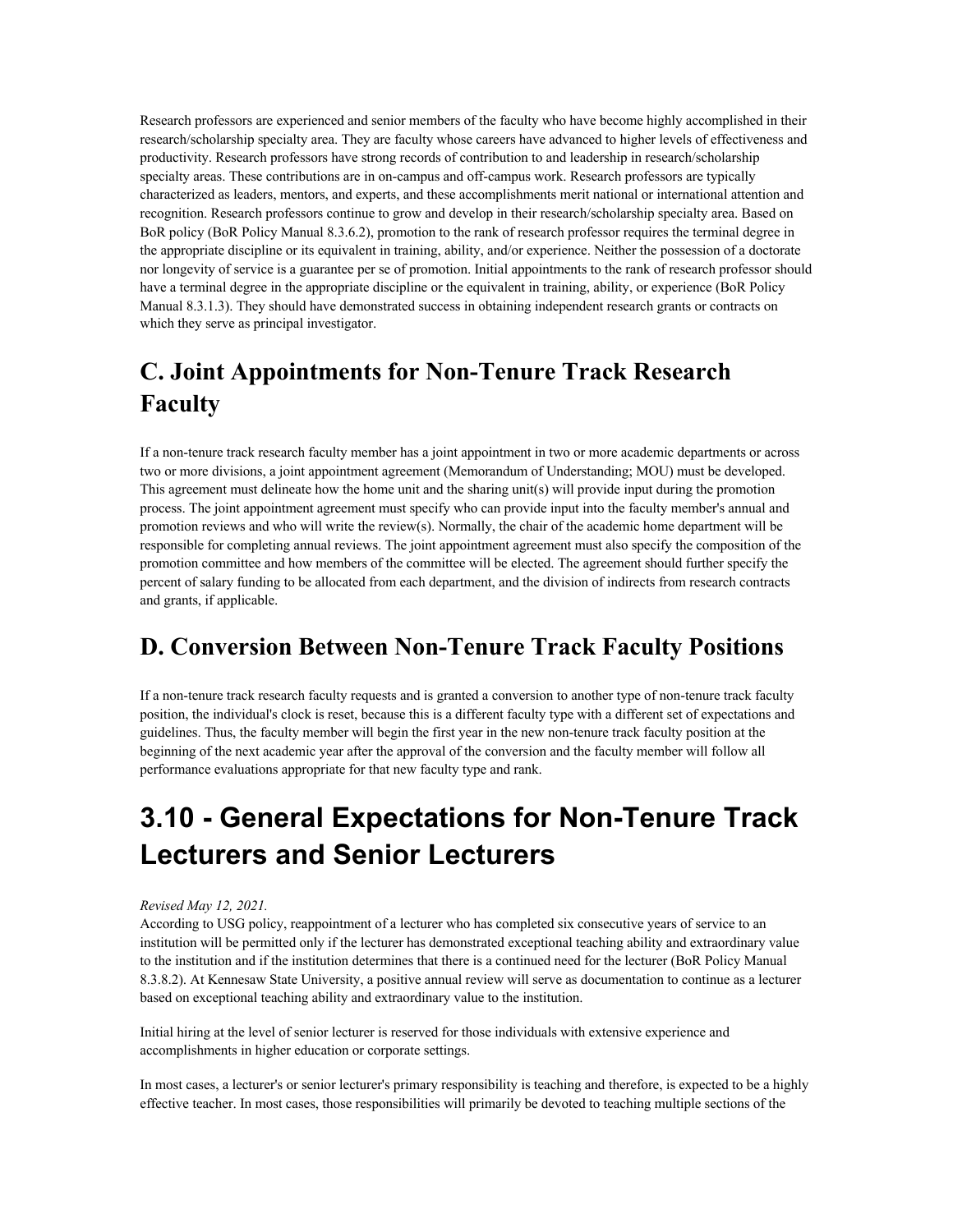same undergraduate courses. The heavy teaching load of such individuals constitutes a full workload and offsets the absence of a full range of regular faculty responsibilities that normally rounds out the typical full undergraduate faculty workload at KSU. In rare cases, the responsibilities assigned to a lecturer or senior lecturer may be individualized and differ from the typical lecturer or senior lecturer workload described above. In such cases, the responsibilities must be specified in the FPA.

Unless otherwise set forth in the Faculty Performance Agreement (FPA), there are no expectations for scholarship. Service responsibilities may be limited to the minimum necessary to successfully teach their assigned courses (e.g., attendance at relevant department meetings and participation on appropriate department committees).

### **A. Promotion for the Non-Tenure Track Lecturer**

The criteria for promotion to senior lecturer are evidence of highly effective teaching ability inside and/or outside of the classroom environment and value to the University in the area of teaching and student learning (or highly effective professional service and/or administration and leadership for lecturers/senior lecturers with these primary responsibilities). The same committee structure that is used for promotion for tenured and tenure track faculty will be used. Promotion reviews for lecturers begin with the Department P&T Committee, then proceed to the department chair, dean, Provost, and President (discrepant reviews and requests for an additional review also go to the College P&T Committee).

Board of Regents policy allows for consideration of early promotion. According to the USG Academic & Student Affairs Handbook 4.5, strong justification must be provided to support any consideration of "early" promotion wherein the individual has served fewer than the minimum number of five years in rank at the current institution.

Only non-tenure track lecturers who were hired with credit toward promotion (USG Academic & Student Affairs Handbook 4.5) can undergo a promotion review before the fifth full academic year of service at KSU. A faculty member who was hired without credit toward promotion may apply for promotion during the fourth year of service (after serving a minimum of three years in rank).

At KSU, before a faculty member submits an application for early promotion, the faculty member should seek guidance from the department chair, dean, and Provost. However, in the rare case where a faculty member has served less than three years in rank at the current institution, prior presidential approval to be reviewed for promotion is required.

Non-tenure track lecturers must prepare a portfolio for the optional promotion consideration. The portfolio contents will follow the guidelines for tenure track faculty who are reviewed for promotion (see KSU Faculty Handbook Section 3.12 (Faculty Review Process - Portfolio Guidelines and Contents)).

A lecturer's portfolio will be evaluated based on highly effective accomplishments in two performance areas: 1) teaching; and 2) professional service (related to teaching assignments). For lecturers with primary responsibilities in professional service and/or administration and leadership, their portfolios will be evaluated based on highly effective performance in those areas.

Annual reviews and/or portfolio feedback that indicates poor performance, and with little or no improvement over time based on department and college promotion and tenure guidelines, provide the basis for nonrenewal of contracts for lecturers and senior lecturers. Lecturers and senior lecturers have the option to respond in writing within 10 calendar days after receiving reviews of their performance. Response letters are directed to the reviewing committee or administrator and copied to the next level of review. This response will become part of the portfolio that will be forwarded to the subsequent levels of review. The response letter should address the interpretation of the information in the portfolio but it should not include new evidence to be considered in the review process. The letter will be considered in subsequent levels of review.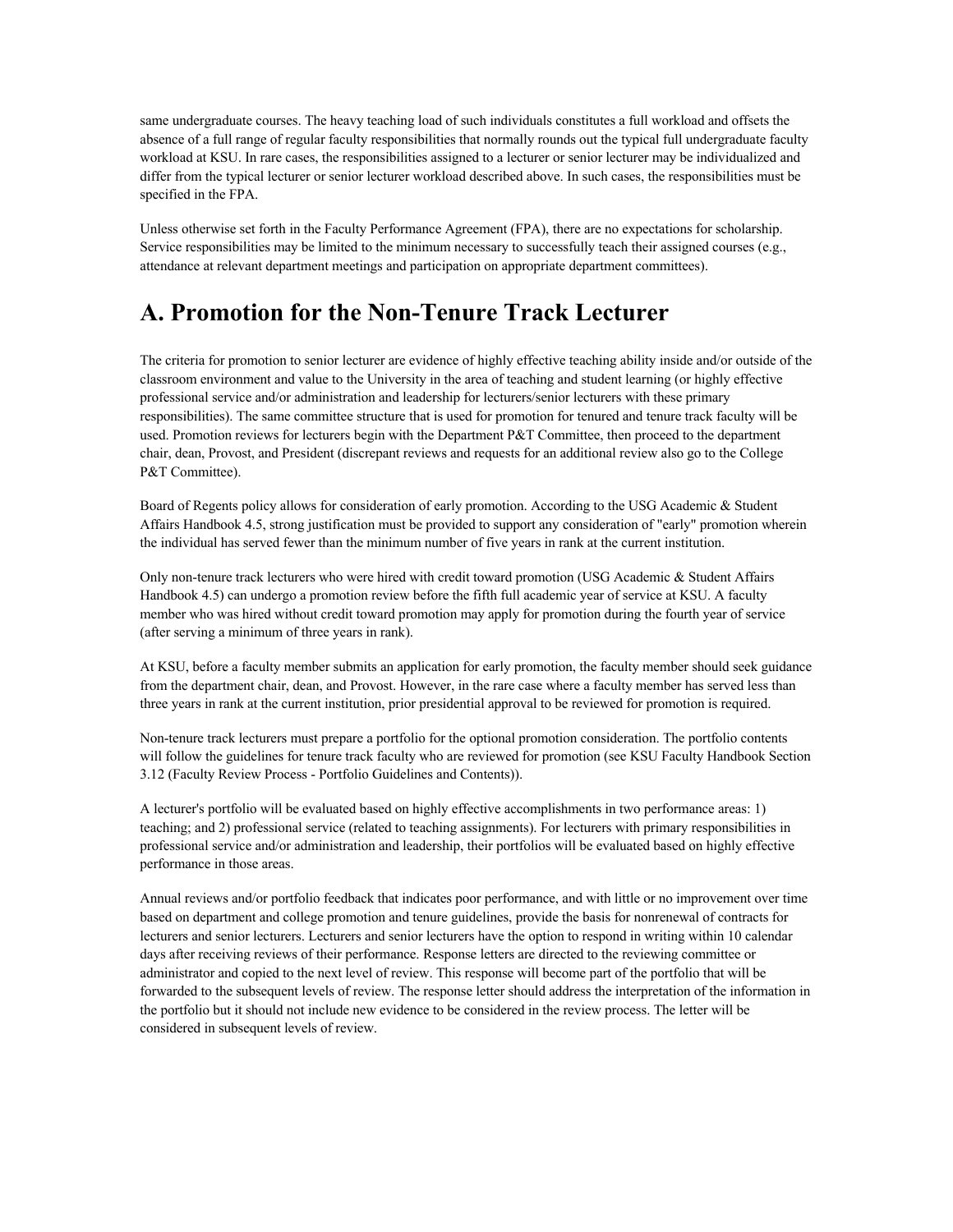## **B. Faculty Performance Expectations for Lecturers and Senior Lecturers**

Reappointment of lecturers and senior lecturers and promotion of lecturers to senior lecturers are dependent on their performance in instruction and service as outlined in the FPA and on the programmatic needs and financial exigencies of the University and its units.

Departments and colleges with non-tenure track lecturer faculty must incorporate into their guidelines the criteria for the promotion review for these faculty members. Departments and colleges may also establish an optional third-year review for non-tenure track faculty to provide feedback for an optional promotion review. As indicated in the KSU Faculty Handbook Section 3.1 (Introduction), establishment and revision to guidelines must be approved by the fulltime permanent faculty in the department or college, as appropriate, the department chair (for department guidelines), the College P&T Committee, the dean, and Provost.

Annual reviews must be conducted for lecturers and senior lecturers according to the following schedule. For lecturers in their first year of service at KSU, the department chair conducts a midyear review in January for the period of mid-August to December. For lecturers and senior lecturers with two or more years of service at KSU, the annual reviews are conducted in January for the period of January to December of the previous year. Based on annual review feedback, reappointment of a lecturer or senior lecturer will be recommended by the department chair to the dean.

### **C. Appointment Information**

Based on BoR policy (BoR Policy Manual 8.3.4.3), full-time lecturers and senior lecturers are appointed by the institution on a year-to-year-basis. Lecturers and senior lecturers who have served full-time for the entire previous academic year have the presumption of reappointment for the subsequent year unless notified in writing as follows.

- For lecturers with less than three years of full-time continuous service to KSU, notification of nonreappointment is encouraged as soon as possible, but no specific notice is required.
- For lecturers with three or more years but less than six years of full-time continuous service to KSU, notification of non-reappointment is at least 30 calendar days prior to the institution's first day of classes of the semester.
- For senior lecturers and lecturers with six or more years of full-time continuous service to KSU, notification of non-reappointment is at least 180 calendar days prior to the institution's first day of classes of the semester.

Based on BoR policy (BoR Policy Manual 8.3.4.3), senior lecturers and lecturers who have served for six or more years of full-time continuous service at KSU in those positions and received timely notice of non-reappointment shall be entitled to a review of the decision in accordance with the following published procedures developed by the institution. A senior lecturer or lecturer with six or more years of full-time service to the institution who is given notice of nonreappointment may opt to submit a letter appealing the non-reappointment. This letter must be addressed to the university-wide committee (current chairs of college P&T committees and two deans, see KSU Faculty Handbook Section 3.12). The letter must state the grounds for the appeal. The university-wide committee will convene after the appeal letter has been received. The University committee will respond to the grounds stated in the letter and may ask the administrator who provided written notice of the senior lecturer's or lecturer's non-reappointment to write a letter to the university-wide committee addressing the grounds addressed in the senior lecturer's or lecturer's letter. A copy of the university committee's recommendation and justification will be provided to the senior lecturer/lecturer, the senior lecturer's/lecturer's department chair and dean, and the Provost. A unit is justified when not reappointing a senior lecturer or lecturer for reason(s) of budgetary changes affecting the College and its units; a University committee cannot make a recommendation supporting a reversal of a notice of non-reappointment based on budgetary losses. Additionally, the university-wide committee only makes a recommendation. In cases where a senior lecturer or lecturer has requested a review by the university-wide committee, a final decision on a senior lecturer or lecturer's nonreappointment is made by the President, in consultation with the Provost.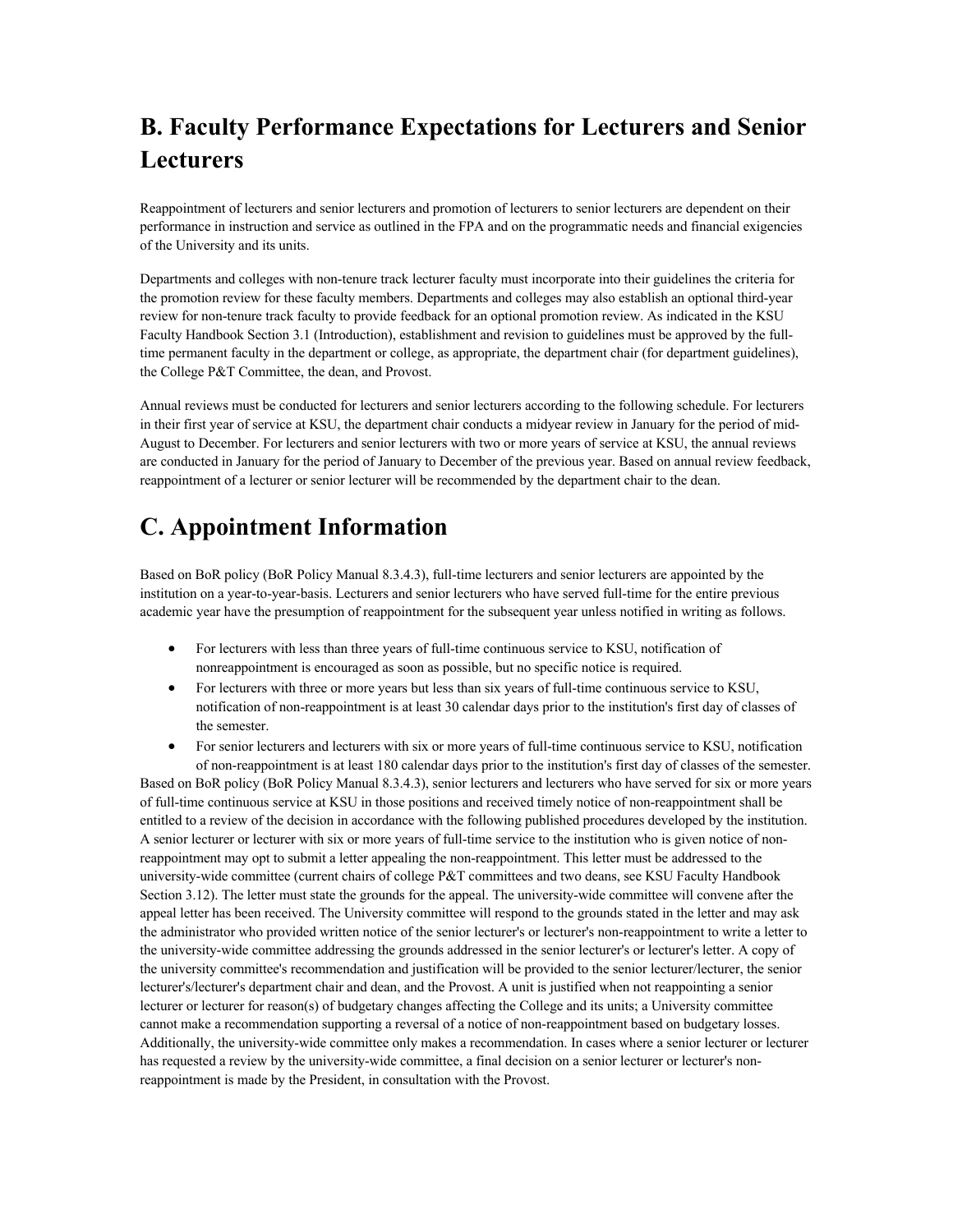## **D. Joint Appointments for Non-Tenure Track Lecturers and Senior Lecturers**

If a non-tenure track lecturer or senior lecturer has a joint appointment in two or more academic departments or across two or more divisions, a joint appointment agreement (Memorandum of Understanding; MOU) must be developed. This agreement must delineate how the home unit and the sharing unit(s) will provide input during the promotion process. The joint appointment agreement must specify who can provide input into the faculty member's annual and promotion review and who will write the review(s). Normally, the chair of the academic home department will be responsible for completing annual reviews. The joint appointment agreement must also specify the composition of the promotion committee and how members of the committee will be elected.

### **E. Conversion Between Non-Tenure Track Faculty Positions**

If a non-tenure track lecturer or senior lecturer requests and is granted a conversion to another type of non-tenure track faculty position, the individual's clock is reset, because this is a different faculty type with a different set of expectations and guidelines. Thus, the faculty member will begin the first year in the new non-tenure track faculty position at the beginning of the next academic year after the approval of the conversion and the faculty member will follow all performance evaluations appropriate for that new faculty type and rank.

# **3.11 - Administrative Faculty**

Administrative faculty have administrative matters as their primary area of responsibility. These faculty have academic rank and are normally located within the Division of Academic Affairs. Administrative faculty are those members of the corps of instruction who receive a contract for faculty ranked administrators and are eligible to receive an administrative stipend and have their PTR clock stopped, if applicable, while serving as an administrative faculty. Positions in which faculty are eligible to receive administrative contracts and an administrative stipend include: department/school chairs/directors; assistant/associate deans; deans; assistant/associate/directors of academic units (e.g., CETL); assistant/associate/vice presidents; assistant/associate/vice/senior vice provosts; Provost; special assistant to President/Provost; others per President/Provost.

# **3.12 - Faculty Review Process**

Administrative and teaching faculty performance is evaluated via two basic and interrelated processes: annual reviews and multi-year reviews. An annual review is an evaluation of the faculty member's performance over one year, but within the context of the multi-year reviews. The multi-year reviews, involving multiple reviewers, are a more comprehensive examination of a faculty member's contribution to the department, college, and University.

## **A. Format of Annual Review - FPA**

The annual assessment of a faculty member's contributions to the University will be based on performance in reference to the criteria listed in the most recent year's Faculty Performance Agreement(s) (FPA). The basis of this assessment is an Annual Review Document (ARD) that is compiled by the faculty member to demonstrate progress toward the criteria in the FPA. This document will convey accurate information and the criteria by which the faculty member is to be assessed, counseled, and judged. The professional performance at KSU must address the quantity, quality, and significance of the contributions.

The FPA must be updated annually in conjunction with the annual review. Both the annual review and the FPA are integral to the next annual review process. The ARD and the FPA together provide a retrospective and prospective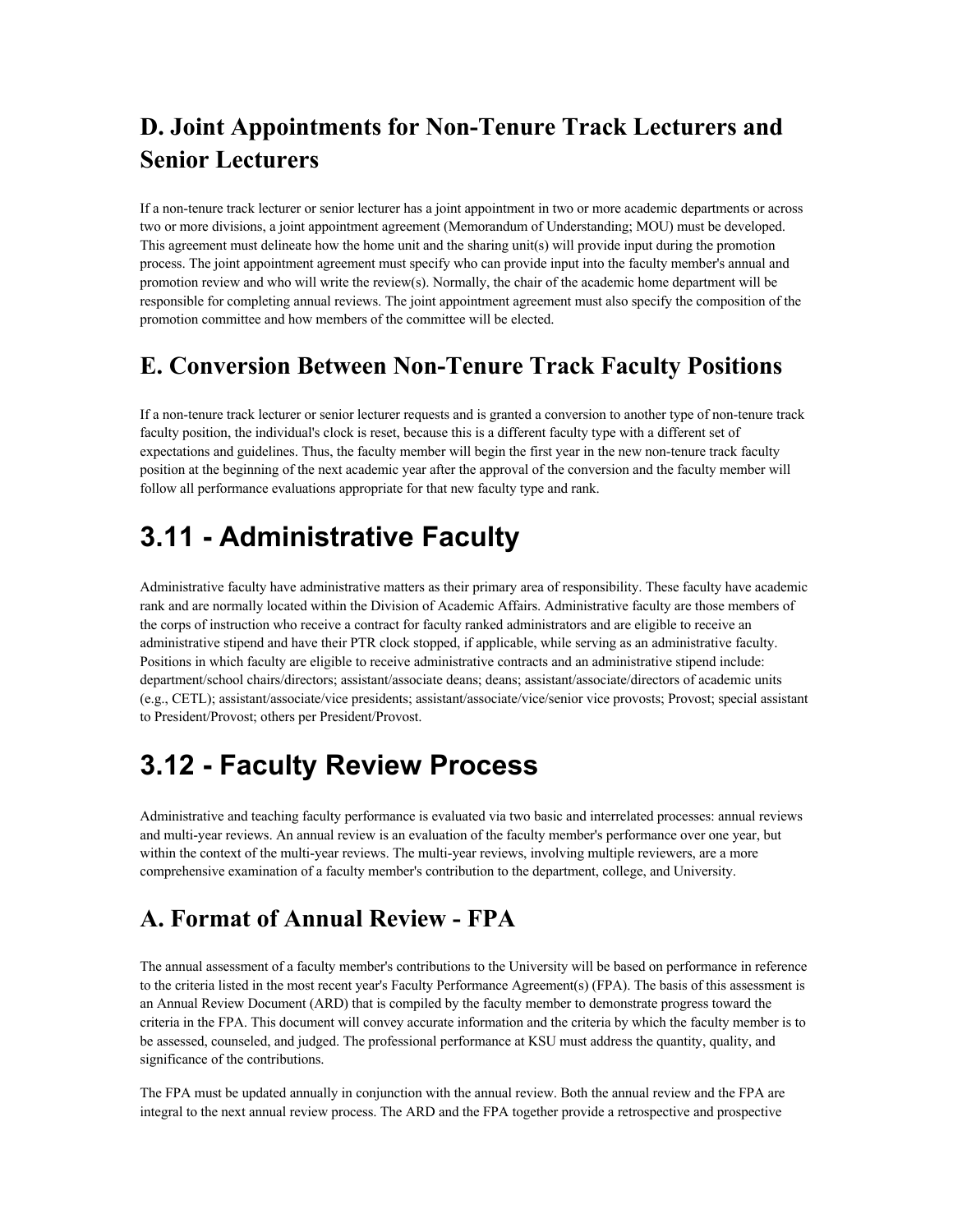synopsis of a faculty member's performance. They provide the basis for all levels of reviewers to properly assess the contributions of the faculty member.

The ARD addresses items in the past year's FPA. The exact format and layout of the ARD and the FPA will be determined by the faculty member's department. The College P&T Committee, the department chair, the dean, and the Provost must approve these formats. Because the ARD and the FPA are integral to Promotion and Tenure decisions, those documents must reflect the Promotion and Tenure guidelines.

Per BoR Policy Manual, Section 8.3.5.3, academic administrative officers shall be evaluated by the administrator's supervisor using a performance management instrument which emphasizes:

- 1. Leadership qualities,
- 2. Management style,
- 3. Planning and organizing capacities,
- 4. Effective communication skills,
- 5. Accountability for diversity efforts and results; and,
- 6. Success at meeting goals and objectives.

The first-level reviewer will comment upon the entire ARD. The ARD and any comments must be acknowledged and digitally signed by the faculty member and the reviewer. The entire package is forwarded to the next administrative level for review. Within 10 calendar days from the review decision, the faculty member has the right to submit, electronically, a written response to the entire package and to subsequent responses by the next level or levels of review. Response letters are directed to the reviewing administrator and copied to the next level of review. Such responses become integral to the ARD throughout the review process. Administrators reviewing candidates should be very clear in stating their expectations and in discussing problems in detail with the faculty member.

ARDs, FPAs, and any additional comments, such as response letters, must be submitted with documents and materials for all Promotion and Tenure reviews, including pre-tenure reviews and post-tenure reviews.

The detailed annual review and evaluation of faculty performance adheres to the following schedule:

#### **Annual Review for Faculty in Their First Year**

In August, the department chair meets with first year faculty to develop an FPA, which must include the period of mid-August to December. In January, the department chair conducts a mid-year review based on the faculty member's activity (provided in the ARD) in relation to the FPA goals for mid-August to December. The midyear review is completed before the deadline for first-year nonrenewal decisions in February. During the midyear review, development/updates to the FPA for the period of January to September occur.

#### **Annual Review for Faculty in Their Second Year**

In October, the department chair conducts a one-year review based on the faculty member's activity (provided in the ARD) in relation to the FPA goals for January to September. The one-year review is completed before the deadline for second-year nonrenewal decisions in November. During the one-year review, development/updates to the FPA for the period of October to December (of the following year) occur.

#### **Annual Review for Faculty Beyond the Second Year**

In January of each year, the department chair conducts an annual review of faculty member's activity (provided in the ARD) in relation to the FPA goals for the previous calendar year. The review period for third-year faculty is one year and three months (October to December).

Evaluation of faculty performance via the Annual Review Document and Faculty Performance Agreement will be conducted simultaneously in the digital workflow system. The general timeline for annual reviews and evaluation of faculty performance adheres to the following schedule: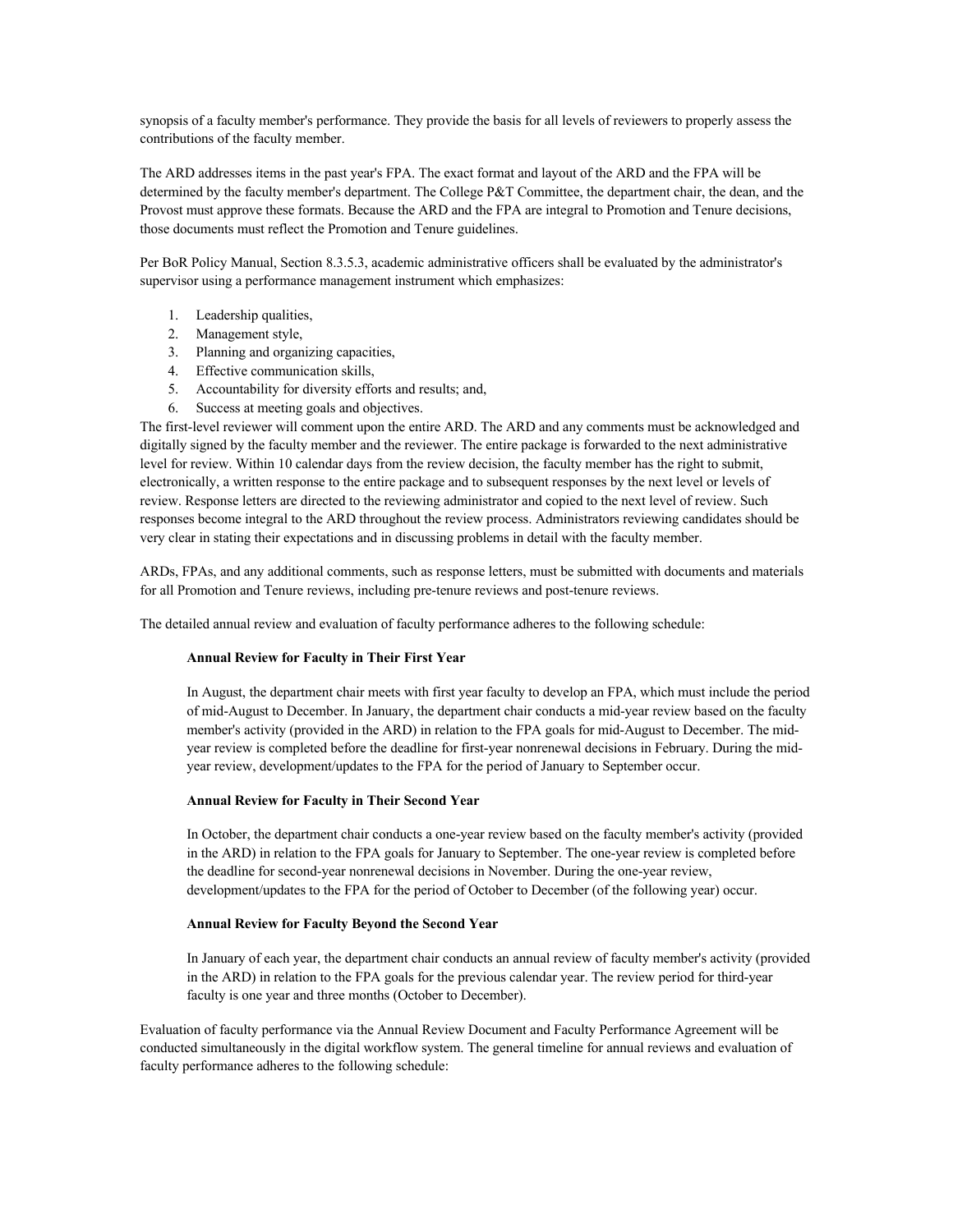- Last Friday of January: Completed ARDs/FPAs submitted by teaching and administrative faculty to next level supervisors.
- 2nd Friday of March: All reviews between teaching and administrative faculty and next level supervisors completed; portfolios submitted to second level supervisors.
- 2nd Friday of April: Second level supervisors return annual review submissions to teaching and administrative faculty; salary recommendations (if applicable; exact date TBD based on Budget Office and Board of Regents directions).

Each college may elect to have due dates sooner, but not later, then those listed above. All faculty must have an annual review digitally signed by the appropriate administrators at all levels by the final due date listed above. Failure by a faculty member to submit all documentation required for annual reviews according to the University review timeline above shall be deemed as not meeting performance standards. Eligibility for merit, if applicable, is contingent upon completion of the ARD process.

A faculty member returning from a full leave of absence must complete their ARD and FPA within two weeks of returning from leave during their academic or fiscal contract period. If a faculty member on an academic contract officially returns from leave when they are not under contract, during the summer, the ARD and FPA must be completed within two weeks of the next contract start date.

|                                                     | FPA - Due Date to Dept. Chair*                                                                   | $ARD$ - Due Date to<br>Dept. Chair*                                                            | Non-Renewal<br>Date** |
|-----------------------------------------------------|--------------------------------------------------------------------------------------------------|------------------------------------------------------------------------------------------------|-----------------------|
| Faculty in their First<br>Academic Year XX - YY     | 30 August XX<br>(Covers Aug XX - Dec XX; develop/update)<br>in Jan YY to cover Jan YY - Sept YY) | 15 January YY<br>(Covers Aug XX -<br>Dec XX                                                    | 01 February<br>YY     |
| Faculty in their Second<br>Academic Year XX - YY    | 01 October XX<br>(Covers Oct XX - Dec YY)                                                        | 01 October XX<br>(Covers Jan XX - Sept $ XX $<br>XX)                                           | 01 November           |
| Faculty in their Third<br>Academic Year XX - YY     | Last Friday of January YY<br>(Covers Jan YY - Dec YY)                                            | Last Friday of January<br>YY<br>$\sqrt{\text{Covers}} 15 \text{ months}$ :<br>Oct WW - Dec XX) | 01 August XX          |
| Faculty Beyond their Third<br>Academic Year XX - YY | Last Friday of January YY<br>(Covers Jan YY - Dec YY)                                            | Last Friday of January<br>YY<br>Covers Jan XX - Dec<br>XX)                                     | 01 August XX          |

### **ARD/FPA/Non-Renewal Dates for Faculty with Professorial Rank**

\* KSU Faculty Handbook Section 3.7A

\*\*Notice of non-renewal, the BoR Policy Manual, 8.3.4.2 (and KSU Faculty Handbook Section 4.1.8) says:

"Notice of intention to not renew a non-tenured faculty member who has been awarded academic rank (instructor, assistant professor, associate professor, professor) shall be furnished, in writing, according to the following schedule: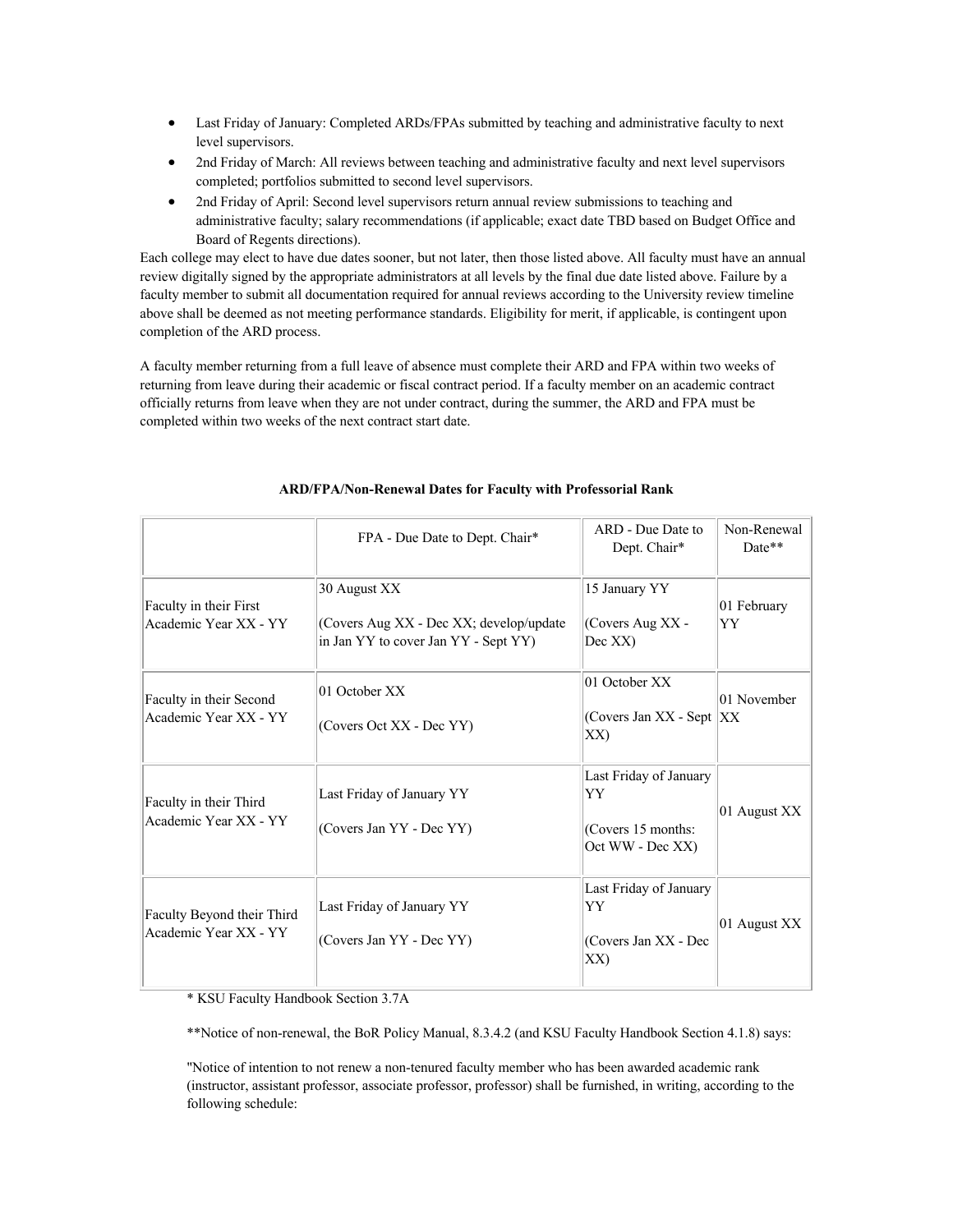- 1. At least three (3) months before the date of termination of an initial one-year contract,
- 2. At least six (6) months before the date of termination of a second one-year contract, or
- 3. At least nine (9) months before the date of termination of a contract after two or more years of service in the institution".

Letters must be approved by the Provost and sent to the faculty member by this non-renewal date.

|                                                     | FPA - Due Date to Dept. Chair                                                                      | $ARD$ - Due<br>Date to Dept.<br>Chair                        | Non-Renewal*                                                                                                      |
|-----------------------------------------------------|----------------------------------------------------------------------------------------------------|--------------------------------------------------------------|-------------------------------------------------------------------------------------------------------------------|
| Faculty in their First<br>Academic Year XX -<br>YY  | 30 August XX<br>(Covers Aug XX - Dec XX;<br>develop/update in Jan YY to cover<br>Jan YY - Sept YY) | Last Friday of<br>January<br>$ $ (Covers Aug<br>XX - Dec XX) | encouraged to provide non-<br>reappointment notice as early as<br>possible, but no specific notice is<br>required |
| Faculty in their Second<br>Academic Year XX -<br>YY | $ 01$ October $XX$<br>(Covers Oct XX - Dec YY)                                                     | 01 October<br><b>XX</b><br>(Covers Jan<br>XX - Sept<br>XX)   | encouraged to provide non-<br>reappointment notice as early as<br>possible, but no specific notice is<br>required |
| than six years of full-<br>time service             | 3 or more years but less Last Friday of January YY<br>(Covers Jan YY - Dec YY)                     | Last Friday of<br>January<br>(Covers Jan<br>YY - Dec YY)     | at least 30 calendar days prior to the<br>institution's first day of classes of the<br>semester                   |
| More than 6 years of<br>full-time service           | Last Friday of January YY<br>(Covers Jan YY - Dec YY)                                              | Last Friday of<br>January YY<br>(Covers Jan<br>YY - Dec YY)  | at least 180 calendar days prior to the<br>institution's first day of classes of the<br>semester                  |

### **ARD/FPA/Non-Renewal Dates for Lecturers and Senior Lecturers**

\* See KSU Faculty Handbook Section 4.1.8. Letters must be approved by the Provost and sent to the faculty member by this non-renewal date.

### **B. Multi-Year Reviews**

### **Administrator Review**

Per BoR Policy Manual, Section 8.3.5.3, academic administrative officers shall be evaluated by their subordinates (one level down) at least once every five years. Evaluation results will be the basis for the academic administrative officer's development plan. For KSU's administrative review process, please see the Academic Affairs website (https://academicaffairs.kennesaw.edu/policies/administrative-review.php).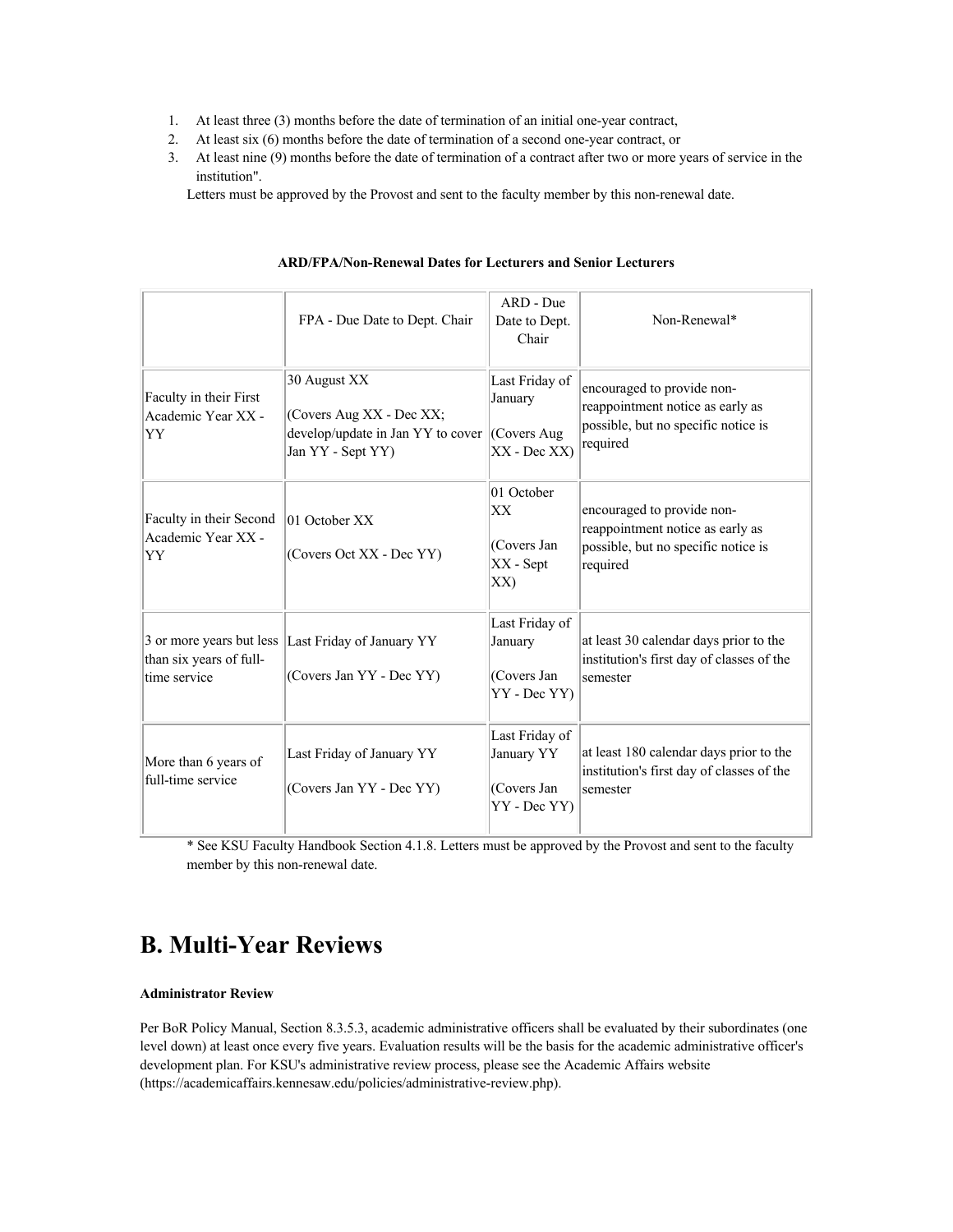#### **Committee Structure and Process**

Department P&T committees and the Department P&T Committee chair are elected by the tenure track faculty of the department during the spring semester. An individual committee chair must be identified for each P&T committee. Department P&T committees, except for the KSU Library System, have a minimum of three tenured teaching faculty members. Administrative faculty, as defined in Section 3.11 of the KSU Faculty Handbook, are not eligible to serve on Department P&T committees. Committee members for department and college P&T committees must be at the same rank or higher than the rank that the candidate is being evaluated. That is, for faculty eligible for promotion and/or tenure from Assistant Professor to Associate Professor, both Associate Professors and Professors are eligible to review the portfolio. Portfolios of faculty eligible for promotion and tenure from Associate Professor to Professor are only reviewed by Professors. (NB: this rank requirement does not apply to department chairs or deans as they are evaluating portfolios based on their roles as administrators and not by professorial rank). Because all Promotion and Tenure committees must have a minimum of three voting members to review each portfolio, departments may elect ad hoc committee members from inside or outside the department to serve in reviewing full professor promotion cases. Specific departmental policies on electing ad hoc committee members for full professor promotion cases must be clearly stated in the departmental promotion and tenure guidelines. Individuals whose documents are under review do not serve on the review committee. A candidate under review for Post-Tenure Review can serve on the department Promotion and Tenure committee, because the candidate's portfolio starts at the college level.

Each department is expected to develop a rubric that would clearly indicate what level of performance is necessary to meet the "noteworthy" and the "satisfactory" standard. Faculty applying for promotion and/or tenure are required to be noteworthy in two areas (including teaching) and satisfactory in the third.

For the purpose of reviews, except for the KSU Library System, the members of the College P&T Committee are one or two tenured teaching faculty members from each department as described in the College Bylaws (there must be the same number of faculty representing each department in the College; i.e., one from each department or two from each department). Administrative faculty, as defined in Section 3.11 of the KSU Faculty Handbook, are not eligible to serve on college P&T committees. Members of the College P&T Committee and the College P&T Committee chair are elected by the tenured and tenure track faculty of the department during the spring semester. An individual committee chair must be identified for the College P&T Committee. No person can participate in more than one stage of the review process.

Departmental representatives to the College P&T Committee serve two-year staggered terms. When a department does not have tenured faculty members who are eligible to serve, it will elect tenured faculty from outside the department. Faculty whose documents are under review may not serve on their departmental or college P&T committees.

In special cases requiring deviations from the established structure, permission must be obtained in advance from the Provost. Once permission has been obtained, the changes will be communicated to all affected parties.

Reviewers' deliberations shall be based on whether or not the candidate has met the standards for promotion and/or tenure in the department guidelines, in light of the evidence presented in the candidate's portfolio and the reviewers' first-hand observations of the candidate's professional performance.

Votes of review committees are by secret ballot. All deliberations and recommendations of reviews are confidential and may not be discussed with the candidates or with others outside the review committee's membership. The vote tally for and against recommending promotion and/or tenure will be recorded in the digital portfolio workflow (but not names of individuals casting those votes). The committee chair must electronically sign the letter and place it in the digital portfolio workflow. Individual committee members can submit a dissenting letter if they so desire; individual committee member letters will be added to the digital portfolio workflow by the committee chair when the majority letter is submitted. All letters by the committee members and the committee as a whole must be dated the same. All reviewers should remember that e-mail is not a confidential medium; therefore, committee minutes, notes, drafts of review letters, or final letters may not be circulated by e-mail. Sharing documents via OneDrive is permissible.

#### **Withdraw from an Elective Review by Submitting a Written Request for Withdrawal**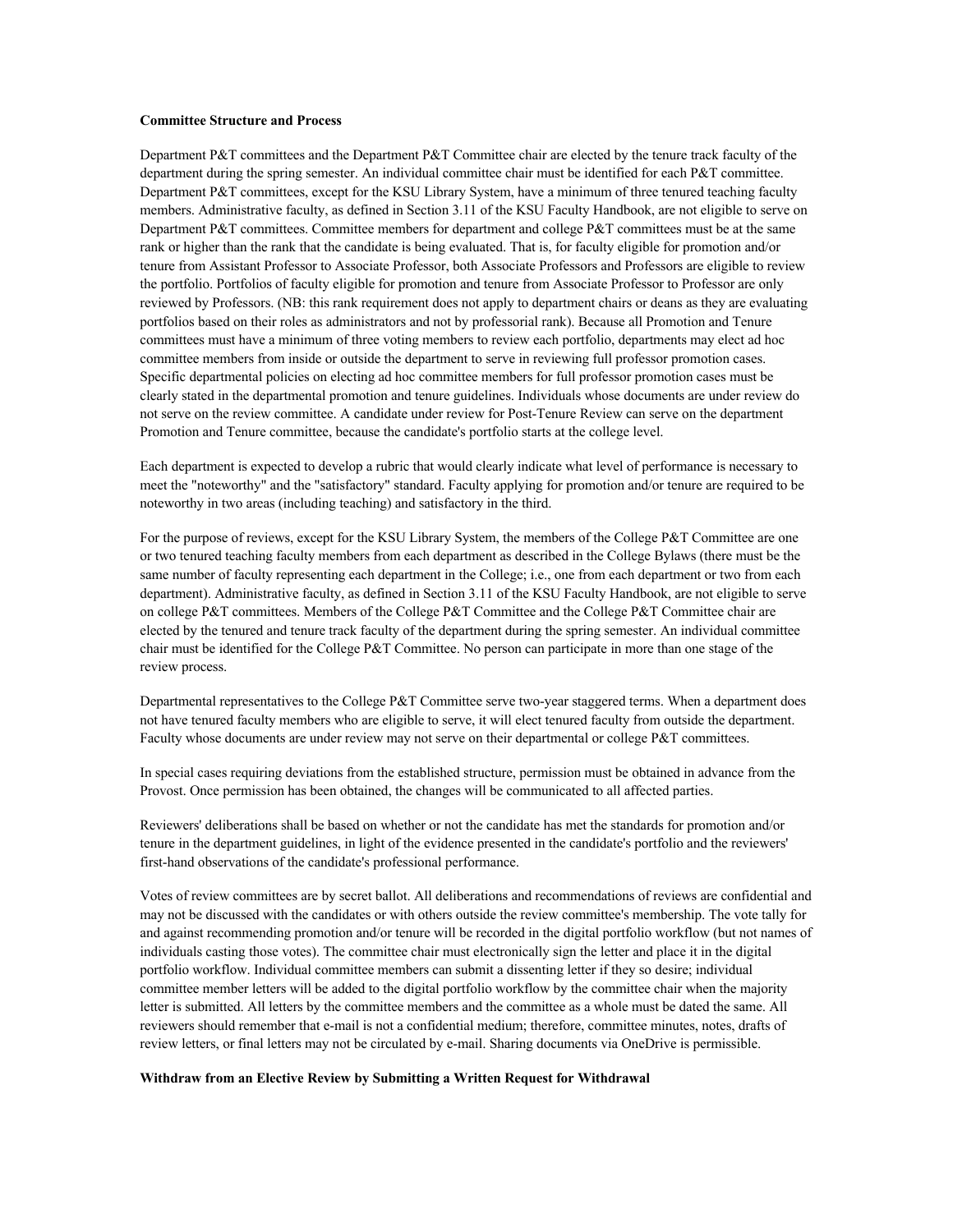A faculty member who has initiated an Elective Tenure or Elective Promotion Review may withdraw from the review process at any point prior to the Provost review. Failure to withdraw prior to the Provost review will result in the portfolio proceeding automatically through the remainder of the review process. To withdraw from the review process, send the "Form Requesting Withdrawal from an Elective Review for Tenure or Promotion at KSU" to the department chair. The form can be found on the Faculty Affairs website (https://facultyaffairs.kennesaw.edu/docs/resources/formrequesting-withdrawal-from-an-elective-review-for-tenure-or-promotion.pdf). Because a portfolio proceeds whether it has received positive or negative evaluations and may receive different evaluations at different levels of review, the decision to withdraw must be made on the merits of each individual situation. You are encouraged to discuss your situation with your department chair or a colleague who is familiar with your situation (but not on a current review committee) and the review process before submitting a withdrawal request.

Credit towards tenure and/or promotion is considered "used" upon submission of a portfolio to the department review committee. Withdrawal of a portfolio does not reinstate used credit.

Withdrawing from an elective tenure and/or promotion review does not alter requirements for completing a required pre-tenure or post-tenure review. The withdrawal from elective review form will be inserted into the portfolio and it will then be reviewed only for pre-tenure or post-tenure following the routing for those reviews, if applicable.

#### **Pre-Tenure Reviews**

For non-administrative faculty, the review of pre-tenure review portfolios begins with the Department P&T Committee, proceeding in turn to the department chair and the dean. The pre-tenure review portfolio of a department chair is reviewed by the Department P&T Committee, followed by the College P&T Committee, and then the dean. The pretenure review for other academic administrators (deans, college-level administrators, and university-level administrators) will mirror the first three levels of review for the tenure and promotion process.

At each level, review committees and administrators consider the progress of the candidate toward tenure. A letter is written at each level of review outlining the strengths and weaknesses of the candidate with respect to this question. A copy of each review letter is sent to the candidate and a copy is placed in the digital portfolio workflow.

Within 10 calendar days from the date of Advance of each review recommendation, the faculty member has the right to respond to the committee's or administrator's recommendation and justifications by submitting a letter written by the faculty member to the reviewing committee or administrator and copied to the next level of review. The next level of review will place the response letter into the digital portfolio workflow. The response letter should address the interpretation of the information in the portfolio but it should not include new evidence to be considered in the review process. The reviewer (committee or administrator) does not respond to this letter.

#### **Review for Promotion and/or Tenure**

The review of promotion and tenure documents begins with the Department P&T Committee. Documents are then reviewed in turn by the department chair and the college dean. Promotion and tenure of department chairs/school directors begins at the level of the Department P&T Committee, then proceeds to a committee of department chairs from the college (composition of this committee follows procedures outlined in College Bylaws), and finally proceeds to the dean with the remainder of the process to follow as ordinary cases of promotion and tenure (see KSU Faculty Handbook Section 3.13).

Promotion and tenure portfolios without any negative recommendations among required levels of review proceed from the dean to the Provost. In the event of any negative recommendations among required levels of review, the portfolio goes to the College P&T Committee that serves as the appeals committee for promotion and tenure cases (composition of this committee follows procedures outlined in College Bylaws). The college committee may request written clarification from previous levels of review and will have access to all portfolios in the current year in that college to see examples of successful portfolios in that year.

After the review and recommendation of the college committee (when such a review is necessary), the portfolio proceeds to the Provost for a recommendation. In cases where the portfolio did not go to the College P&T Committee, the Provost may choose to send it to the appropriate College P&T Committee for review and recommendation.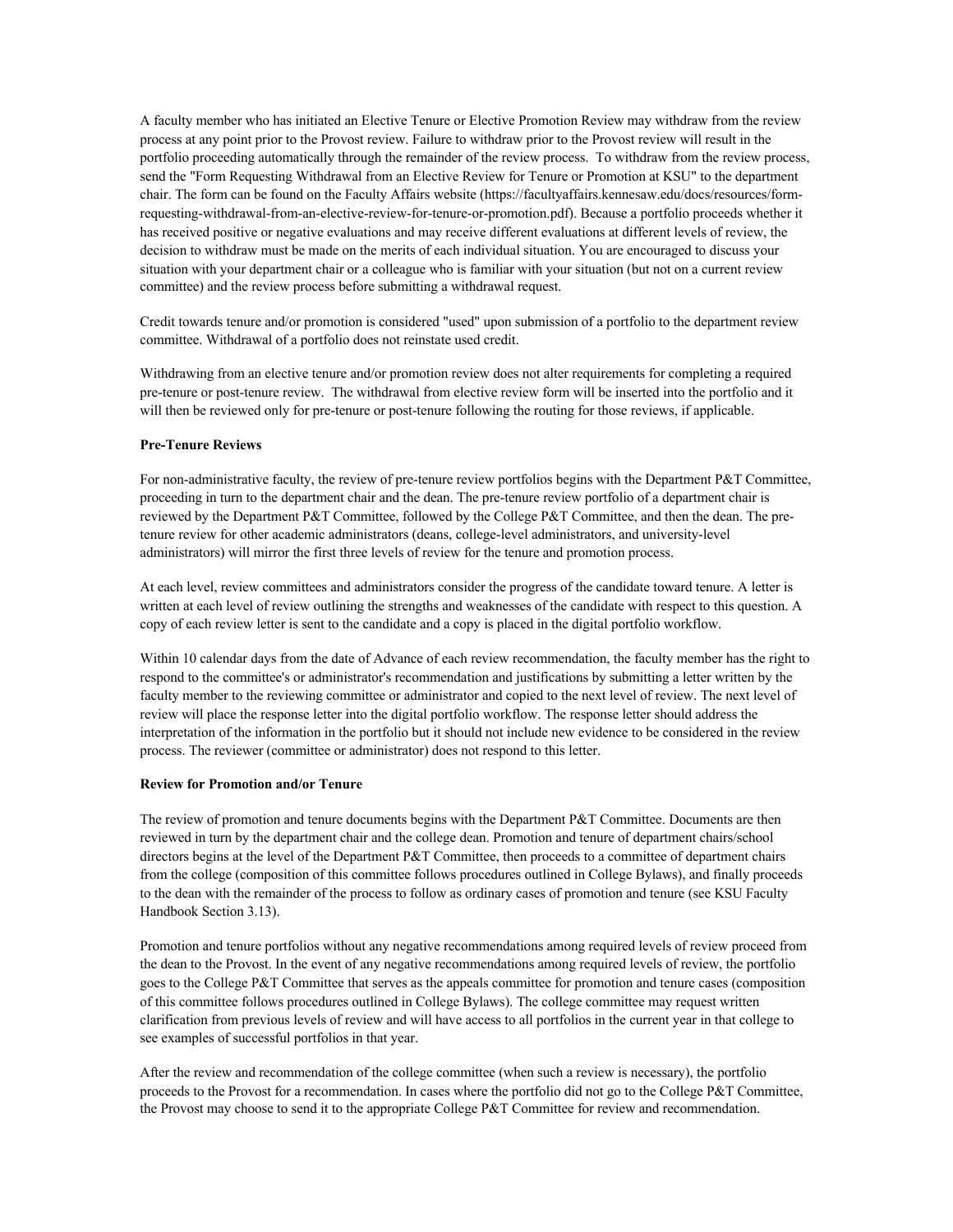Within 10 calendar days from the date of Advance of each review recommendation, the faculty member has the right to respond to the committee's or administrator's recommendation and justifications by submitting a letter written by the faculty member to the reviewing committee or administrator and copied to the next level of review. The next level of review will place the response letter into the digital portfolio workflow. The response letter should address the interpretation of the information in the portfolio but it should not include new evidence to be considered in the review process. The reviewer (committee or administrator) does not respond to this letter. The Provost makes a recommendation, and the portfolio then goes to the President, who makes a final decision. If, after the Provost review, a candidate for tenure or promotion believes that the process of review has been violated, the candidate may request review under the provisions of the KSU Grievance Policy.

If a tenured faculty is under review for promotion and post-tenure review, simultaneously, the portfolio is reviewed by the department's promotion and tenure committee and the department chair only for the promotion review. The portfolio is then reviewed by the dean for promotion and post tenure review. The portfolio is subsequently sent to the Provost for a promotion consideration. If the Provost is inclined not to support a recommendation of previous levels for promotion, if previous levels of review are discrepant for promotion, or if previous reviews are consistently negative for promotion, the Provost sends the portfolio to the college committee for a promotion and post tenure review. The Provost then provides a promotion review and finally the President provides a promotion decision. If the president provides a negative promotion decision and the portfolio has not been reviewed by the college committee for post tenure review, this committee will meet and provide this review during spring semester.

If a faculty member has a joint appointment in two or more academic departments or across two or more divisions, the faculty member's joint appointment agreement, which delineates how the academic home unit and the sharing unit(s) will provide input during promotion and tenure processes, will be followed.

At each level, review committees and administrators must make a positive or negative recommendation on the question of tenure and/or promotion and must write a letter to be placed in the digital portfolio workflow [for administrative faculty, recommendation letters must be copied to the candidate's academic supervisors (e.g., department chair, dean) and administrative supervisors (Director of Center for Excellence in Teaching and Learning, Director of the Division of Global Affairs, etc.) if the supervisor is not included in the electronic workflow during the review process]. The letter includes the recommendation for tenure and/or promotion and articulates the strengths and weaknesses that contributed to the recommendation. Within 10 calendar days from the date of Advance of the review recommendation at each level, the faculty member has the right to respond to a committee's or administrator's recommendation and justifications by submitting a letter written by the faculty to the reviewing committee or administrator and copied to the next level of review. The next level of review will place the response letter into the digital portfolio workflow. The response letter should address the interpretation of the information in the portfolio but it should not include new evidence to be considered in the review process. The reviewer (committee or administrator) does not respond to this letter.

### **Post-Tenure Review (PTR)**

The review of post-tenure portfolios for faculty begins with the College P&T Committee. Because the faculty member submits the portfolio through the digital workflow to the College P&T Committee, the committee chair will notify the department chair's office that the portfolio has been received. After receiving the College P&T Committee's recommendation in the digital workflow, the dean then makes a summary decision. A letter indicating the dean's decision must be uploaded into the digital workflow, with an electronic copy sent to the department chair and Provost.

Post-tenure review will result in an assessment of the strengths and weaknesses in the quality and significance of a faculty member's performance in the context of individual roles and responsibilities. At each level, review committees and administrators must address the overall outcome of the assessment and must write a letter with the outcome to be categorized as either: 1) Achieving Expectations in Post-Tenure Performance; or 2) Not Achieving Expectations in Post-Tenure Performance. The letter from each level of review will be placed in the digital portfolio workflow (hard copy original to the candidate and copy to department chair).

If there is a request for an additional review by either the candidate under review, the College P&T Committee, or dean, the portfolio can proceed to a committee of current chairs of the Department P&T Committees in the college. The chairs of Department P&T Committees findings are sent to the Provost for a final decision.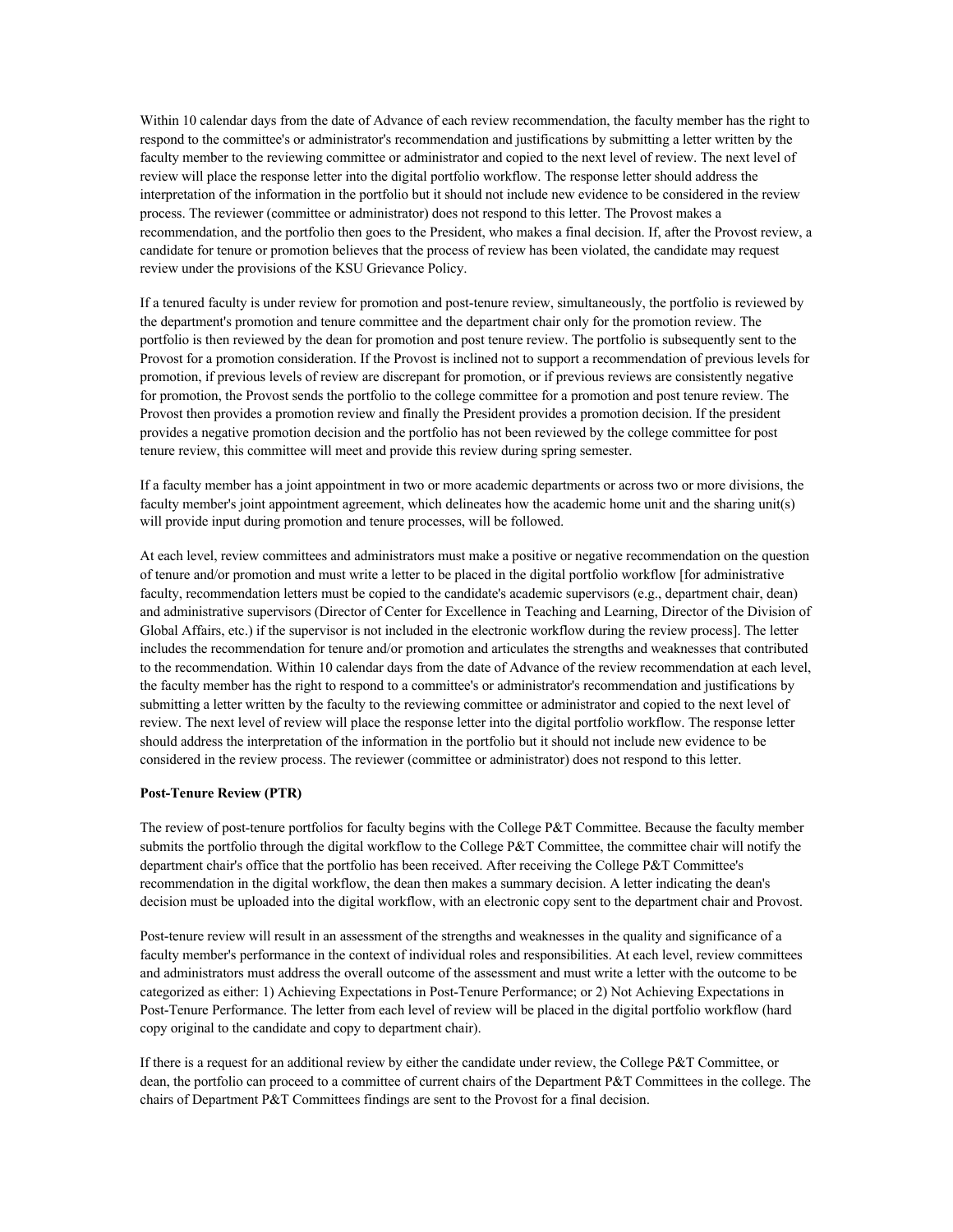Although the primary evidence considered by review committees/administrators for post-tenure review is the five most recent annual evaluations and a current curriculum vitae, faculty members for post-tenure review must submit all materials listed on the Portfolio Document Submission List (see below). Supporting documentation is also submitted. External letters are not required for PTR. To receive a positive PTR recommendation, the faculty member must be "noteworthy" in teaching and be satisfactory in both scholarship and service. These ratings will be relative to the workload described in the faculty members FPA (Faculty Performance Agreement).

Within 10 calendar days from the date of Advance of the review decision, the faculty member has the right to respond to the committee's or administrator's decision and justifications by submitting a letter written by the faculty member to the reviewing committee or administrator and copied to the next level of review. The next level of review will place the response letter into the digital portfolio workflow. The response letter should address the interpretation of the information in the portfolio but it should not include new evidence to be considered in the review process. The reviewer (committee or administrator) does not respond to this letter.

Based on BoR policy (BoR Policy Manual 8.3.5.4), administrators who have tenure and who may also have some teaching responsibilities will not be subject to post-tenure review as long as a majority of their duties are administrative in nature. When an administrator returns full-time to the faculty, the faculty member will be placed into the post-tenure review cycle and evaluated in the fifth year following return to the faculty and at subsequent five-year intervals.

### **External Letters**

Effective Fall 2018, the inclusion of external letters as part of the Promotion and Tenure process is required. External letters will not be required for non-tenure track faculty unless research and scholarship expectations are 50% or more of their workload expectations nor for Post-Tenure Review (PTR). For faculty submitting for promotion from Assistant Professor to Associate Professor and tenure, 3 external letters will be required. For faculty submitting for promotion from Associate Professor to Professor and/or tenure, 3 external letters will be required. The actual process for obtaining external letters will be as follows:

### **I. Teaching Faculty**

- a. The person submitting a portfolio (herein after referred to as the "candidate") and the department chair/school director (herein after referred to as "chair") develop a list of potential letter writers, twice the minimum number of the total required, with the candidate supplying at least half the names on the list.
- b. The chair and the candidate will discuss potential letter writers and in collaboration will develop a mutually acceptable, hierarchized list. The majority of letters must come from individuals who are neither co-authors nor dissertation committee members. If the candidate and the chair cannot reach agreement on the list of potential letter writers, the dean will make the final determination of the list.
- c. Individuals who pose a conflict of interest (such as friends, relatives, KSU coworkers) will be removed from the list.
- d. For promotion to Professor, the candidate chooses 2 names out of the final 3 letter writers; the chair chooses 1.
- e. For promotion to Associate Professor, the candidate chooses 2 out of the final 3 letter writers; the chair chooses 1.
- f. The candidate may veto two names on the chair's initial list with no reasons or explanations required.
- g. Neither the chair nor the candidate may solicit a letter concerning Scholarship / Creative Activity from outside of the mutually agreed upon list.
- h. The candidate may choose to solicit a maximum of 5 additional letters of support in any area of Teaching, and/or Service from outside the mutually composed list. When soliciting such letters, the candidate will include that the writer is asked not to make a recommendation as such. No individual may write more than one (1) letter of support for a single candidate's portfolio.
- i. The department chair contacts the potential letter writers by email or phone requesting their assistance.
- j. If the letter writer accepts, the chair will send the letter writer the standard KSU "Letter to External Reviewers," the KSU faculty member's CV, department guidelines for promotion and tenure, and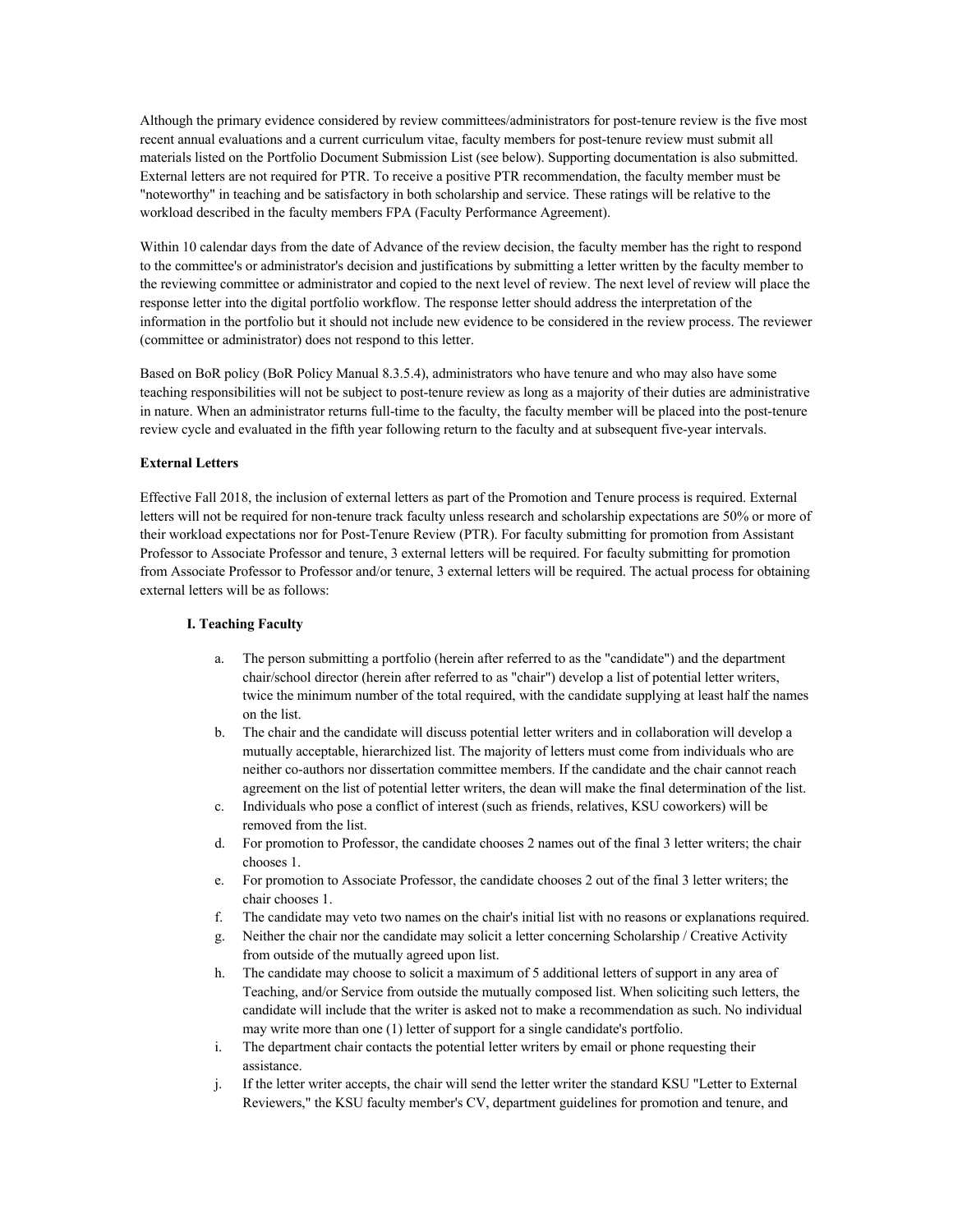reprints and/or professional portfolios or other documentation as appropriate by discipline. It is unnecessary to have all materials evaluated. The candidate should select the work to be shared with the letter writer. Materials should be shared electronically with the letter writer to the degree possible.

- k. If the letter writer declines, the chair will choose another letter writer in the order of the list.
- l. Once packets are sent to external letter writers, no additional information regarding the candidate's research/creative activity will be sent to the external letter writer.
- m. The letter writers will send their letter to the department chair who will upload the letter into electronic portfolio workflows after the faculty member submits the portfolio.
- n. If requests are sent to more potential letter writers than are required, and if more than the required numbers are received, all letters will be included in the portfolio.
- o. If fewer than the number of letters requested by the chair are received, the chair will so note in the portfolio and the review will proceed.
- p. The candidate will not see the letters unless the candidate expressly requests a copy of the letters pursuant the Georgia Open Record Act (O.C.G.A §50-18-0 through 50-18-76).

#### **II. Administrators**

a. All department chairs, deans, associate deans, VPs, AVPS, etc. must follow the same procedure for soliciting incorporating external letters into their portfolio following the guidelines for teaching faculty.

### **Queries about Process and Ethical Violations**

Proposed revisions to the process are directed to the chair of the Promotion and Tenure Process Review Committee. Committee membership consists of the chairs of College P&T Committees from the previous year. Disputes about the Promotion and Tenure procedures, including structure and content (conflict of interest or conflicting guidelines for example), will be directed to the chair of the process review committee for investigation and resolution. Violations of process (late letters, committees not elected according to guidelines, etc.) should be reported to the Provost or designee and to all levels of review. In these cases, the college committee should make a recommendation to the Provost as to an appropriate course of action. Potential ethical indiscretions during the promotion and tenure process should be directed to the Provost or designee.

#### **Portfolio Guidelines and Contents**

All faculty members who are considered for tenure, promotion, pre-tenure, or post-tenure review must prepare a portfolio for consideration by all involved in the formal review process. On an annual basis (usually at the time of contract renewal), the Office of Academic Affairs will notify all faculty of the dates of their next eligible and their next required reviews.

Failure by a faculty member to submit all documentation required for any review according to the scheduled timeline will result in a negative decision. Failure to submit a required tenure or pre-tenure review portfolio according to the scheduled timeline will result in the issuance of a terminal contract. For post-tenure review, failure to submit a portfolio shall be considered by the review committee as not achieving expectations.

To initiate the review process, the faculty member submits the portfolio to the digital portfolio workflow by 11:59 pm on the scheduled date in the fall semester. Failure to submit a required tenure portfolio by the required time will result in a negative tenure decision. Once a portfolio is submitted, no material can be changed and no new material can be added. However, "updating" information (e.g., a paper going from submitted to accepted or a grant going from submitted to funded) may be included in a response letter and considered by subsequent levels of review. This is a simple "status" change of something already submitted; it is not considered a submission of new information. Previous levels of review will not reconsider their recommendation based on this status change. If in the course of its consideration of the portfolio, the review committee discovers what it deems to be an inadvertent omission of a required document or incomplete forms, the committee will ask the supervisor or designee to provide the missing item(s). The review committee will place this information in the digital portfolio workflow along with the committee review letter.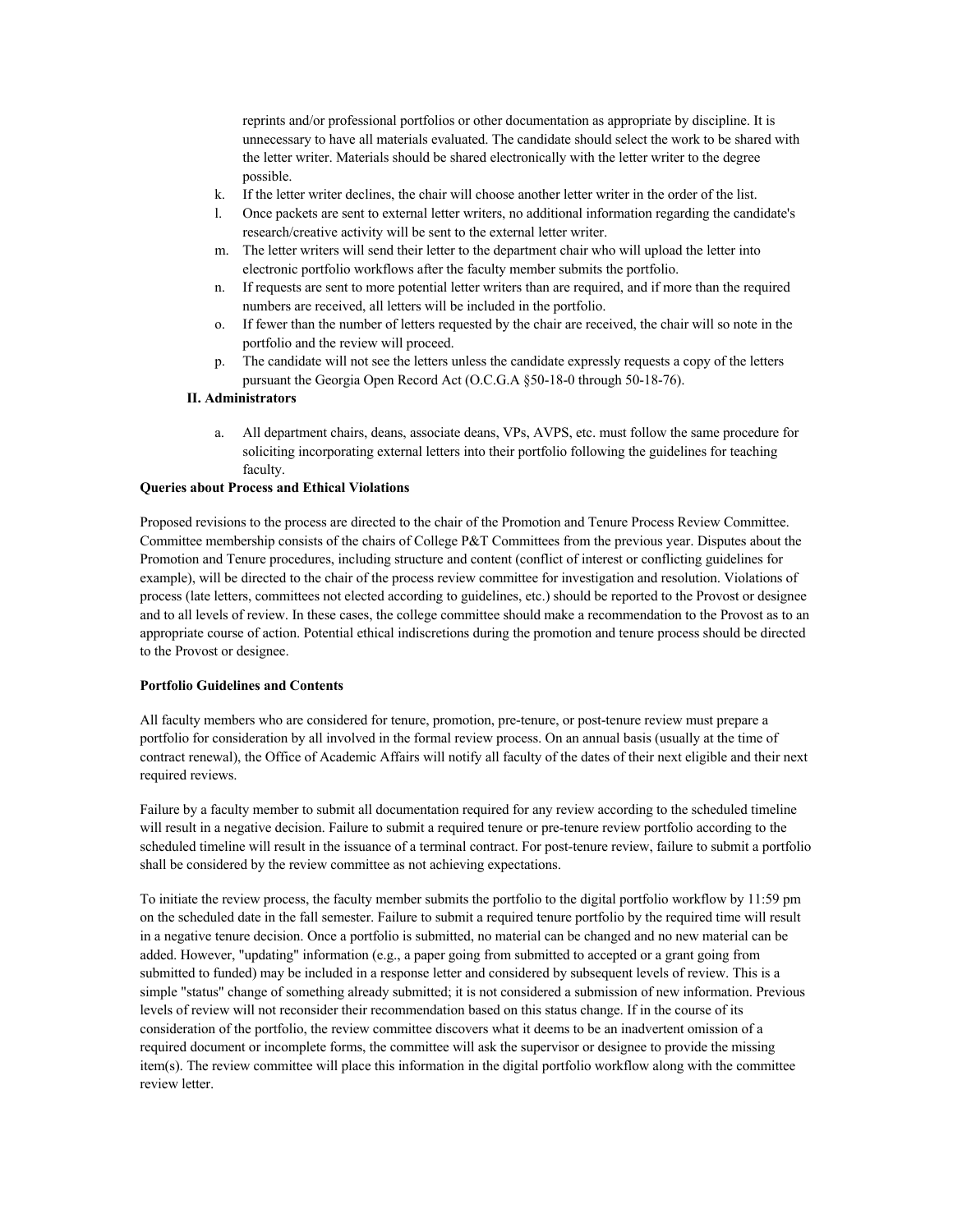The portfolio consists of the following: items in the Portfolio Document Submission List (below) and Linked Supporting Materials. The specific material required for inclusion in the portfolio can be found in the next two sections. Beyond the required material, all faculty members submitting portfolios for review should make their own decisions on what additional information to include, especially those materials relating to accomplishments at prior institutions and accomplishments since their last tenure and/or promotion review at KSU. Although material from other institutions may be considered, the quality of more recent accomplishments at KSU are major considerations for review recommendations and decisions. All materials that demonstrate the quality and significance of the faculty member's work should be included in the portfolio and review committees should consider all of the materials included in the portfolio to make their recommendation.

### **Portfolio Document Submission List**

- Narrative (no more than twelve pages, double-spaced, 12-point type, with one-inch margins). Sample narratives are available on the Faculty Affairs web page. The narrative describes the quality and significance of the faculty member's contributions during the period under review in the following areas as appropriate:
	- o Teaching
	- o Scholarship and Creative Activity
	- o Professional Service

The narrative will refer to the Linked Supporting Materials listed below using the List of Links to Supplemental Evidence Files.

- List of Links to Supplemental Evidence Files
- Vitae Vitae should be formatted to clearly demonstrate the quality and significance of the faculty members' accomplishments, especially to those beyond the department. An example of a vitae template can be found on the Faculty Affairs webpage. The Vita Interactive report may be used to provide links to Linked Supporting Materials listed below.
- Annual Review Materials (including all signed ARDs, FPAs, and any faculty response letters).
	- o Faculty eligible and submitting for tenure and/or promotion should include all annual review documents and supporting materials since their last pre-tenure, tenure, and/or promotion review.
	- o Faculty eligible and submitting for pre-tenure review should include all annual review materials since their start date at KSU.
	- o Faculty eligible and submitting for PTR should include all annual review documents and supporting material since their last promotion, tenure, or PTR review.
- Departmental guidelines (Administrative Faculty should include the guidelines from the academic home department of their faculty appointment) and college guidelines, if applicable.
- Review Letters from Pre-tenure Review (only submitted for tenure review, if applicable) or from Third-Year Review (only submitted for non-tenure track promotion review, if applicable).
- Joint Appointment Memorandum of Understanding, if applicable.

### **Linked Supporting Materials**

- Teaching This section contains illustrative evidence of the quality and significance of the faculty member's teaching. These materials may include, but are not limited to, the following (college and departmental guidelines may be more specific):
	- o Peer review letters
	- o Course syllabi
	- o Course materials
	- o Evidence of student learning
	- o Student evaluations
	- o Student survey results
	- o Evidence of advising activities
	- o Evidence of faculty development
	- o See also KSU Faculty Handbook Section 2.5 Assessment of Teaching Effectiveness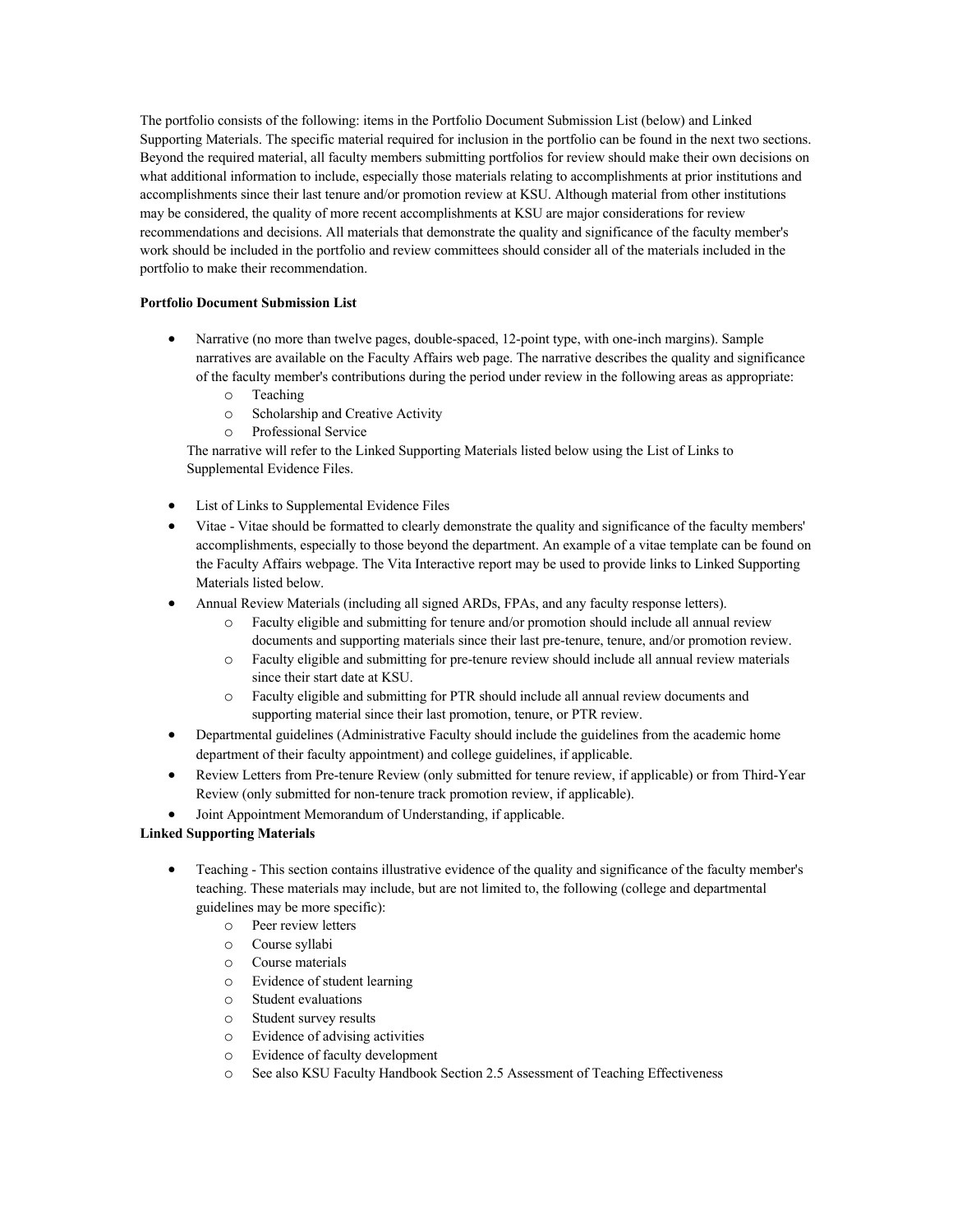- Scholarship and Creative Activity This section contains illustrative evidence of the quality and significance of the faculty member's scholarship and creative activity. These materials may include, but are not limited to, the following (college and departmental guidelines may be more specific):
	- o Excerpts from conference programs/proceedings
	- o Conference presentation evaluations
	- o Title pages and abstracts from professional journals or the full article
	- o Title pages and tables of contents from books or the full books
	- o Evidence of grant solicitation
	- o Book, chapter, and article reviews
	- o Copies of exhibit and performance programs
	- o Photographs of commissioned or exhibited art works
- Professional Service This section contains illustrative evidence of the quality and significance of the faculty member's professional service. These materials may include, but are not limited to, the following (college and departmental guidelines may be more specific):
	- o Committee assignment documentation
	- o Copies of meeting minutes
	- o Copies of products developed
	- o Recognition by others of contributions
	- o Evidence of statewide, regional, national or international professional service. For Administrators, additional evidence of the quality and significance of the faculty member's administration and leadership:
		- Documentation indicating leadership assignments
		- Evidence of program evaluation
		- Supervisor, peer, and employee evaluations
		- Copies of products developed

Beyond the material listed above, the faculty member may link to a one-page summary of activity not readily supported by documentation.

# **3.13 - Multi-Year Review Schedules**

Promotion and Tenure Reviews, Tenure Reviews (for Tenure Track Faculty), and Promotion Reviews (for Lecturers, Non-Tenure Track Faculty with Professorial Rank (including Clinical, Research and Librarian Faculty), and Tenured Faculty with Professorial Rank)

| Mid-January to<br>Early February | Chair and Faculty decide on external letter writers as required (if applicable)                                                             |
|----------------------------------|---------------------------------------------------------------------------------------------------------------------------------------------|
| Mid-February to<br>Early March   | Chair sends request for external letters                                                                                                    |
| Late April to Early<br>May       | Chair sends a reminder email to letter writers                                                                                              |
| July 1st                         | Due date for external letters (If a response or letter is not received by this date, chair contacts the<br>next letter writer on the list.) |
| Mid-August                       | Candidate submits portfolio to digital portfolio workflow                                                                                   |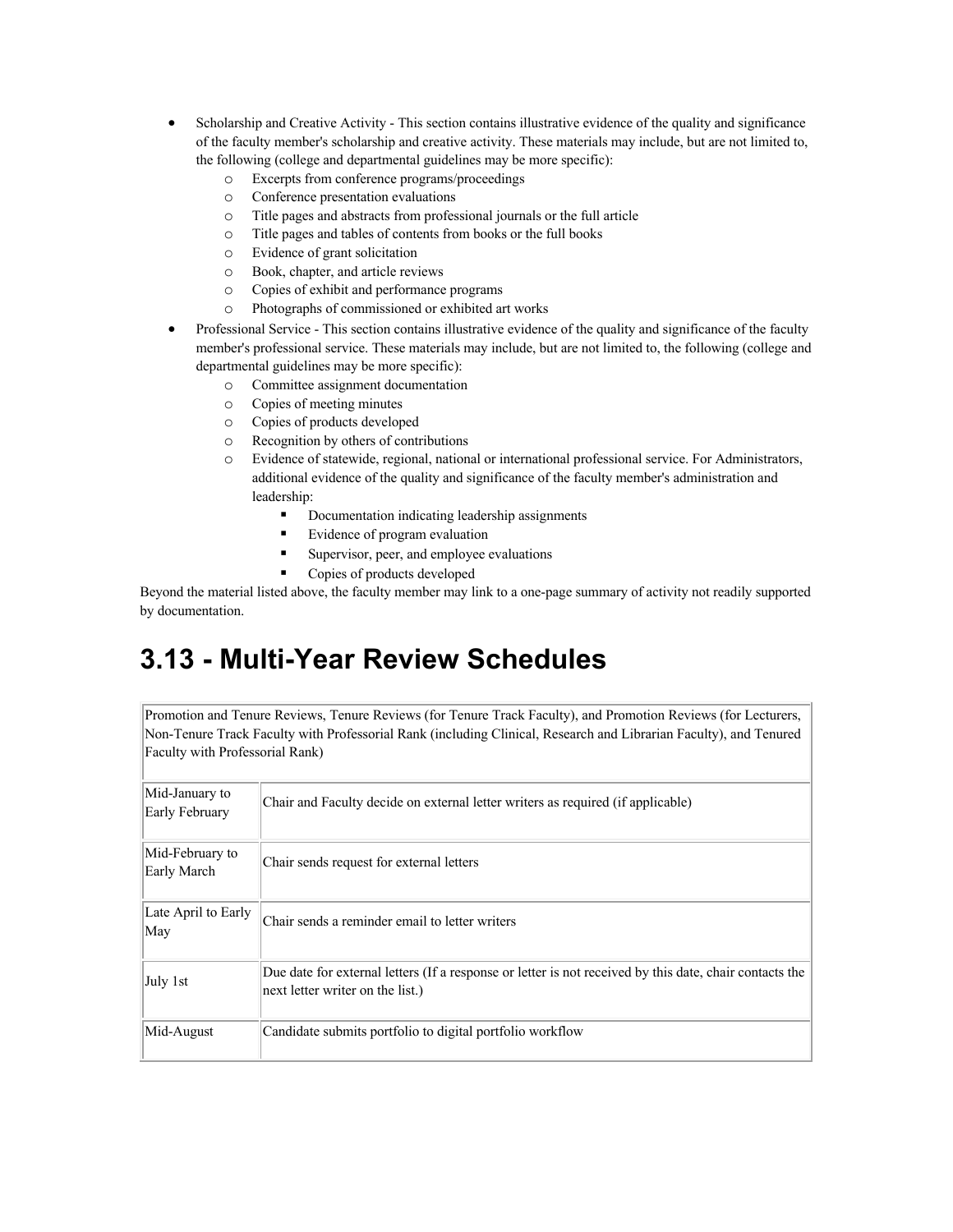Promotion and Tenure Reviews, Tenure Reviews (for Tenure Track Faculty), and Promotion Reviews (for Lecturers, Non-Tenure Track Faculty with Professorial Rank (including Clinical, Research and Librarian Faculty), and Tenured Faculty with Professorial Rank)

| Mid-August to<br>Mid-September     | Department P&T Committee review (see NOTE)                                                                                                                                                                                         |
|------------------------------------|------------------------------------------------------------------------------------------------------------------------------------------------------------------------------------------------------------------------------------|
| Mid-September to<br>Early October  | Department chair review (see NOTE) (Department chair review can begin earlier, but no chair<br>recommendations should be made before the end of the optional faculty response deadline to the<br>Department P&T Committee review.) |
| Early October to<br>Early November | College dean's review (see NOTE)                                                                                                                                                                                                   |
| November to<br>December            | College Committee review (portfolios with any negative recommendations or requests for<br>additional review)                                                                                                                       |
| November-<br>December-January      | Provost Review and Referral to College Committee as needed                                                                                                                                                                         |
| January to Early<br>February       | College reviews as needed based on Provost's request (see NOTE)                                                                                                                                                                    |
| February and<br>March              | Provost recommendations and President decisions (see NOTE)                                                                                                                                                                         |
| April                              | Submission to Board of Regents for their records                                                                                                                                                                                   |

| <b>For Pre-Tenure Reviews</b>       |                                                                                                                                                                                                                            |
|-------------------------------------|----------------------------------------------------------------------------------------------------------------------------------------------------------------------------------------------------------------------------|
| Mid-September                       | Candidate submits portfolio to digital portfolio workflow                                                                                                                                                                  |
| Mid-September to<br>Mid-October     | Department P&T Committee review (see note)                                                                                                                                                                                 |
| Mid-October to<br>Early November    | Department chair review (see note) (Department chair review can begin earlier, but no Chair<br>decision should be made before the end of the optional faculty response deadline to the<br>Department P&T Committee review) |
| Early November to<br>Early December | College dean review (see note)                                                                                                                                                                                             |

| <b>For Post-Tenure Review (for Tenured Faculty)</b> |                                                           |
|-----------------------------------------------------|-----------------------------------------------------------|
| Early October                                       | Candidate submits portfolio to digital portfolio workflow |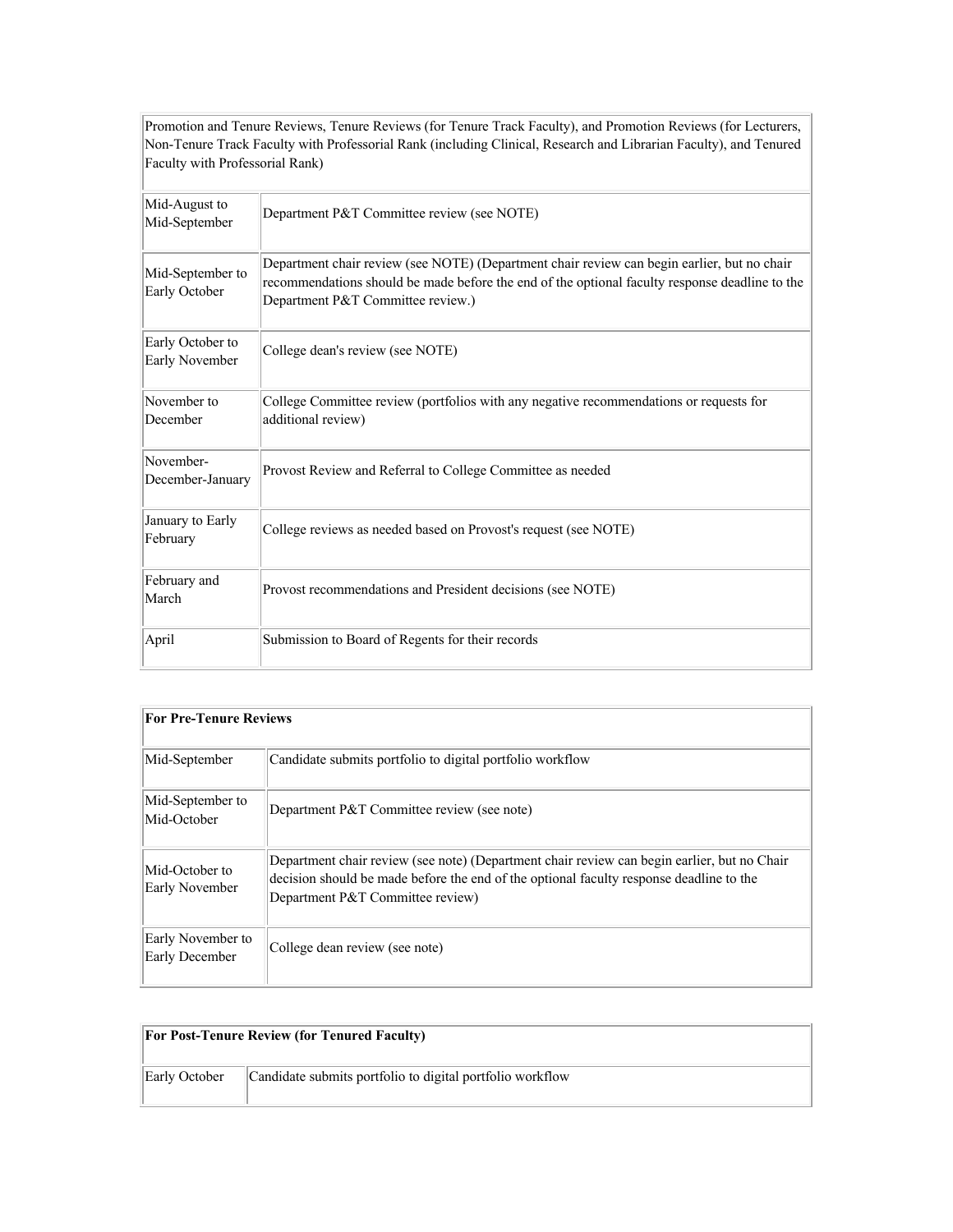| Early October to<br>Early November | College PTR Committee reviews teaching faculty (see note)                                                                                                                                                                                                                                                                                  |
|------------------------------------|--------------------------------------------------------------------------------------------------------------------------------------------------------------------------------------------------------------------------------------------------------------------------------------------------------------------------------------------|
| Mid-November<br>to Early January   | College dean reviews teaching faculty (see note)                                                                                                                                                                                                                                                                                           |
| Early January to<br>February       | If there is a request for a second review by either the candidate under review, the College $P\&T$<br>Committee, or dean, the portfolio can proceed to a committee of current chairs of the Department<br><b>P&amp;T</b> Committees in the college. The Department P&T Committee findings are sent to the Provost<br>for a final decision. |

The exact dates for the promotion and tenure, pre-tenure, and post-tenure review schedules can be found on the Faculty Affairs webpage.

NOTE: Within 10 calendar days from the review recommendation, the candidate has the right to respond to the committee's or administrator's recommendation and justifications by submitting a letter written by the faculty member to the reviewing committee or administrator and copied to the next level of review. The reviewer (committee or administrator) does not respond to this letter. The next level of review will place the response letter into the digital portfolio workflow.

# **3.14 - References**

Brand, M. (Nov/Dec 2000). Changing roles in research universities. Change, 32(6), 42-46.

# **Section 4 - Personnel, Fiscal, & Institutional Policies**

- 4. 1 Faculty Appointments and Contracts
	- 4.1.1 Faculty Appointments
	- 4.1.2 Graduate Faculty Status
	- 4.1.3 Joint Appointments
	- 4.1.4 Faculty Employment and Separation
		- 4.1.4.1 Employment Contracts
		- 4.1.4.2 Notice of Faculty Resignation or Retirement
	- 4.1.5 Filling Vacant Faculty Positions and Faculty Search and Screening Process
	- 4.1.6 Faculty Relocation and Moving Expenses Policy
	- 4.1.7 Redirection and Reassignment of Filled Faculty Positions
	- 4.1.8 Non-Renewal of Employment Contracts for Individuals with Faculty Status
	- 4.1.9 Removal of a Faculty Member for Cause
	- 4.1.10 Visiting Faculty Appointments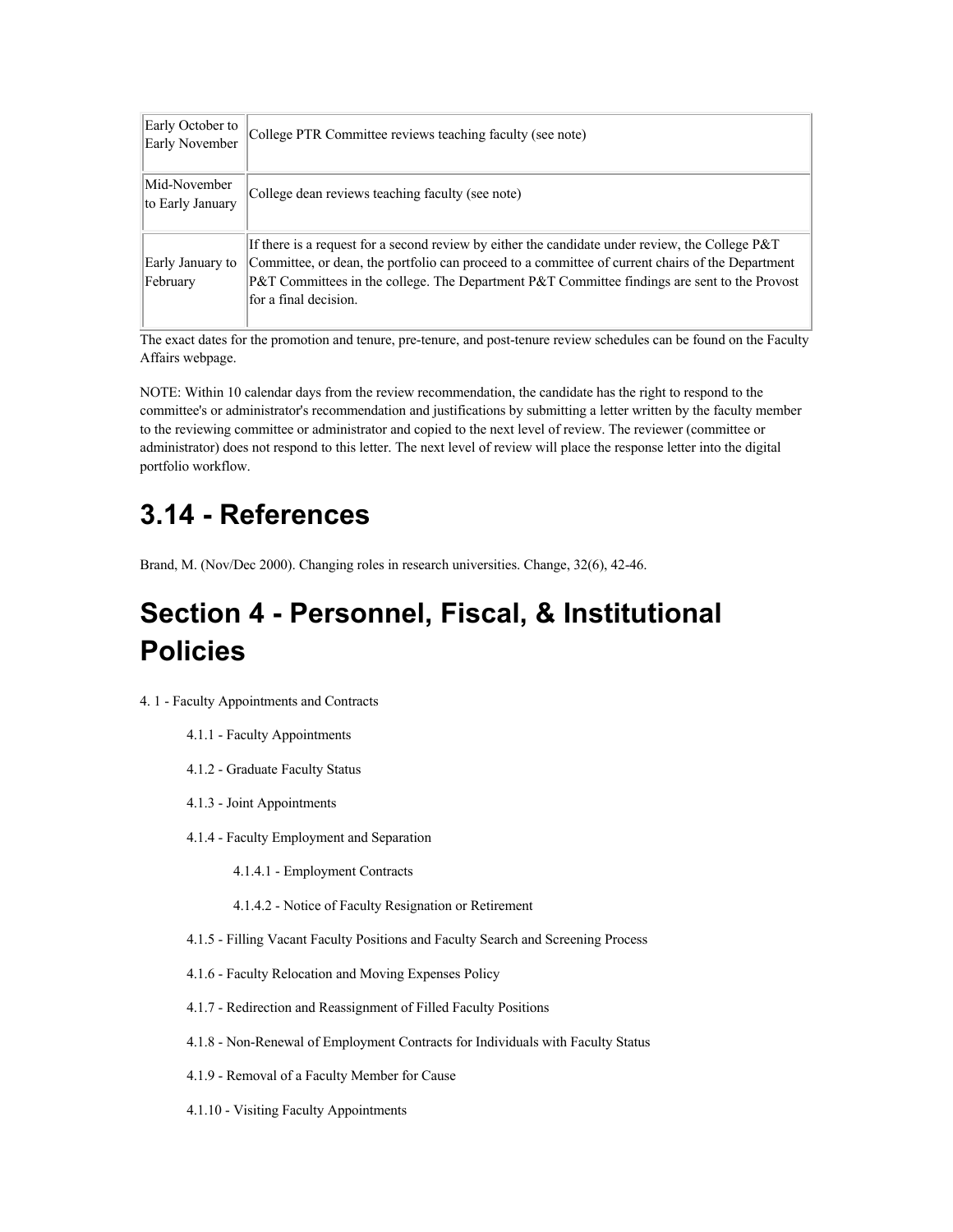- 4.1.11 Limited Term Faculty Appointment
- 4.1.12 Part-time Teaching Faculty Appointment
- 4.1.13 Salary Conversion for Fiscal and Academic Year Appointments
- 4.1.14 Adjunct Faculty Appointments
- 4.1.15 Visas for Non-U.S. Citizens
- 4.1.16 State Restrictions on Kennesaw Faculty Employment Elsewhere in the University System
- 4.1.17 KSU Academic Affairs Electronic Records Policy

### 4.2 - Compensation & Benefits

- 4.2.1 Academic Year Pay Procedures
- 4.2.2 Summer Employment and Compensation
- 4.2.3 KSU Faculty Exchanges
- 4.2.4 Stipend and Overload Compensation Guidelines
- 4.2.5 KSU Employee Benefits
- 4.3 Workplace Policies and Procedures
	- 4.3.1 Outside Work for Pay and Conflict of Interest
	- 4.3.2 Policy and Process Concerning Discrimination and Harassment
	- 4.3.3 Amorous Relationships
- 4.4 Administrative Procedures
	- 4.4.1 Grants and Contracts
	- 4.4.2 Procedures for Handling Student Complaints Against Faculty Members
	- 4.4.3 KSU Faculty Conflict Resolution Procedures
	- 4.4.4 KSU Academic Freedom Complaints

## **4. 1 - Faculty Appointments and Contracts**

- 4.1.1 Faculty Appointments
- 4.1.2 Graduate Faculty Status
- 4.1.3 Joint Appointments
- 4.1.4 Faculty Employment and Separation
	- 4.1.4.1 Employment Contracts
	- 4.1.4.2 Notice of Faculty Resignation or Retirement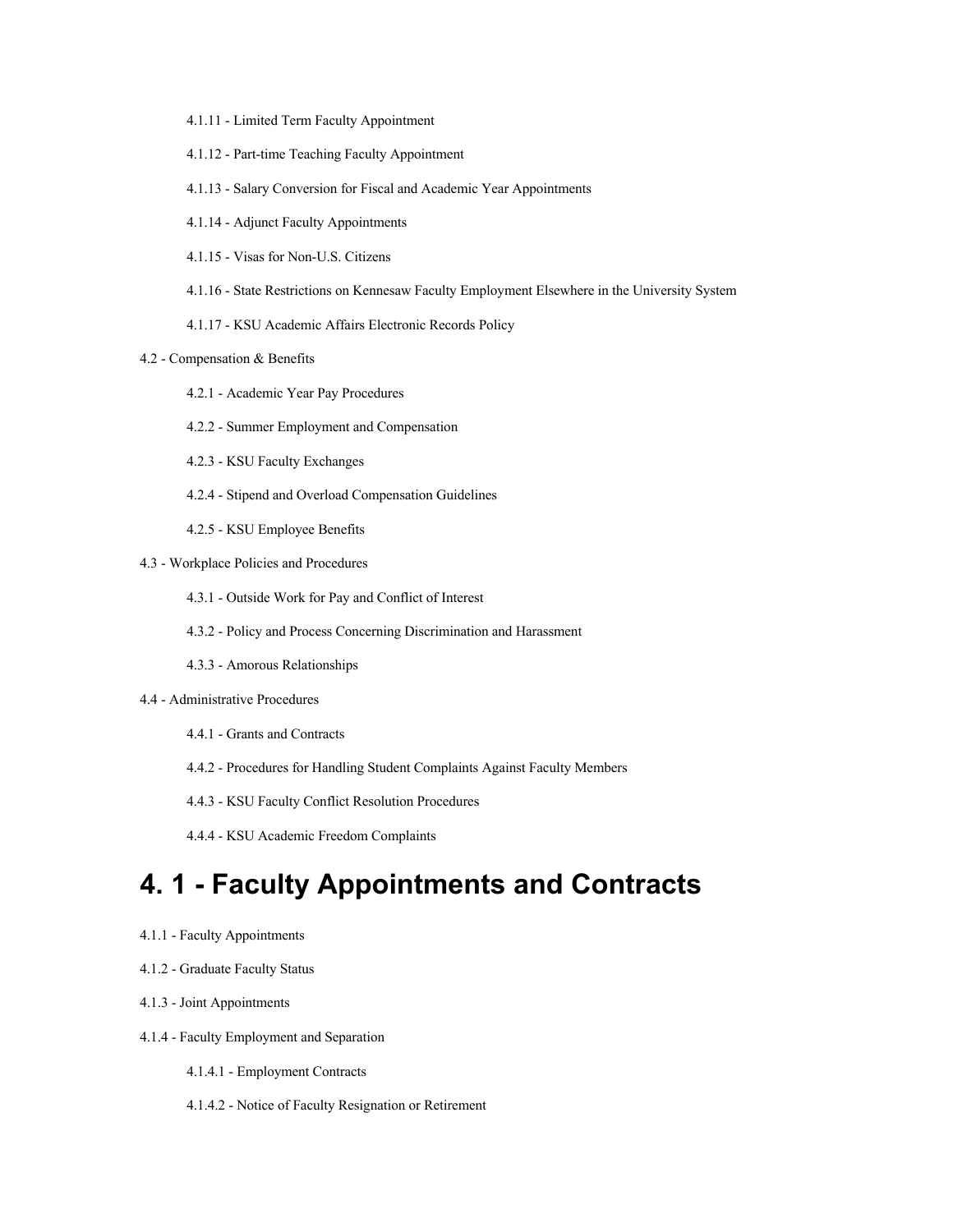- 4.1.5 Filling Vacant Faculty Positions and Faculty Search and Screening Process
- 4.1.6 Faculty Relocation and Moving Expenses Policy
- 4.1.7 Redirection and Reassignment of Filled Faculty Positions
- 4.1.8 Non-Renewal of Employment Contracts for Individuals with Faculty Status
- 4.1.9 Removal of a Faculty Member for Cause
- 4.1.10 Visiting Faculty Appointments
- 4.1.11 Limited Term Faculty Appointment
- 4.1.12 Part-time Teaching Faculty Appointment
- 4.1.13 Salary Conversion for Fiscal and Academic Year Appointments
- 4.1.14 Adjunct Faculty Appointments
- 4.1.15 Visas for Non-U.S. Citizens
- 4.1.16 State Restrictions on Kennesaw Faculty Employment Elsewhere in the University System
- 4.1.17 KSU Academic Affairs Electronic Records Policy

# **4.1.1 - Faculty Appointments**

Appointments to the faculty with academic rank and administrative faculty appointments with rank and/or tenure-track status are made through the Office of the Provost and Senior Vice President of Academic Affairs, typically upon the recommendation of a department head and dean. Such appointments are approved by the President.

### **Tenure Track Appointments**

Tenure and tenure track appointments are restricted to regular full-time teaching faculty employed on a continuing basis and to academic administrative faculty with professorial rank (i.e., Assistant Professor, Associate Professor, Professor).

### **Non-Tenure Track Appointments**

- Lecturers and Senior Lecturers (as defined below)
- Full-time clinical, research, and librarian faculty with rank
- Limited term, part-time and adjunct faculty
- Full-time instructional or administrative faculty with rank who are explicitly employed in a non-tenure track status

**Corps of Instruction -** Full-time professors, associate professors, assistant professors, instructors, lecturers, senior lecturers, and teaching personnel with such other titles as may be approved by the Board, shall be the Corps of Instruction. Full-time research and extension personnel and duly certified librarians will be included in the Corps of Instruction on the basis of comparable training. Persons holding part-time and adjunct appointments or other honorary titles shall not be considered to be members of the faculty (BoR Policy Manual 3.2.1.1).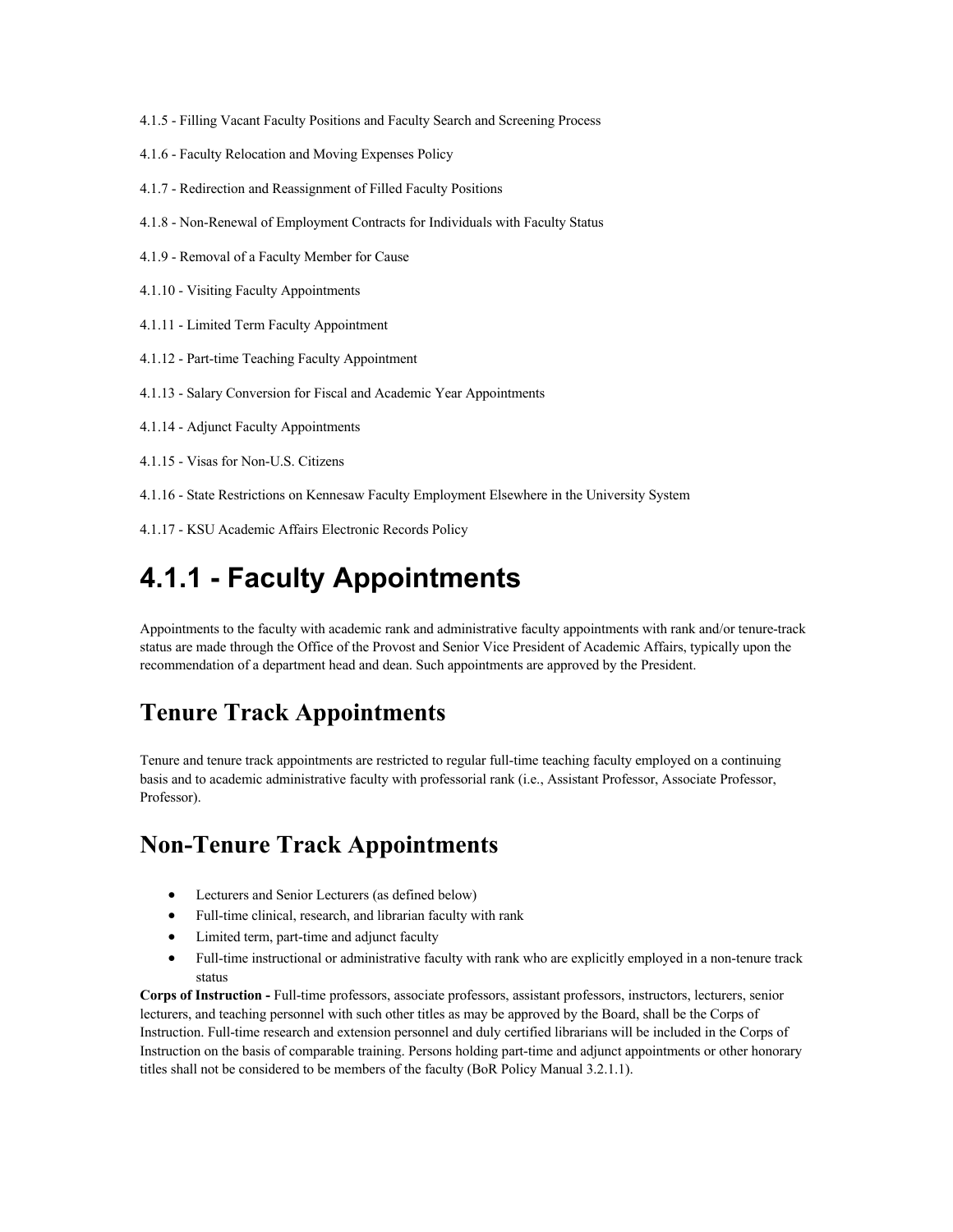**Professorial Rank -** Faculty who hold an earned doctorate, acceptable terminal degree, or other acceptable credential, are appointed to one of the professorial ranks (see KSU Faculty Handbook Section 3.6 for additional information regarding expectations for rank, performance, promotion, and tenure).

- a. **Assistant Professor, Clinical Assistant Professor, Research Assistant Professor, and Librarian Assistant Professor -** relatively inexperienced faculty who are in an early stage of becoming established in their academic careers in higher education.
- b. **Associate Professor, Clinical Associate Professor, Research Associate Professor, and Librarian Associate Professor -** experienced faculty members who have established a solid foundation for continued success in the academy, but who may be at an early stage of academic career development.
- c. **Professor, Clinical Professor, Research Professor, and Librarian Professor -** highly experienced and senior members of the faculty who have become highly accomplished in their teaching effectiveness and scholarship or service.

**Lecturers -** To carry out special instructional functions, such as basic skills instruction, instructional staff members may be appointed to the position of lecturer. Lecturers are not eligible for the award of tenure. Not more than 20% of KSU's FTE corps of primarily undergraduate instruction may be lecturers and/or senior lecturers.

**Senior Lecturers -** Initial appointment at the rank of senior lecturer is reserved for those with extensive experiences and accomplishments. Promotion to senior lecturer, or initial appointment at the rank of senior lecturer, requires approval by the President. Senior lecturers are not eligible for the award of tenure.

All teaching faculty must have qualifications that satisfy all SACSCOC accreditation requirements.

# **4.1.2 - Graduate Faculty Status**

### *Updated 3/24/2021.*

Appointment to the Graduate Faculty carries approval to teach or otherwise academically supervise students at the postbaccalaureate level, eligibility to participate on graduate committees, and eligibility to elect representation for graduate committees. Members of the Graduate Faculty are expected to demonstrate a high level of scholarly activity and active professional involvement in their discipline and are required to demonstrate teaching expertise at advanced and specialized levels appropriate for graduate programs.

The College of Graduate and Professional Education (CGPE) is responsible for providing leadership and oversight for graduate education at Kennesaw State University. The CGPE dean is responsible for ensuring institutional standards for graduate programs, including establishing and reviewing institutional faculty qualifications for engaging in postbaccalaureate instruction. Through this role, the CGPE has the responsibility of qualifying faculty to engage in postbaccalaureate instruction.

Consistent with University policy and accreditation standards, instructors may not serve in a primary instructional role in any post-baccalaureate activity for which graduate hour credit is sought or awarded without prior or concurrent review and approval by CGPE. Appointment to the Graduate Faculty of Kennesaw State University or permission to engage in post-baccalaureate instruction is based upon a faculty member's qualifications. However, membership in the Graduate Faculty does not create a right to a graduate instructional assignment. Under University policy, such assignments are made at the college and departmental level.

All applications for Graduate Faculty status must be submitted through the process identified by CGPE. Permission to engage in graduate instruction will be given in writing and recorded in the University's Faculty Information System (FIS) or other equivalent system. An instructor's permission to engage in graduate instruction is limited to those activities for which permission is specifically sought and authorized by CGPE.

#### **Criteria for Granting Permission for Graduate Instruction**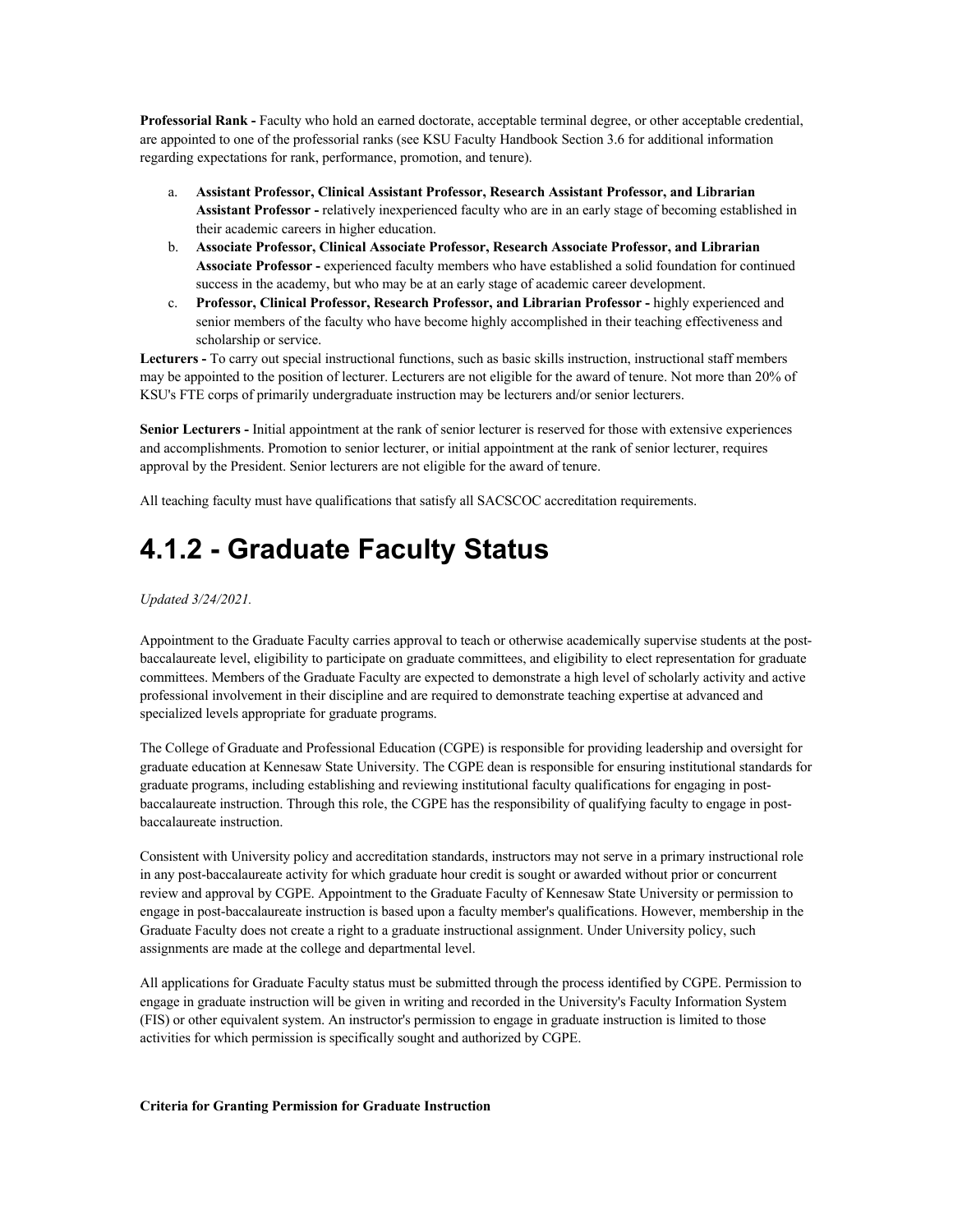In determining whether an instructor possesses the minimum academic qualifications to instruct at the postbaccalaureate level, CGPE is guided by Southern Association of Colleges and Schools Commission on Colleges (SACSCOC) Academic Credentials standards.

SACSCOC utilizes a graduate course or other credit-bearing activity - not a program - as the unit of measuring qualification. It requires instructors to qualify for graduate instruction in one of two ways. Primarily, instructors qualify for graduate teaching by earning a terminal degree in a discipline relevant to the faculty member's instructional assignment (see SACSCOC Principle 6.2.a). Alternatively, SACSCOC also recognizes that individuals may demonstrate the capacity to engage in graduate instruction through means other than a terminal degree, including relevant professional experiences, licensures or certifications that are relevant to the teaching assignment. In such cases, the individual must provide acceptable evidence of these proficiencies prior to being assigned to teach a graduate course.

### **Classifications of Graduate Faculty**

Kennesaw State University supports three categories of Graduate Faculty status. The standard appointment is Full Graduate Faculty status. Associate Graduate Faculty status supports KSU employees who focus on graduate teaching rather than research. Affiliate Graduate Faculty status allows KSU to draw on members of local and academic communities to serve special purposes, such as teaching particular graduate courses or serving on thesis/dissertation committees.

### Full Graduate Faculty Status

Full appointments to the Graduate Faculty are made for five-year terms and make faculty members qualified to:

- Teach graduate courses.
- Supervise graduate research assistants (GRAs) and graduate teaching assistants (GTAs).
- Serve as voting members and chairs of university graduate committees.
- Serve as chair, member, or reader for thesis and dissertation committees.

To be eligible for Full Graduate Faculty status, a faculty member must have the following qualifications:

- Teaching: KSU must offer graduate courses for which the faculty member has a CIP match or approved justification by the pertinent department chair and CGPE dean.
- Research: The faculty member must have EITHER 1) an active record of research in the discipline over the past five years; OR 2) earned a terminal degree in the discipline in the last five years; OR 3) a special exemption based on professional qualifications.
- Employment Status: The individual must hold a tenure-track position at KSU.

### Associate Graduate Faculty Status

Associate appointments to the Graduate Faculty are made for up to five-year terms and make faculty members qualified to:

- Teach graduate courses.
- Supervise graduate teaching assistants (GTAs).
- Serve as voting members of university graduate committees.
- Serve as member or reader for thesis and dissertation committees.

To be eligible for Associate Graduate Faculty status, a faculty member must have the following qualifications: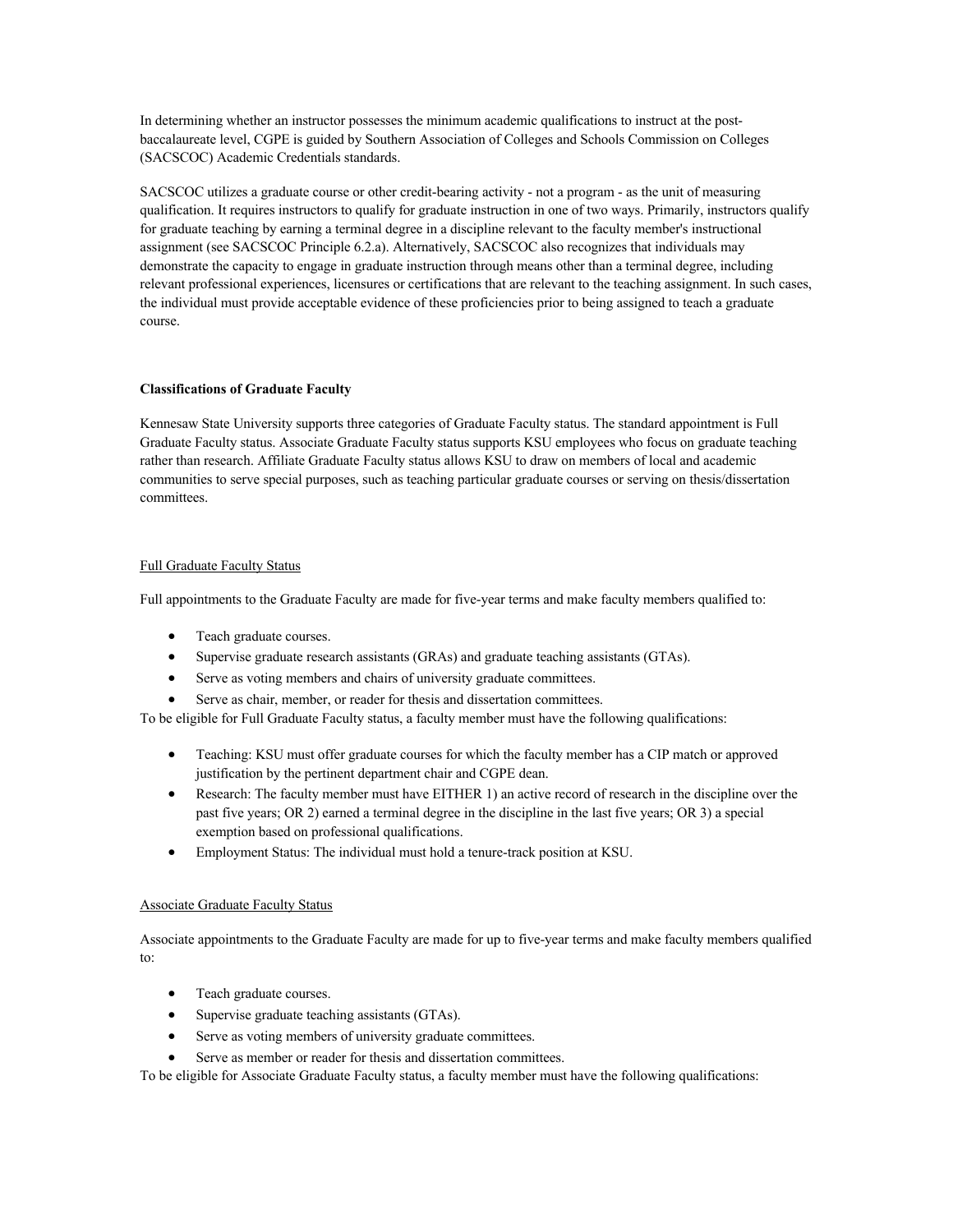- Teaching: KSU must offer graduate courses for which the faculty member has a CIP match or approved justification by the pertinent department chair and CGPE dean.
- Employment Status: The individual must hold a tenure-track position at KSU.

#### Affiliate Graduate Faculty Status

Affiliate appointments to the Graduate Faculty are made for three-year terms and make individuals qualified to:

- Teach graduate courses.
- Serve as member or reader for thesis and dissertation committees.

To be eligible for Affiliate Graduate Faculty status, an individual must have the following qualifications:

- Employment Status: This status category is available to individuals who are non-tenure track faculty members or staff members at KSU, or faculty members from other institutions. AND
- Teaching: KSU must offer graduate courses for which the individual has a CIP match or approved justification by the pertinent department chair and CGPE dean. OR
- Research: The individual must have EITHER 1) an active record of research in the discipline over the past five years; OR 2) earned a terminal degree in the discipline in the last five years; OR 3) a special exemption based on professional qualifications.

#### **Process for Appointment**

The CGPE dean is responsible for approving membership in the Graduate Faculty. This process is initiated by the applicant and routes to their department chair. The department chair will verify the applicant's qualifications for Graduate Faculty status or provide a justification for an exemption. All individuals assigned to engage in postbaccalaureate instruction must be reviewed for Graduate Faculty status prior to the start of their assigned courses.

The CGPE dean may appoint a panel of graduate faculty to review applications. Instructions for requests for appointment to Graduate Faculty are available on the CGPE website (https://graduate.kennesaw.edu).

Approved status is effective as of the day of the award and expires after the period of time assigned to the status category. The CGPE dean may review and modify the award of Graduate Faculty status at any time.

#### **Status of KSU Administrators**

KSU faculty members who have already established Graduate Faculty status and who serve as President, vice presidents and associate vice presidents, vice provosts and associate vice provosts, academic deans and associate/assistant deans, and department chairs sustain their Graduate Faculty status for the duration of the time they are in administrative appointments. When they return to faculty appointments, they retain the Graduate Faculty appointment for at least two years, after which they must reapply.

Individuals hired into KSU simultaneously as faculty members and administrators must apply for Graduate Faculty status to be eligible to teach graduate courses, supervise GRAs/GTAs, or serve on thesis/dissertation committees.

#### **Revocation of Membership in the Graduate Faculty**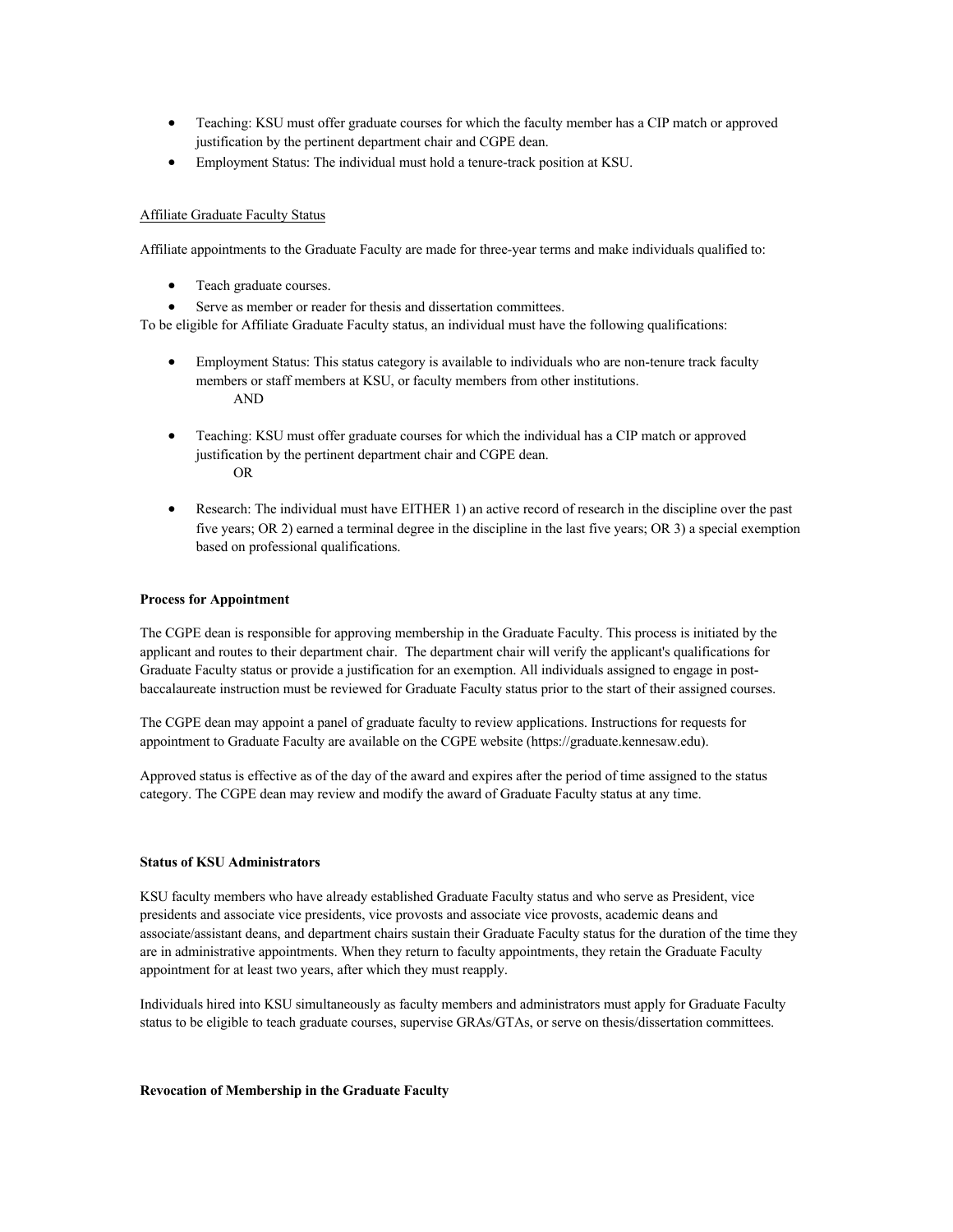Revocation may occur for egregious acts or when a faculty member fails to fulfill the responsibilities of a member of the Graduate Faculty to teach graduate student(s) effectively, in a civil, professionally appropriate manner, to do scholarly research and creative work of high quality or remain active in the practice of the profession, and to direct the research/professional development of graduate student(s) so that they progress toward graduation in a timely manner appropriate to the field. Failure to teach graduate students effectively and/or to direct the research and professional development of graduate student(s) also includes, but is not limited to, abuse of power, intimidation and harassment, and violation of workplace violence policies.

Revocation can be initiated by the dean of the college for which the faculty member is assigned or by the CGPE dean.

## **4.1.3 - Joint Appointments**

Please see the Faculty Affairs website (https://facultyaffairs.kennesaw.edu) for information concerning joint appointments.

# **4.1.4 - Faculty Employment and Separation**

4.1.4.1 - Employment Contracts

4.1.4.2 - Notice of Faculty Resignation or Retirement

# **4.1.4.1 - Employment Contracts**

Full-time faculty are issued either a fiscal year (12-month) or academic year (9-month) employment contract annually, usually in June preceding the start of a new fiscal year on July 1. These are "term" contracts for a period of only one year. A faculty member will not be reemployed in a subsequent year unless there is a new and separate contract issued for that year. (see KSU Faculty Handbook Section 4.1.8 on Non-Renewal of Employment Contracts for Individuals with Faculty Status for further information in this regard). Contracts for 12-month faculty begin at the first of the month and usually begin on July 1 of the contract year.

According to BoR policy, all tenured faculty members employed under written contract for the fiscal or academic year shall give at least sixty (60) days written notice of their intention to resign to the president of the institution or his/her designee (BoR Policy Manual 8.3.4.1). At KSU, the President's authorized representatives are the academic and/or administrative home department(s) chair(s) and dean(s).

# **4.1.4.2 - Notice of Faculty Resignation or Retirement**

All faculty members considering separating from employment are encouraged to first contact Human Resources to discuss the timing of providing notice as it relates to the last day of employment, contract status, semester transitions, and benefits coverage. Conversations of this nature will not be considered notice of resignation or shared with department leadership nor do they replace the need for written notice of resignation. As a general rule, faculty members who do not sign a new contract will be considered to no longer be employed as of August 1.

Faculty are also encouraged to begin conversations with Human Resources well in advance declaring intent to retire to ensure that all retirement eligibility requirements have been met. Due to considerations for both retirement benefit payments and medical coverage into retirement, a lead time of three months is usually required to smoothly transition from employment into retirement.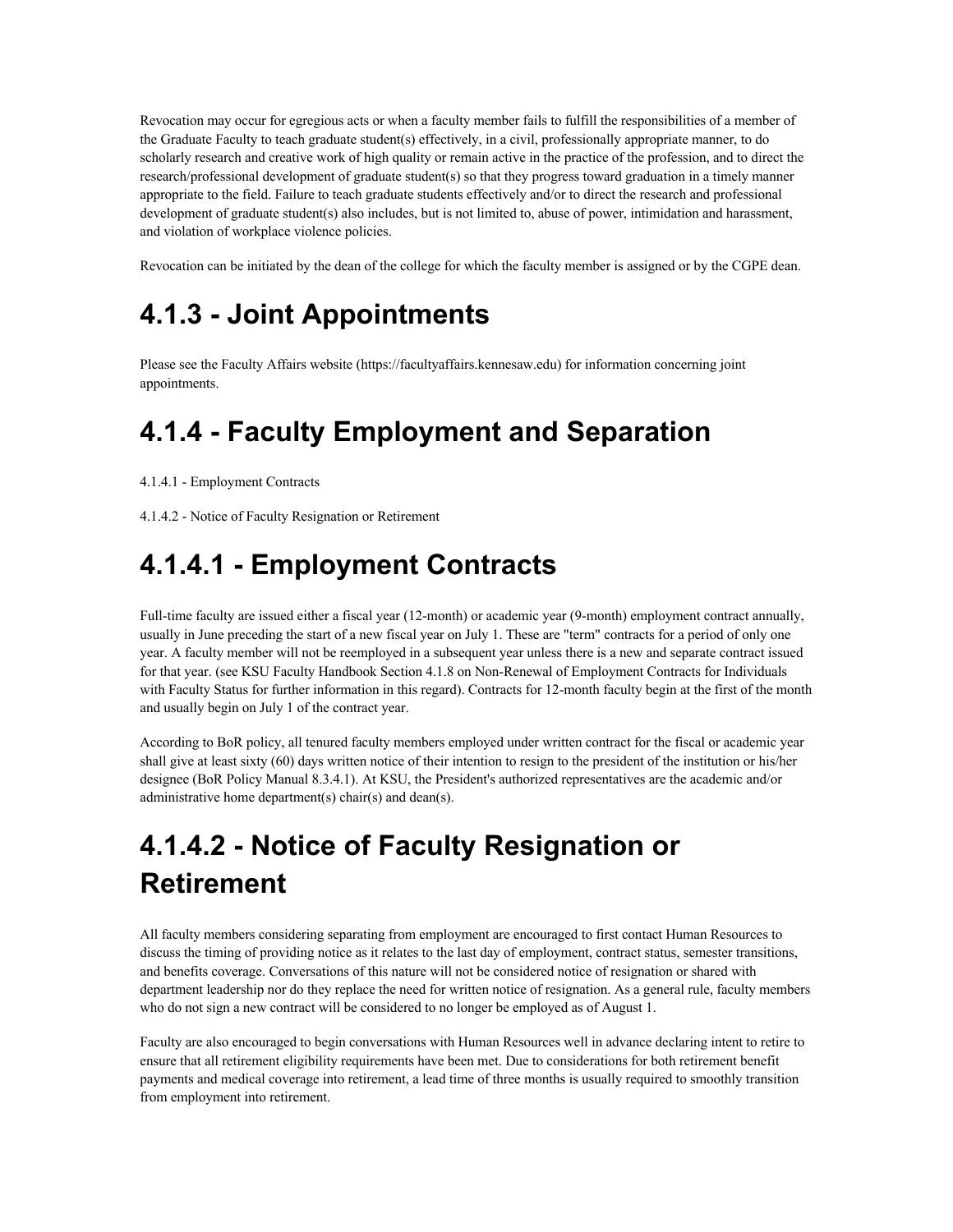# **4.1.5 - Filling Vacant Faculty Positions and Faculty Search and Screening Process**

The academic search and screening process proceeds according to established guidelines. The guidelines for filling faculty vacancies are available on the Faculty Affairs website (https://facultyaffairs.kennesaw.edu/searcheshiring/hiring\_policies\_guidelines.php).

# **4.1.6 - Faculty Relocation and Moving Expenses Policy**

Relocation and moving expenses may be provided to new, full-time contracted tenure track and non-tenure track faculty members and administrators if funds are available in the department or college budget and relocation assistance benefits the University and its recruitment effort. The exact amount of reimbursable relocation expenses will be determined on a case-by-case basis and specified in the written offer of employment. Please refer to the Payroll Services forms website (https://payroll.kennesaw.edu/forms.php) for the complete relocation policy and to access the KSU Relocation and Moving Expense Reimbursement form.

# **4.1.7 - Redirection and Reassignment of Filled Faculty Positions**

Specific job duties and responsibilities of teaching and administrative faculty are constantly subject to change or modification as the circumstances and needs of the University and its units change. Departmental or unit reorganization or elimination may result in significant staffing changes. Administrative unit heads have the responsibility to manage the assignment, reassignment, redirection, and reorganization of job duties and responsibilities of the employees in their units.

Sometimes, the changes that are made in the assigned duties and responsibilities of an individual who fills a teaching or administrative faculty position on a continuing basis are so significant that they warrant an additional or changed job title. When the role of a filled position is redirected in this manner, necessitating a title change, the change is typically made through administrative approval channels. Because such change constitutes reassignment or redirection and does not involve or result in a "vacant" position, no search and screening process is necessary; the one position involved is already filled.

For example, when a tenured department chair elects to give up administrative responsibilities and assume the role of a full-time teaching faculty member, that change in title and function is approved administratively. The individual already holds a continuing faculty status at KSU and does not have to reapply and go through another search and screening process to shift job responsibilities from one KSU faculty role to another.

Likewise, when a teaching faculty member has a portion of load reassigned from instruction to administration that warrants the addition of an administrative title such as coordinator, director, etc., that change in title and function may also be approved administratively. Again, that individual already holds a continuing faculty role at KSU, which has simply been redirected. There is no need to reapply or go through another search and screening process to shift job responsibilities for that filled but redefined faculty position.

In the administrative faculty positions of instructional department chair and above (see KSU Faculty Search Guidelines and KSU Faculty Handbook Section 4.1.5 for specific policies), administrative reassignment is not sufficient for a permanent or continuing appointment. If current KSU faculty are to be eligible to take on one of those positions on a continuing appointment basis, they must emerge as the candidate of choice from a search and selection process.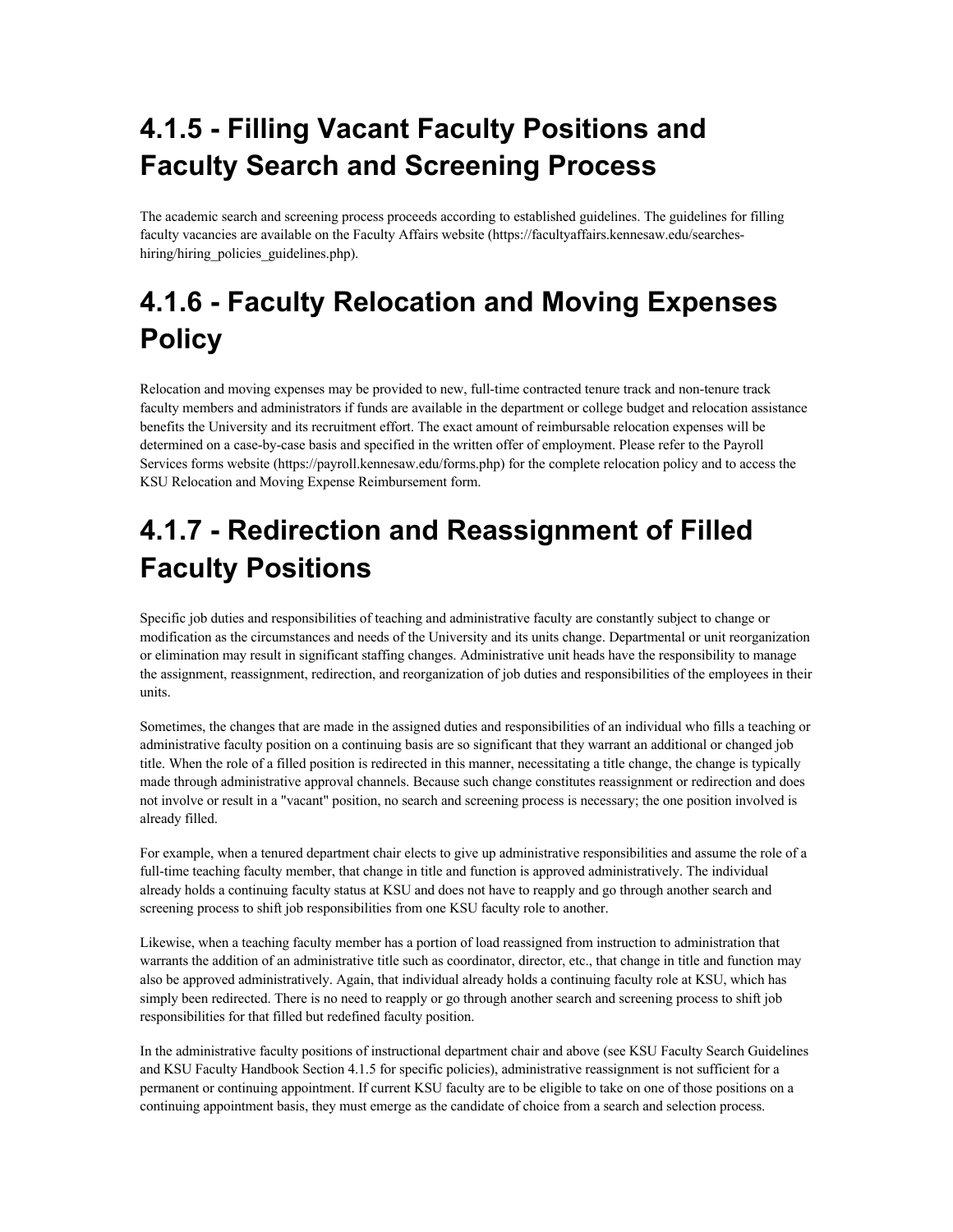Academic tradition and procedural guidelines in the University System restrict internal administrative redirection and reassignment prerogatives in these cases.

Administrative faculty positions of department chair and above may be reassigned administratively out of the responsibilities of those positions to other faculty roles. KSU faculty in other roles can be reassigned administratively to the role of acting or interim administrative faculty positions of instructional department chair or higher. However, internal candidates for an administrative faculty position of instructional department chair or higher (on a continuing appointment basis) must formally apply for those positions as part of a standard search and screening process. In these cases, if a vacant faculty position does not exist because the previous administrative faculty remained on the KSU faculty in another capacity, a new vacant position would typically have to be created in the institutional budget.

Reassignment of a faculty administrator into other roles and unit(s) will be preceded by a discussion with the unit(s) involved. Administrative faculty serve in their administrative roles at the pleasure of their department/unit head and ultimately the President. Administrative reassignment does not constitute constructive discharge.

Administrative faculty who hold positions in non-instructional departments and who do not hold regular academic rank and tenure or tenure-track status usually do not have the option of reassignment to the role of a teaching faculty member in an instructional department. Rarely would such administrative faculty have an option of reassignment to a different set of administrative faculty responsibilities in their or another department on a continuing basis. Reorganizations and reassignments that affect such individuals may result in the University's election of its option for the non-renewal of a completed employment contract or possibly to a mutual agreement that results in a change in status within the classified staff system. (It is not uncommon for administrative faculty in non-instructional departments to have emerged from classified staff roles earlier in their careers.)

# **4.1.8 - Non-Renewal of Employment Contracts for Individuals with Faculty Status**

#### **All Non-tenured Faculty with Academic Rank**

Consistent with BoR policy (BoR Policy Manual 8.3.4.2), all non-tenured faculty members who have been awarded academic rank (assistant professor, associate professor, professor, clinical assistant professor, clinical associate professor, clinical professor, librarian assistant professor, librarian associate professor, librarian professor, research assistant professor, research associate professor, and research professor), are employed under written contract, and who have served full-time for the entire previous year have the presumption of renewal for the next academic year unless notified in writing by the Provost or the President of the institution of the intent not to renew.

Non-tenured faculty and other non-tenured personnel employed under written contract shall be employed only for the term specified in the contract and subsequent or future employment, if any, shall result solely from a separate offer and acceptance requisite to execution of a new and distinct contract.

Notice of intention to not renew the contract of a non-tenured faculty member who has been awarded academic rank of assistant professor, associate professor, professor, clinical assistant professor, clinical associate professor, clinical professor, librarian assistant professor, librarian associate professor, librarian professor, research assistant professor, research associate professor, or research professor is the prerogative of the institution and written notice of intent not to renew follows this schedule:

- a. At least three (3) months before the date of the contract in the faculty member's first year of service with any of the above academic ranks at the current institution;
- b. At least six (6) months before the date of termination of the contract in the faculty member's second year of continuous service with any of the above academic ranks at the current institution; or
- c. At least nine (9) months before the date of termination of the contract in the faculty member's third or subsequent continuous year of service with any of the above academic rank at the current institution.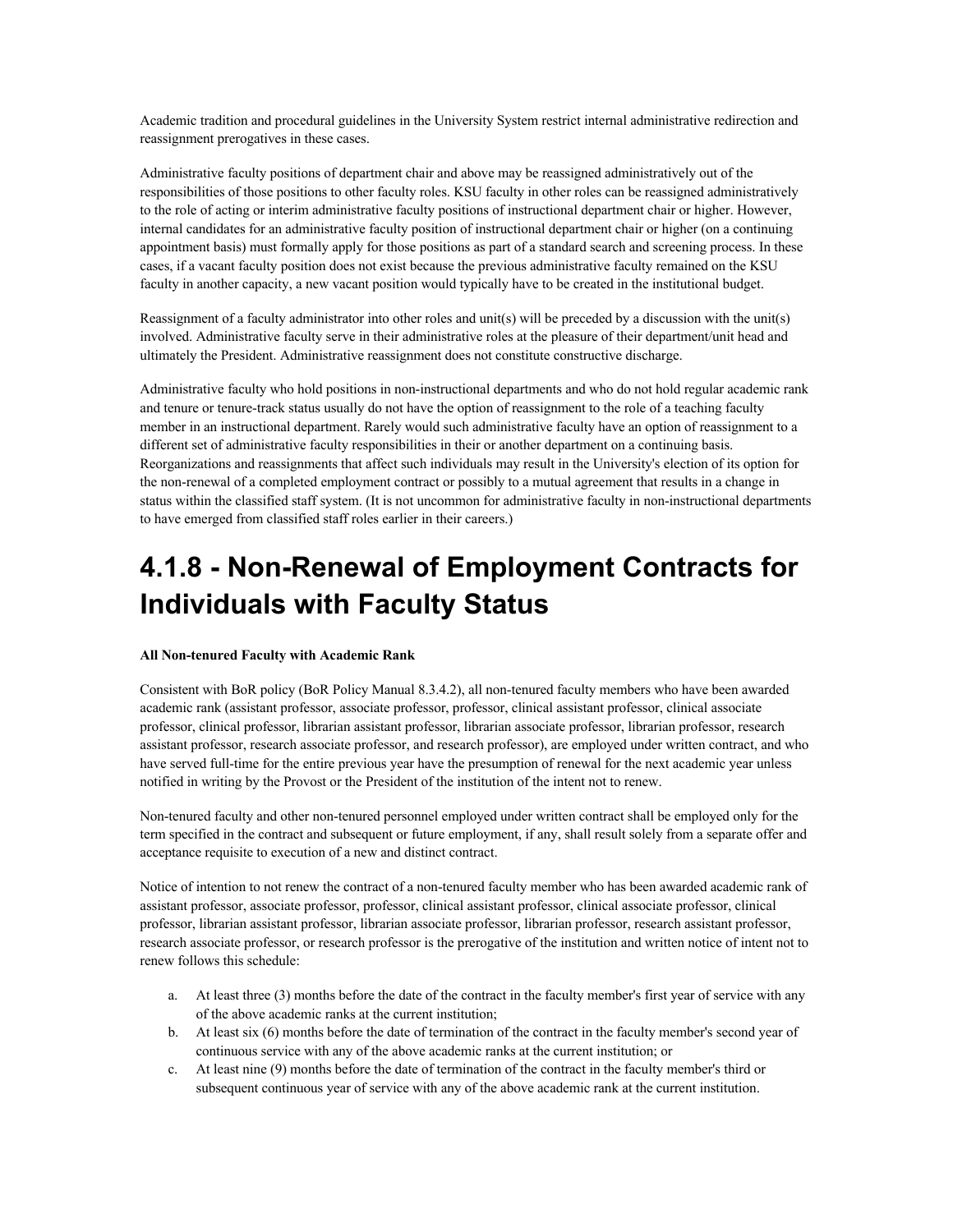Previous years of service in positions other than the faculty positions with academic rank listed above shall not be included in the calculation to determine the schedule for notice of intention not to renew a faculty member's contract. Previous years of service in any capacity at institutions other than the current institution also shall not be included in the calculation.

This schedule of notification does not apply to persons holding temporary, limited term, or part-time positions, or persons with courtesy appointments, such as adjunct appointments.

#### **Full-time Lecturers and Senior Lecturers**

Based on BoR policy (BoR Policy Manual 8.3.4.3), full-time lecturers and senior lecturers are appointed by the institution on a year-to-year basis. Lecturers and Senior Lecturers who have served full-time for the entire previous academic year have the presumption of reappointment for the subsequent academic year unless notified in writing to the contrary as follows:

- a. For lecturers and senior lecturers with less than three (3) years of full-time continuous service in that that position at KSU, notification of non-reappointment is encouraged as soon as possible, but no specific notice is required.
- b. For lecturers and senior lecturers with three (3) or more years but less than six (6) years of full-time continuous service in that position at KSU, notification of non-reappointment is at least thirty (30) calendar days prior to the institution's first day of classes in the semester.
- c. For lecturers and senior lecturers with six (6) or more years of full-time continuous service in that position at KSU, notification of non-reappointment is at least one hundred and eighty (180) calendar days prior to the institution's first day of classes in the semester.

Lecturers or Senior Lecturers who have served for six (6) or more years of full-time continuous service in those positions at the institution and who have received timely notice of non-reappointment shall be entitled to a review of the decision in accordance with published procedures developed by the institution. The procedures must be approved by the Chancellor or his/her designee prior to implementation. Additional appeal procedures are contained in Board of Regents Policy Manual Section 6.26. Application for Discretionary Review. (BoR Minutes, February 2015)

In no case will the service as lecturer or senior lecturer imply any claim upon tenure or reappointment under other conditions than those above.

Previous years of service in positions other than lecturer and/or senior lecturer positions shall not be included in the calculations to determine the schedule for notice of intention not to renew a faculty member's contract or the availability of a review of that decision. Previous years of service in any capacity at institutions other than the current institution also shall not be included in the calculations.

Reappointment of lecturers and senior lecturers and promotion of lecturers to senior lecturers are dependent not only on their performance in instruction and service, but also on the programmatic needs and financial exigencies of the University and its units.

## **4.1.9 - Removal of a Faculty Member for Cause**

Per Board of Regents Policy Manual 8.3.9, the President of a USG institution or designee may at any time remove any faculty member or other employee of an institution for cause. Cause shall include willful or intentional violation of the Board of Regents' policies or the approved statutes or bylaws of an institution or as otherwise set forth in the Board of Regents' policies and in the approved statutes or bylaws of an institution. A tenured faculty member or a non-tenured faculty member may be dismissed before the end of the contract term for any of the following reasons, provided that the institution has complied with procedural due process requirements:

• Conviction or admission of guilt of a felony or of a crime involving moral turpitude during the period of employment - or prior thereto if the conviction or admission of guilt was willfully concealed;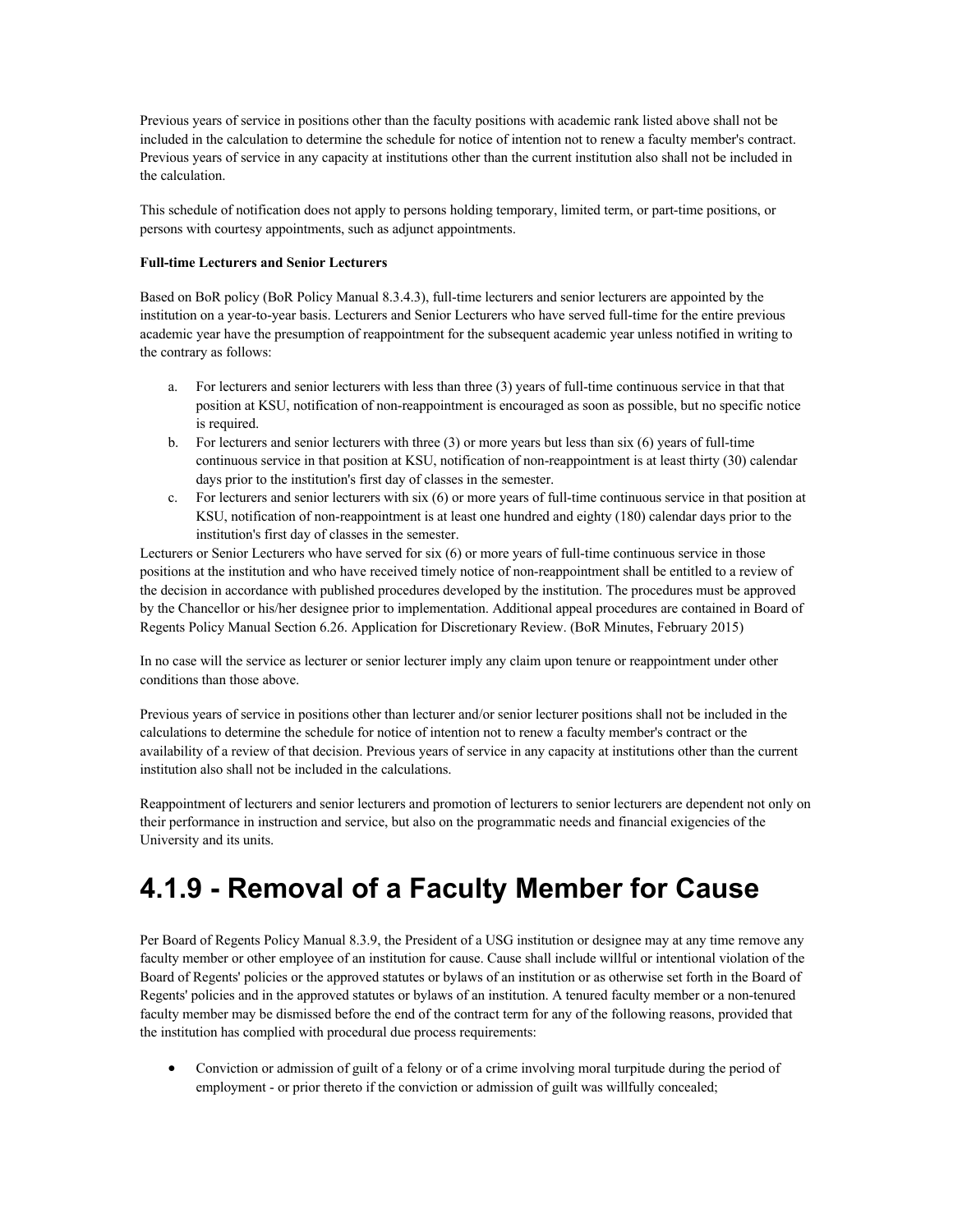- Professional incompetency, neglect of duty, or default of academic integrity in teaching, research, or scholarship;
- Unlawful manufacture, distribution, sale, use, or possession of marijuana, a controlled substance, or other illegal or dangerous drugs as defined by applicable laws; teaching or working under the influence of alcohol or other drugs which interferes with the faculty member's performance of duties or responsibilities to the institution or to profession;
- Conviction or admission of guilt in a court proceeding of any criminal drug offense;
- Physical or mental incompetency as determined by law or by a medical board of three or more licensed physicians and reviewed by a committee of the faculty;
- False swearing with respect to official documents or statements filed with or given to the institution;
- Disruption of any teaching, research, administrative, disciplinary, public service or other authorized activity;
- Violation of Board of Regents' policies; and
- Other grounds for dismissal as may be specified in the statutes of the institution, which may supplement the Board of Regents' policies governing causes and procedures for dismissal.

Any student, faculty member, administrator or employee, acting individually or in concert with others, who clearly obstructs or disrupts, or attempts to obstruct or disrupt any teaching, research, administrative, disciplinary, public service, or any other activity at any University System Georgia institution is considered by the Board to have committed an act of gross irresponsibility and shall be subject to disciplinary procedures, possibly resulting in dismissal or termination of employment.

Procedures for removal of a faculty member shall be those specified in Board of Regents Policy Manual 8.3.9.2.

# **4.1.10 - Visiting Faculty Appointments**

Faculty members who are employed at another non-USG institution and are temporarily employed at Kennesaw State University for a designated short-term period may be appointed as a Visiting Faculty member. These faculty may be on a temporary leave of absence or sabbatical from their home institution, an executive on loan, or a visiting international faculty member and are expected to return to their home institution at the end of their appointment at Kennesaw State University. The same appointment process for limited term faculty is used for visiting faculty.

## **4.1.11 - Limited Term Faculty Appointment**

The appointment letter for limited term faculty explicitly at the time of employment that there is no official institutional commitment of continuing employment beyond the single term of the limited-term assignment. Such a limited term appointment can be made without a formal search and screening process but it requires administrative recommendation and approval at all levels between the position's department and the President. A limited term appointment is typically made in circumstances where a new vacant position has been created or an existing position has been vacated unexpectedly and there is insufficient time to conduct a proper search for a "continuing" appointment before the instructional and/or administrative services from that filled position are needed by the University. However, departments must attempt to fill a continuing, budgeted full-time, tenure-track or non-tenure-track position with a permanent faculty member, as soon as possible. Regular faculty who are not hired through a competitive search will typically be given a "term" appointment for one academic or fiscal year and may be reappointed for one (1) additional year, not to exceed a total duration of two (2) years.

## **4.1.12 - Part-time Teaching Faculty Appointment**

According to BoR policy (USG Academic & Student Affairs Handbook 4.2), part-time faculty are non-tenured faculty employed at a single USG institution or at more than one USG institution and are subject to the following conditions: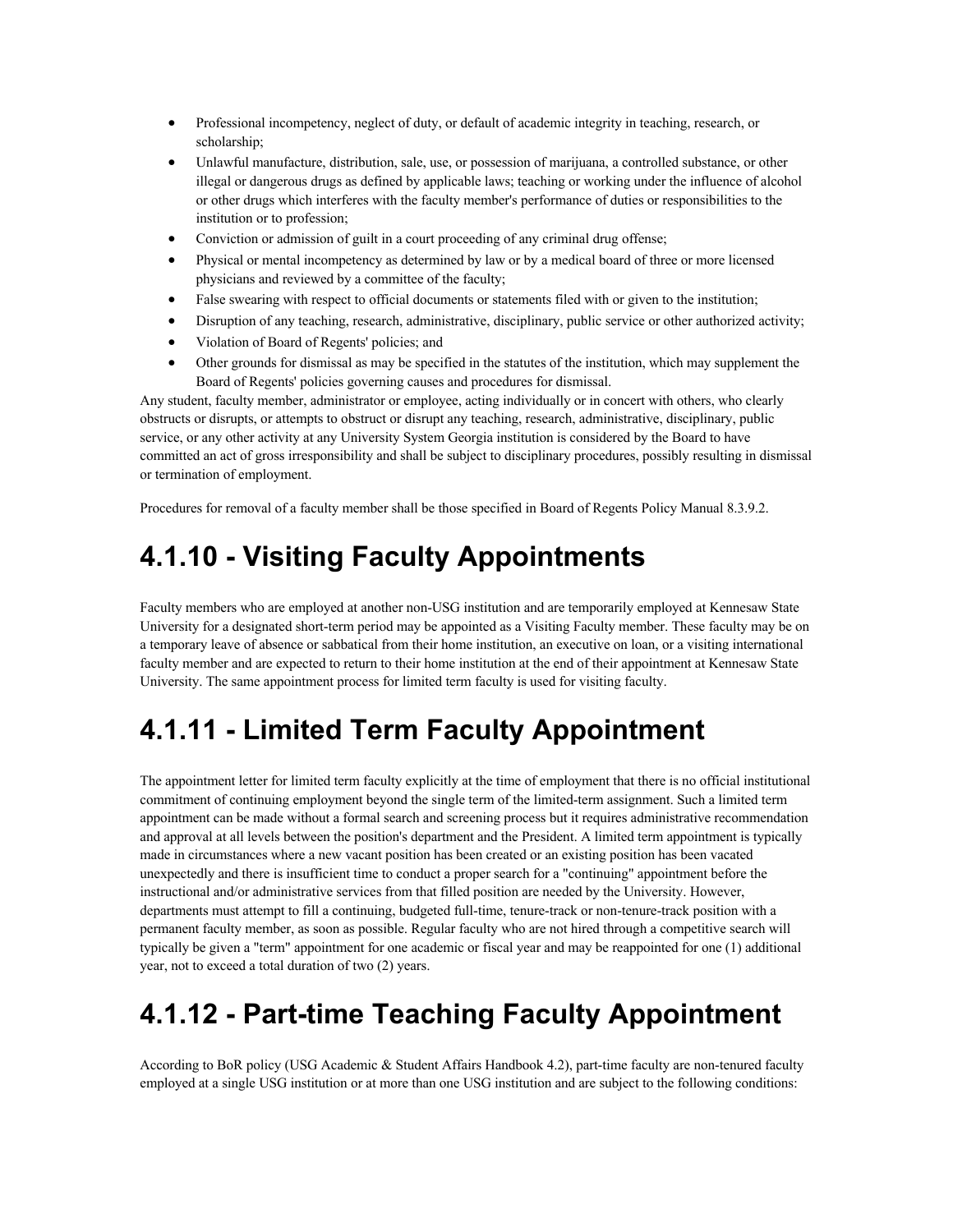- 1. Are employed as-needed, on a per-course, per semester limited term basis at the discretion of the institution and will receive no compensation unless a part-time assignment is given;
- 2. Are not accruing time toward tenure;
- 3. Are required to sign a letter of agreement for each appointment period and are not issued contracts;
- 4. Are not the same as adjunct (courtesy) faculty appointments;
- 5. Are not eligible for USG benefits, unless the part-time appointment is regular and half-time (.5 FTE) or greater, in which case the benefits offered will be based on FTE in accordance with the Employees Categories policy in the Human Resources Administrative Practices Manual; and
- 6. Are required to work an average of less than 30 hours per week over the academic year. Hours worked per week are based on Contact hours. See conversion chart to determine the number of contact hours that can be assigned to the part-time faculty to meet the less than 30 hours per week condition. A faculty member employed at an institution at a .75 FTE or greater, other than in a temporary status based on the definition in the Employee Categories policy in the Human Resources Administrative Practices Manual, https://www.usg.edu/hr/manual/employee\_categories, must be considered benefits eligible and treated accordingly.

#### **Academic Qualifications**

Part-time faculty must meet the same minimum requirements for academic preparation and credentials as their full-time counterparts and have qualifications that satisfy all SACSCOC accreditation requirements. In order to teach undergraduate classes, part-time faculty must hold at least a master's degree in the academic area in which they teach or have completed at least 18 graduate semester hours in the teaching discipline. A terminal degree in the discipline is required for part-time faculty to teach graduate courses. In exceptional cases, outstanding professional experience and demonstrated contributions to the teaching discipline may be presented and justified in lieu of formal academic preparation.

#### **Appointment of Part-Time Faculty**

No guarantee of employment is issued to part-time faculty at the time of appointment. An appointment as a part-time faculty member only constitutes eligibility to be employed if needed and as needed by the University at some future date. The department chair arranges part-time teaching assignments on a semester-by-semester basis and is not obligated to employ part-time faculty for subsequent semesters. These appointments are reviewed comprehensively each spring by department chairs for the purpose of determining formal reappointments for the coming year. In keeping with the temporary and as-needed status of part-time faculty, a decision not to renew an appointment can be made at the institution's discretion; non-renewal notice provisions do not apply to part-time faculty. All part-time faculty, regardless of the academic rank they hold, are not eligible for tenure or tenure-track status.

#### **Compensation and Benefits**

Total compensation for part-time faculty is determined on a course-by-course basis, semester by semester. Part-time faculty employed on an as-needed basis are not eligible to participate in the University's fringe benefit programs. In order for KSU to comply with reporting requirements of the Affordable Care Act (ACA), all part-time workloads (both teaching and additional duties) must be tracked and reported. Calculations for standard work hours can be found in the BoR Human Resources Administrative Practices Manual (https://www.usg.edu/hr/manual/employee\_categories).

Attainment of an earned doctorate or terminal degree will raise the compensation level and rank of a part-time faculty member effective the next semester after receipt of official graduate transcripts. The department chair must notify the Office of Academic Affairs of this achievement and official transcripts showing the new degree must be provided for the personnel files in that office.

#### **Teaching Load (Academic Course Assignments)**

At Kennesaw State University, a non-benefitted part-time faculty member cannot exceed more than one-half time for the year at KSU and a part-time faculty member teaching at KSU and one or more other USG institutions must limit employment to less than half-time employment for the year across all the USG institutions. When two or more KSU departments need to employ the same part-time faculty member, the department of the primary assignment is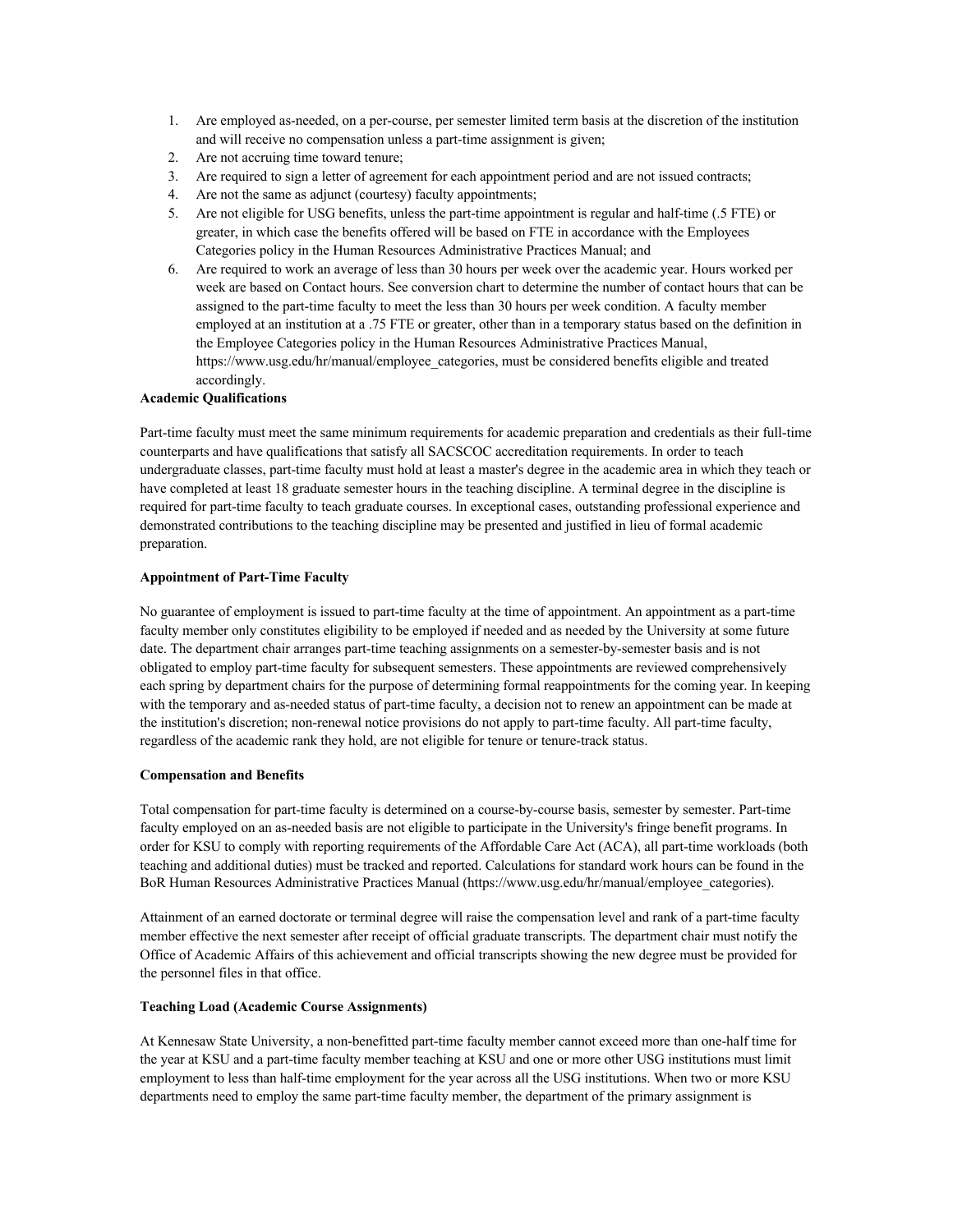responsible for coordinating the part-time faculty member's total load and keeping it within the bounds of less than half-time. Faculty receiving Georgia Teacher Retirement System benefits also must restrict their part-time employment to a less-than-half-time basis following retirement. Upon appointment at KSU, part-time faculty will verify in writing that they are in compliance with this policy.

At Kennesaw State University, the upper limits of a partially benefitted part-time faculty member is 24.75 standard work hours per week. Before a part-time faculty member can become partially benefits eligible, prior approval must be granted by the Office of Faculty Affairs.

KSU's guidelines for defining the workload for teaching faculty appear in Section 2.2 of the KSU Faculty Handbook. This supplemental statement serves as the operational definition of what the upper limits of a less-than-half-time faculty load will be at KSU from the perspective of the Provost. It is important to note the distinction made in KSU's workload guidelines between a "full faculty load" and a "full teaching load" and the reference to a "principally teaching model" for workload as described in the Faculty Handbook. The Provost's interpretation of the upper limit of a lessthan-half-time faculty workload is the teaching of no more than 19.25 standard work hours per week. (see BoR Human Resources Administrative Practices Manual).

Unlike the expectations for full-time faculty, there are no additional or minimal KSU expectations for the part-time colleague to be engaged in professional service, scholarship, academic achievement, or advisement responsibilities at KSU.

During the summer session, a part-time faculty member should be limited to teaching no more than two (2) three-credit hour courses in order to be employed less than half-time during that abbreviated term. The Provost's interpretation of the upper limit of a less-than-half-time faculty workload during the summer session is the teaching of no more than 19.25 standard work hours per week. Part-time faculty employed by KSU are not allowed to become partially-benefits eligible for any reason over the summer.

#### **Part-time Non-academic Course or Non-instructional Assignments**

Part-time faculty members teaching non-academic courses (e.g., continuing education courses) or participating in noninstructional assignments (e.g., grant work or workshops) are paid per assignment based on actual hours worked rather than the standard instructional semester hour rate for academic course assignments. The non-instructional assignment standard hours worked counts toward the upper limit allowed for a less-than-half-time faculty.

#### **Performance Review**

The instructional effectiveness of part-time faculty will be evaluated by department chairs each semester and will be considered in decisions to employ part-time faculty in subsequent semesters. When reviewing the teaching effectiveness, the department chair should follow the general institutional policy on assessing teaching effectiveness outlined in Section 2.5 of the KSU Faculty Handbook.

# **4.1.13 - Salary Conversion for Fiscal and Academic Year Appointments**

According to BoR policy (USG Academic & Student Affairs Handbook 4.3.5), when a faculty member on an academic year contract is given a fiscal year administrative appointment, the institution should pay the faculty member an administrative stipend based on the job description and responsibilities related to the administrative role. The administrative stipend will be identified separately from the base salary amount in the faculty member's contract and the contract will specify that the stipend is no longer available when the administrative appointment ends.

The nine-month faculty salary is set based on a comparison to other faculty members in the administrator's academic department who have similar rank and qualifications. Because all KSU academic administrators are on twelve-month contracts, a twelve-month salary is determined by multiplying the nine-month salary by 1.3. An administrative stipend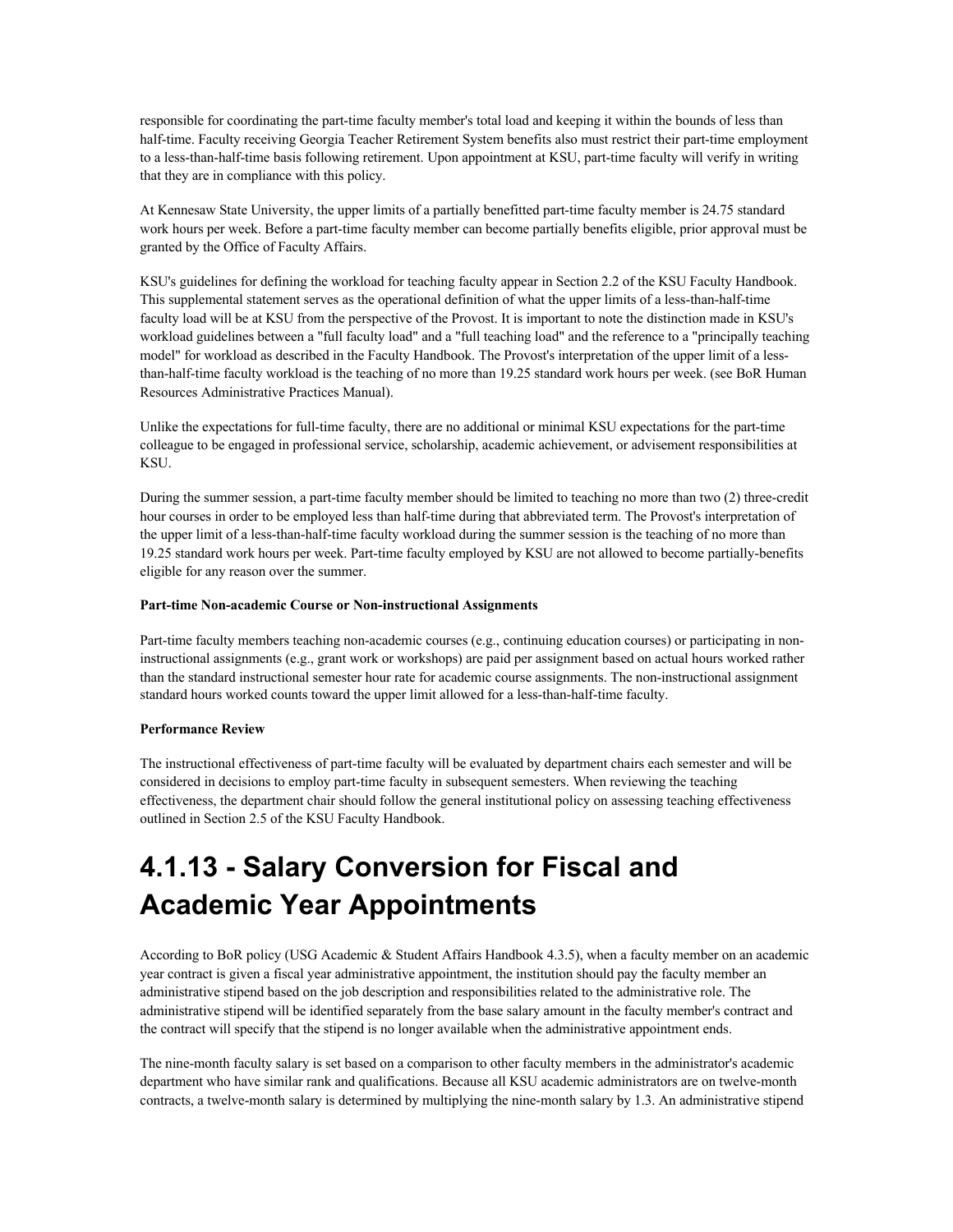may be added to the twelve-month salary based on market conditions for a particular position, and/or to recognize additional requirements and/or unique qualifications for the position. Some academic administrators may not receive administrative stipends because their nine-month faculty salary equates to the appropriate twelve-month administrative salary. Conversions to and from 12-month status are effective at the start of the new fiscal year (July 1).

Calculating the total administrative salary in this manner allows for both consideration of internal equity (salaries for faculty already employed by KSU) and external equity (market salaries for individuals holding similar administrative positions at other institutions).

If an academic administrator leaves the administrative position to return to the faculty, the administrative stipend is removed and the salary is converted from twelve to nine-months by dividing the twelve-month salary (minus the administrative stipend) by 1.3.

Merit dollars are available for the full amount of the administrative salary including the stipend. Based on the recommendation of the supervisor and the approval of the Provost and Senior Vice President for Academic Affairs, the merit pay increase can be applied to the total salary or used to increase the stipend. Stipend amounts are renewed yearly and the administrator's supervisor should adjust the stipend as needed in order to maintain both an appropriate nine-month faculty salary and a competitive twelve-month administrative salary including stipend.

Forms for administrative stipend requests are available on the Faculty Affairs Forms and Templates website.

# **4.1.14 - Adjunct Faculty Appointments**

The University System of Georgia usually reserves "adjunct faculty status" for courtesy or honorary appointments by institutions. The primary characteristic that usually distinguishes "part-time faculty status" from "adjunct faculty status" is that part-time or visiting faculty are compensated for their services, and adjunct faculty are not.

KSU grants adjunct faculty status through the office of the Provost and Senior Vice President for Academic Affairs, typically upon the recommendation of a department chair and dean. Adjunct faculty are individuals who regularly make significant volunteer contributions of their personal time, talents, energy, and resources to the instructional program of the University. Regular and significant volunteer contributions are typically made by student teaching supervisors, nursing preceptors, coop and internship supervisors, regular guest lecturers, who provide significant components of courses or programs annually, and others. These courtesy appointments will be made on an annual basis, renewable at the discretion of the University, and serve as a small token of the University's appreciation and recognition for the valuable contributions made to the instructional program and its students.

The title, "Adjunct Professor" will be used for the courtesy appointments of individuals who hold a doctoral or equivalent terminal degree. All others will be appointed "Adjunct Instructor." Adjunct instructors will normally be expected to hold at least a master's degree unless the individual has established an exceptional record of accomplishment and demonstrated success in the area of contribution to the University's instructional program. Submission of formal credentials and transcripts will not be required for these courtesy appointments.

Unless a special exception is granted by the Provost and Senior Vice President for Academic Affairs (and required credentials and transcripts are on file), adjunct faculty will not serve as the instructor of record for any KSU course or grade roster. Adjunct faculty will normally not be compensated by KSU for their contributions or service, nor will they normally have employment status at KSU. Adjunct faculty status is courtesy or honorary appointment and earns no credit toward tenure.

## **4.1.15 - Visas for Non-U.S. Citizens**

Faculty members must have current, valid proof of employment eligibility in the US due to citizenship, status as a permanent resident, or status as an employment-eligible non-resident when they begin work at KSU.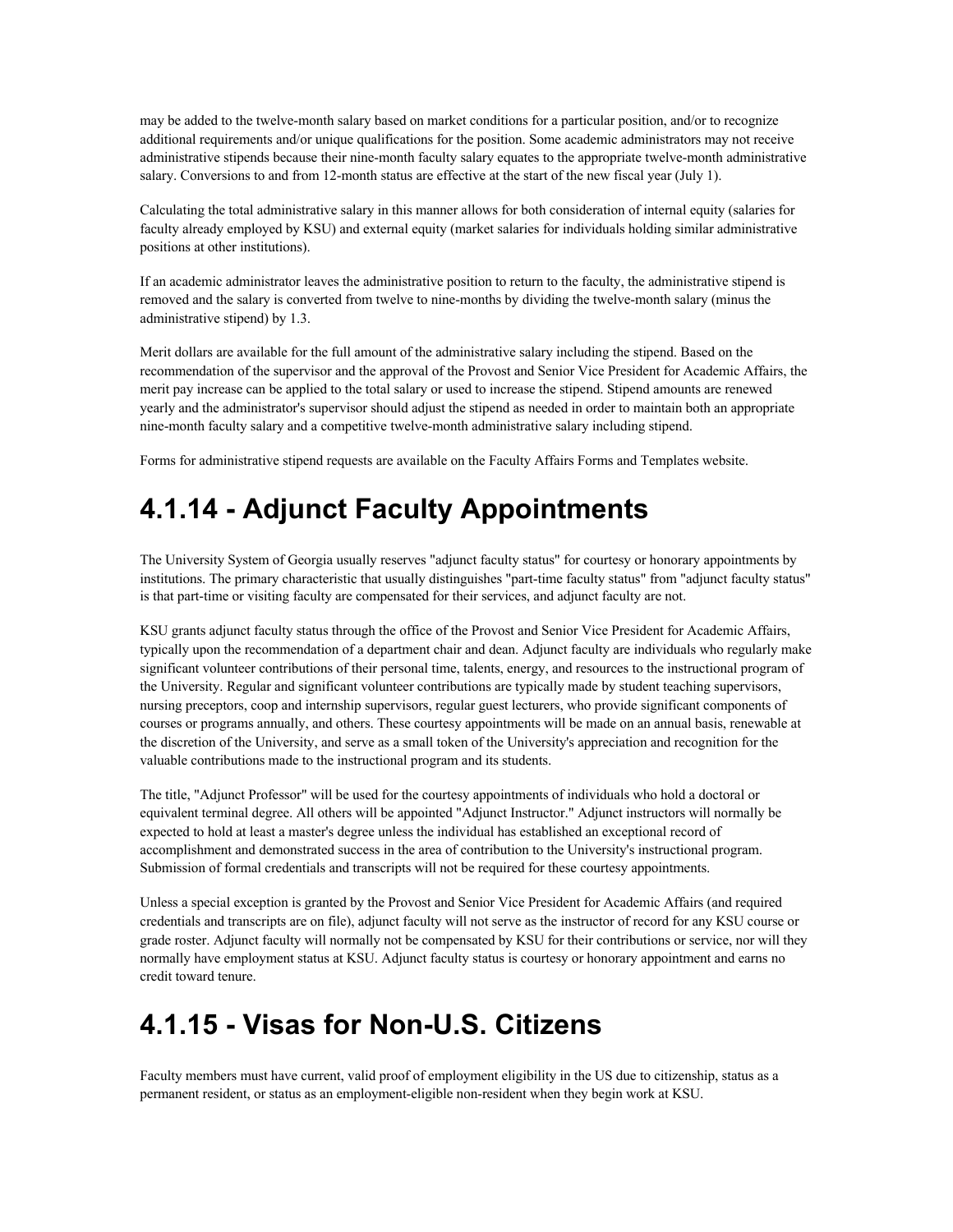Non-resident international faculty at KSU can be hired under eligible work authorization (H4, F1, etc.) or may be sponsored either as short-term visiting scholars (J-1 visa) through the Division of Global Affairs or for extended employment under an employment sponsored visa (such as an H1B) through Human Resources. International faculty may contact Human Resources for advice and assistance regarding employment eligible visa status. Department chairs wishing to sponsor short-term scholars for J-1 visas should contact the Division of Global Affairs for assistance.

KSU Human Resources offers service and support of KSU-sponsored non-immigrant visas (primarily H1B and J-1) for full-time faculty. Service and support for KSU-sponsored legal permanent residency is provided for full-time, tenure track and non-tenure track faculty only. Information is available from Human Resources and at https://hr.kennesaw.edu/employees/international-employees.php.

# **4.1.16 - State Restrictions on Kennesaw Faculty Employment Elsewhere in the University System**

According to State law as recently interpreted by Georgia's Attorney General, employees of one unit of the University System are generally not to be employed by another unit or office of the University System. This includes part-time and/or summer teaching employment. Exceptions can be made, but special conditions must be met, involving negotiated written agreements between the two institutions.

If you are engaged in or plan to accept any additional employment elsewhere in the University System of Georgia over and above your employment at Kennesaw State, please contact your department chair so that steps can be taken to bring your plans into compliance with State Law.

# **4.1.17 - KSU Academic Affairs Electronic Records Policy**

The Office of Academic Affairs at Kennesaw State University recognizes electronic records as the official and authoritative records.

# **4.2 - Compensation & Benefits**

- 4.2.1 Academic Year Pay Procedures
- 4.2.2 Summer Employment and Compensation
- 4.2.3 KSU Faculty Exchanges
- 4.2.4 Stipend and Overload Compensation Guidelines
- 4.2.5 KSU Employee Benefits

# **4.2.1 - Academic Year Pay Procedures**

Each paycheck will include one-tenth of the faculty member's academic year salary. Fringe benefit deductions that are required for 12-month coverage (e.g., health insurance, long-term disability insurance, etc.) are deducted on a monthly premium schedule August through December and on a seven-fifths monthly premium schedule January through May. In utilizing this method, the full-year's premiums are deducted over the 10 paychecks. Paychecks are distributed by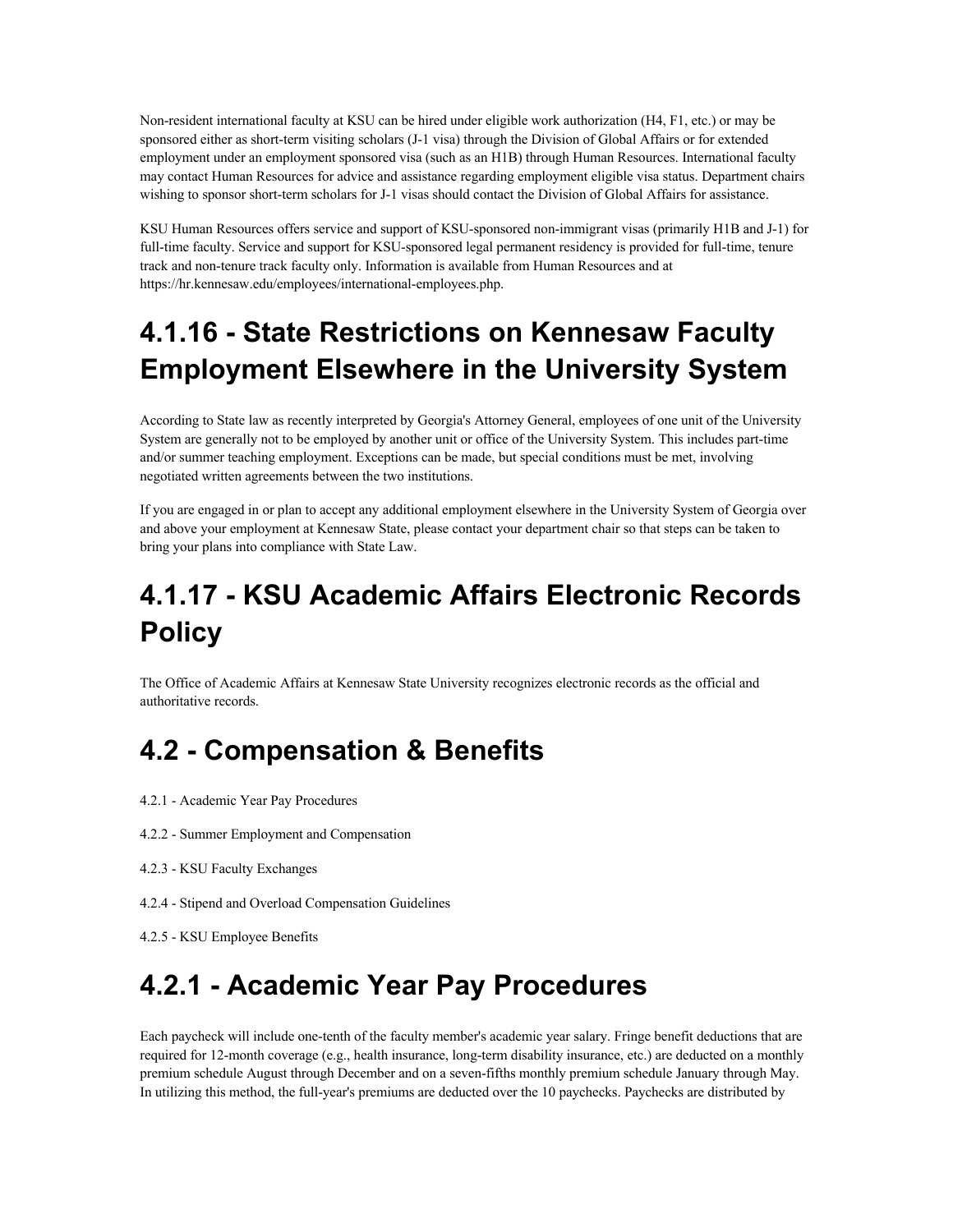electronic transfer (direct deposit) for all full-time and part-time faculty as required by Board of Regents policy. The first five checks will correspond to the fall semester and the last five will be for the spring semester.

## **4.2.2 - Summer Employment and Compensation**

All faculty members employed under academic year contracts are eligible for employment during the summer term for extra compensation. This extra compensation cannot exceed 33- 1/3% of their salary for the immediately preceding academic year contract (BoR policy 8.3.12.3). This 33-1/3% is from any funding source including grant funds or employment at another USG institution. The University makes no guarantee of availability of summer employment. Any employment opportunities are dependent on enrollment and the best interests of the University. Summer employment opportunities may include instructional or non-instructional assignments. Non-instructional assignments include sponsored program activities and/or other special assignments for the University (usually limited to high priority needs such as special initiatives) and require the prior approval of the faculty member's college dean. Compensation for instructional assignments is normally at the rate of 10% of the faculty member's academic year salary for a three-semester hour course; colleges may have alternative compensation models based on class size. Summer compensation for field supervision and individualized course instruction will be based upon the approved equivalents of such activity per semester hour or per 3-hour semester course. Compensation for non-instructional assignments will vary with the assignment and should be based on the percentage of time devoted to the project. For example, if a faculty member devotes approximately half a full-time summer commitment to the non-instructional assignment, they would be paid 15% of their academic salary. Faculty employed during the summer term are to be paid in two checks, one on the last working day in June and the other on the last working day in July.

Faculty members serving in nine-month limited term faculty positions during the Spring Semester preceding the summer term may be eligible for employment during the summer term on an as needed basis. The compensation during the summer term cannot exceed 33-1/3% of their annual nine-month limited term salary for the immediately preceding academic year. All other policies and procedures for full-time contracted faculty summer employment and compensation will apply.

## **4.2.3 - KSU Faculty Exchanges**

If one's teaching and research abroad are part of an official KSU exchange (i.e., has the Department's, College's, Division of Global Affairs', or University System's sponsorship and endorsement), salary and benefits will ordinarily be continued as usual. The faculty member is simply on a special assignment when doing teaching and research abroad. These exchanges will have no effect on tenure, promotion, or PTR clocks.

# **4.2.4 - Stipend and Overload Compensation Guidelines**

### **4.2.4.1. Stipends**

Stipends are a fixed amount of additional money for performing a specific non-teaching task; paid regularly; a stipend is a payment in addition to the base pay for an assignment which is not part of the employee's ongoing faculty appointment, but which is part of the normal workload, i.e. within the assigned percent of full time. A stipend is used to separate the portion of compensation paid to an employee for the effort and responsibility related to a special assignment. If the special assignment ends, the stipend is removed and the salary will revert to the salary for the ongoing teaching faculty appointment.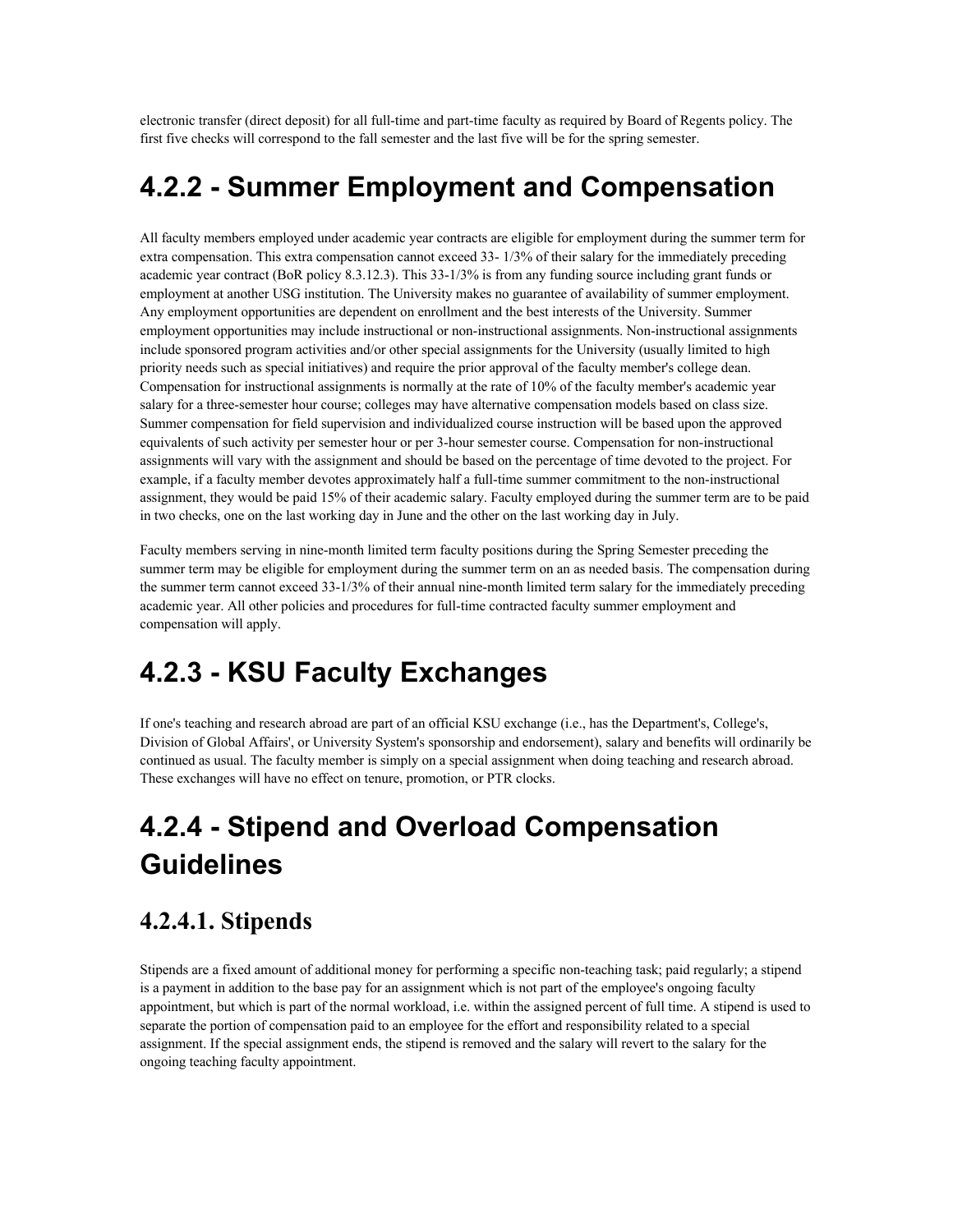**A) Administrative Stipend -** Faculty administrators who receive a Faculty Ranked Administrator contract is defined as "administrative"; these faculty will receive 9- or 12- month Faculty Ranked Administrator contracts/administrative stipends serving in the role as an administrator. Given when a faculty member is asked to perform administrative duties that are outside the scope of the faculty member's position. PTR clock stops for the duration of the assignment; faculty receiving administrative stipends are not eligible for teaching faculty awards nor may they serve on University/college/department committees as teaching faculty.

The USG Academic & Student Affairs Handbook 4.3.5 states: *"When a faculty member on an academic year contract is given a fiscal year administrative appointment, institutions should pay the faculty member an administrative stipend based on the job description and responsibilities related to their administrative role. The administrative stipend should be identified separately from the base salary amount in the faculty member's contract and the contract should specify that the stipend will no longer be available when the administrative appointment ends."*

Positions in which faculty are eligible to receive administrative contracts and an administrative stipend include Provost; assistant/associate/vice presidents; assistant/associate/vice/senior vice provosts; deans; assistant/associate deans; department chairs/school directors; assistant/associate/directors of academic units (e.g., CETL); special assistant to President/Provost; others per President/Provost

**B) Non-Administrative Stipend -** For non-administrators who receive a teaching contract; assignment is nonteaching and is expected to continue; these faculty will not receive administrative contracts but will remain on a 9- or 12-month teaching faculty contract. PTR clock does not stop. Faculty receiving non-administrative stipends are eligible for teaching faculty awards and may serve on University/college/department committees as teaching faculty.

Positions in which faculty may be eligible to receive non-administrative stipends include, but are not limited to, assistant/associate department chairs/school directors; program coordinators; and others as determined by the dean and/or department chair/school director.

Stipends for 9-month faculty can be paid in the summer by putting the stipend amount on the summer payroll. Stipends count towards the 33.33% earning maximum for summer pay.

### **4.2.4.2. Overloads**

Overloads are a temporary amendment to contract for additional teaching, research, or service responsibilities; defined as those activities in excess of activities expected as part of the defined workload formula. Full-time faculty at Kennesaw State University may be requested to perform service in excess of full-time effort for institutional-funded activities. Per BoR Policy (USG Academic & Student Affairs Handbook 4.10): *"Under certain circumstances, qualified teaching faculty and administrative faculty may be called upon to take on additional teaching, research, or service responsibilities at their home institution. Whenever possible in this situation, the institutions should consider adjusting the individual's primary duties to incorporate the extra duties associated with the overload(s). If it is determined that a workload adjustment cannot be made, the faculty member's contract should be amended to reflect a temporary change in compensation warranted by the additional responsibilities. A contract modification should also be done when faculty are involved in joint staffing agreements that warrant additional compensation at another USG institution (see Section 5.3.3 in the Business Procedures Manual)."*

Contract modifications should be done using the USG Contract Addendum for Temporary Overload Compensation. Because overloads involve a modification to a faculty member's original KSU contract, section 5.3.2 of the BoR Business Procedures Manual on Extra Compensation does not apply to faculty overloads.

KSU's procedures for complying with and interpreting Regents Policy are outlined below. Prior approvals for proposed overload compensation are expected to be secured using the required form (which is on the Academic Affairs webpage) before the overload assignment commences.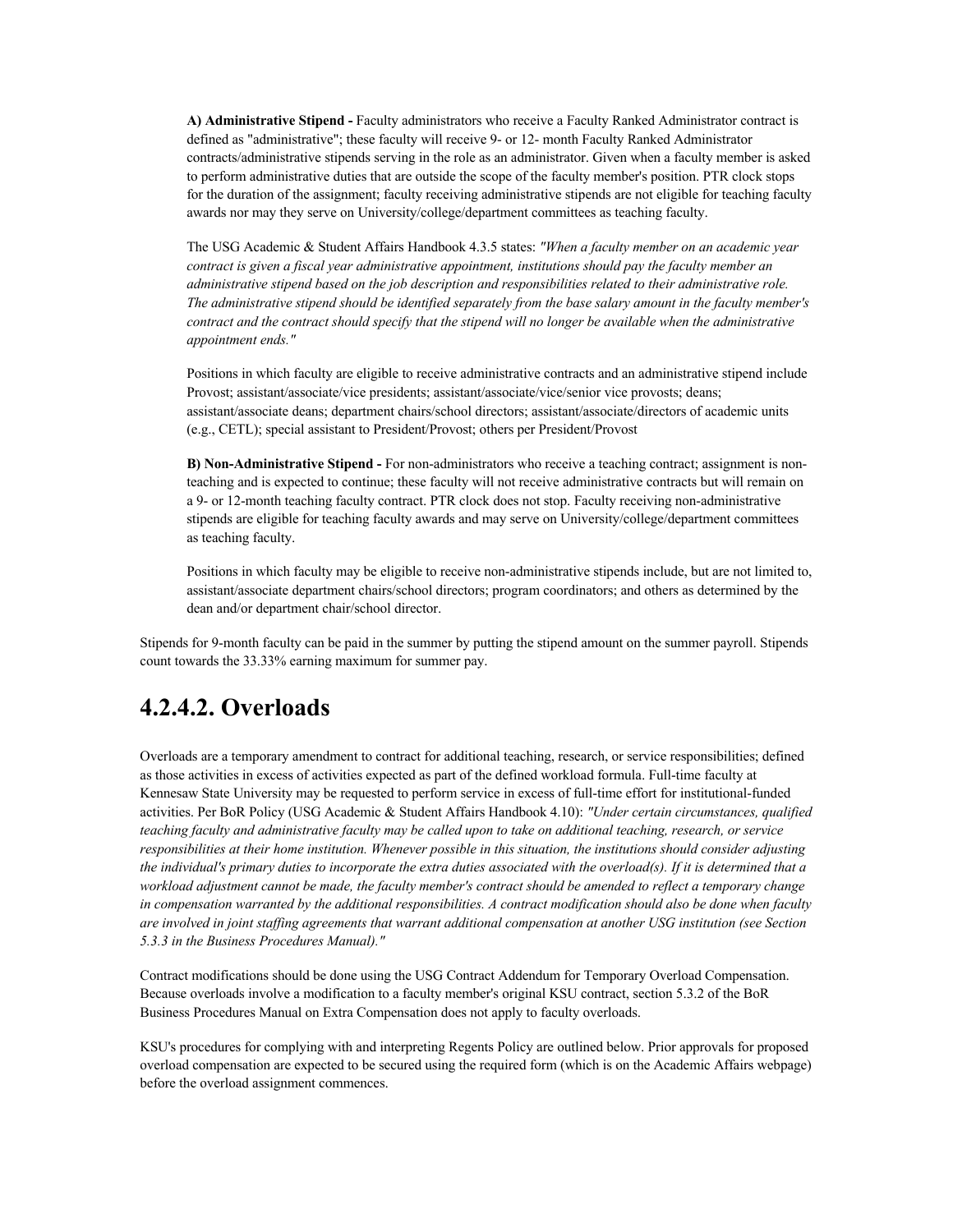#### **Conditions of an Overload Assignment**

Faculty who assume overload assignments for overload pay must meet expectations in all of their normal in-load work assignments. In-load work assignments typically include the expected fulltime commitment of the faculty member to teaching, professional service (including administration), scholarship and creative activity, and academic achievement and professional development. Overload pay is not appropriate for an individual if the work can be readily assigned on an in-load basis to another qualified person or if the individual's existing assignments can accommodate the work or can be readily reduced, rearranged, or reassigned in order to accommodate the work on an in-load basis.

Whereas KSU is in full or partial operation seven days a week in the mornings, afternoons and evenings, many faculty do not share the same daily or weekly work schedules. A "normal full load" must take flexible scheduling into account, regardless of when and where an individual's faculty-related work is done during the week.

#### **Avoiding Conflicts with Regular Duties**

Because faculty are salaried professional employees, overload assignments are most acceptable when the nature of the work in the overload assignment is significantly different from the nature of an individual's work assignments in the normal full load. When the nature of the work is similar for in-load and overload pay, the potential for an appearance of a conflict of interest or conflict of obligation exists and should be avoided or thoroughly justified. Faculty members who write themselves into grants or contracts for services that involve overload pay create the potential for a perceived conflict of interest or obligation.

When an apparent conflict of interest exists within a department, college, or division, an administrator at another level of authority beyond that unit must confirm that the overload compensation is appropriate and does not constitute a conflict of interest or obligation.

#### **Avoiding Conflicts with Grants**

Faculty can perform work as additional pay from a grant provided that it is allowable by the grant. It is strongly encouraged that a dialogue should exist between the dean/chair and faculty as to what their agreed time distribution should be at the beginning of each academic year (split between research, service, and teaching) and that no faculty member should need to regularly seek additional pay for work on a grant, rather, it should be a part of their expected duties outlined by the chair and dean. In short, use of the Contract Addendum (additional pay) for work on grants should not be an ongoing and predictable form of increasing total compensation. It would be most preferable for faculty working on grants and receiving pay from the grant(s) that this be part of the faculty member's expected workload and the off-set savings from the portion of salary paid by the grant be used by the dean or chair to offset loss in teaching or service capacity by the college or department by, for example, employing limited term professors.

Furthermore, it is important to note that federal grants explicitly do not allow for overload while working on a federal grant regardless of funding source for the overload. Some non-federal grants may also explicitly state such a restriction. Any non-federal grant supported by federal funds is also subject to federal grant restrictions. In short, there can be no additional pay for grant work unless the grant is: a) non-federal; b) not supported by federal dollars; and c) does not explicitly restrict additional pay. For additional information, contact the KSU Office of Research.

### **4.2.4.3. Extra Compensation**

Extra compensation may be paid to USG faculty when all four of the following conditions exist:

- 1. The work is carried in addition to a normal full load;
- 2. No qualified person is available to carry the work as part of normal load;
- 3. The work meets institutional needs and priorities as determined by the institution President or designee; and
- 4. The additional duties are not so heavy as to interfere with the performance of regular duties.

When extra compensation is paid, it shall be in line with compensation paid for performance of similar duties. (see Board of Regents Policy Manual Section 8.3.12.5)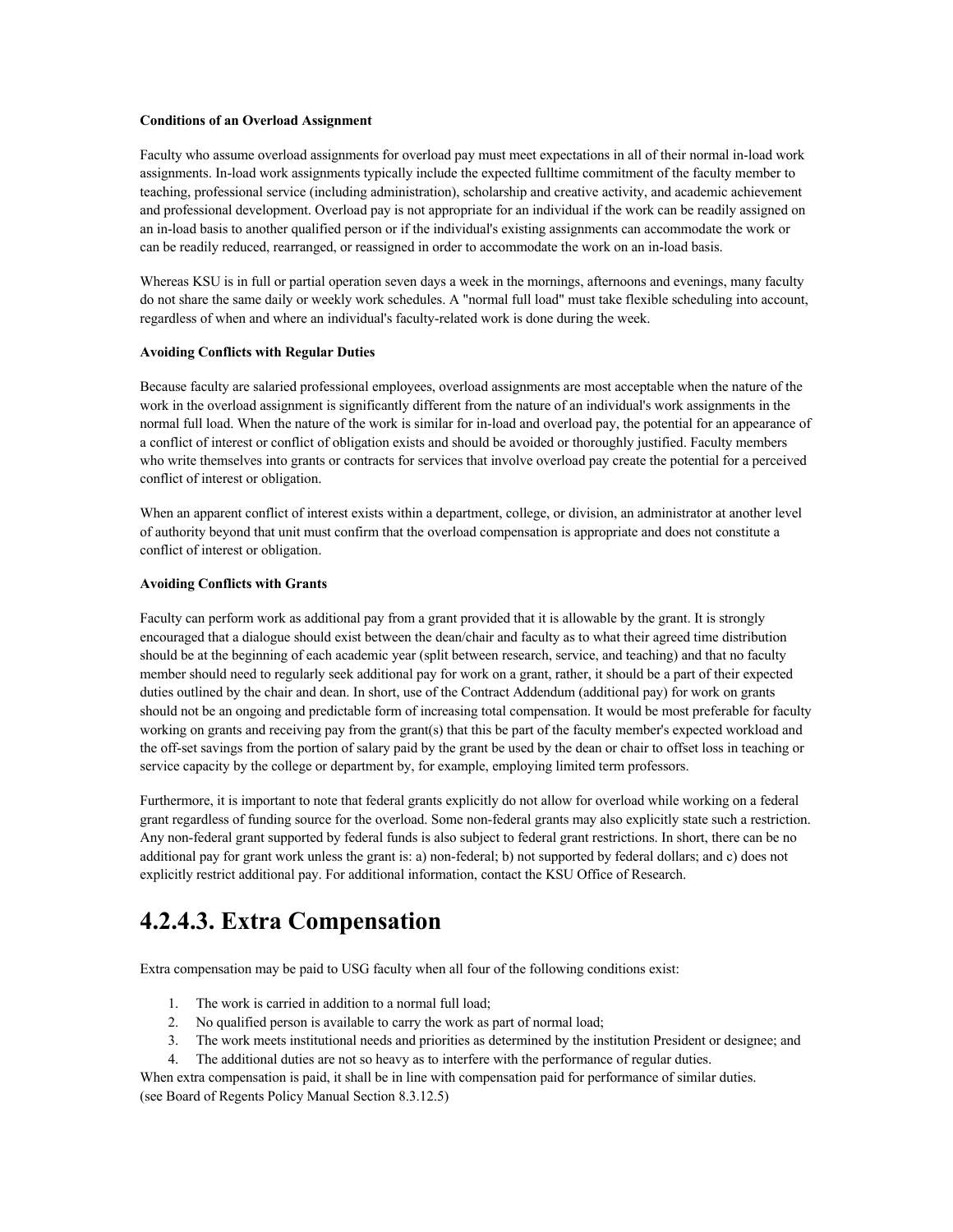# **4.2.5 - KSU Employee Benefits**

KSU Human Resources Benefits Website - https://hr.kennesaw.edu/benefits/.

#### **Vacation Leave**

Teaching faculty who receive contracts with work commitments of less than twelve (12) months do not accrue vacation (annual) leave. Full-time teaching faculty who receive twelve (12) month contracts accrue vacation (annual) leave at the rate of 1 3/4 days per month (14 hours). The maximum number of days of vacation (annual) leave that may be carried from one calendar year to the next is 45 days (360 hours). Earned vacation (annual) leave shall be taken at times mutually acceptable to both the employee and supervisor. In the event of termination of employment or conversion to a work commitment of less than twelve months, accrued vacation (annual) leave shall be paid in a lump sum amount. The maximum amount of paid vacation (annual) leave shall be 45 days (360 hours).

The faculty member who takes vacation leave is responsible for making arrangements for the coverage of missed meetings, notifying the person to whom the faculty member reports at KSU, rescheduling appointments, and reporting the number of days of vacation leave used each month via the appropriate time reporting system.

#### **Sick Leave Benefit and Reporting Responsibility for Faculty**

One of the faculty's employment benefits in the University System of Georgia is the award, accumulation, and use of sick leave. A day of sick leave (8 hours) is awarded to a faculty member for each month of benefited employment during the academic year. Faculty on twelve-month contracts and instructional faculty who work during June and/or July will accordingly also accrue a day of sick leave for those months. Accumulated unused sick leave is summarized monthly in the payroll time and labor management system.

The use of accumulated sick leave allows a faculty member to continue to be paid a salary during days when the faculty member is unable to perform teaching, service, scholarship, and professional development responsibilities as expected due to illness, injury, disability (including maternity leave), or family leave and health related emergencies. If the use of accumulated sick leave extends into a sixth consecutive business day, the individual must contact Human Resources to coordinate the use of the Family Medical Leave Act (FMLA). Likewise, if an illness/injury is causing frequent or consistent disruption of expected work duties, use and reporting of sick leave and coordination with Human Resources regarding your rights under FMLA is required. Examples of instances where Human Resources should be consulted include, but are not limited to, surgery, therapy, rehabilitation, on-going testing, bed rest, and any chronic condition(s) impacting work. Once a faculty member's unused accumulated sick leave has been exhausted, the individual shifts to a leave without pay status if the individual is unable to resume faculty responsibilities. While this shift automatically occurs, the individual must contact Human Resources to discuss benefits continuation and further FMLA requirements. The faculty member should also contact the Academic Affairs Faculty Affairs office to complete those Leaves of Absence (Paid and Unpaid) forms.

Coordination of the sick leave benefit is particularly important during periods of illness or injury for purposes of utilizing short and long-term disability. If a faculty member has sufficient accumulated sick leave, this paid leave can provide an important financial bridge between the onset of a disability and the delay in the start-up of disability insurance benefits. All employees are encouraged to carefully review their personal need to enroll for short and/or longterm disability benefits and to subsequently coordinate with Human Resources in order to maximize the benefits platform offered to Faculty.

Accumulated sick leave also may provide an enhanced benefit at retirement. House Bill 859 allows unused accumulated sick leave to be converted to service credit towards retirement benefits under the Teachers Retirement System. One month of service credit in Georgia Teachers Retirement is granted for approximately 20 days of accrued sick leave not used. The employee must have at least 60 days of accrued sick leave upon retirement in order to be eligible for this benefit. For more information, visit https://www.trsga.com. Because retirement benefits under the Optional Retirement Plan are not service based, there is no equivalent benefit for faculty members who elect to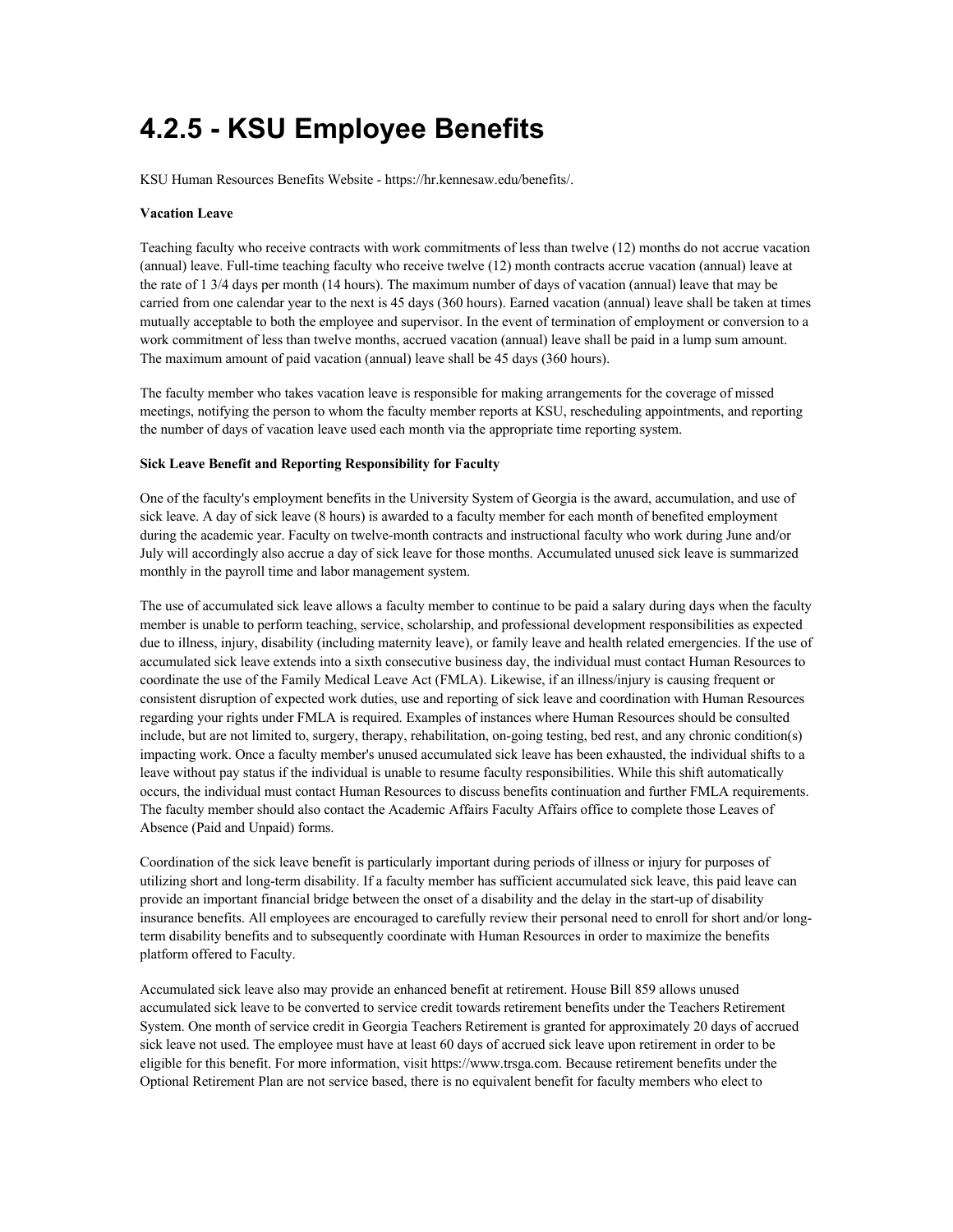participate in the Optional Retirement Plan instead of the Teachers Retirement System. All unused sick leave not eligible for conversion to service credit is forfeited upon separation/retirement.

Faculty frequently work days, nights, and weekends teaching and preparing for classes; grading, mentoring, and supervising students; conducting scholarship and creative activities; performing professional service; attending professional development workshops and conferences; pursuing formal academic achievements; and participating in work-related special events. The resulting work schedules of the faculty are highly diverse, variable, and flex-time oriented. However, if the faculty member is unable to fulfill responsibilities during a day that is usually devoted to teaching, service, scholarship, or professional development and those responsibilities are not completed at another time during the month, that day should be reported as a day (8 hours) of sick leave. Although many faculty devote more than 40 hours a week to their full range of faculty responsibilities, no more than 40 hours a week are expected to be reported as sick leave if a faculty member is unavailable or incapacitated for a week's time. Resuming some, but not all, of one's KSU responsibilities while on sick leave requires only partial use of sick leave days in proportion to the amount of work not completed.

Sick leave applies to days in a work week in which the faculty member is unavailable or incapacitated, regardless of whether the faculty member has formal teaching responsibilities on those sick days or not. Having a colleague cover one's classes does not relieve the faculty member from the responsibility of reporting sick leave taken.

For more information on FMLA, visit: https://hr.kennesaw.edu/benefits/

The faculty member who takes sick leave is typically responsible for making arrangements for the coverage of missed classes and meetings, notifying the person to whom the faculty member reports at KSU, rescheduling his/her appointments, and reporting the number of days of sick leave used each month via the appropriate time reporting system.

Faculty members are expected to report the use of sick leave via the payroll system at least monthly. Administrators must approve these monthly time reports. Repeated failure to make appropriate reports of sick leave taken constitutes neglect of duty by a university employee and is subject to appropriate restitution and disciplinary action. Department chairs, directors, deans, and vice presidents are responsible for ensuring to the best of their abilities that sick leave is being reported in a proper and timely manner by faculty members in their administrative units.

#### **Leaves of Absence**

KSU leaves of absence policies conform to BoR leaves policies (BoR Policy Manual 8.2.7 and 8.3.7.4). The faculty member requesting the leave must ensure that the appropriate leave of absence form, which is on the Academic Affairs webpage, is completed, including securing appropriate administrative approvals, and returned to the Academic Affairs office. All faculty must coordinate with Human Resources prior to beginning their leave of absence to facilitate continuation or termination of benefits participation, make arrangements for benefit premium payment during any unpaid leave periods, and provide medical certification(s) as appropriate.

- 1. Leaves of absence of one year or less with or without pay may be granted by the KSU President and reported to the Chancellor. Extensions of such leaves or the initial granting of leaves of more than one year, require the approval of the Chancellor or designee.
- 2. In considering a request for a leave with pay, the KSU President adheres to BoR policy that such leave shall be granted only for the purposes of promoting scholarly work and encouraging professional development. The President will examine carefully the program or project on which the employee proposes to work and will also consider the likelihood of the faculty member's being able to accomplish the purposes for which leave is requested. It is expected that scholarly and professional leaves shall be granted without pay where the leave is supported by an external grant or stipend. In considering the request for a leave, the President will take into consideration the effect that the granting of the leave will have on the institution or the department in which the faculty member is a member. If the faculty member's work cannot be handled by other faculty and/or staff and if funds are not available for the employment of a substitute, the President will be justified in refusing to recommend that the leave be granted or in deferring action upon the request for a leave. For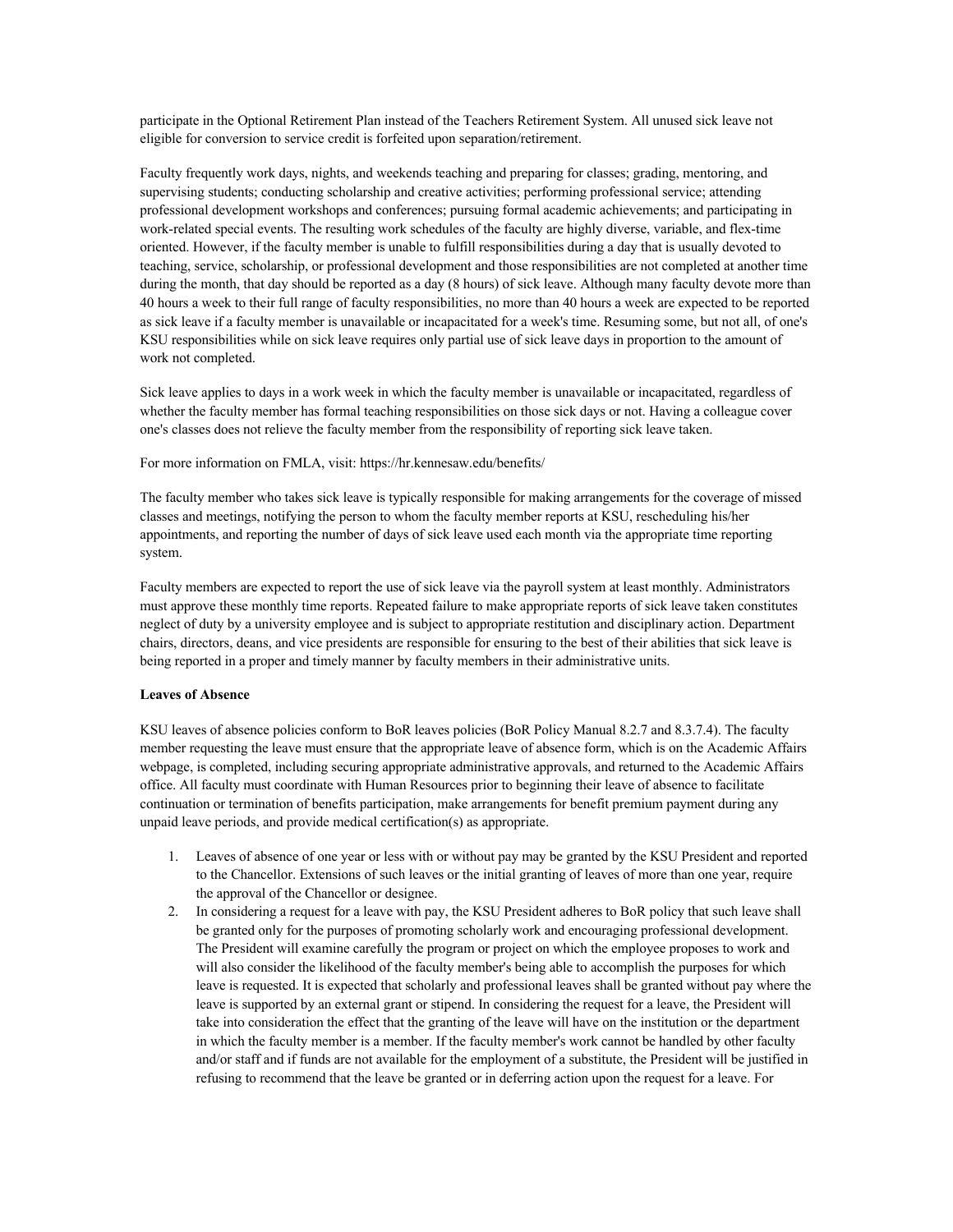extensions of educational and professional leaves, or the initial granting of such leaves of more than one year, the President's request to the Chancellor for such leaves must include the following:

- A statement that the faculty member's absence will not adversely affect institutional programming.
- Strong justification for the request for leave with pay to a faculty member who has not been employed at KSU for at least three years.
- A statement of the direct and significant benefits that will accrue to the institution as a result of the faculty member's activities during the period of leave.
- If the granting of leave with pay will require additional institutional expenditures, provide a note of that fact.
- The amount of leave pay, determined with reference to the following:
	- o The normal rate of leave pay shall be considered as an amount up to one-half of the regular salary of the faculty during the period of leave.
	- o Extraordinary justification must accompany a recommendation of leave pay in an amount exceeding one-half of the faculty member's regular salary during the period of leave or for leave pay at full regular salary for the period of leave.
	- o The amount of any external stipend or any other external remuneration to be received by the faculty member for activities during the period of leave shall be taken into account in the determination of institutional leave pay recommended. The recommendation for leave must indicate the source and the amount of applicable external remuneration.

The President ordinarily will not approve a request for a leave with pay if the applicant for leave has been employed at KSU for a period of fewer than three (3) years. Any faculty member who has been granted a leave of absence with pay shall be required, before beginning the leave, to sign an agreement indicating that:

- For a leave with pay of less than one year, the employee will return to KSU at the termination of the leave for a period of at least one (1) year.
- For a one-year leave with pay, the employee will return to KSU at the termination of the leave for a period of at least two (2) years; and that,

If the employee does not return to KSU for the full amount of time specified in the agreement, the employee will reimburse KSU for the amount of compensation received while on leave and any other expenses paid by the USG during the leave, including all benefit costs.

A faculty who returns from an authorized leave which enhances professional study and development shall be entitled to a salary that will include, at a minimum, the mandated across-the-board salary raises which occurred during the period of leave.

- 3. In all cases in which an approved leave of absence is based on FMLA (the Family Medical Leave Act) or for educational/professional purposes, the faculty member's pre-tenure/tenure/promotion/post-tenure review clock may be stopped for one academic year if the leave of absence is for a full, consecutive six (6) weeks or more and the request is made to the Provost by the faculty member within 14 days of the beginning of the leave of absence. The faculty member must make a request to the Provost within 14 days of the beginning of the leave that the pre-tenure/tenure/promotion/post-tenure review clock be delayed for one academic year for an approved leave of absence due to FMLA or for educational/professional purposes lasting less than a full, consecutive six (6) weeks or for an intermittent leave.
- 4. Per BoR Policy Manual 8.3.7.4, extensions of the probationary term for non-tenured, tenure-track faculty will be limited to no more than a total of two years. Faculty who receive a one-year extension before completing their third-year, pre-tenure review may request a delay of this review until the end of their fourth year in rank. Faculty who receive a two-year extension before completing their third-year, pre-tenure review may request a delay of this review until the end of their fifth year in rank.
- 5. A faculty member may request a one-year extension of the pre-tenure probationary period in situations that are qualifying events under the Family and Medical Leave Act (FMLA) but which do not necessarily result in the faculty member taking a formal leave of absence. This includes qualifying events that occur over the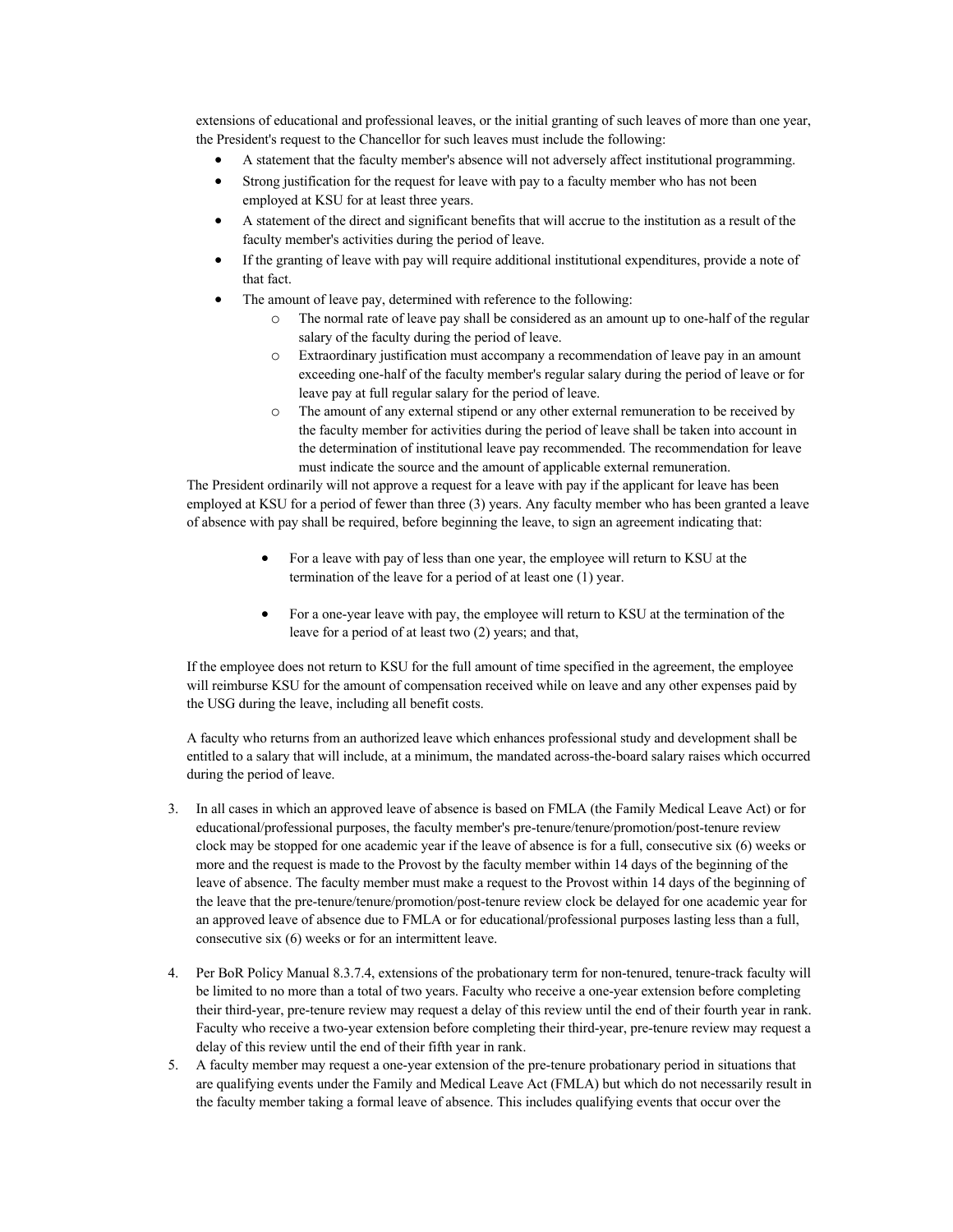summer in which a nine-month faculty member is not receiving a paycheck. Examples of such qualifying events include an extended illness, disability, childbirth, adoption of a child, or extended care of an ill child or immediate family member. A faculty member should apply for an extension as soon as it becomes clear that an extenuating circumstance has substantially impeded (or will impede) progress toward tenure in specific ways. Such a request normally shall be made within three months of the extenuating event. Requests for an extension should not be made prematurely on the basis of speculation about how a coming event might affect progress toward tenure.

- 6. No leaves of absence will be granted to USG retirees who are drawing retirement benefits from the Teachers' Retirement System of Georgia or from the USG.
- 7. Approved leave shall allow employees the right to elect to continue group insurance benefits with institutional participation.

#### **Extended Absences from Teaching Responsibilities**

Faculty members may not be absent from their teaching responsibilities except for illness, extraordinary personal circumstances, or performing professional obligations. The faculty member must notify the chair prior to any class cancelations or substitutions. In addition, faculty members may not cancel scheduled classes or meetings to take personal time.

Requests for leave will be handled in accordance with the policies and procedures detailed in the KSU Employee Handbook Section 4.0 (Vacation, Sick Leave and Leave of Absence) and/or the Americans with Disabilities Act policy.

When leave circumstances may result in faculty member returning to duty when the semester is in progress, every effort will be made to minimize the potential disruption of the instructional experiences of the students involved. A primary goal of this policy is to allow both the faculty member and KSU the opportunity to maintain the integrity of the classroom and avoid placing undue burden on the faculty member or the department. Generally, altering course instructors is only permissible when unavoidable due to the unexpected and/or sudden need for a faculty member to be removed from the classroom. In such cases, once HR and/or Academic Affairs has notified the faculty member that the faculty member has been relieved of classroom duties and a substitute instructor has replaced the faculty member, then the faculty member will not be placed back in that classroom for the remaining semester. In consultation with HR, Academic Affairs, and the department chair, upon return and as applicable, the faculty member will be expected to resume non-classroom duties, including, but not limited to, advising, committee work, course preparation, research and scholarship, and other duties which faculty members typically carry out beyond the classroom.

#### **Additional Time-Off and Leave Information**

For additional information concerning time-off and leave information not addressed in the KSU Faculty Handbook, please see the KSU Employee Handbook Section 4.0.

#### **Faculty and Administrative Emeritus Status and Privileges**

Emeritus/Emerita status is a title signifying honorable and distinguished service to Kennesaw State University. Consistent with Board of Regents policy (BoR Policy Manual 2.11), a President may confer the title of emeritus/a on any retired (not resigned) tenured or non-tenure track associate professor or professor, who at the time of retirement from KSU, had ten (10) or more years of continuous, full-time service (not equivalent) to the University System of Georgia with a minimum of the last five (5) of those years at KSU. For teaching faculty members with the rank of professor or associate professor, the "emeritus" designation is appended to the rank held at the time of retirement, e.g., professor emeritus. For academic administrators, the emeritus designation, upon approval by the Provost and the President, is appended only to the most senior administrative title held at Kennesaw State University, which may be held at or prior to the time of retirement, e.g., dean emeritus. The emeritus designation is not awarded for administrative titles held on an "acting" or "interim" basis. KSU's President may recommend the emeritus title for faculty members of other ranks upon the recommendation of the dean of the college in which the faculty member was employed. This title may be conferred by the USG-BoR upon the recommendation of the KSU President. Emeritus appointment is not guaranteed and is not accorded to part-time faculty members nor to faculty terminated for cause.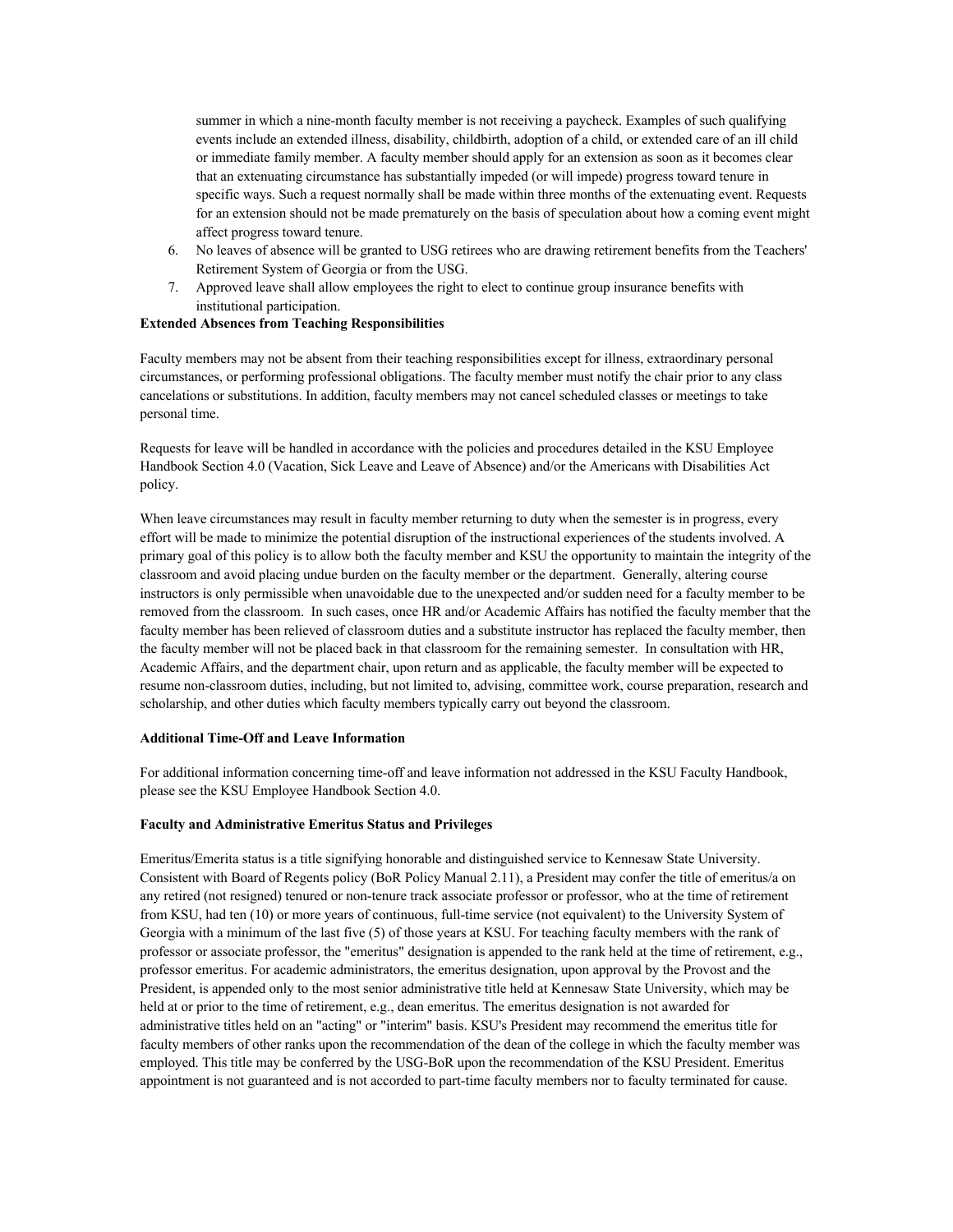The President's decision will be based, in part, upon the recommendation of the unit in which the employee has served. In considering persons from Kennesaw State University for the "emeritus/emerita" title, the President shall, in addition to the Board of Regents criteria, base the recommendation upon:

- 1. Meritorious service to Kennesaw State University
- 2. Notable career performance at Kennesaw State University
- 3. Nomination and recommendation by a department peer review committee, chair, dean, and the Provost and Senior Vice President for Academic Affairs

The following procedure will be used to develop recommendations:

The employee seeking the "emeritus/emerita" title shall submit the "Recommendation for Award of Emeritus/Emerita Status" form to the chair within a timeframe of 30 days prior to or 30 days following the official retirement date. An employee may be nominated for emeritus status by another employee in the same unit, with the nominee's consent.

#### **Process for faculty and academic administrators requesting Emeritus Status:**

- 1. The "Recommendation for Award of Emeritus/Emerita Status" form must be accompanied by a one-page description summarizing the faculty member's accomplishments at KSU, and by a current vita.
- 2. The chair or unit head will appoint a peer review committee consisting of a minimum of three members. This review committee may be the Department Promotion & Tenure Committee. After reviewing all materials submitted, by checking the appropriate box on the "Recommendation for Award of Emeritus/Emerita Status" form, the committee shall indicate their recommendation (either positive or negative). Their recommendation will be based on a simple majority vote of the committee. They will then forward the form, the employee's summary of accomplishments, and vita to their department chair/school director.
- 3. After reviewing all materials submitted, by checking the appropriate box on the "Recommendation for Award of Emeritus/Emerita Status" form, the chair/director shall indicate their recommendation (either positive or negative). They will then forward the form, the employee's summary of accomplishments, and vita to their dean.
- 4. After reviewing all materials submitted, by checking the appropriate box on the "Recommendation for Award of Emeritus/Emerita Status" form, the dean shall indicate their recommendation (either positive or negative). They will then forward the form, the employee's summary of accomplishments, and vita to the Provost.
- 5. The Provost will forward all recommendation materials to the President for final action.
- 6. The recommendation of the President shall be conveyed to the candidate no later than three months after the initial request date.

Upon approval of emeritus status, the faculty member/administrator shall be entitled to the following subject to fiscal constraints placed upon the University:

- KSU emeritus faculty/administrator photo identification card
- Full library privileges, using emeritus I.D. card, including borrowing rights and interlibrary loan privileges
- Emeritus Faculty and Administrators not currently employed by KSU may park in visitor parking at no charge
- Faculty discount on selected KSU Bookstore purchases.
- Admission to campus events the same as an active employee
- Invitation to march in academic procession at Commencement or other occasions
- Invitation to attend opening of university faculty meetings
- Living emeritus faculty and administrators will be listed in the University catalogues and the faculty/staff directory
- Emeritus faculty members and administrators shall be retained on all mailing lists that contain information of general interest, unless they specifically request that their name be omitted from such lists. They will also be retained on invitation lists for social functions to which non-retired faculty/administrators of equivalent rank are invited
- Emeritus faculty shall have continued use of KSU e-mail address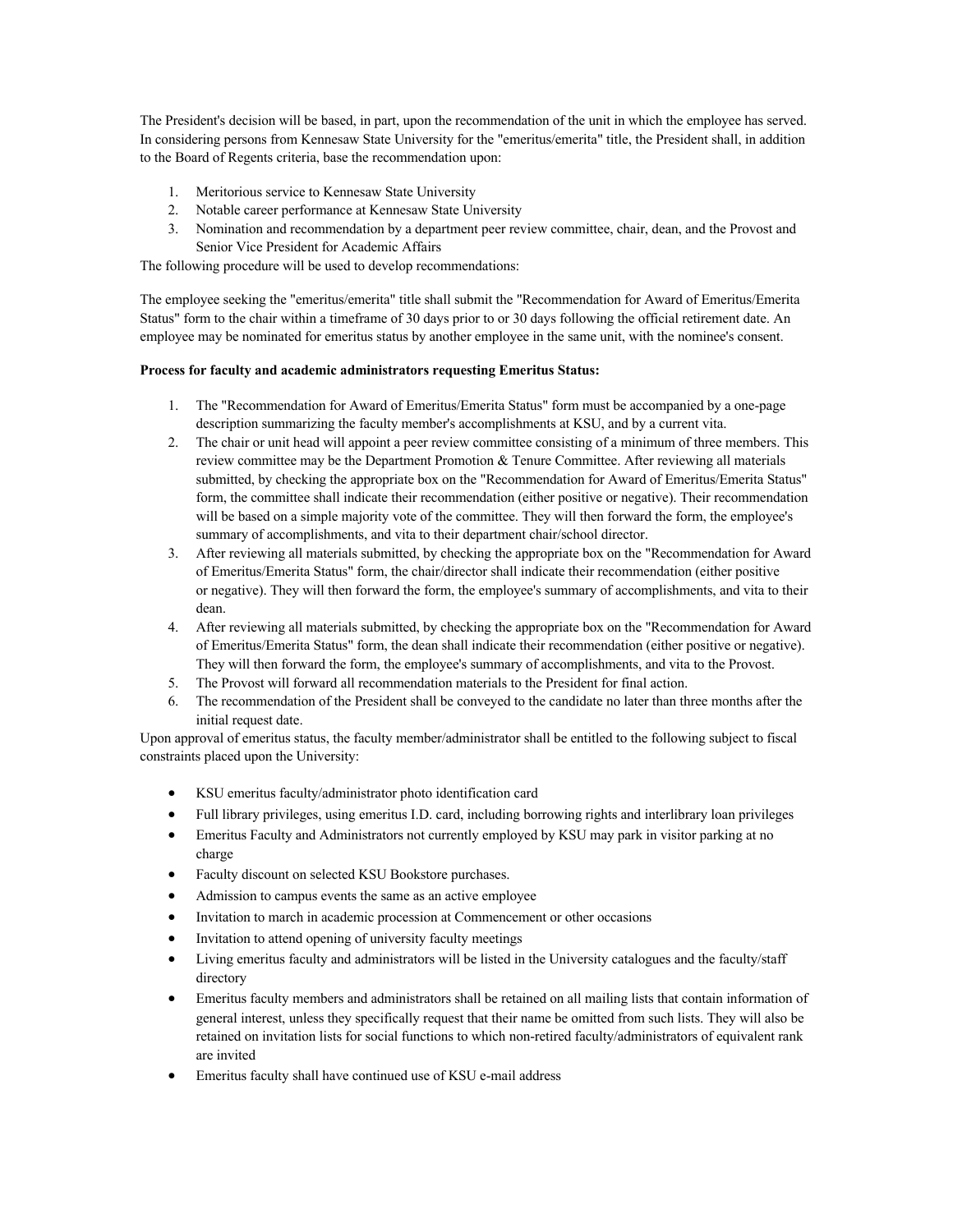- Emeritus faculty and administrators may serve as a consultant to various standing and ad hoc committees of the University, college or department when called upon by a committee chairperson and approved by the President, Provost, dean, or department chair
- All emeritus faculty and administrators are eligible for a free membership at the KSU Fitness Center on the same basis as regular faculty & staff
- All emeritus faculty are eligible to be appointed as adjunct or as part-time faculty and teach courses on an as needed basis upon the approval of the department chair, dean, and Provost and subject to procedures for rehiring retired employees

• Mail services shall be provided by the department for emeritus faculty, subject to certain restrictions In some specific situations, with the approval of the appropriate department and/or unit authority, and subject to budgetary constraints, an emeritus faculty may be entitled to:

- Laboratory/experimental/performance/studio space This is not an entitlement for all faculty who make the transition to emeritus status. Rather, such space will be recommended by department chairs to the dean whenever possible for those individuals who maintain an active research/creative activity program that is characterized by: (a) sufficient external funding to support their research activities including the support of technical assistants, post-doctoral fellows, and students; (b) continuing contributions to the department's academic mission and vision; and (c) demonstrable contributions to the discipline through the propagation of the products of their research in relevant mediums (books, articles, chapters, patents, presentations, performances, etc.).
- Retention or use of certain pieces of equipment, computers etc. as approved by their department chair and dean - The retention and/or use of equipment, computers etc. must be for professional purposes associated with work continuing on behalf of KSU.
- An emeritus faculty member can serve as the principal investigator on grants and can supervise doctoral, masters, or undergraduate students with approval from the respective department chair and subject to procedures for rehiring retired employees.
- Serve as a dissertation/thesis committee member with approval from the respective department chair and subject to procedures for rehiring retired employees.
- Emeritus business cards upon request to the chair of their home department and subject to budgetary constraints.

#### **Implementation of Emeritus Policy**

Individuals retiring from KSU prior to implementation of this policy in 2014 who were not awarded Emeritus Status at the time of retirement are no longer eligible to request consideration for Emeritus Status.

## **4.3 - Workplace Policies and Procedures**

- 4.3.1 Outside Work for Pay and Conflict of Interest
- 4.3.2 Policy and Process Concerning Discrimination and Harassment
- 4.3.3 Amorous Relationships

# **4.3.1 - Outside Work for Pay and Conflict of Interest**

See KSU's Outside Work for Pay and Conflict of Interest policy at https://coi.kennesaw.edu and BoR Policy Manual Section 8.2.18.2.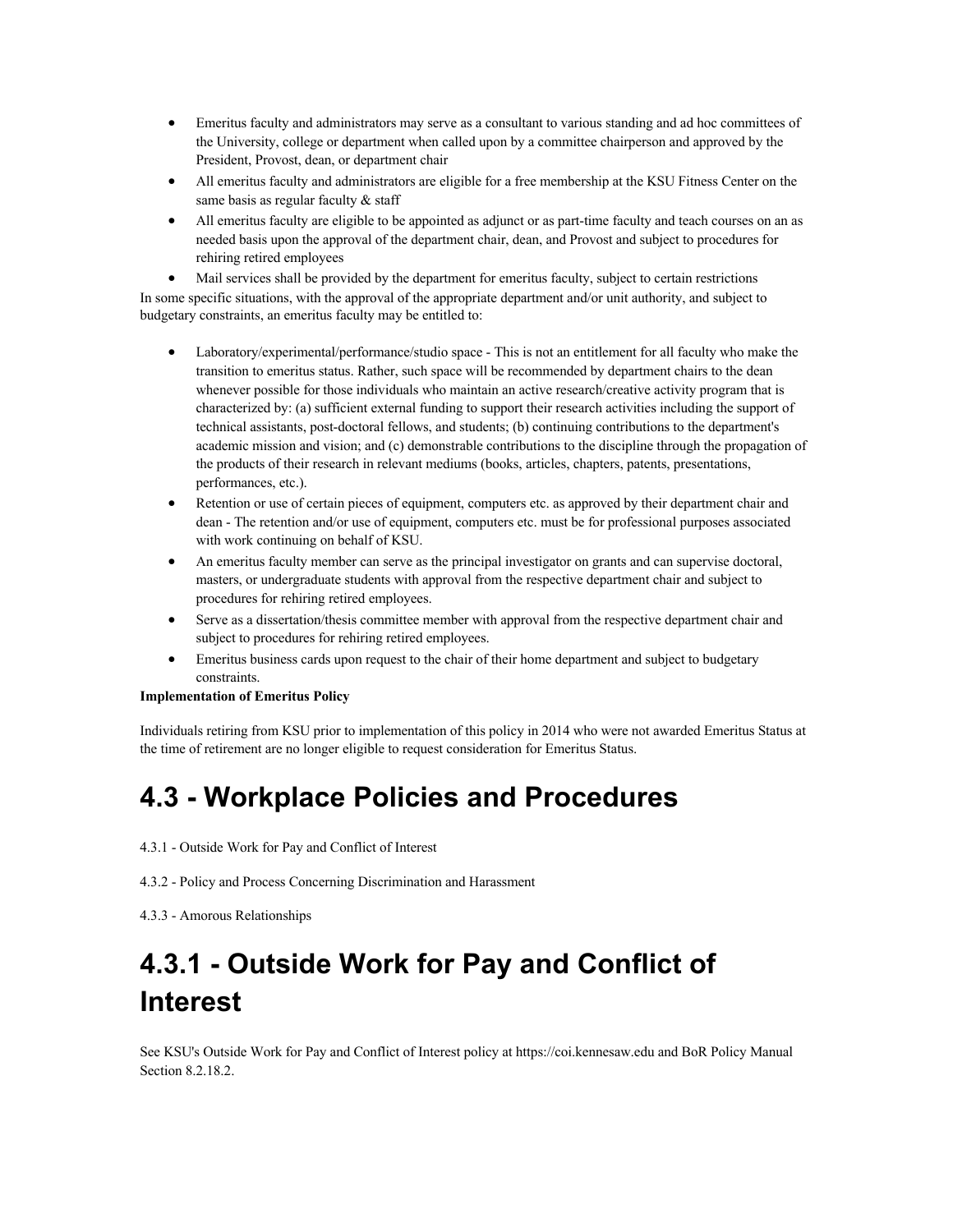# **4.3.2 - Policy and Process Concerning Discrimination and Harassment**

See KSU University Handbook Sections 5.2.11 and 5.2.12.

# **4.3.3 - Amorous Relationships**

See BoR policy (BoR Policy Manual 8.2.18.6) on Amorous Relationships.

# **4.4 - Administrative Procedures**

4.4.1 - Grants and Contracts

4.4.2 - Procedures for Handling Student Complaints Against Faculty Members

4.4.3 - KSU Faculty Conflict Resolution Procedures

4.4.4 - KSU Academic Freedom Complaints

# **4.4.1 - Grants and Contracts**

The Office of Research (OR), an organizational unit under the Office of the President, is the service and support office for external funding activities. This office provides services to support faculty throughout the proposal and grant process. The OR is responsible for all pre-award and post-award functions and provides a full array of services such as identification of funding sources, interpretation of guidelines, assistance with proposal development, technical writing and editing, budget development, proposal submission, award and contract negotiation, grants management, and project accounting and billing.

Faculty should notify the OR of their intention to submit a proposal at least two weeks before the sponsor's deadline. All proposals for external grant or contract funding must be routed through Cayuse, KSU's electronic grants management system; when proposal review and routing are complete, OR will submit the proposal. Please see the Sponsored Programs website for more information about routing and timelines and the Research Development website for information about funding opportunities and proposal support.

Once a grant or contract has been awarded to the University, the OR negotiates and finalizes the terms and conditions of the award with the sponsor. The OR works closely with faculty in the fiscal management of grants and contracts awarded to the University and assigns a Grants Manager to work with the project director throughout the life of the award. The OR is responsible for ensuring that the business interests of the University are protected and that the University complies with award provisions. The staff maintains auditable records in support of charges to grants and contracts and prepares and files fiscal reports required by the sponsor.

A few reminders:

- Kennesaw State University Research and Service Foundation is the legal applicant for all proposals submitted by faculty.
- Funds and resources of the University cannot be obligated without the required approvals in Cayuse.
- The Vice President for Research or designee is the official authorized representative for signing all contracts.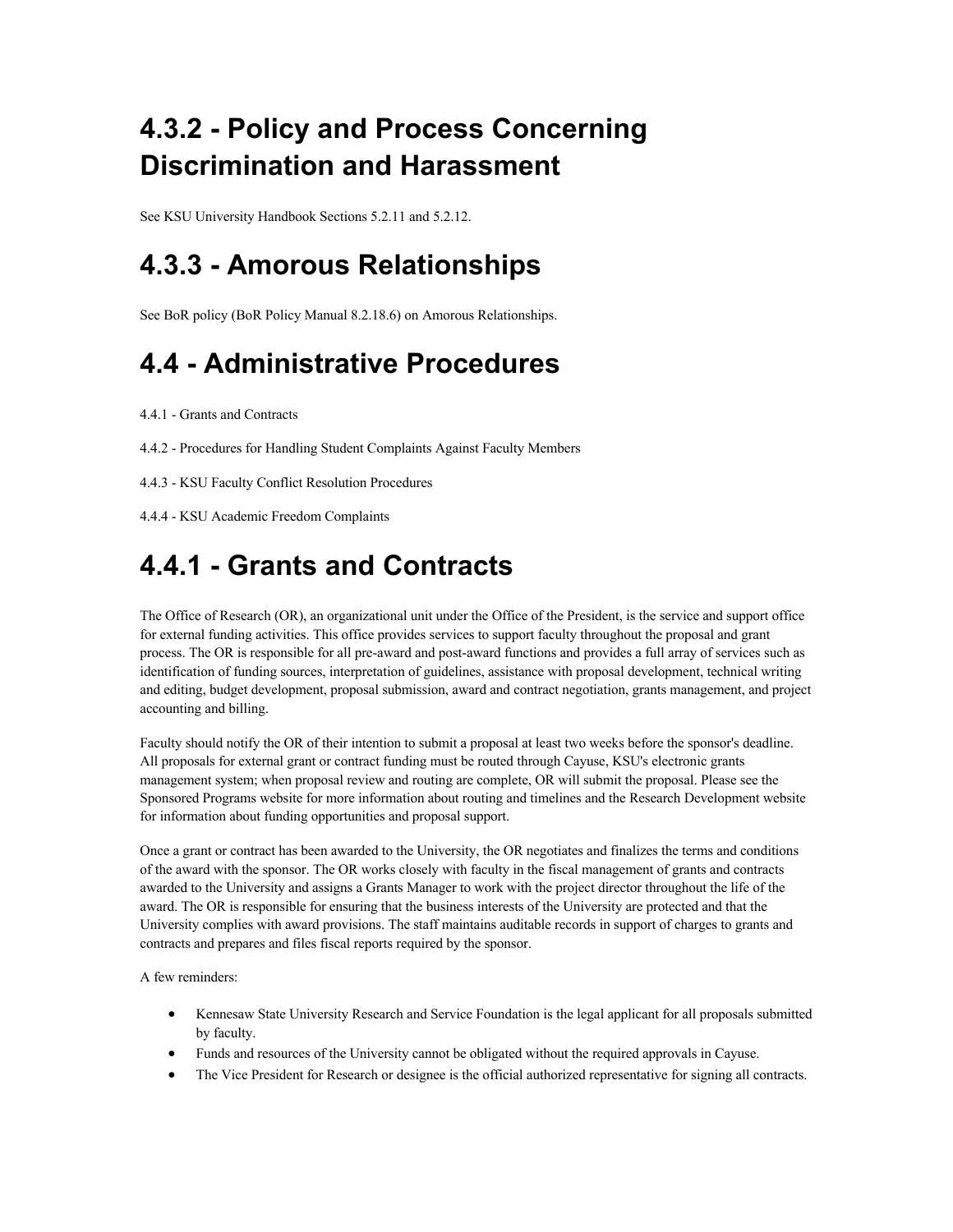• Line-item budgets that include facilities and administrative costs (indirect costs) must accompany all proposals and awards; contact OR for assistance.

# **4.4.2 - Procedures for Handling Student Complaints Against Faculty Members**

#### **Introduction**

From time to time, students may feel that they have legitimate complaints against a faculty member. It is important that they and the accused faculty member have a common understanding of how such complaints may be resolved. To alert students, faculty, and administration to channels available for complaints, the following procedure is presented. This procedure is not applicable to cases involving discrimination or sexual harassment (see KSU catalog, Student Rights and Responsibilities section). This procedure is also not applicable to cases of violation of stated grading policy (see KSU catalog, Academic Policies section). In those instances, the established KSU procedures should be followed. For general guidance in making a complaint, students may utilize the Office of Student Advocacy as an informal resource for assistance.

#### **Procedure**

It is the responsibility of the student to bring concerns or complaints for resolution. Complaints against a faculty member should be resolved at the lowest level possible. When a student has a complaint, the student should follow the procedures below in the order stated. Attempts to circumvent the procedure will be redirected to the appropriate level of resolution. For example, the President, Provost, or dean will refer grievants to the faculty member or to the department chair/school director as the first level of resolution.

**Informal:** Students are encouraged to discuss and resolve a complaint at the lowest possible level. In general, students should talk to the faculty member. In cases where the student is uncomfortable talking to the faculty member, they should talk to the faculty member's immediate supervisor (the department chair/school director or if the faculty member is a chair/school director, that faculty member's dean). Informal resolution of a complaint should be attempted prior to filing a formal complaint. Faculty, department chair/school directors, and/or deans are encouraged to be available to students for such discussions so that, if possible, the issue can be resolved informally.

**Formal:** In situations where such informal resolution does not occur because the student feels uncomfortable discussing the problem with the faculty member or because the discussion with the faculty member, faculty member's department chair/school director, and/or faculty member's dean is not successful, the student must follow the process outlined below to file a formal complaint against a faculty member. The appeal must be in writing and describe the precise basis of the appeal. Any pertinent information must be submitted in writing with the appeal in order to be considered in the appeal.

#### **Step 1**

The student makes a formal complaint to the faculty member's department chair/school director.

If the student's formal complaint against faculty involves behavior that occurred during a course, the complaint must be submitted at the latest within 5 business days after the first day of classes of the next academic term after the academic term in which the student has a complaint. Student complaints regarding final course grades are governed specifically by the Grade Appeal Procedure detailed in the University catalog.

If a student's formal complaint against faculty is unrelated to behavior that occurred during a course, then the student is encouraged to make the complaint as soon as reasonably possible to allow the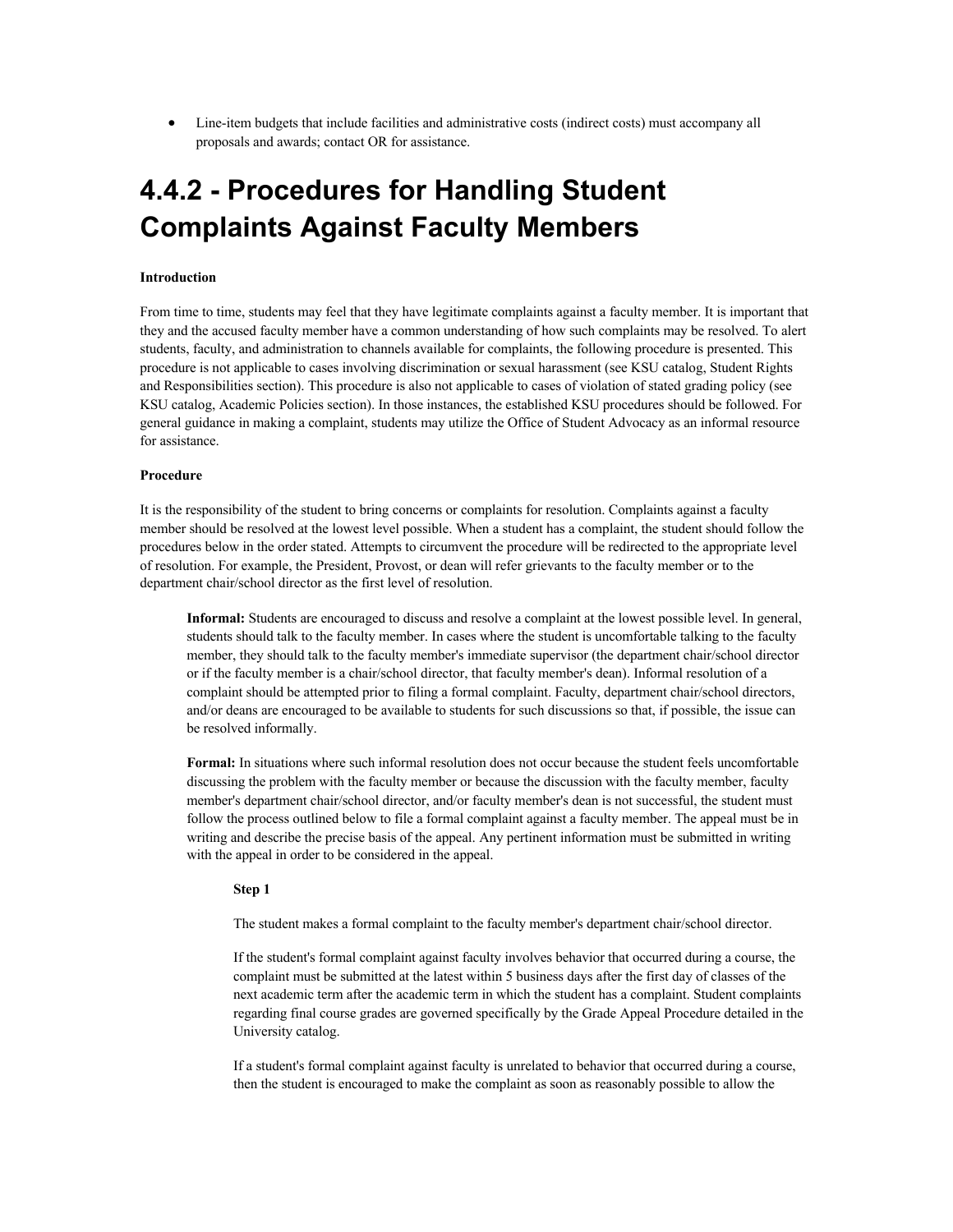department chair/school director to conduct a thorough and impartial review of the complaint. Timely reporting allows for better preservation of witness testimony and other evidence.

The department chair/school director will review the formal complaint, conduct any additional factfinding, and provide a decision in writing to the student within 15 business days of receipt of the formal complaint.

#### **Step 2**

The student may appeal the department chair/school director's decision by directing his/her complaint, in writing, to the faculty member's college dean within 15 business days from the date of the chair/school director's decision. The dean will review the complaint, conduct any additional factfinding, and provide a decision in writing to the student within 15 business days of the receipt of the formal complaint.

#### **Step 3**

The student may appeal the dean's decision by directing the complaint, in writing, to the Provost and Senior Vice President for Academic Affairs within 15 business days of receipt of the dean's decision. The Provost and Senior Vice President for Academic Affairs will review the complaint, conduct any additional factfinding, and provide a decision in writing to the student within 15 business days of receipt of the formal complaint.

#### **Step 4**

The student may appeal the Provost and Senior Vice President for Academic Affairs' decision by directing the complaint, in writing, to the President of the University within 15 business days of receipt of the Provost's decision. The President will provide a decision in writing to the student. The President's decision is final.

Just as students may file a written appeal of a decision to the next level, faculty may also appeal a decision, in writing, to the next level of review. The faculty member will receive copies of any written documents produced during the complaint resolution (at any level) and will be given the opportunity to respond to each document within 10 business days of receipt of the document, and the response will be directed to the next level of review. The faculty member will be informed at any point at which written documents concerning the complaint are placed into the faculty member's personnel file and will be allowed to respond, in writing. Faculty are reminded that KSU policy and Federal law prohibits any form of retaliation against any individual who has been involved in this process (see KSU catalog, Student Rights and Responsibilities, Reaffirmation of Equal Employment Opportunity and Affirmative Action Policies section).

#### **Step 5**

A student or faculty member aggrieved by the President's final decision in the matter may apply to the Board's Office of Legal Affairs ("Legal Affairs") for a review of the decision. Review of the decision is not a matter of right but is within the sound discretion of Legal Affairs. If granted, the discretionary review is limited to the record from Kennesaw State University's appeal process. Any petition to Legal Affairs must be submitted in writing to Legal Affairs within a period of 20 calendar days following the decision of the President. Legal Affairs will determine whether the application for review shall be granted.

# **4.4.3 - KSU Faculty Conflict Resolution Procedures**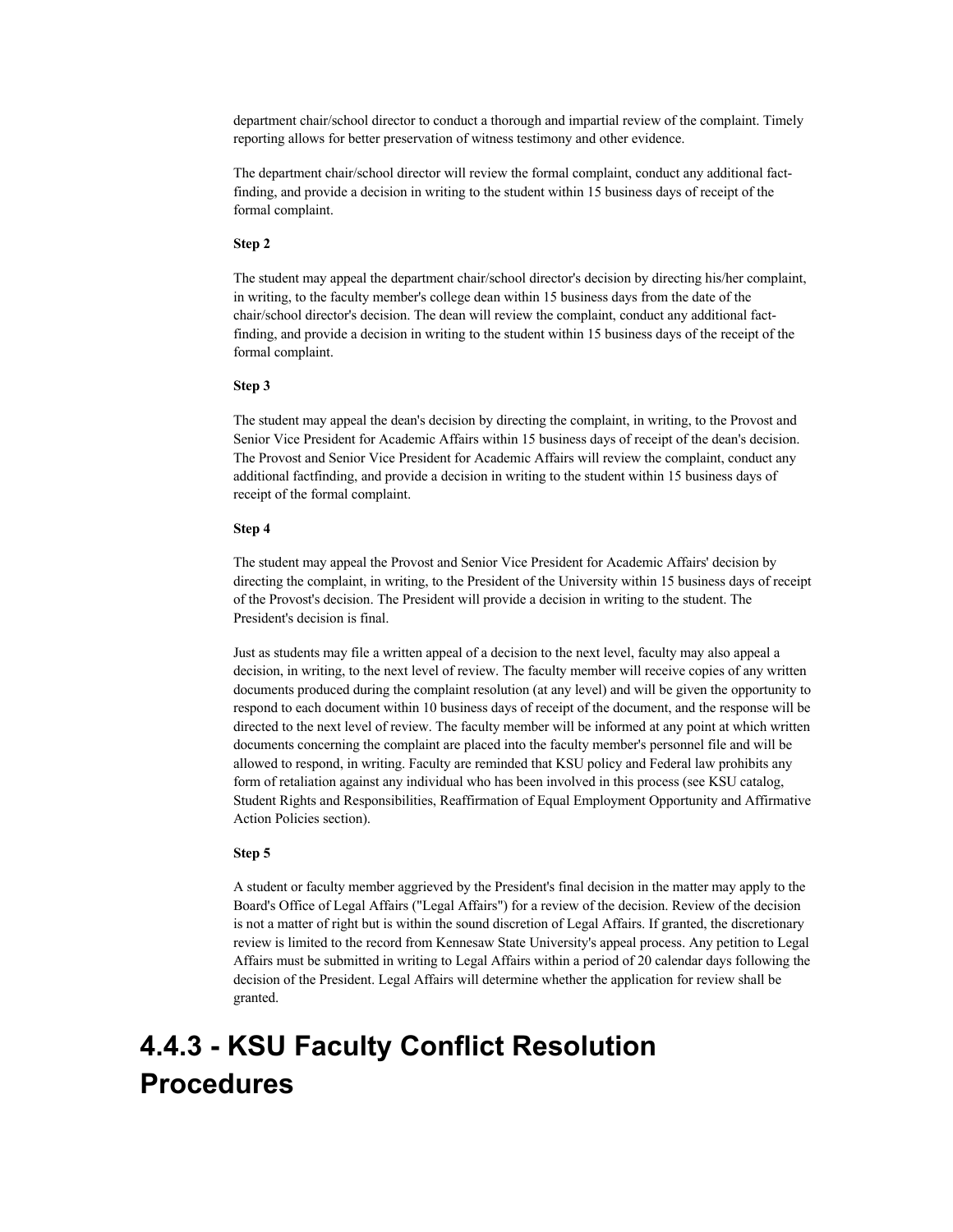## **I. Overview**

Kennesaw State University is committed to the prompt and fair resolution of the concerns of faculty. The Faculty Conflict Resolution Procedures described below have been formulated to help members of the Faculty resolve interpersonal workplace disagreements. No person's status with Kennesaw State University will be adversely affected in any way as a result of using these conflict resolution procedures. Any attempt to retaliate against a person for participating in conflict resolution under these procedures will be subject to disciplinary action, up to and including termination. These procedures do not in any way restrict the right of aggrieved Parties to seek resolution of their grievances, either through the courts or through agencies of the State or Federal government.

Except when conduct is alleged to violate established policies and procedures, a grievance review will not be available to dispute claims about:

- investigations or decisions reached under Kennesaw State University's Title IX/Sexual Misconduct or Non-Discrimination Policy (See KSU Office of Institutional Equity),
- promotion and tenure decisions (see Kennesaw State University Faculty Handbook Section 3.5 General Expectations for Tenure, Promotion, and PostTenure Review for Tenure Track Faculty in Professional Ranks),
- performance evaluations (see Kennesaw State University Faculty Handbook Section 3.12 Faculty Review Process ),
- hiring decisions (see Kennesaw State University Faculty Handbook Section 4.1.5 Filling Vacant Faculty Positions and Faculty Search and Screening Process ),
- changes to administrative appointments (see KSU Faculty Handbook Section 1.1),
- administrative changes to student grades,
- salary decisions (see Kennesaw State University Faculty Handbook Section 4.2 Compensation & Benefits ),
- transfers or reassignments (see Kennesaw State University Faculty Handbook Section 4.1.7 Redirection and Reassignment of Filled Faculty Positions ),
- removal of a faculty member or non-renewal of a contract of a non-tenured faculty (see KSU Faculty Handbook Section 4.1.9 ; BoR Policy Manual 8.3.9.1, 8.3.9.2, 8.3.9.3),
- termination or layoff because of financial exigency or program modification (Board of Regents Policy Manual 8.5.2 - Layoffs or Terminations; 8.3.7.9 - Termination/Layoff of Tenured Personnel due to Program Modification),
- normal supervisory counseling (for example, chair discussing classroom management issues with a faculty; dean discussing handling of personnel issues), or
- scholarly misconduct (KSU University Handbook Section 5.2.3)

### **II. Informal Procedures for Resolving Conflict**

While informal resolutions are not required, all faculty are strongly encouraged to work through conflicts informally beginning with the person with whom they have differences. As necessary, a faculty member may also informally resolve conflicts by contacting their immediate supervisor. The supervisor should then arrange a meeting with the faculty member and all concerned should make a good faith effort to resolve the problem. Good faith efforts to informally resolve the conflict may include conferring with University administrators to evaluate and assist with the informal resolution of the conflict. If the conflict is with the faculty member's first line supervisor or some other person that the faculty member does not wish to approach directly, the faculty member may talk with their next line supervisor or the Office of the Ombudsman.

The Office of the Ombudsman provides confidential and informal assistance in the resolution of university-related concerns. An Ombuds cannot impose solutions but can help identify options and strategies for resolution. Parties interested in consulting with the Ombuds are encouraged to contact the office as soon as possible but may seek informal assistance at any point in their attempts to resolve a conflict or grievance. If the conflict cannot be resolved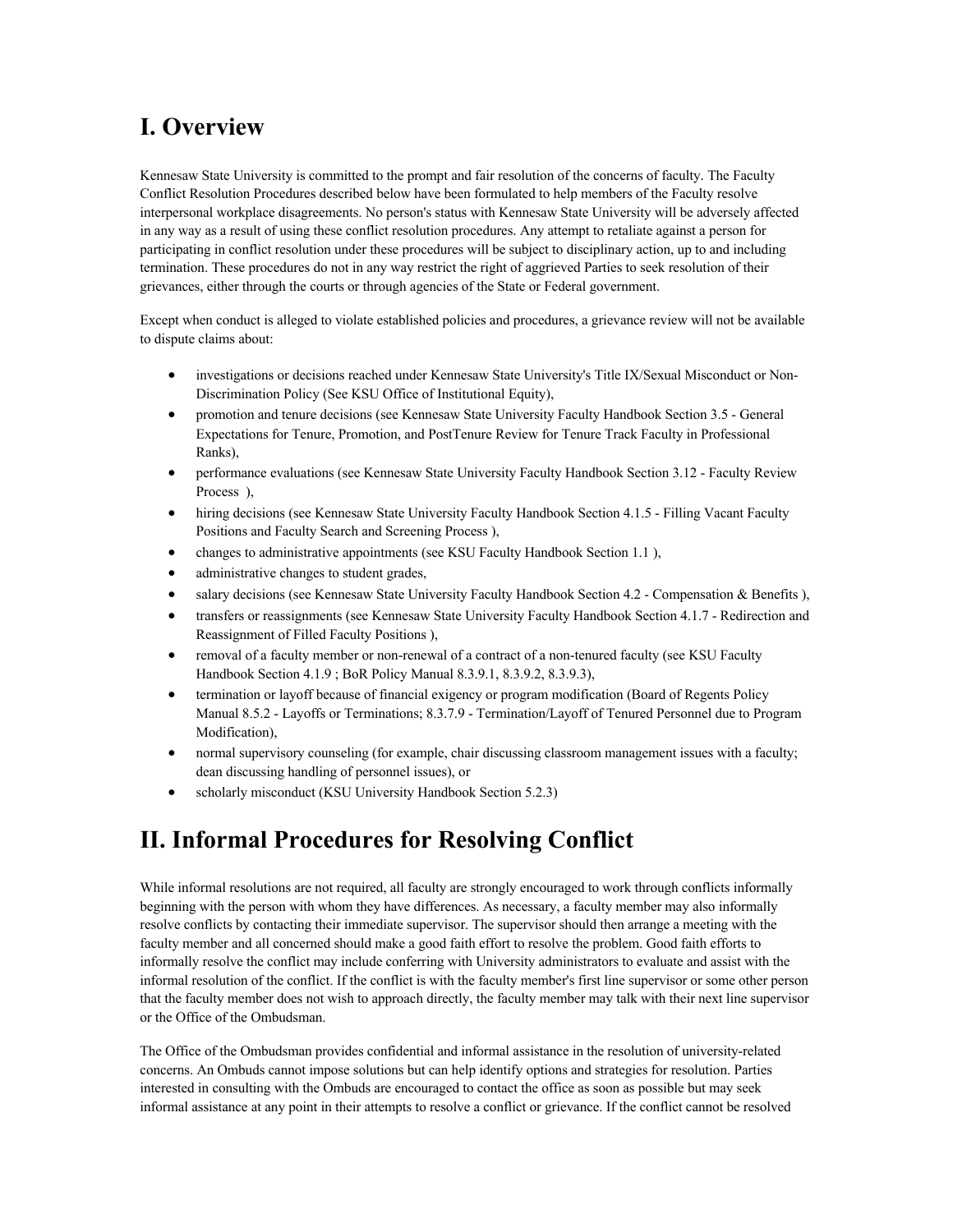through the efforts outlined above, then a faculty member may pursue a formal grievance review and resolution as described below.

### **III. Formal Procedures for Resolving Grievances**

A grievance is a written complaint. A grievance review will be available to handle claims that a person has been harmed by any action that violates the policies of either Kennesaw State University or the Board of Regents of the University System of Georgia. These procedures assure that any faculty member within the University community who has a complaint will have access to an internal process that provides fairness to all Parties involved and that has as its objective the resolution of the conflict.

These procedures are not intended to discourage faculty from attempting to resolve a conflict themselves through discussion with the involved parties. These procedures should not be interpreted as a means to eliminate or weaken first-level supervisory or administrative roles of individuals or to prevent them from attempting immediate and impartial resolution of conflicts that develop within their areas of responsibility. While the Ombuds is available to consult with anyone at any time during the formal process, the Ombuds is never a part of the formal process.

#### **Formal Grievance Resolution**

In general, all formal grievances should be reviewed at a minimum of two levels if possible, within the complainant's college/unit including the head of the academic or administrative unit, or designee. If the respondent (individual against whom complaint is brought) is the faculty member's immediate supervisor, then the review process will start at the next administrative level below the level of the Provost. If two levels of review are not possible, then the grievance is reviewed by the Senior Associate Vice President for Academic Affairs prior to submission to the Grievance Hearing Committee (see "Routing of Formal Grievance Complaint Form" and flowchart below).

#### *Supervisory Level Review*

A complainant (aggrieved faculty member) must file a formal written grievance, using the Grievance Form, by the last day of the next semester (fall and spring semesters only) of the event that has given rise to the grievance. Within 21 calendar days of receipt of the grievance, the complainant's immediate supervisor must investigate and provide a written response to the complainant's grievance, including sources of information used to make a decision. The investigation may include:

- 1. meeting with complainant, respondent, and any other necessary parties to develop an understanding of the grievance,
- 2. reviewing appropriate written policies and procedures, and
- 3. consulting with the appropriate University administrators, as needed, for advice and clarification of any policies or procedures.

#### *Next Level Review*

The complainant will have 10 calendar days from the date of the immediate supervisor's decision letter to appeal to the next level within the complainant's employment unit. The next level supervisor will review the grievance, investigate and provide a written response within 21 calendar days. The investigation may include:

- 1. meeting with complainant, respondent, and any other necessary parties to develop an understanding of the grievance,
- 2. reviewing appropriate written policies and procedures, and
- 3. consulting with the appropriate University administrators, as needed, for advice and clarification of any policies or procedures.

#### *Petition for Review*

If a complainant wishes to appeal after completion of the next level review of the matter, a petition for review (the completed Grievance Form) must be submitted to the Grievance Hearing Committee through the Senior Associate Vice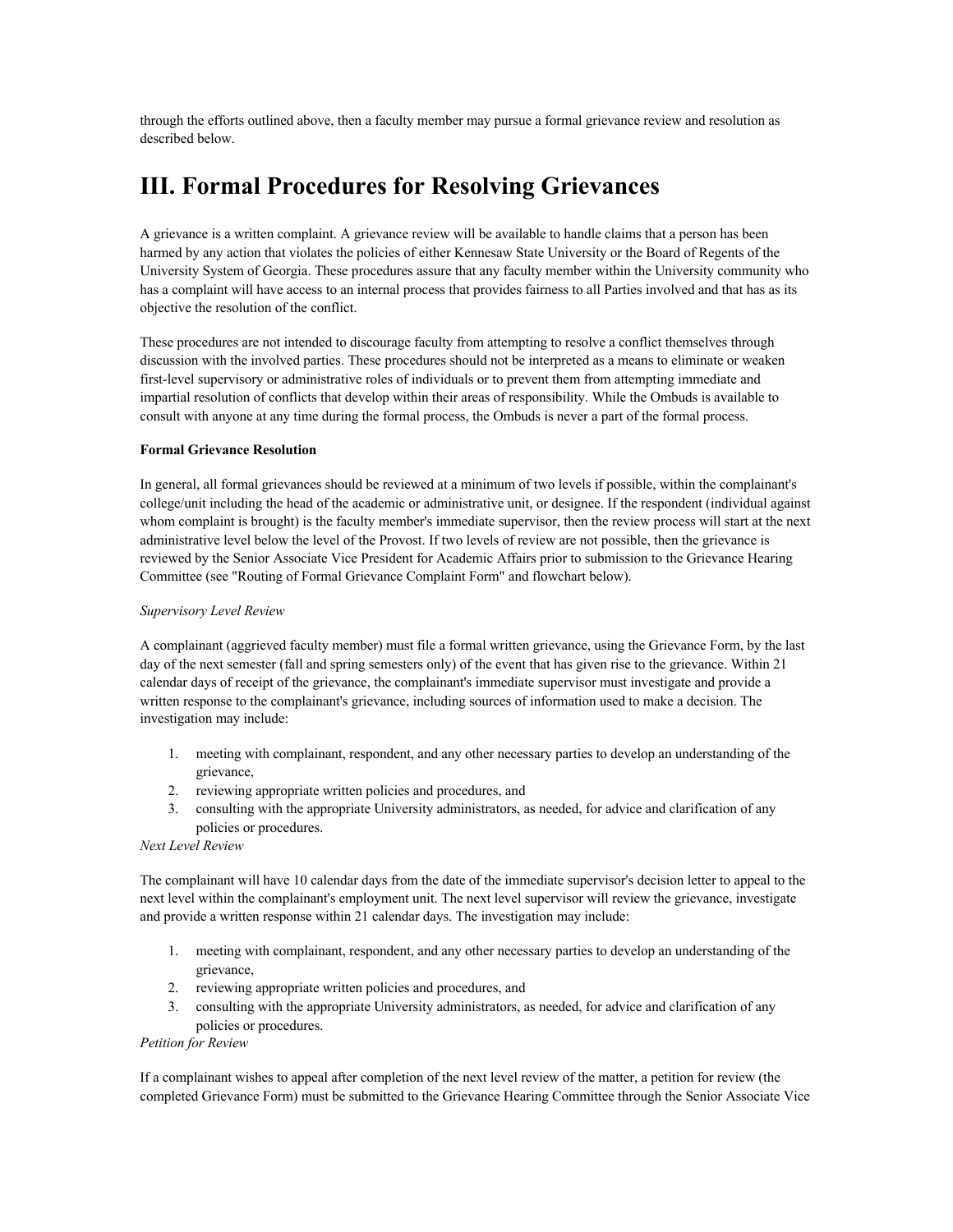President for Academic Affairs within 10 calendar days of the date of the final decision letter of the head of the academic or administrative unit, or designee. A copy of the petition for review will be provided to the respondent(s).

To ensure that the petition clearly identifies pertinent issues, the Grievance Form must be completed in its entirety that will include the following:

- 1. Name of complainant;
- 2. Complainant's job title;
- 3. Name of complainant supervisor (or next level supervisor if direct supervisor is named as a respondent);
- 4. Name(s) of the respondent(s);
- 5. The nature of the problem or complaint including any attempts at an informal resolution; all relevant documentation must be included at this time;
- 6. The event(s) that has/have led to your grievance against the respondent;
- 7. The communication that has taken place between the complainant and the academic department head, supervisor and/or next level supervisor concerning the matter;
- 8. Responses from supervisor(s);
- 9. The reason the complainant disagrees with the response from your supervisor (or 2nd level supervisor if direct supervisor is a respondent);
- 10. The complainant's suggestion for proper resolution of the matter;
- 11. Identification of any witnesses who may have relevant information regarding the complaint; and
- 12. Signature of complainant and date (electronic submission of Grievance form constitutes signature).

Pursuant to Section IV of this policy, the Senior Associate Vice President for Academic Affairs will constitute the Grievance Hearing Committee within 15 calendar days of receipt of the petition for review. Within 14 calendar days of the establishment of the Grievance Hearing Committee, the Senior Associate Vice President for Academic Affairs will convene the initial organizational meeting of the Grievance Hearing Committee. The Chair of the Grievance Hearing Committee will schedule a meeting to review the petition for review within 10 calendar days of the initial organizational meeting unless reasonable cause is documented to the parties as to why it should take longer than the prescribed time frame.

The respondent will have an opportunity to identify witnesses and provide documents to the Grievance Hearing Committee. A copy of the documents will be provided to the complainant.

A complainant who wishes to address the Grievance Hearing Committee orally must make the request in the written petition. If no oral presentation is requested, the review will be based upon the written record. The Grievance Hearing Committee may call a hearing, if they deem necessary. If a hearing is called, it must be conducted within 21 calendar days unless reasonable cause is documented to the parties as to why it should take longer than the prescribed time frame.

When a hearing is called, the following procedures will apply:

- 1. The Grievance Hearing Committee chair will notify complainant and respondent of the date, time, and place of the hearing.
- 2. The hearing will be recorded via audio recording. Tapes and records of the hearings may be subject to disclosure under the Georgia Open Records Act. Archives will be kept in Faculty Affairs.
- 3. The petition will be heard by members of the Grievance Hearing Committee.
- 4. Members of the Grievance Hearing Committee will be excused from service on a particular case under the following circumstances:
	- a. If they have a personal or professional relationship with any party to the case which would prejudice them from rendering an objective judgment in the case.
	- b. If the case involves a student, faculty member, or staff member in the same department or unit as a member of the Grievance Hearing Committee.
	- c. In the event a committee member is excused from service on a particular case, the Faculty Senate, Chairs' and Directors' Assembly, or Academic Deans Council will select an alternate from the appropriate constituency to serve on the committee for that case.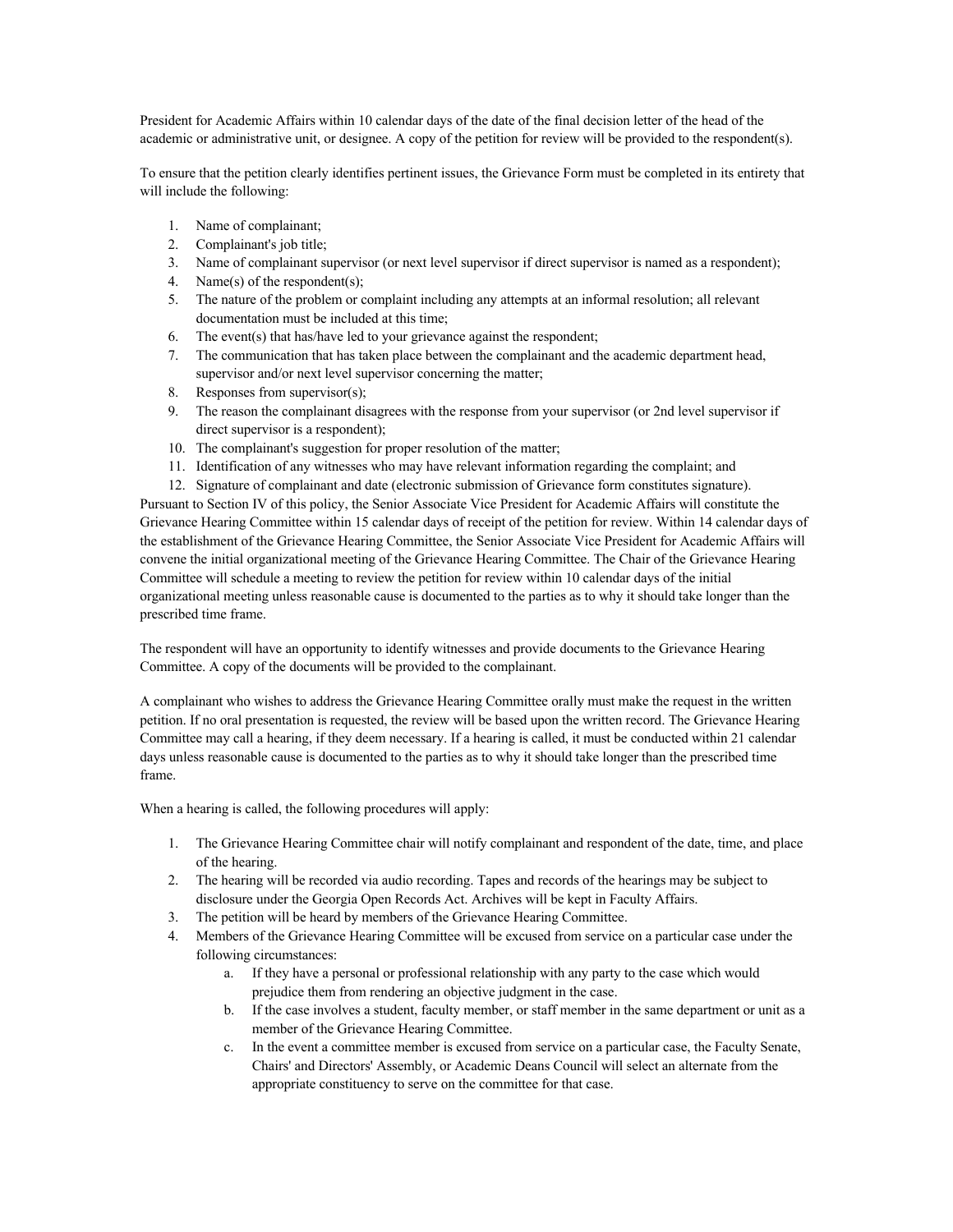- 5. If an oral hearing is to be held, the complainant making the appeal shall present first in the hearing; respondent(s) shall present after the complainant.
- 6. The respondent against which the appeal is directed will be afforded the opportunity to attend and participate orally in the hearing if one is granted.
- 7. The Grievance Hearing Committee has the discretion to limit the presentation time of all parties; time limits will be determined in advance of any testimony and the same time limits will apply to all parties.
- 8. A faculty member may utilize an advisor of the faculty member's choosing to assist and advise the faculty member; however, attorneys are not authorized to participate in hearings before the Grievance Hearing Committee. Any Kennesaw State University faculty member may participate as an advisor in Grievance Hearing Committee hearings because of the faculty member's designation as a Kennesaw State University faculty member. The advisor is for advice and moral support. The advisor is not a witness and will not make statements to the Grievance Hearing Committee or present evidence at the hearing.
- 9. The Grievance Hearing Committee may invite witnesses identified by either party or any other witnesses that they deem necessary to participate by meeting with the Grievance Hearing Committee; if they prefer, the witnesses may respond in writing to the Grievance Committee's request for information.
- 10. The Grievance Hearing Committee has the discretion to accept any additional information from either party, as they deem necessary, and to request additional information from other university sources.
- 11. If an oral hearing is to be held, the chair of the Grievance Hearing Committee will choose the option that the complainant and respondent appear: (a) separately, or (b) together. Parties will not be permitted to crossexamine each other during the hearing. Formal legal rules of evidence do not apply in the hearing.
- 12. The complainant has the burden of proving by the preponderance of the evidence that the complainant has been wronged. If, at the conclusion of a review, the Grievance Hearing Committee is unable to reach a decision, the complainant fails to carry this burden and the finding should be in the respondent's favor.

#### **Grievance Hearing Committee Findings**

When the Grievance Hearing Committee has received the information it deems necessary to render a recommendation in a case, it will determine by majority vote what the Grievance Hearing Committee's findings and recommendations will be. Absent good cause, the findings and recommendations must be transmitted to the Provost, complainant and respondent(s), and complainant and respondent's supervisor, within 14 calendar days of the conclusion of the hearing or committee meeting.

#### **Decision of the Provost**

Within 21 calendar days, the Provost or designee will review the Grievance Hearing Committee's findings and render a written decision to resolve the formal grievance. The Provost has the discretion to conduct further investigation. The complainant or respondent may appeal the Provost's (or designee's) decision to the President within 10 calendar days. The Provost's findings must be transmitted to the complainant, respondent(s), complainant and respondent's supervisor, and Chair of Grievance Hearing Committee.

#### **Decision of the President**

If the complainant or respondent appeals, the President or designee will review the Provost's decision and Grievance Hearing Committee's findings in rendering Kennesaw State University's final decision. The Provost and Senior Vice President for Academic Affairs or designee has the discretion to conduct further investigation into the complainant's grievance. The President will normally furnish a decision to the complainant, respondent, complainant and respondent's supervisor, Chair of Grievance Hearing Committee, and Provost within 30 calendar days after receiving the Provost's decision and Grievance Hearing Committee's findings. If the President's review of a case requires longer than 30 days, the President will notify the parties of the delay.

#### **Discretionary Review by Board of Regents**

Pursuant to BoR Policy Manual 6.26, a faculty member aggrieved by the President's final decision in the matter may apply to the University System Office of Legal Affairs (USO Legal Affairs) for a review of the decision. Review of the decision is not a matter of right but is within the sound discretion of USO Legal Affairs. If granted, the discretionary review shall be limited to the record from the institutional appeal process. Any petition to USO Legal Affairs must be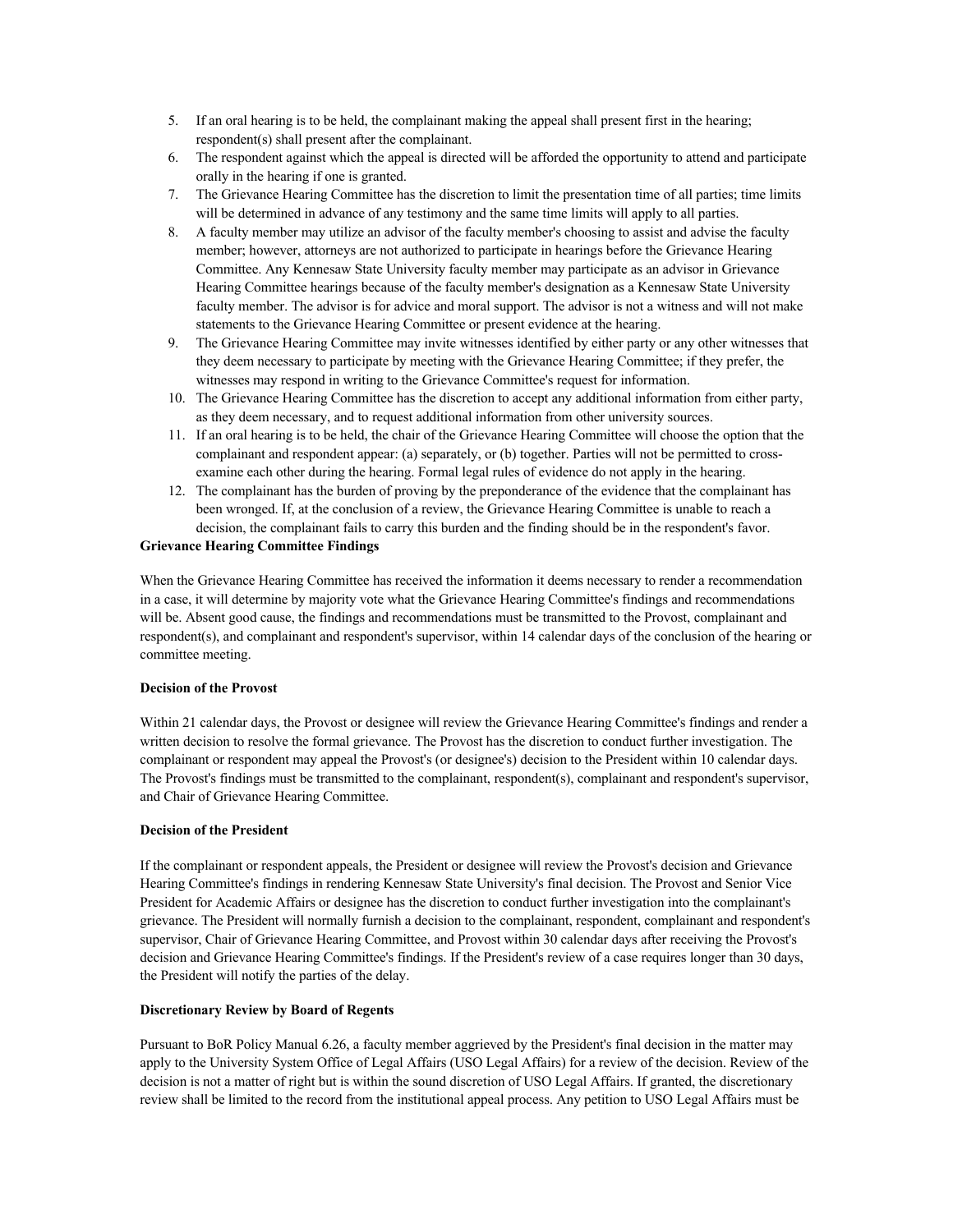submitted in writing to USO Legal Affairs within a period of 20 calendar days following the decision of the President. USO Legal Affairs will determine whether the application for review shall be granted.

### **IV. Formation of a Grievance Hearing Committee**

The Senior Associate Vice President for Academic Affairs will constitute a Grievance Hearing Committee of five committee members after consulting the shared governance body(ies) (Faculty Senate, Academic Deans Council, and Chairs' and Directors' Assembly) of the complainant and respondent, ensuring that members of the Grievance Hearing Committee do not have a conflict of interest with the involved parties. The appropriate shared governance bodies will recommend to the Senior Associate Vice President for Academic Affairs the names of up to eight potential Grievance Hearing Committee members. The complainant and respondent may strike one each of the recommended Grievance Hearing Committee members. If either or both decline to strike a potential Grievance Hearing Committee member, the Senior Associate Vice President for Academic Affairs will randomly choose the five members. The Senior Associate Vice President for Academic Affairs will also select one alternate Grievance Hearing Committee member from the recommended pool of potential Grievance Hearing Committee members.

#### **Organizational Meeting**

The Senior Associate Vice President for Academic Affairs will proceed to make all arrangements for a formal hearing before a Grievance Hearing Committee and assure that all materials submitted are available to the Complainant, the Respondent(s), and Grievance Hearing Committee members in advance of the formal hearing. The initial organizational meeting of the Grievance Hearing Committee will be within 14 calendar days from the date of selection of the Grievance Hearing Committee. Upon convening the Grievance Hearing Committee, and in the presence of both the Complainant and the Respondent(s), the Senior Associate Vice President for Academic Affairs will give a brief charge to the Grievance Hearing Committee, specifying the allegations and summarizing the University policy. The Grievance Hearing Committee will elect a chair by majority vote. The meeting will then be turned over to the Grievance Hearing Committee Chair who will preside over all the meetings of the Grievance Hearing Committee until the review is completed. The Senior Associate Vice President for Academic Affairs will remain available to respond to procedural questions but will not be present during the hearing.

### **V. Amendment Process**

These Conflict Resolution Procedures can be altered and/or amended only if presented in writing to the Faculty Senate, Council of Academic Deans, and Chairs and Directors Assembly, and approved by an affirmative vote of the majority of the Senate. The Grievance Oversight Committee has the responsibility of reviewing these procedures and recommending appropriate changes. No amendment or alteration will be in effect until it has been approved by the President.

Grievance Procedure Flow Chart

## **4.4.4 - KSU Academic Freedom Complaints**

### **I. Overview**

The informal and formal grievance process laid out in Section 4.4.3 above may apply to any variety of conflicts. However, violations of Academic Freedom, a core principal of KSU and outlined in Section 2.1 of this handbook, require particular attention and expertise. This section outlines procedures that complement those in Section 4.4.3. and are intended to fulfill requirements of SACSCOC and explore complaints made specifically related to violations of Academic Freedom. When faculty believe their Academic Freedom has been violated, the procedures outlined below govern the process prior to a formal grievance procedure outline in 4.4.3. III above.